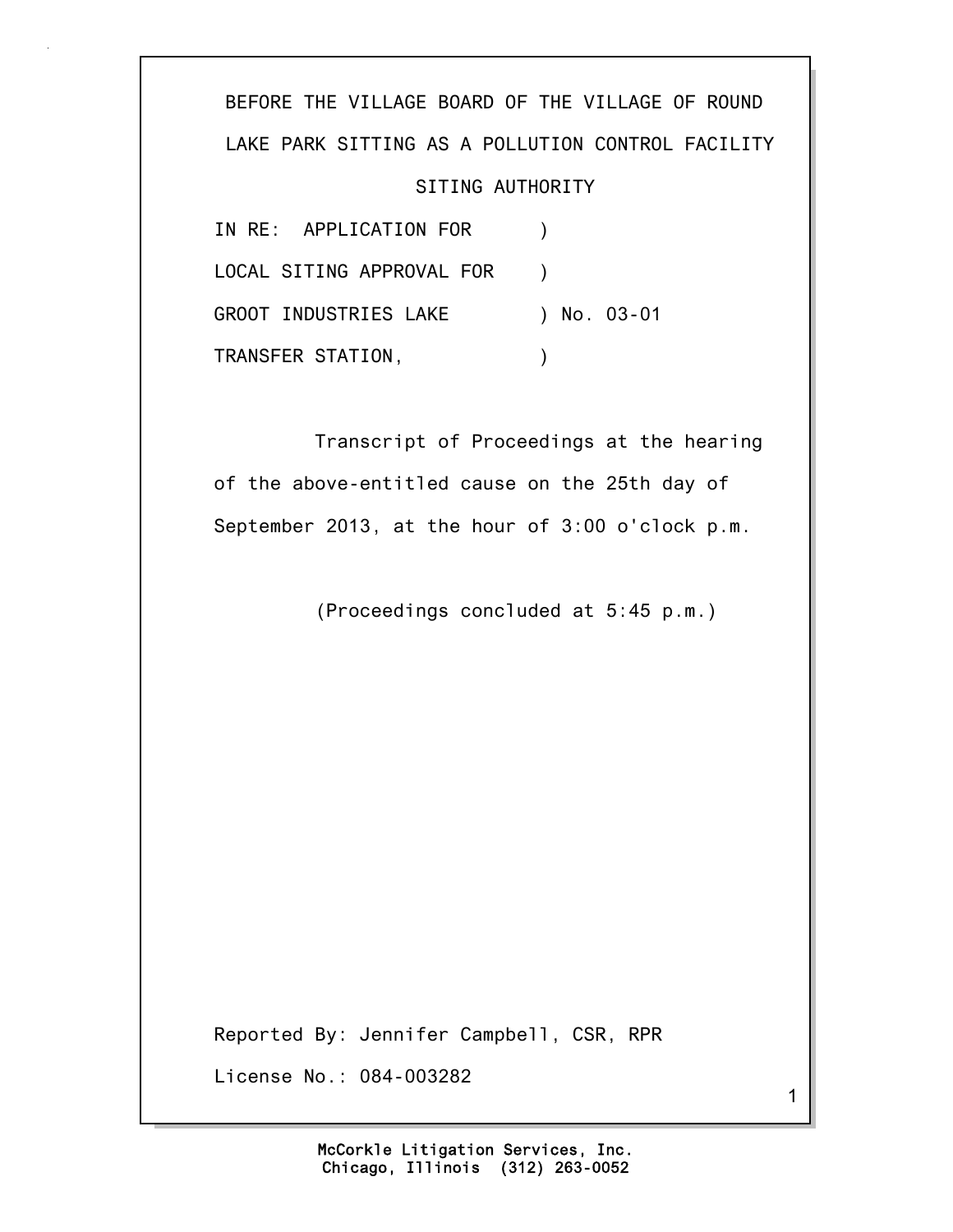| 1<br>$\overline{2}$<br>3<br>$\overline{4}$<br>5 | APPEARANCES:<br>SCHIROTT LUETKEHANS & GARNER, LLC, by<br>MR. PHILLIP A. LUETKEHANS<br>THE HEARING OFFICER |
|-------------------------------------------------|-----------------------------------------------------------------------------------------------------------|
| 6                                               |                                                                                                           |
| $\overline{7}$                                  | HINSHAW & CULBERTSON, LLP, by<br>MR. CHARLES F. HELSTEN and<br>MR. RICHARD S. PORTER                      |
| 8                                               | On behalf of Groot Industries;                                                                            |
| 9                                               |                                                                                                           |
| 10                                              | THE LAW OFFICES OF RUDOLPH F. MAGNA, by<br>MR. PETERS S. KARLOVICS                                        |
| 11                                              | On behalf of the Village of Round<br>Lake Park;                                                           |
| 12                                              |                                                                                                           |
|                                                 | THE SECHEN LAW GROUP, P.C., by                                                                            |
| 13                                              | MR. GLENN SECHEN<br>On behalf of the Village of Round                                                     |
| 14                                              | Lake Park;                                                                                                |
| 15                                              | TRESSLER, LLP, by<br>MR. STEPHEN T. GROSSMARK                                                             |
| 16                                              | On behalf of the Village of Round<br>Lake Park;                                                           |
| 17                                              |                                                                                                           |
|                                                 | JEEP & BLAZER, LLC, by                                                                                    |
| 18                                              | MR. MICHAEL S. BLAZER<br>On behalf of Timber Creek                                                        |
| 19                                              | Homes, Inc.;                                                                                              |
| 20                                              | MR. LARRY M. CLARK,                                                                                       |
|                                                 | On behalf of The Solid Waste Agency                                                                       |
| 21                                              | of Lake County, Illinois;                                                                                 |
| 22                                              | ALSO PRESENT: Ms. Linda Lucassen,<br>Village of Round Lake Park Mayor.                                    |
| 23                                              | Ms. Jean McCue, Trustee<br>Ms. Donna Wagner, Trustee                                                      |
| 24                                              | 2                                                                                                         |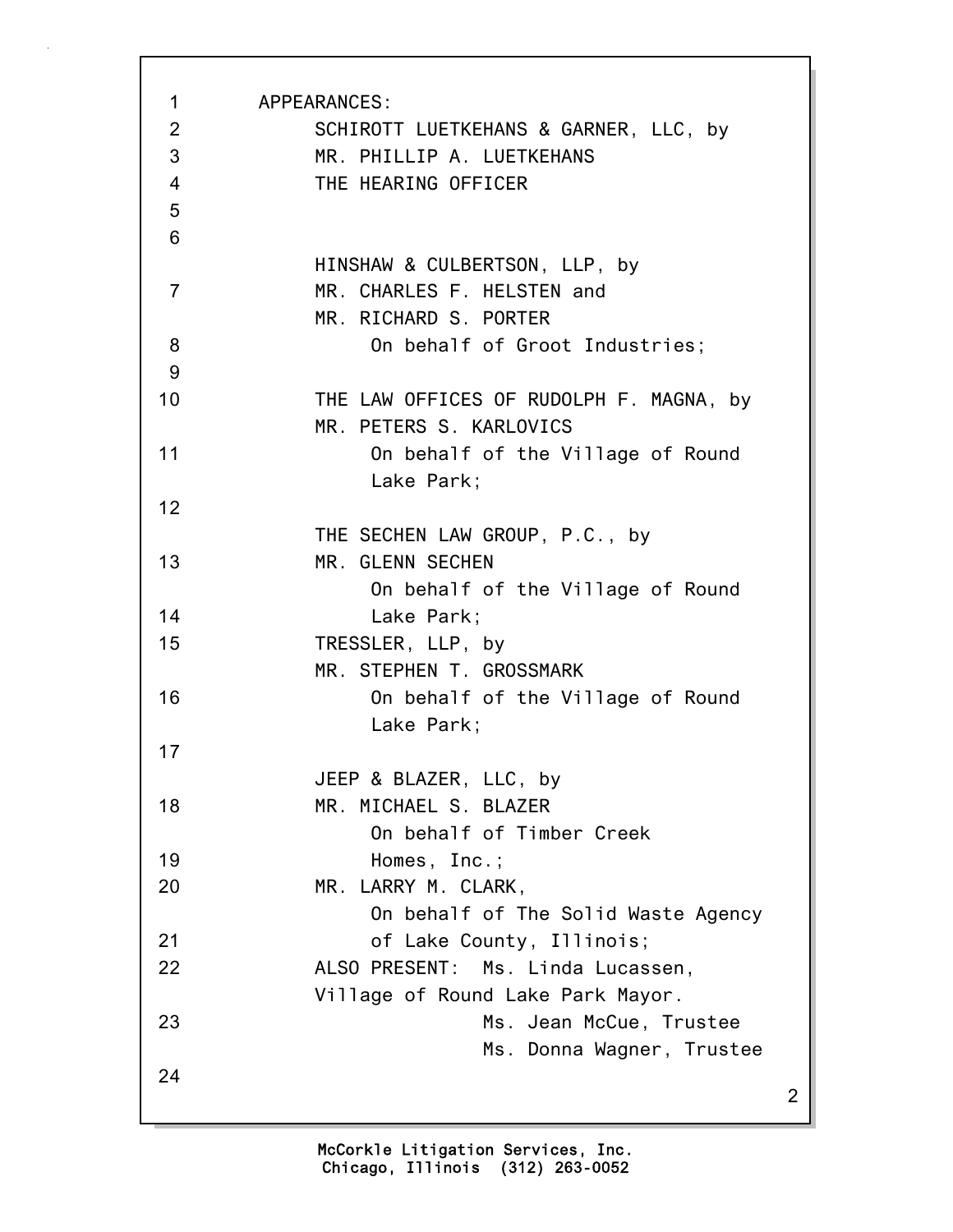3 1 I N D E X 2 WITNESS EXAMINATION 3 DEVIN MOOSE (Continued) 4 By Mr. Blazer (Cross) 4 5 By Mr. Clark (Cross) 12 6 By Mr. Sechen (Cross) 13 7 By Mr. Blazer (Further Cross) 24 8 By Mr. Sechen (Further Cross) 25 9 JOHN W. THORSEN 10 By Mr. Blazer (Direct) 29 11 By Mr. Porter (Cross) 42 12 By Mr. Grossmark (Cross) 91 13 By Mr. Sechen (Cross) 95 14 By Mr. Porter (Cross) 113 15 16 E X H I B I T S 17 NUMBER MARKED FOR ID 18 Applicant's Exhibits 1 - 9 Admitted 127 19 TCH 20 No. 1 34 21 No. 2 36 22 No. 22 117 23 24 EXHIBITS RETAINED BY COUNSEL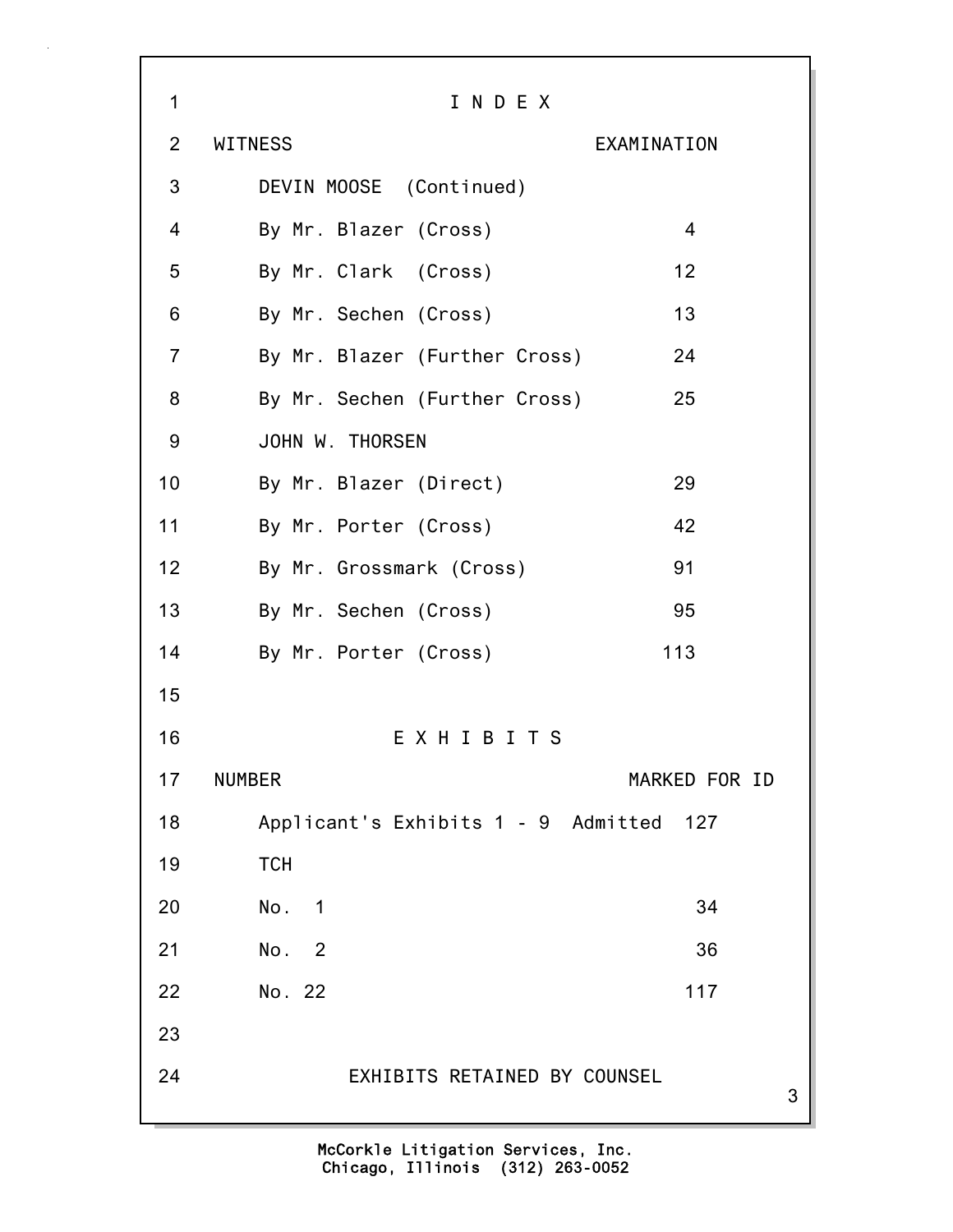| 1              | THE HEARING OFFICER: Mr. Blazer, you may               |
|----------------|--------------------------------------------------------|
| $\overline{2}$ | proceed with your cross examination of Mr. Moose.      |
| 3              | MR. BLAZER: Thank you, sir.                            |
| 4              | DEVIN MOOSE,                                           |
| 5              | previously called as a witness herein, having been     |
| 6              | first duly sworn, was examined and testified as        |
| $\overline{7}$ | follows:                                               |
| 8              | CROSS EXAMINATION (Continued.)                         |
| 9              | BY MR. BLAZER:                                         |
| 10             | Mr. Moose, did you prepare the Criterion 8<br>Q.       |
| 11             | Section of the siting application?                     |
| 12             | It was done under my supervision.<br>A.,               |
| 13             | Q.<br>Did you prepare it?                              |
| 14             | No. It was done under my supervision.<br>A.            |
| 15             | Q.<br>Who wrote it?                                    |
| 16             | It was typed and reviewed. It was typed<br>Α.          |
| 17             | by Christina Seibert and reviewed and approved by      |
| 18             | me.                                                    |
| 19             | And did you -- strike that.<br>Q.                      |
| 20             | Did your counsel give you a copy of the                |
| 21             | Solid Waste Plan of 2009 update?                       |
| 22             | Yes, he did.<br>А.                                     |
| 23             | Q.<br>Okay. I note on the second page it               |
| 24             | indicates that Shaw Environmental's name and logo<br>4 |
|                |                                                        |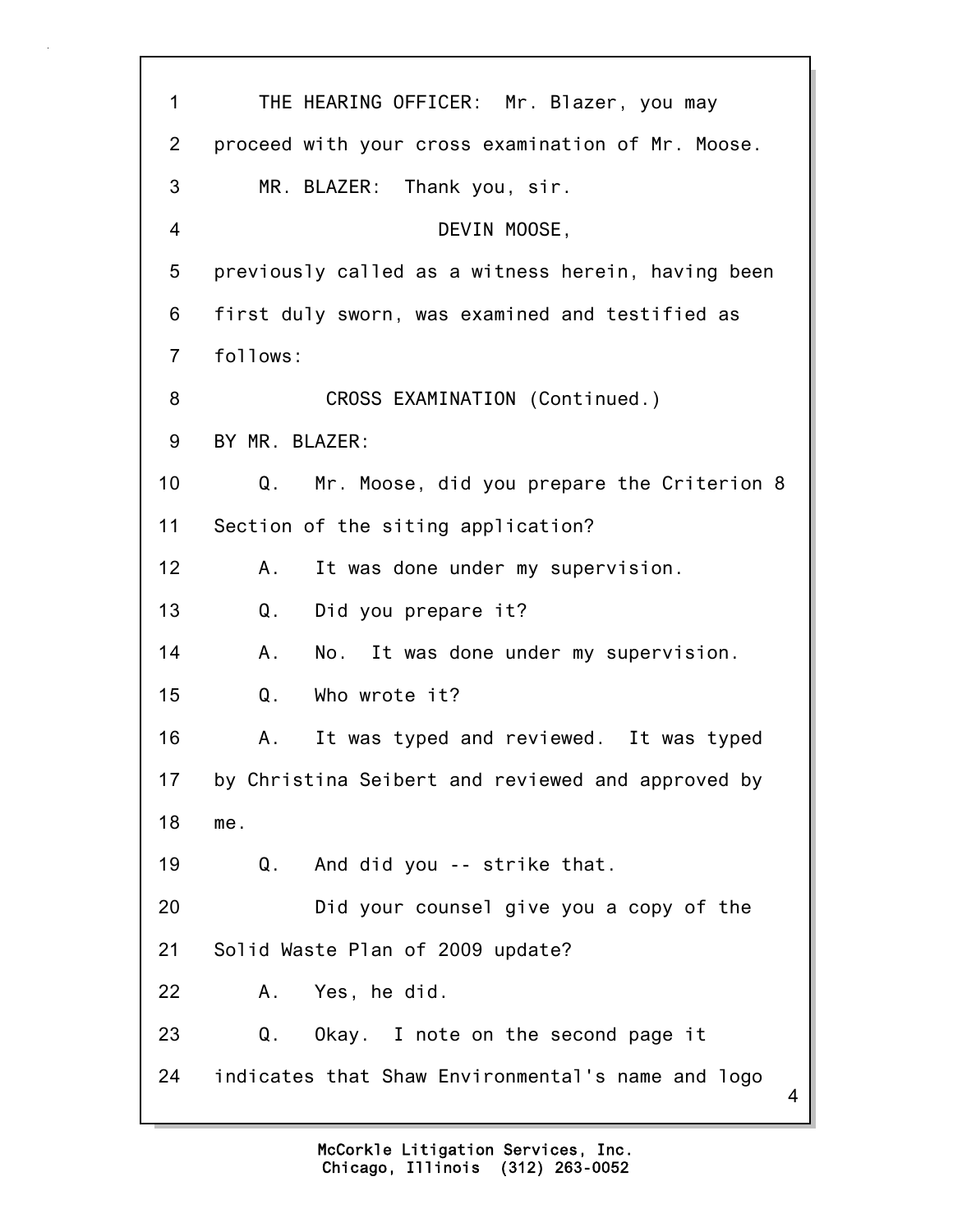5 1 are there. Shaw was involved in some fashion in 2 the -- 3 THE HEARING OFFICER: I'm looking, Mr. Blazer. 4 I'm not sure what you're talking about on the 5 second page. Are you talking about the Solid Waste 6 Management Plan? 7 MR. BLAZER: I should have said that. I 8 apologize. We've identified it, since the 9 Applicant didn't introduce it, we've identified it 10 as TCH Exhibit 27. We handed it out. I apologize 11 to the Board. I assure you, you will have copies 12 of everything I have been referring to. 13 THE HEARING OFFICER: Actually, isn't it -- is 14 that in the application? If I -- no, it's not. 15 MR. BLAZER: It's not in the application. 16 THE HEARING OFFICER: Okay. I'm sorry. Go 17 ahead. 18 MR. BLAZER: But I can assure all of you, 19 you'll have everything that I've referenced that 20 hasn't been absolutely rejected first thing 21 tomorrow morning. My office has already made 22 copies of it. 23 BY MR. BLAZER: 24 Q. All right. First of all, TCH 27 is the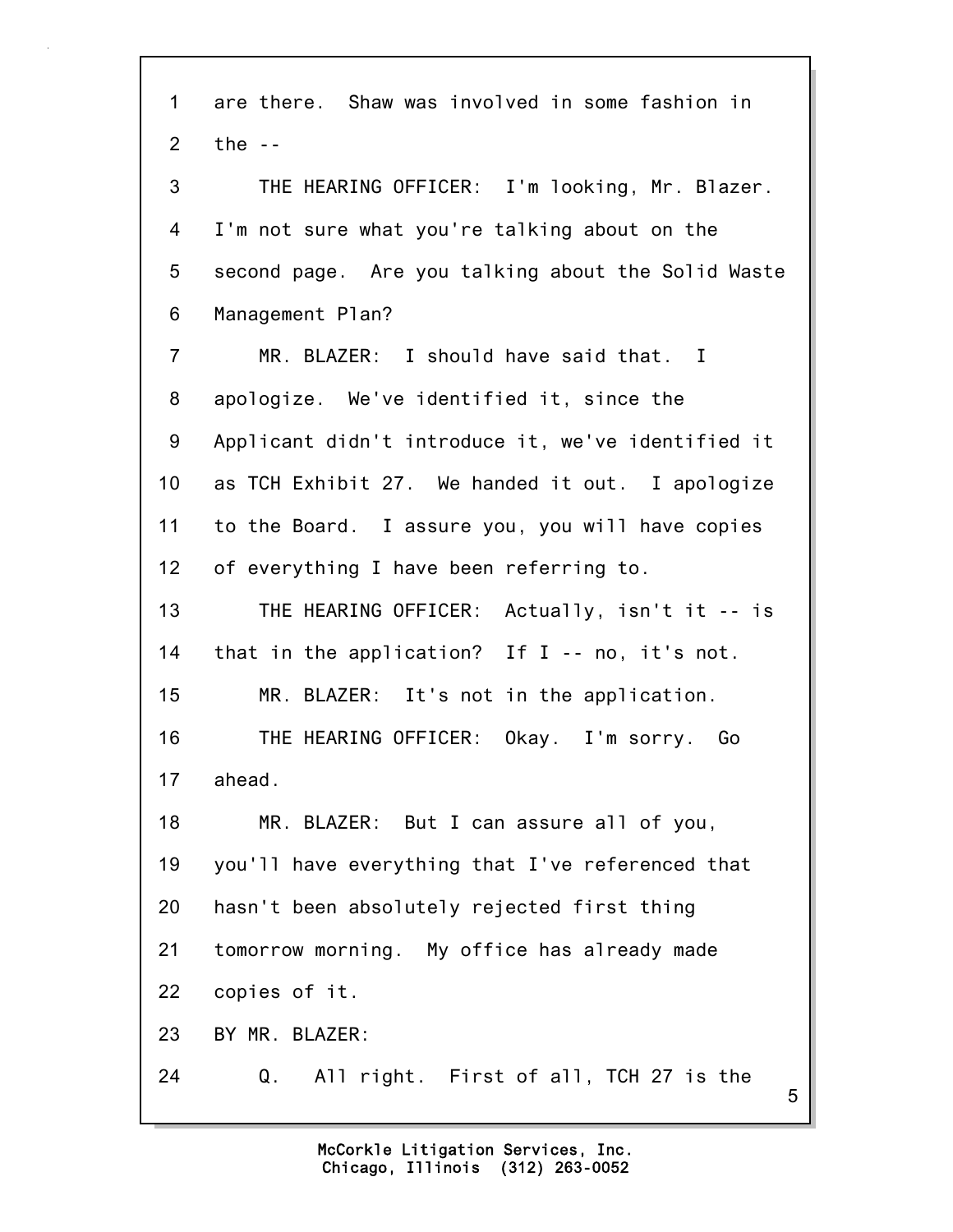| $\mathbf 1$    | plan that you're testifying about, correct?        |
|----------------|----------------------------------------------------|
| 2              | Yes.<br>A.                                         |
| 3              | Q.<br>And I note on the second page, as I was      |
| 4              | saying, Shaw Environmental's name and logo is on   |
| 5              | there, correct?                                    |
| 6              | Yes.<br>A.                                         |
| $\overline{7}$ | Q.<br>All right. And Shaw had some involvement     |
| 8              | in development of the solid waste plan, is that    |
| 9              | right?                                             |
| 10             | Some involvement.<br>A.                            |
| 11             | And did you have involvement in the<br>Q.          |
| 12             | drafting and preparation of the current version of |
| 13             | the solid waste plan?                              |
| 14             | No.<br>A.                                          |
| 15             | THE HEARING OFFICER: Mr. Blazer, let me just       |
| 16             | interrupt you one more time, hopefully I'm done.   |
| 17             | If you want to hand this to the Village Board, at  |
| 18             | least they'll have one copy amongst them. That's   |
| 19             | the one that was filed. I have my own, so $\ldots$ |
| 20             | BY MR. BLAZER:                                     |
| 21             | If you could turn for me, please,<br>Q.            |
| 22             | Mr. Moose, to Page 4-9 of the plan.                |
| 23             | Okay.<br>Α.                                        |
| 24             | And I'm looking at under Section 4.2.4<br>Q.<br>6  |
|                |                                                    |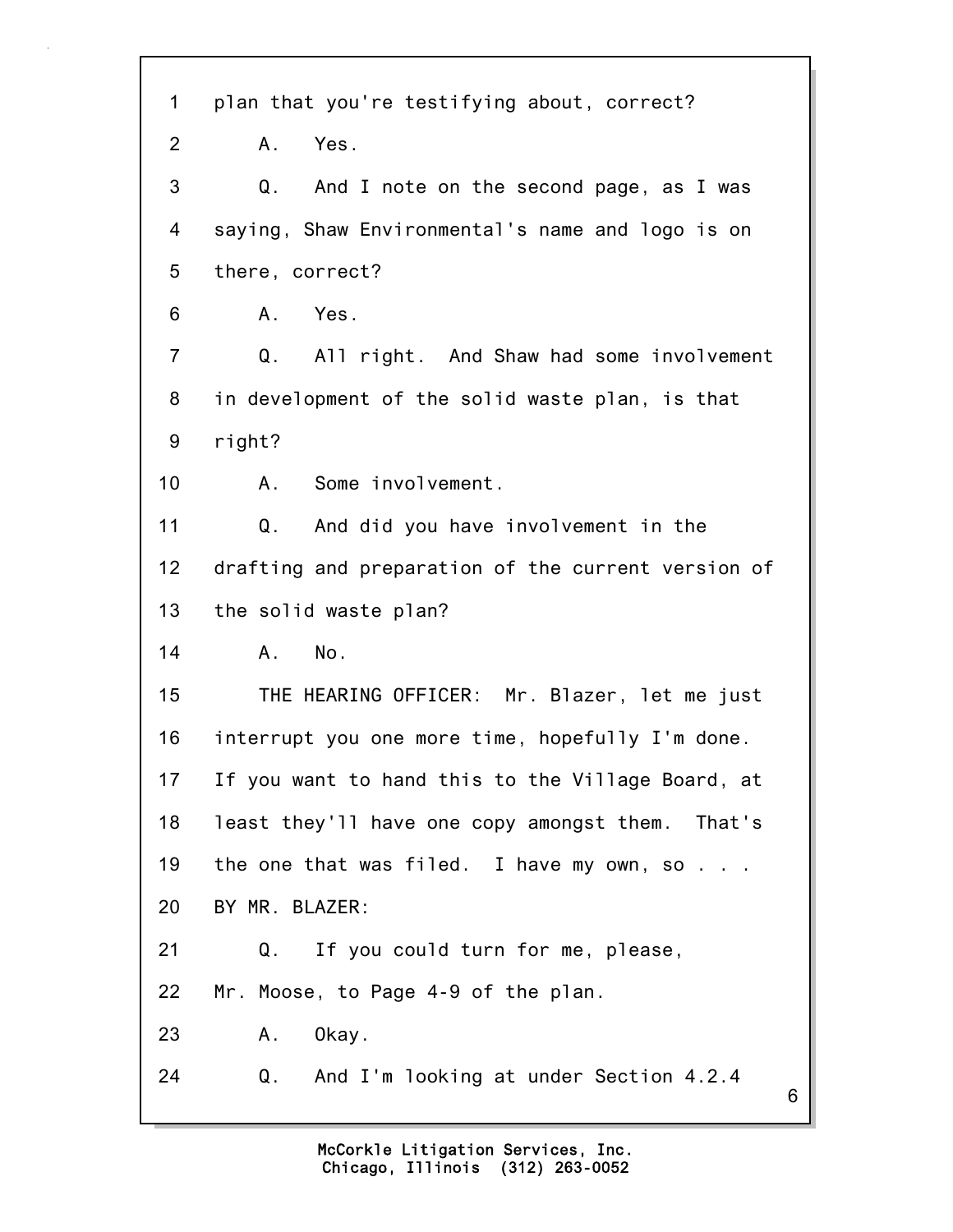| $\mathbf 1$    | Landfill, the paragraph No. L.1. The end of that     |
|----------------|------------------------------------------------------|
| $\overline{2}$ | paragraph reads, "SWALCO will consider expanding     |
| 3              | the list of landfills located outside of Lake        |
| 4              | County deemed to be serving Lake County. If the      |
| 5              | owner of the landfill proposed for inclusion first   |
| 6              | negotiates a host agreement with SWALCO, the host    |
| $\overline{7}$ | agreement must provide for a capacity guarantee and  |
| 8              | payment of a host fee for each ton of Lake County    |
| 9              | waste taken to the landfill."                        |
| 10             | MR. HELSTEN: Object to the relevance. This is        |
| 11             | the landfill section, not the transfer station       |
| 12             | section. We're not proposing to site a landfill.     |
| 13             | THE HEARING OFFICER: Objection overruled.            |
| 14             | MR. BLAZER: Thank you, Hearing Officer.              |
| 15             | BY MR. BLAZER:                                       |
| 16             | $Q_{\perp}$<br>Did I read that correctly, Mr. Moose? |
| 17             | You're a good reader.<br>А.                          |
| 18             | Q.<br>All right. Now that we know that the           |
| 19             | waste of this facility will in fact be going to the  |
| 20             | Winnebago landfill, to your knowledge, has the       |
| 21             | Winnebago landfill negotiated a host agreement with  |
| 22             | SWALCO.                                              |
| 23             | MR. HELSTEN: Same objection. This is not a           |
| 24             | landfill proposal for which we would have to comply  |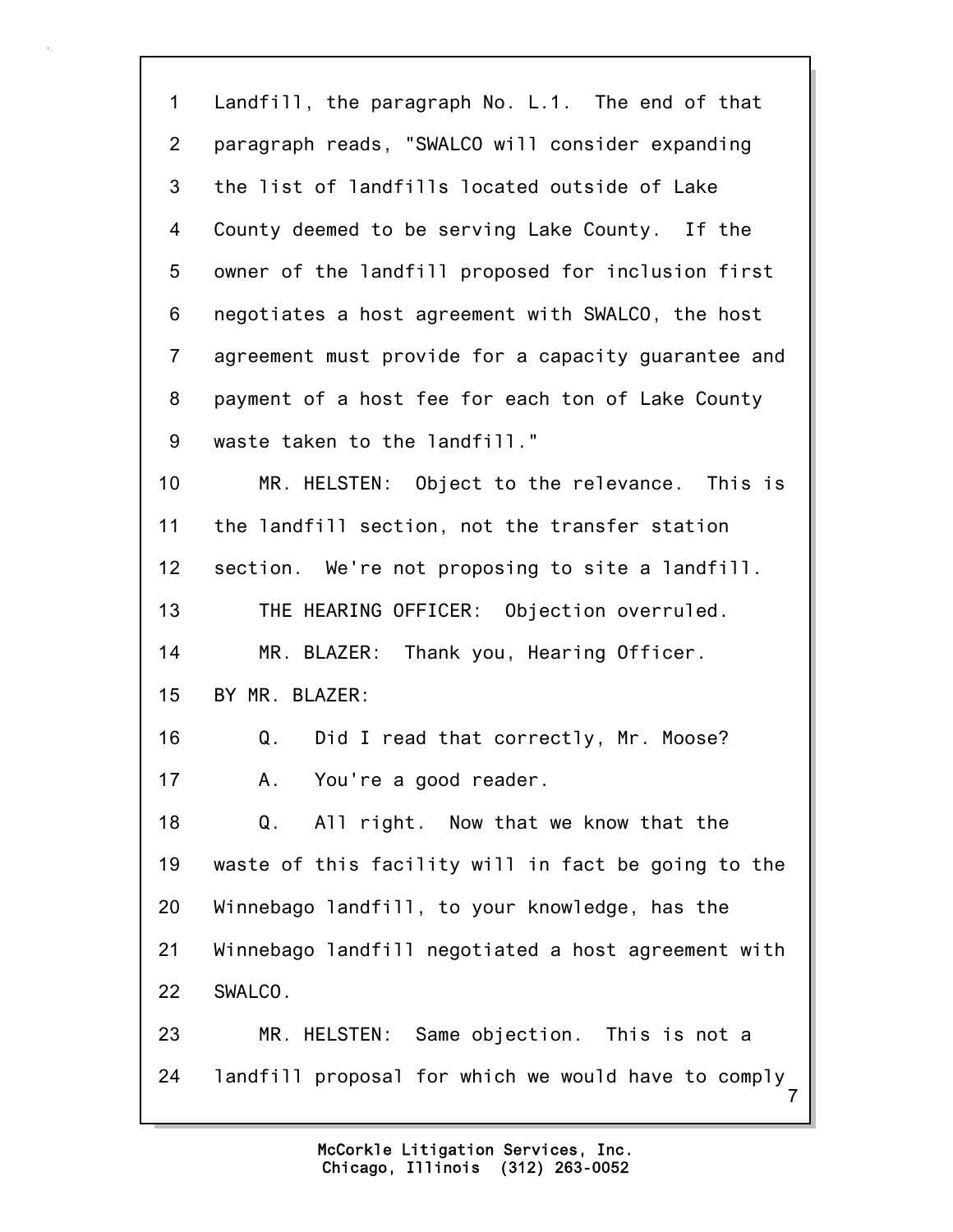| $\mathbf 1$     | arguably with 4.2.4 of the County Solid Waste       |
|-----------------|-----------------------------------------------------|
| $\overline{2}$  | Management Plan. This is a transfer station, which  |
| 3               | Mr. Moose has testified which the application sets  |
| 4               | forth. We have negotiated or host agreement for     |
| 5               | the transfer station.                               |
| 6               | THE HEARING OFFICER: I am going to let him          |
| $\overline{7}$  | proceed.                                            |
| 8               | MR. BLAZER: Thank you very much, Mr. Hearing        |
| 9               | Officer.                                            |
| 10 <sub>1</sub> | BY MR. BLAZER:                                      |
| 11              | Q.<br>Would you like me to repeat that question,    |
| 12              | Mr. Moose?                                          |
| 13              | As I recall it, A, we're not going through<br>A.,   |
| 14              | Winnebago landfill. B, it's not -- we're going --   |
| 15              | developing a transfer station, not a landfill.      |
| 16              | So, no, we have not negotiated a host               |
| 17              | agreement with a landfill, because we're not        |
| 18              | proposing to take it to a landfill, which means     |
| 19              | direct haul, and we don't know which landfill we're |
| 20              | going to.                                           |
| 21              | That wasn't my question. So let me try<br>Q.        |
| 22              | asking it again. That's the one I'd ask you to      |
| 23              | answer.                                             |
| 24              | Has the Winnebago landfill, not you, not<br>8       |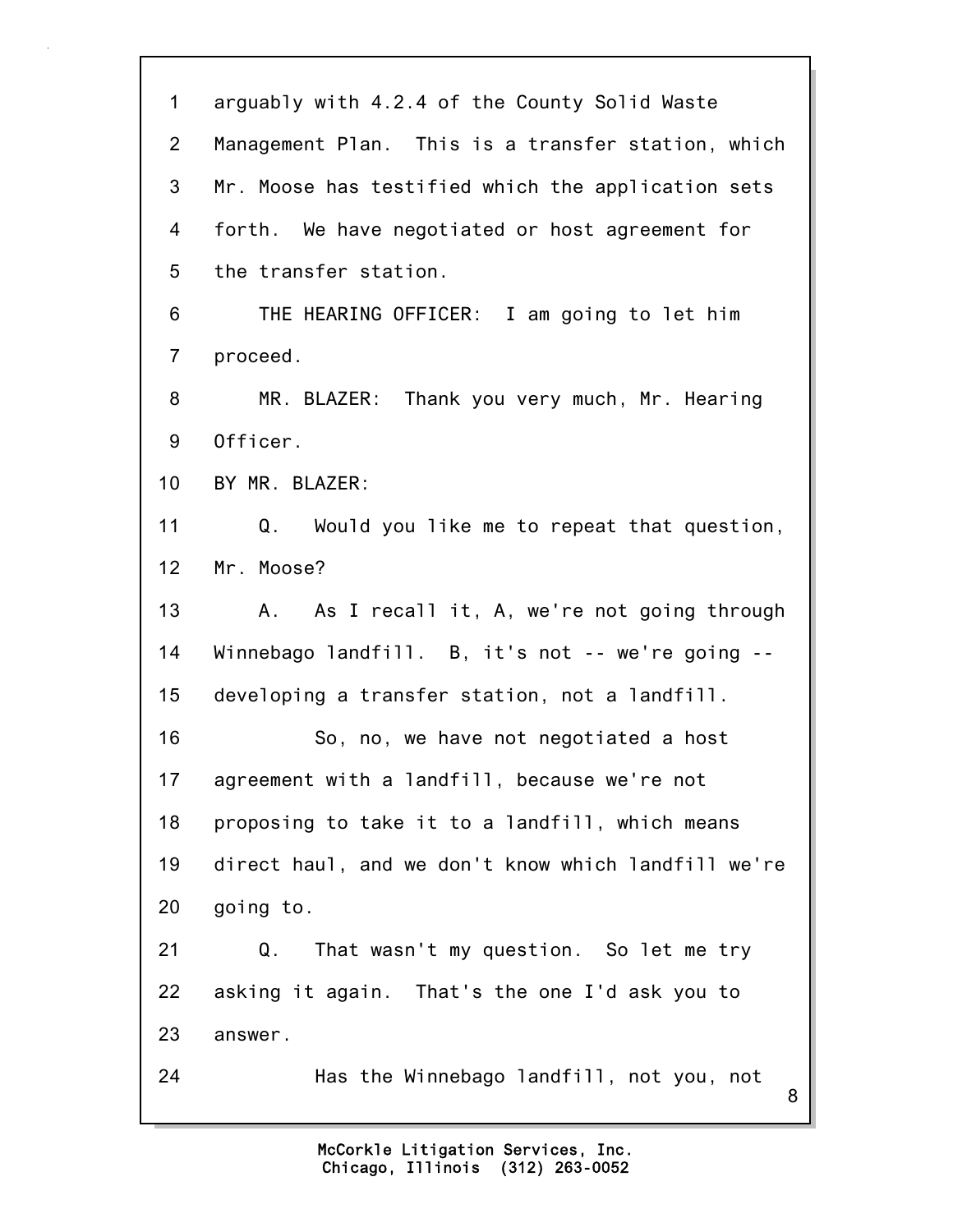9 1 Shaw, not Groot, not any anybody else other than 2 the Winnebago landfill negotiated a host agreement 3 with SWALCO to your knowledge? 4 MR. HELSTEN: Objection. Irrelevant. 5 THE HEARING OFFICER: Objection. Overruled. 6 You may answer, if you know. 7 THE WITNESS: Not to my knowledge. 8 BY MR. BLAZER: 9 Q. All right. 10 A. Nor would I know why they would. 11 Q. Has the Winnebago landfill provided a 12 capacity guarantee to SWALCO for Lake County waste? 13 MR. HELSTEN: Objection it's irrelevant, not 14 applicable. 15 THE HEARING OFFICER: Objection overruled. If 16 you know. 17 THE WITNESS: Not to my knowledge. 18 BY MR. BLAZER: 19 Q. Has the Winnebago landfill agreed to pay a 20 host fee to SWALCO for every ton of Lake County 21 waste that it takes? 22 A. Not to my knowledge. 23 MR. HELSTEN: Objection. Irrelevant. 24 THE HEARING OFFICER: Objection overruled.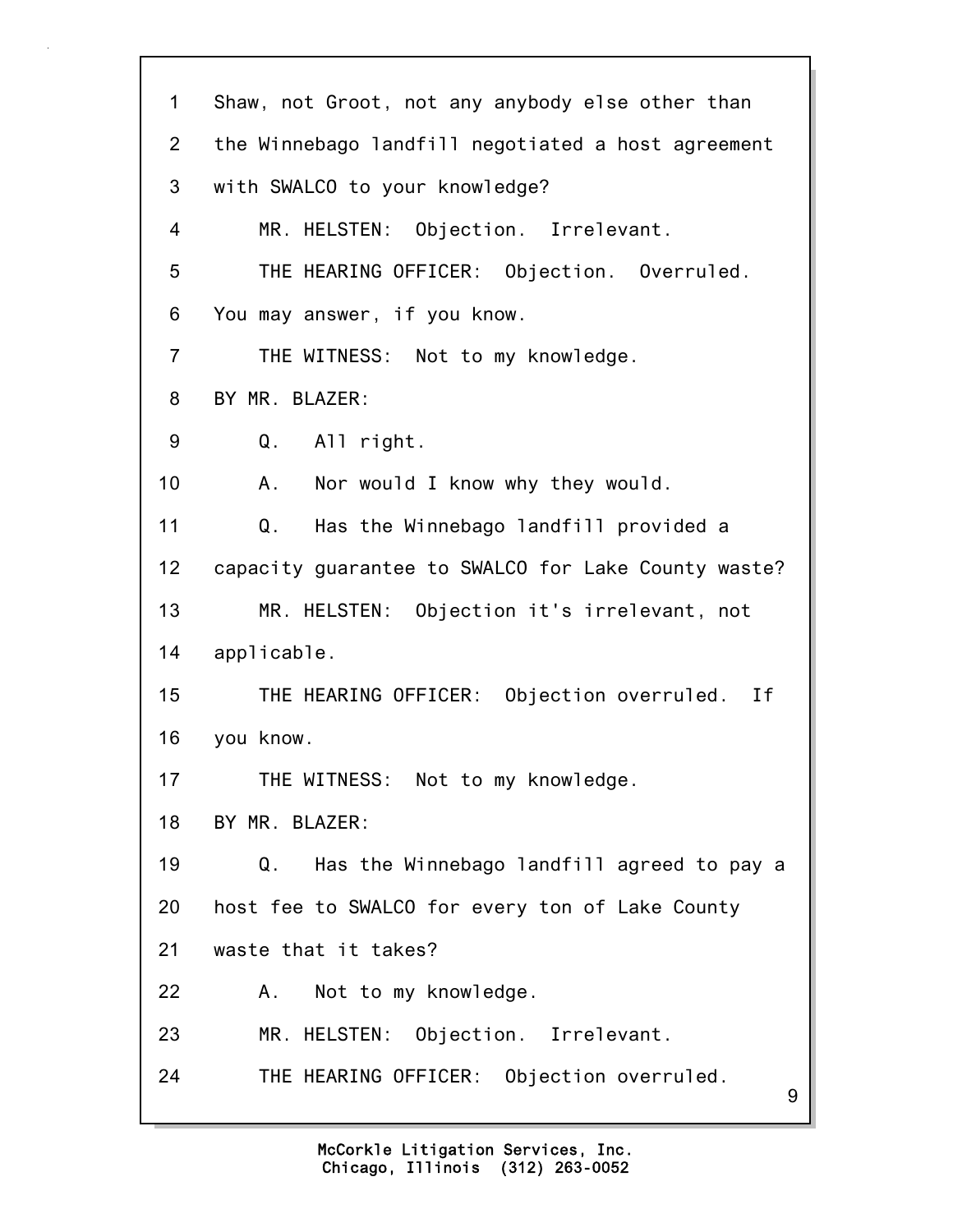10 1 MR. BLAZER: Could you pull up slide either 14 2 or 15. 15 is fine. 3 THE HEARING OFFICER: Mr. Helsten, is this 4 PowerPoint going in to be Groot Exhibit 9? 5 MR. HELSTEN: Yes, it is. 6 THE HEARING OFFICER: That's fine. I just want 7 to make sure that the record is clear that that's 8 what we're referring to. 9 MR. HELSTEN: That's what we are referring to. 10 BY MR. BLAZER: 11 Q. This Slide 15 is one of the two where you 12 have discussed the life cycle assessment, correct? 13 A. Yes. 14 Q. And that's the life cycle assessment that 15 was prepared in accordance with the solid waste 16 plan, TCH Exhibit 27, is that correct? 17 A. Yes. 18 MR. BLAZER: This is TCH Exhibit 10, 19 Mr. Hearing Officer. I have given you my 20 highlighted one. No? Okay. And, again, before I 21 distribute for the members of the board, I checked 22 with Peter on this, I only brought seven today. He 23 suggested I just give you copies of everything 24 tomorrow morning, so I'll continue giving them to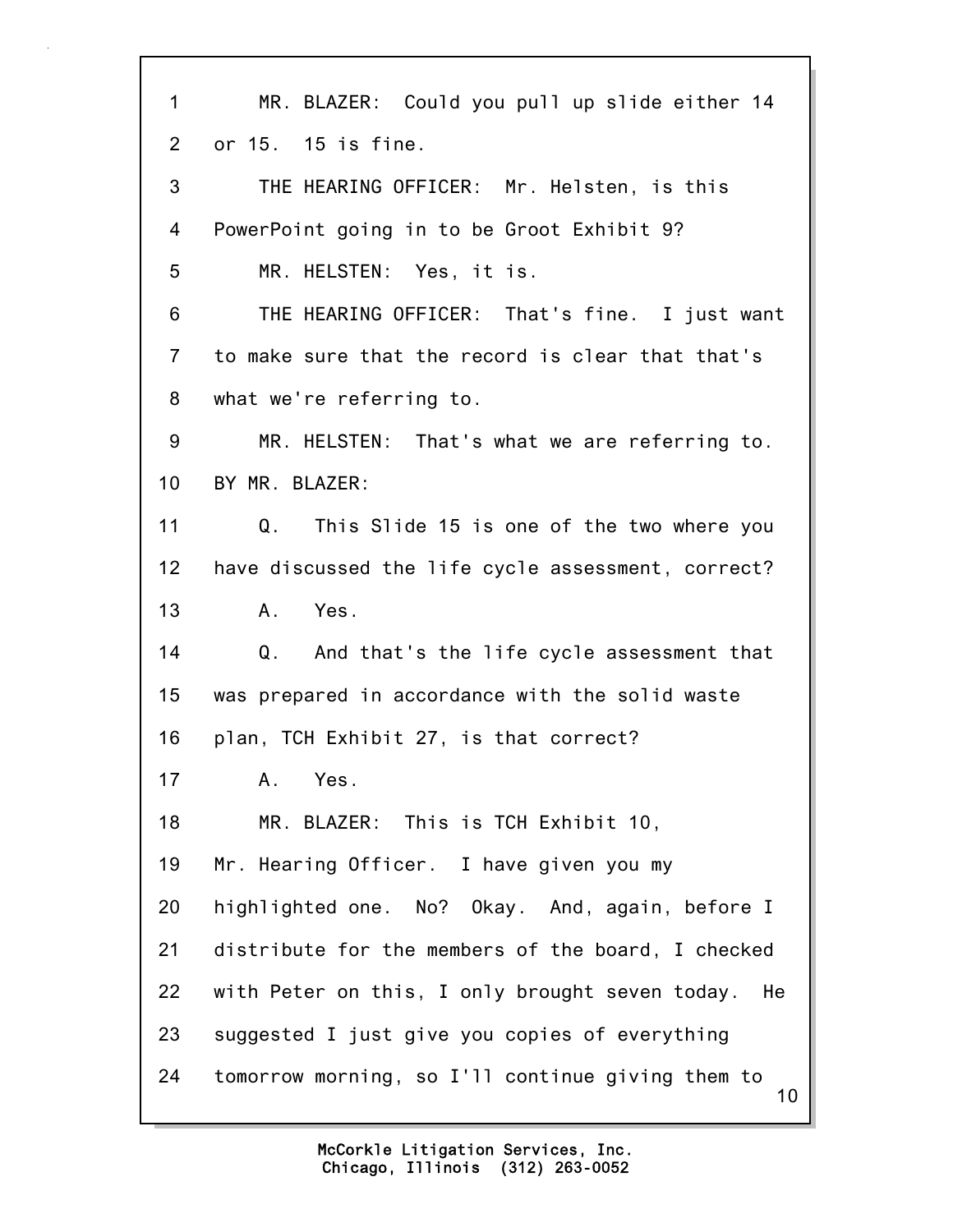11 1 the lawyers today. You'll get everything tomorrow. 2 BY MR. BLAZER: 3 Q. You've had a chance to look at TCH 4 Exhibit 10, Mr. Moose? 5 A. Yes. 6 Q. Thank you. 7 I recognize it doesn't have all of the 8 data behind it, but do you recognize this to be the 9 text portion through the conclusion of the life 10 cycle assessment that we just talked about that's 11 referenced in your Slide 50? 12 A. Yes. 13 Q. This is the one? 14 A. Well, I can't see if that was the one, but 15 the one I have in front of me is. 16 Q. All right. And this document was prepared 17 in compliance with the solid waste plan? 18 A. As part of it, yeah, the solid waste plan, 19 yes. 20 Q. And you believe that it does comply? 21 A. I believe that SWALCO believes it 22 complies. 23 Q. I'm asking you, though? 24 A. Yes. Perfect. That's why we prepared it.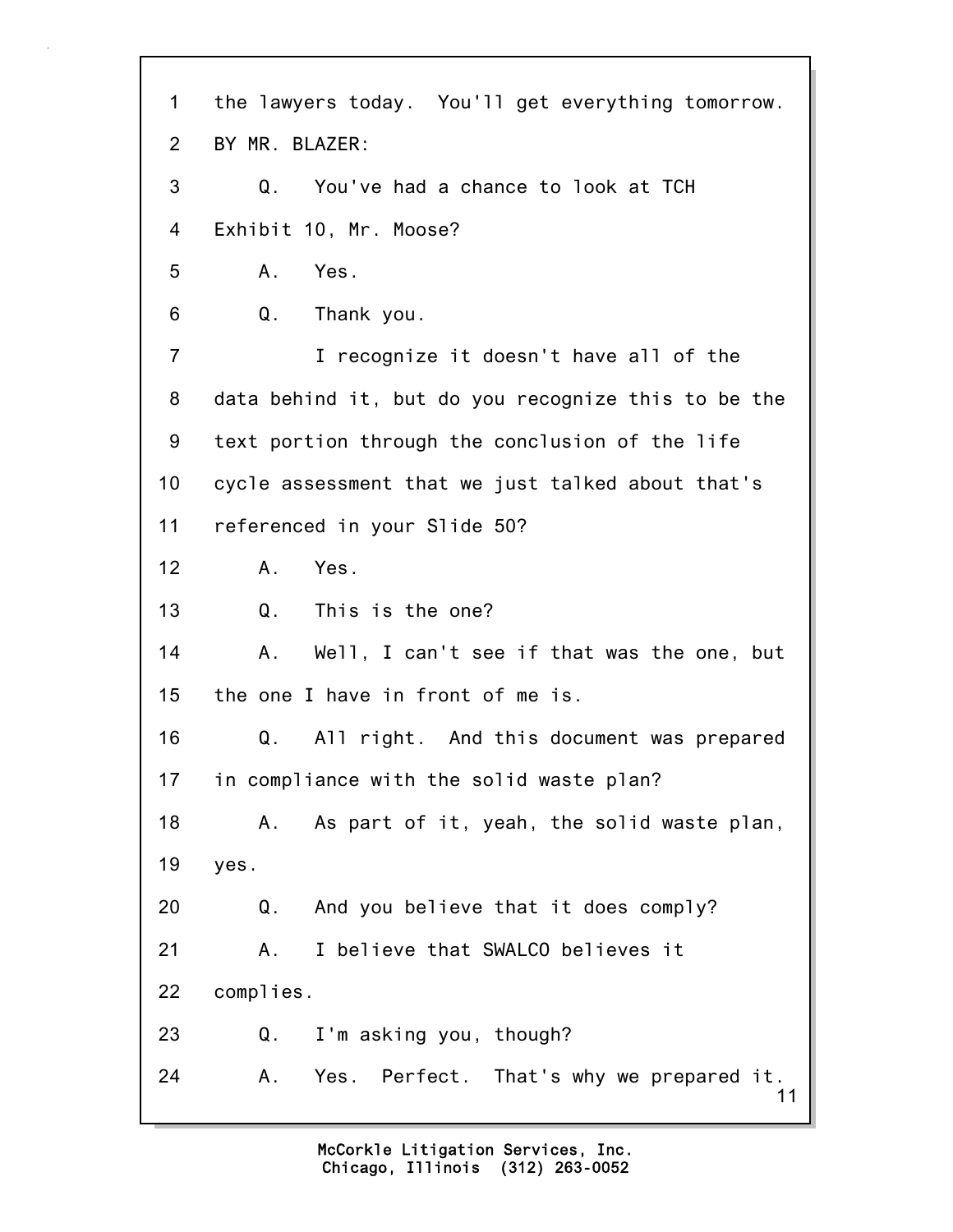12 1 Q. So you do believe it does comply? 2 A. Yes. 3 MR. BLAZER: All right. That's all I have, 4 Mr. Hearing Officer. 5 THE HEARING OFFICER: Mr. Grossmark, are you 6 next? 7 Mr. Grossmark has no questions. 8 Mr. Clark. 9 MR. CLARK: Couple. 10 CROSS EXAMINATION 11 BY MR. CLARK: 12 Q. Mr. Moose, do you believe that -- it's 13 your opinion, isn't it, that the facility is 14 consistent with the Solid Waste Management Plan, 15 correct? 16 A. That is correct. 17 Q. And that's what's required by the statute, 18 the Lake County Solid Waste Management Plan? 19 A. Yes. 20 Q. In the -- you make reference in your 21 testimony and in the application, you said that 22 with regard to green and sustainable building 23 principles that besides the daylighting and the 24 stormwater management, you may also potentially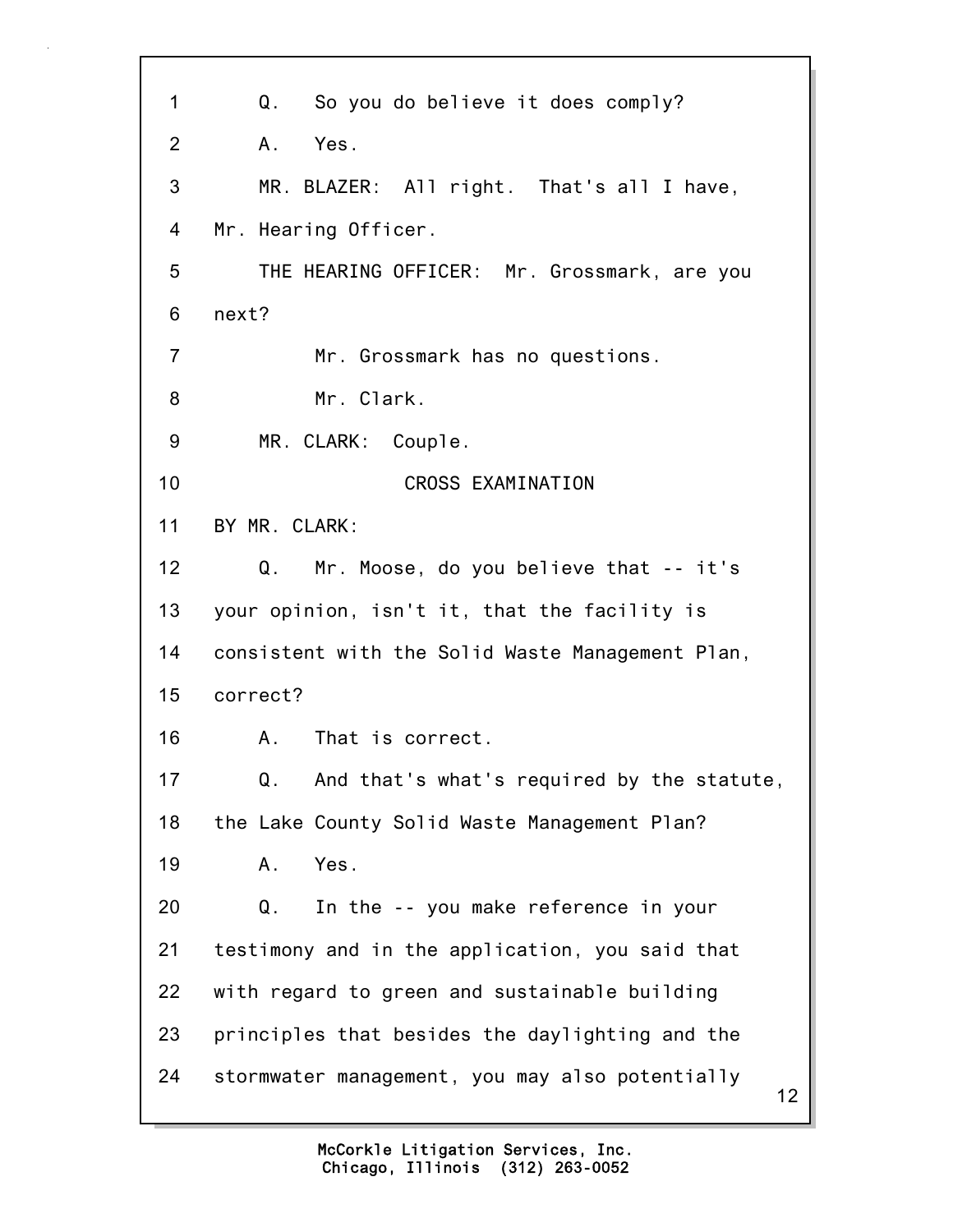13 1 incorporate some other sustainable building 2 principles into the new building. Do you recall 3 that? 4 A. That's pretty routine these days. 5 Q. What types of things are you talking 6 about? 7 A. In buildings like this, it might be 8 reutilized, recycled concrete for base course, 9 recycled asphalt. It could be toilet and plumbing 10 fixtures, low-water-use fixtures in the employee 11 facilities, low-energy lighting within the tipping 12 floor and within the office area, recycled products 13 as much as possible. 14 MR. CLARK: Okay. That's all I have. 15 THE HEARING OFFICER: Mr. Sechen. 16 MR. SECHEN: Thank you. 17 EXAMINATION 18 BY MR. SECHEN: 19 Q. Mr. Moose, at one point in time, the 20 Village of Round Lake Park had a solid waste 21 management plan, is that correct? 22 A. Yes. 23 Q. And that solid waste management plan was 24 in effect when the application was filed?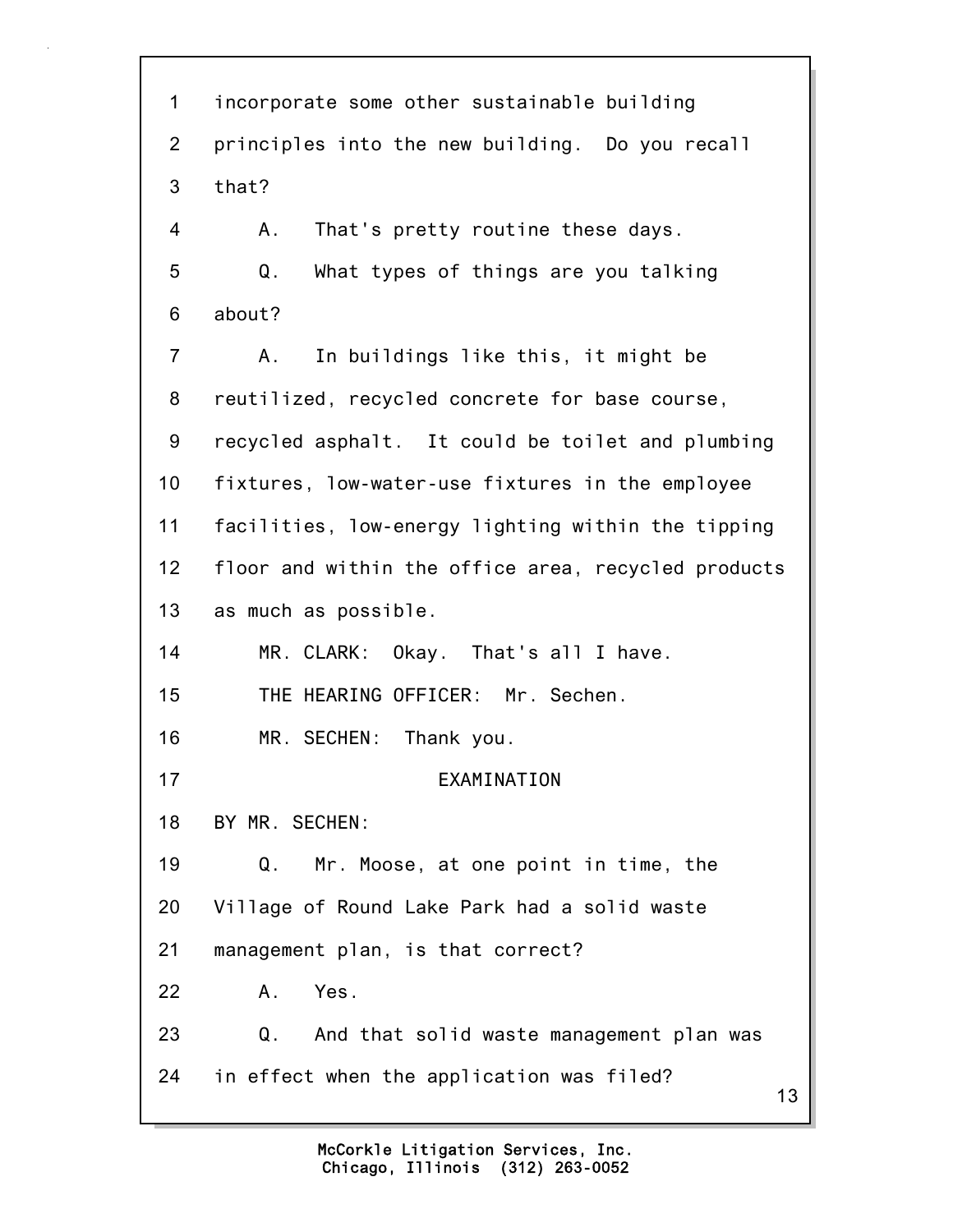1 A. Yes.

| 2                | Is your opinion that the application also<br>Q.          |
|------------------|----------------------------------------------------------|
| 3                | satisfies is consistent with that plan as well?          |
| 4                | A. It is.                                                |
| 5                | MR. BLAZER: Objection. Relevance.                        |
| 6                | THE HEARING OFFICER: Overruled.                          |
| $\overline{7}$   | MR. SECHEN: I'm sorry?                                   |
| 8                | THE WITNESS: It does.                                    |
| $\boldsymbol{9}$ | MR. SECHEN: Thank you.                                   |
| 10               | BY MR. SECHEN:                                           |
| 11               | Now, there's been some talk about the<br>Q.              |
| 12               | Winnebago landfill paying money -- excuse me --          |
| 13               | reaching a host agreement with Lake County?              |
| 14               | Yes.<br>Α.                                               |
| 15               | Q.<br>Do transfer trailers go to more than one           |
| 16               | landfill? I mean, theoretically they can go to any       |
| 17               | landfill, I suppose?                                     |
| 18               | Yes. And, in fact, you know, we don't<br>A.              |
| 19               | know what landfill this is going to. The Winnebago       |
| 20               | had come up, because I have directed members of my       |
| 21               | team, Christina, during the life cycle analysis,         |
| 22               | Mr. Werthmann during his traffic analysis, we had        |
| 23               | to select a landfill in order to perform that,           |
| 24               | putting a dot on a map and having a destination is<br>14 |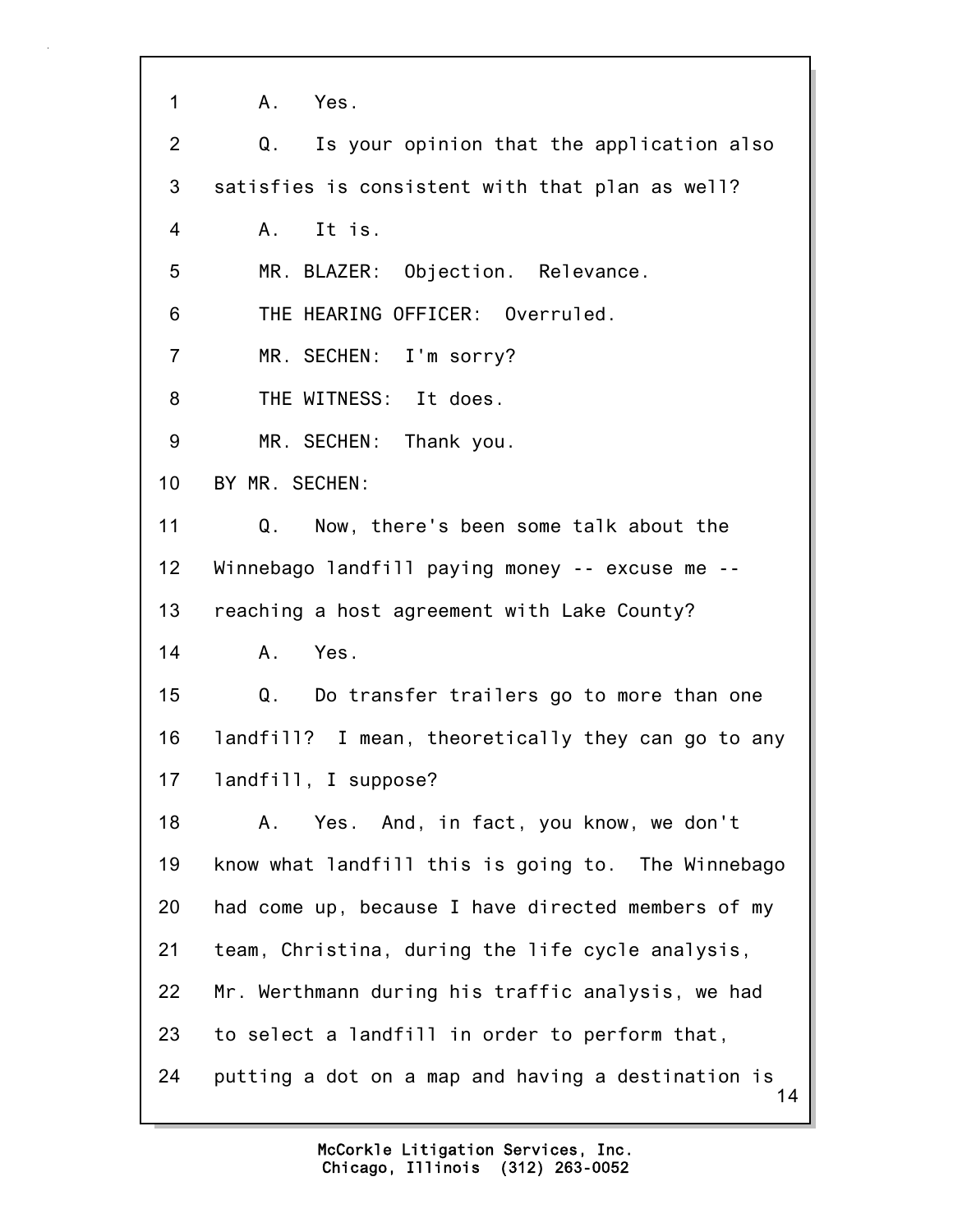| $\mathbf 1$    | required in order to create the traffic showing         |
|----------------|---------------------------------------------------------|
| $\overline{2}$ | going to the west and then we had to put it down on     |
| 3              | the map to perform a life cycle analysis.               |
| 4              | However, hauling or disposal agreement                  |
| 5              | between transfer stations and landfills are             |
| 6              | relatively short-term, two to five years at best.       |
| $\overline{7}$ | And that's pretty consistent throughout all this        |
| 8              | industry. So although Groot may be bringing their       |
| 9              | waste now to Winnebago landfill, there is no            |
| 10             | guarantee that they're going to bring it to that        |
| 11             | landfill over the course of the life of this            |
| 12             | facility for the next 20 or 30 years.                   |
| 13             | And, theoretically, they can go to some<br>Q.           |
| 14             | other landfill pretty much any time they want?          |
| 15             | At some point, yes.<br>А.                               |
| 16             | Q.<br>Okay. Mr. Moose, you mentioned that the           |
| 17             | Lake County Solid Waste Management Plan promotes        |
| 18             | the development of transfer stations within the         |
| 19             | borders of Lake County?                                 |
| 20             | I don't think I used the word promote, but<br>Α.        |
| 21             | it allows it as one of its disposal options or          |
| 22             | management options.                                     |
| 23             | Is it accurate to say that, should the<br>Q.            |
| 24             | landfills in Lake County be void of space at some<br>15 |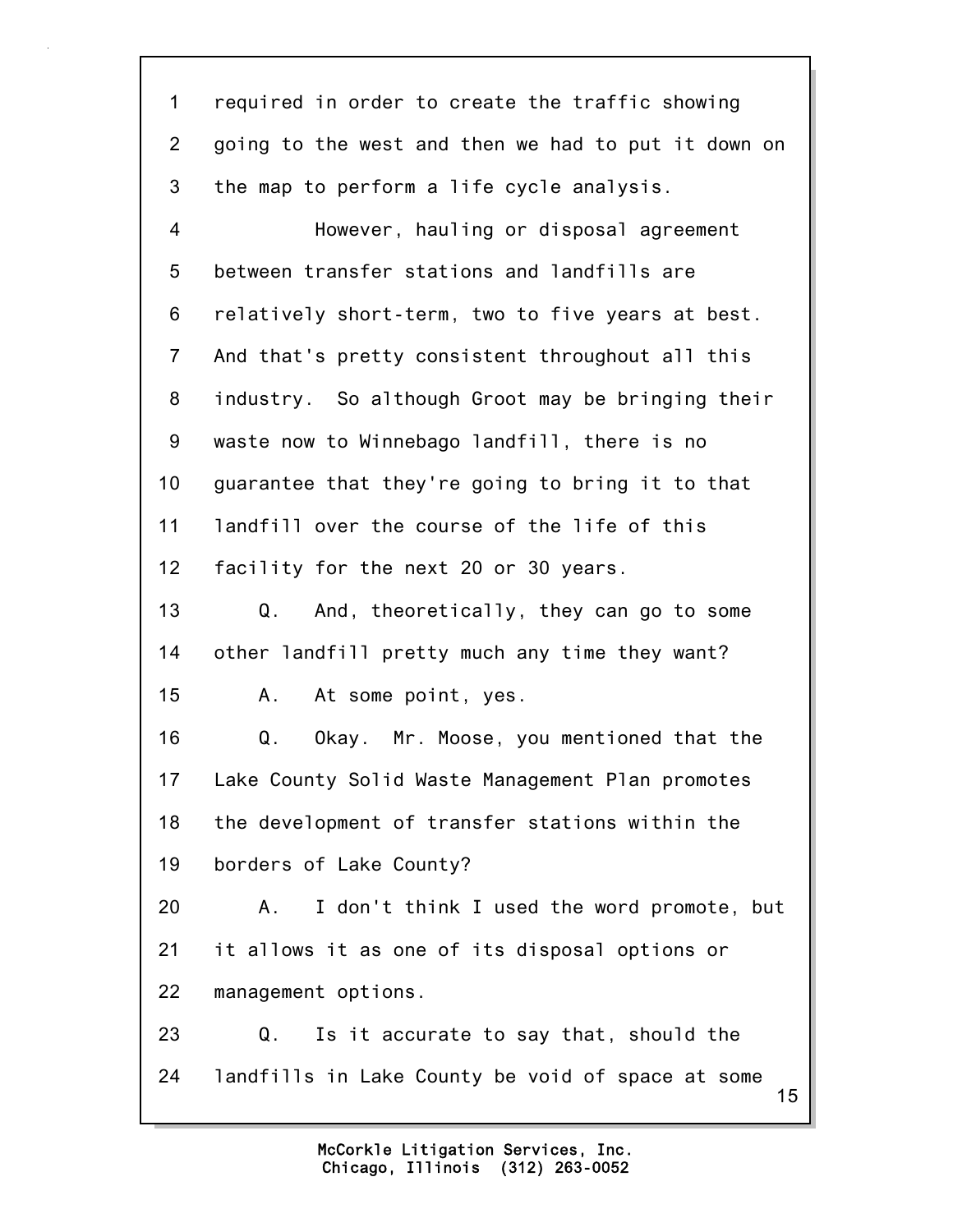| 1              | point in the future, you're going to need transfer     |
|----------------|--------------------------------------------------------|
| $\overline{2}$ | stations and transport the waste elsewhere?            |
| 3              | Well, they will be voided space at some<br>A.,         |
| 4              | point in the future. I think that's a known. Even      |
| 5              | if they had an expansion, they're still finite.        |
| 6              | And if you look at the trend, and Groot is betting     |
| $\overline{7}$ | on the speculative nature of expansions that this      |
| 8              | county like the surrounding counties is going to       |
| 9              | have to evolve and convert to a                        |
| 10             | transfer-station-based system.                         |
| 11             | And, hence, the Lake County plan<br>Q.                 |
| 12             | apparently recognizes that?                            |
| 13             | I think so. The fact that transfer<br>А.               |
| 14             | stations is an option.                                 |
| 15             | And do you have any idea how many parcels<br>Q.        |
| 16             | there are in Lake County that would satisfy the        |
| 17             | 2214 setback requirements for a transfer station?      |
| 18             | The parcels, no. But I can tell you that<br>Α.         |
| 19             | I have looked at probably like, for example,           |
| 20             | hundreds of square miles already in the county,        |
| 21             | have not found but a handful.                          |
| 22             | And those parcels will presumably be at<br>Q.          |
| 23             | some point developed, and if they're developed, you    |
| 24             | won't be able to put a transfer station on them?<br>16 |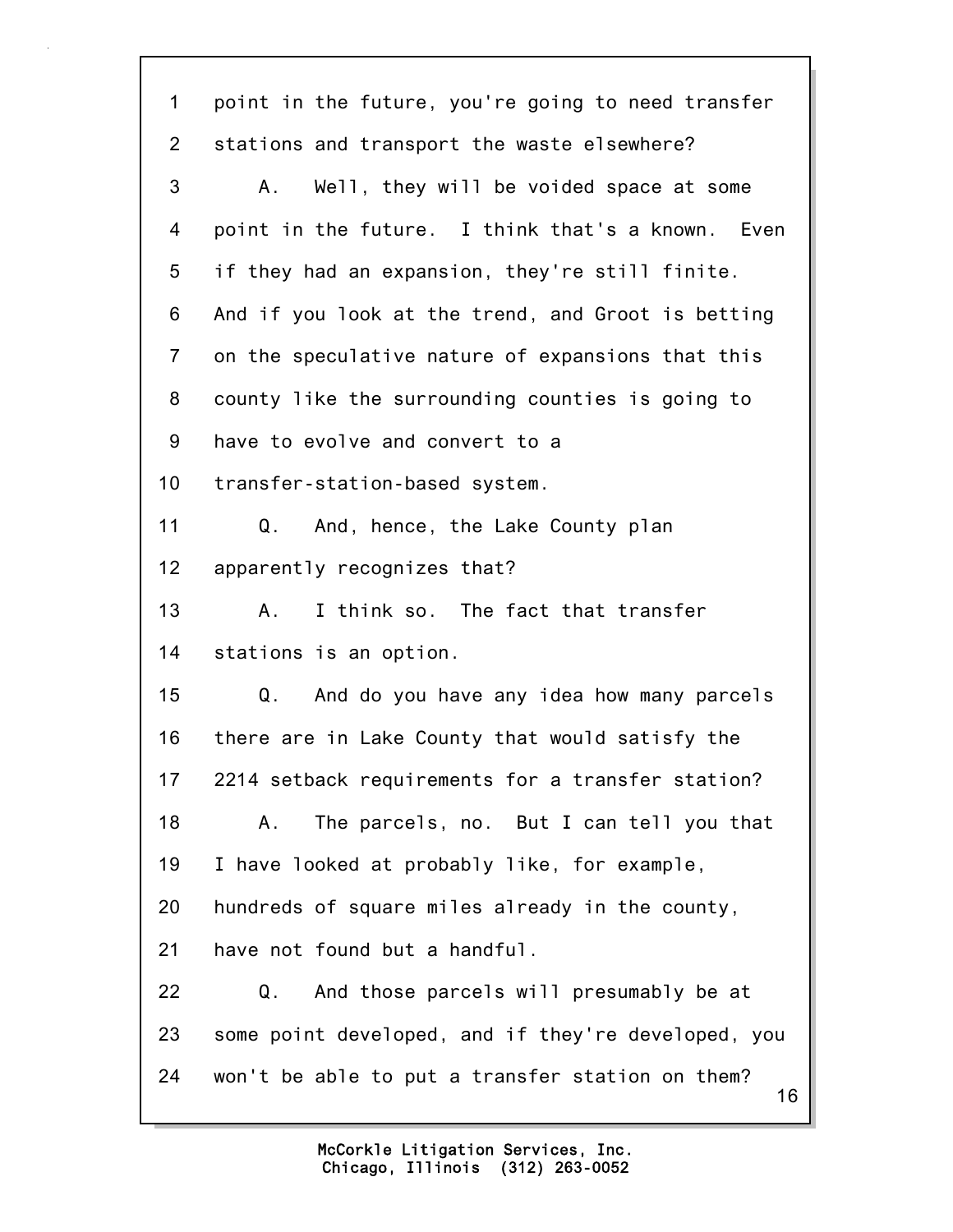17 1 A. You know, my recommendation to my client 2 on this is we should obtain the property now before 3 the next building boom comes and we lose the 4 property. 5 Q. And there isn't a day care center on it? 6 A. Right. 7 Q. Now -- okay. Just one second. 8 If someone were to suggest, Mr. Moose, 9 that rather than sending our waste to a transfer 10 station, we just not develop transfer stations in 11 the county and just direct haul it to landfills for 12 however long those landfills are around, would that 13 be, in effect, ultimately leading to something 14 other than what the Lake County Solid Waste 15 Management Plan envisions, ultimately? 16 MR. BLAZER: Objection to the speculative 17 nature of the question. 18 THE HEARING OFFICER: Objection overruled. 19 THE WITNESS: Yeah. Because they're talking 20 about developing facilities before the closure of 21 the existing facility, which, you know, I think is 22 a very prudent thing to do, especially based on 23 experience against the other surrounding counties. 24 So that there is a piece of infrastructure in place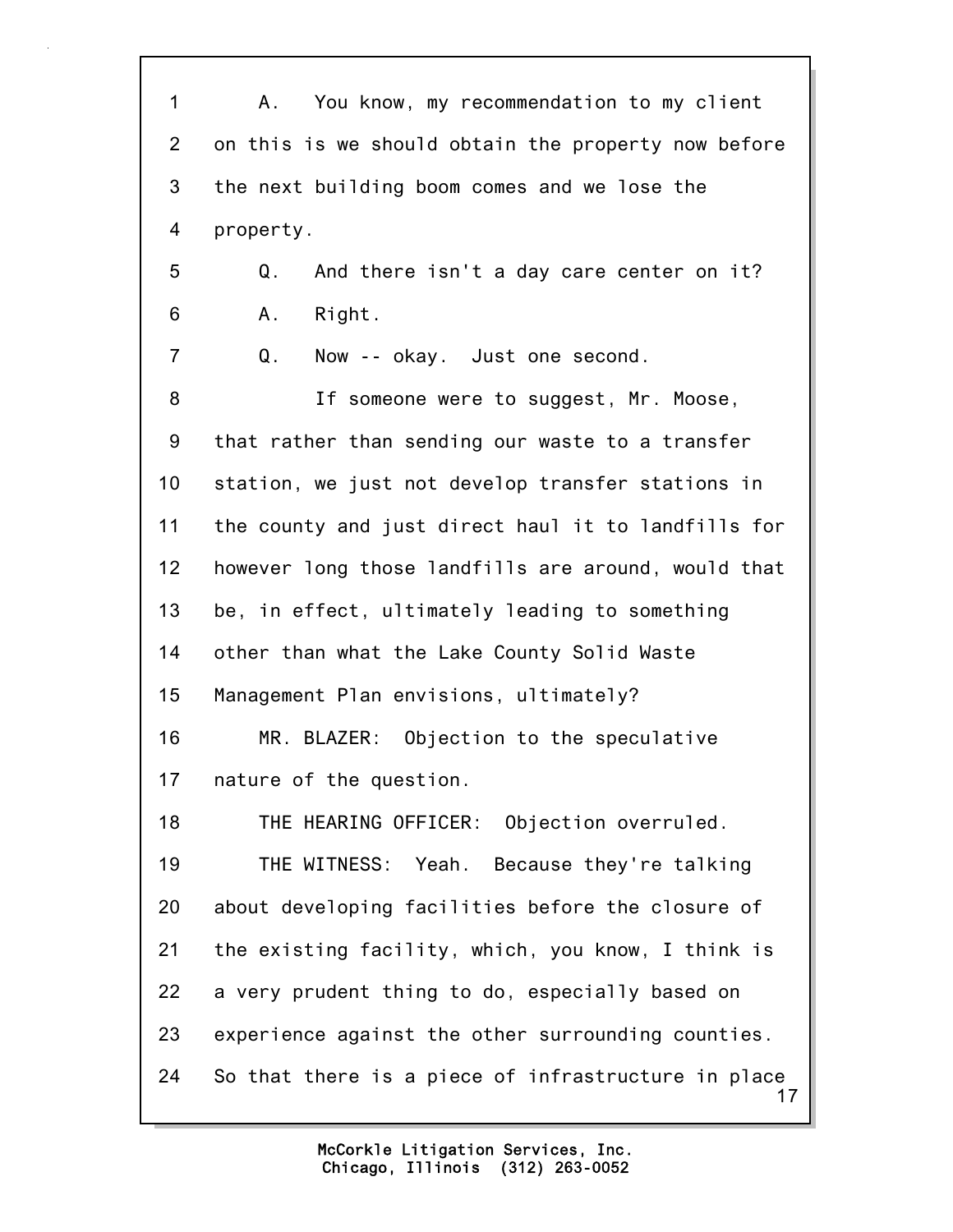1 that allows an orderly transition.

2 BY MR. SECHEN:

3 Q. And in order to make that transition, how 4 many years do you have? How long does it take to 5 develop a transfer station? 6 A. You know what, you've said this before. 7 We have been on this one for five years, we're 8 going to open maybe in 2016, if Mr. Blazer is nice 9 enough to keep us on the court, but four to seven 10 years. 11 THE HEARING OFFICER: Mr. Blazer has an 12 objection. 13 MR. BLAZER: Yes. This is seriously beyond the 14 scope of testimony. If Mr. Sechen wanted to ask 15 these questions, he probably needed to ask them 16 yesterday. He talked about how long it takes to 17 develop a transfer station. 18 MR. SECHEN: Can I argue or -- 19 THE HEARING OFFICER: Yes. 20 MR. SECHEN: Well, we have a finite period 21 given the landfills, given the lucrative amount of 22 space to develop the transfer stations envisioned 23 by the plan.

24 THE HEARING OFFICER: And, I guess, here's

18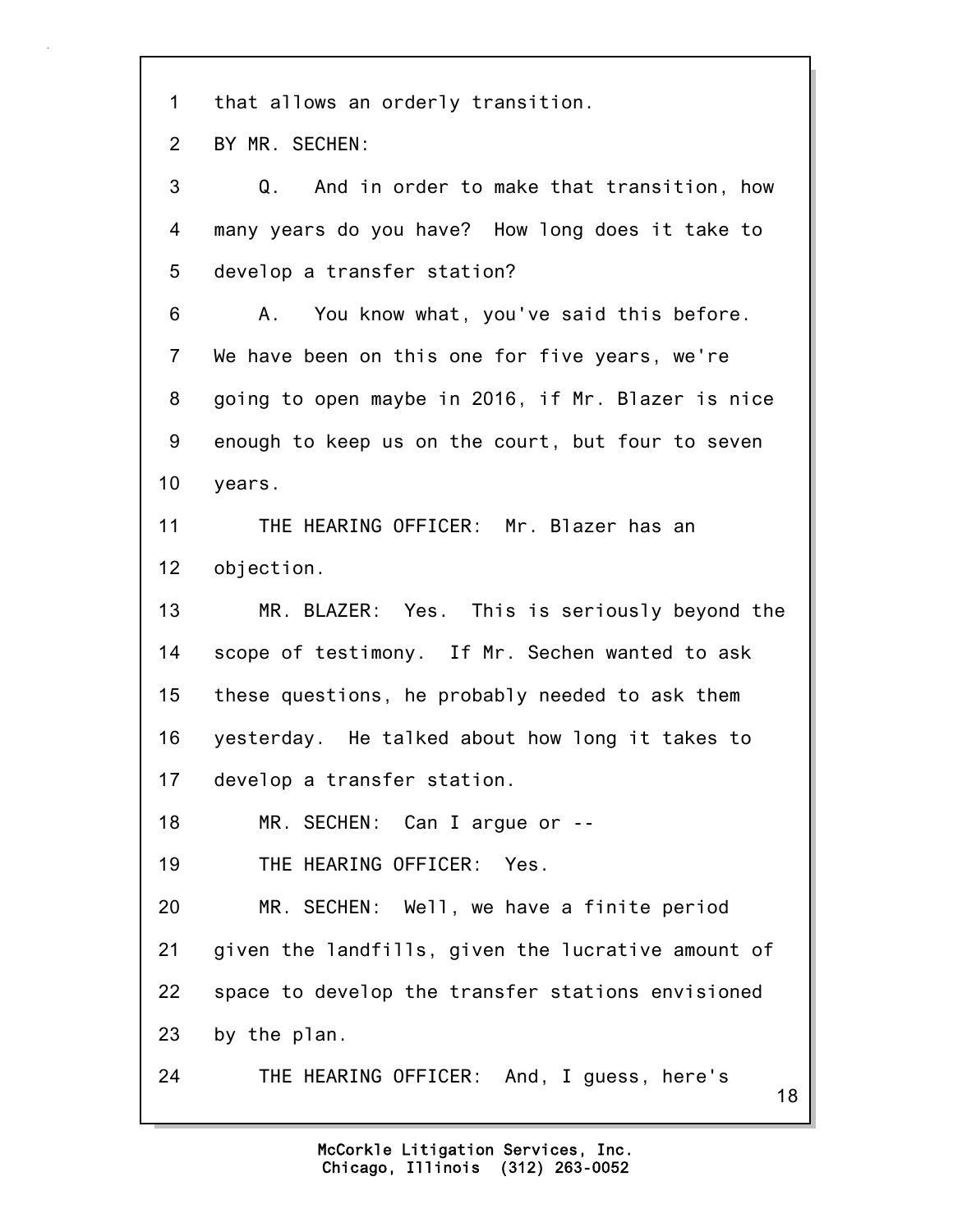| $\mathbf{1}$   | where I'm at on this whole issue. I think it has      |
|----------------|-------------------------------------------------------|
| $\overline{2}$ | been put in by Mr. Moose on day one and by            |
| 3              | Ms. Seibert yesterday, so I'm going to sustain the    |
| 4              | objection for being duplicative and                   |
| 5              | over-repetitive, because I think I have heard this    |
| 6              | now six times in the last few days. So if I can't     |
| $\overline{7}$ | figure it out by now, I've got bigger issues.         |
| 8              | How's that?                                           |
| 9              | MR. SECHEN: I am more interested in the               |
| 10             | Village Board.                                        |
| 11             | THE HEARING OFFICER: I have very little doubt         |
| 12             | they have heard it six times and remember it, too.    |
| 13             | MR. SECHEN: Well, they have just heard it             |
| 14             | again. Thank you.                                     |
| 15             | THE HEARING OFFICER: Okay. I'm going to               |
| 16             | recognize Mr. Karlovics. Yesterday, as you may        |
| 17             | recall, the first thing we -- that Mr. Karlovics      |
| 18             | had received an e-mail from Brian Smith who on the    |
| 19             | first day I had asked questions that he had           |
| 20             | submitted. We decided at that time instead of they    |
| 21             | were probably more appropriate for Mr. Moose' first   |
| 22             | testimony, but we agreed, and Mr. Helsten was kind    |
| 23             | enough to oblige that we would ask them of            |
| 24             | Mr. Moose today instead of putting him on first<br>19 |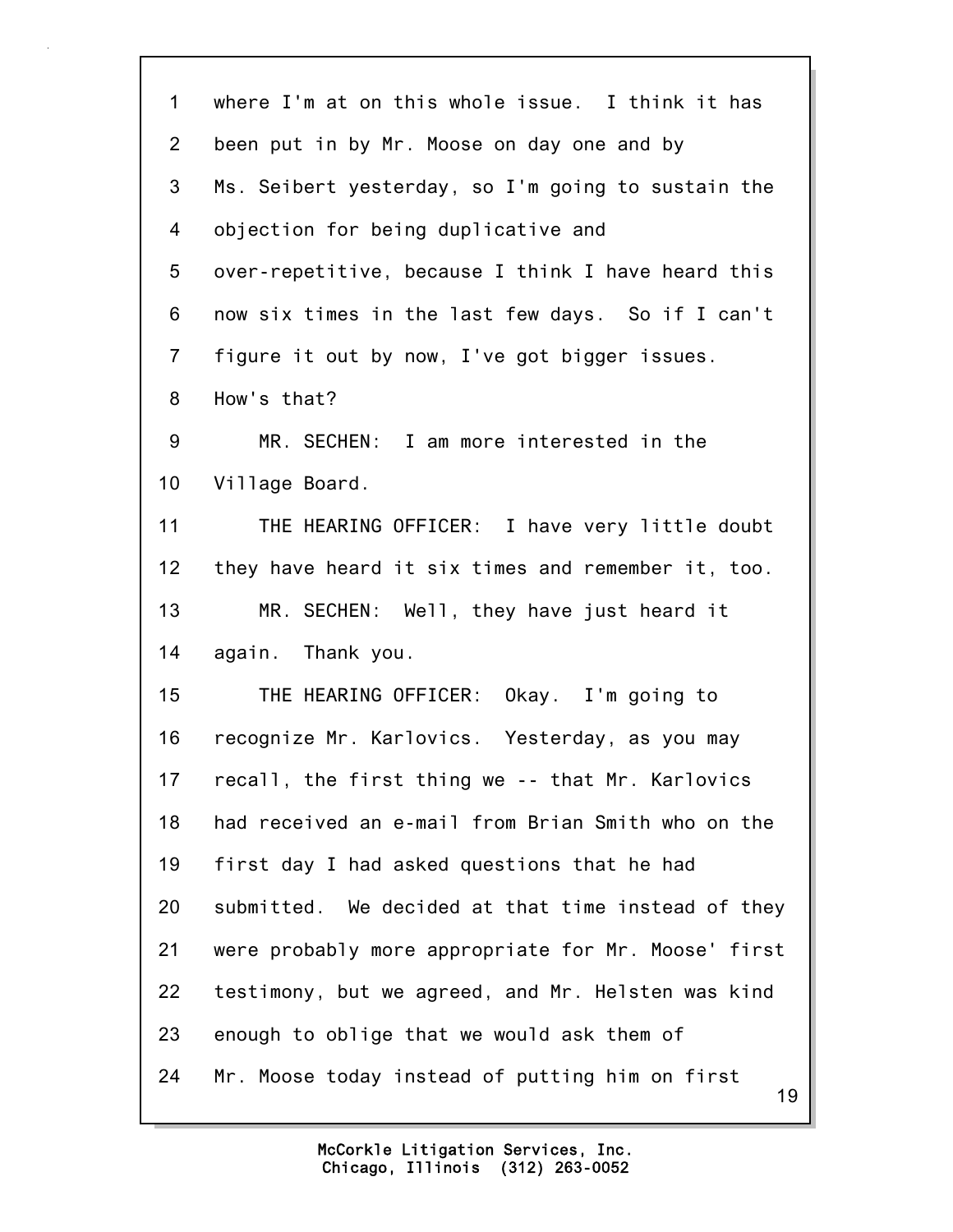20 1 thing Tuesday. So given that, Mr. Karlovics is 2 going to ask the three questions or approximately 3 three questions he received from Mr. Smith so that 4 we can include the public whenever possible. 5 So, Mr. Karlovics, please. 6 MR. KARLOVICS: I'm going to read these word 7 for word. This is again questions from Brian 8 Smith, Round Lake Park resident. 9 Question No. 1: Is there a plan in place 10 if liquid hazardous material goes down the drain to 11 notify the receiving body of such a spill? 12 THE WITNESS: There is a spill reaction control 13 plan within the application. Spill reaction 14 control plan is designed to prevent it from going 15 down the drain to begin with. There's a series of 16 absorbant sock, S-O-C-K. As well as rubber drain 17 covers that we put over the drains to keep liquid 18 from getting into the drain. Transfer stations are 19 designed with a fairly flat floor and the location 20 of the drains relative to the location where we tip 21 the waste or put the waste on the floor is a very 22 long distance. So there's a long reaction time 23 from the place -- time you place waste on the floor 24 until the time they can get to the drains.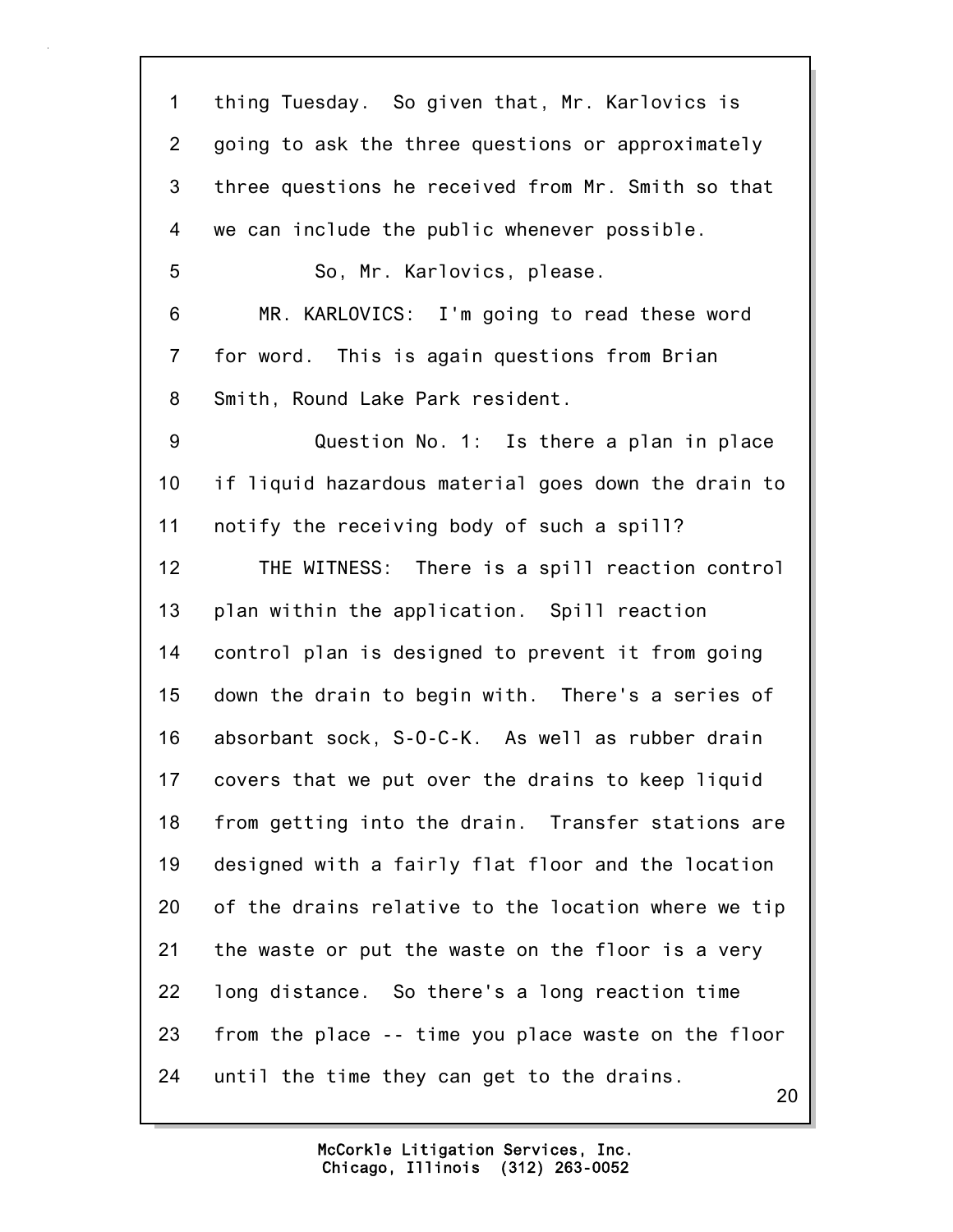1 The facility is also designed large enough 2 so that we continue -- we could continue operations 3 for a relatively small leak.

4 So it's not designed once it's in the 5 drains, but it's designed to prevent it before it 6 actually gets in the drain. And once we have 7 contained it and kept it from getting in the drain, 8 we have a contract with a emergency response 9 contractor who would arrive onsite in short notice, 10 clean the facility to appropriate standards, then 11 dispose of the material properly.

12 THE HEARING OFFICER: Mr. Karlovics, I'm going 13 to interrupt you just for a second, because I have 14 a little more leeway, I think, than you do.

15 And, Mr. Moose, I think the question was 16 specifically, and you gave us a lot of 17 what-have-its, but the question specifically is, is 18 there a plan in place to notify the receiving body 19 if the material goes down the drain. So assuming 20 that those steps are for any reason insufficient, 21 is there a plan for notification is the question. 22 THE WITNESS: Yes. That's contained in the 23 spill reaction plan.

24 THE HEARING OFFICER: Great. Thank you.

21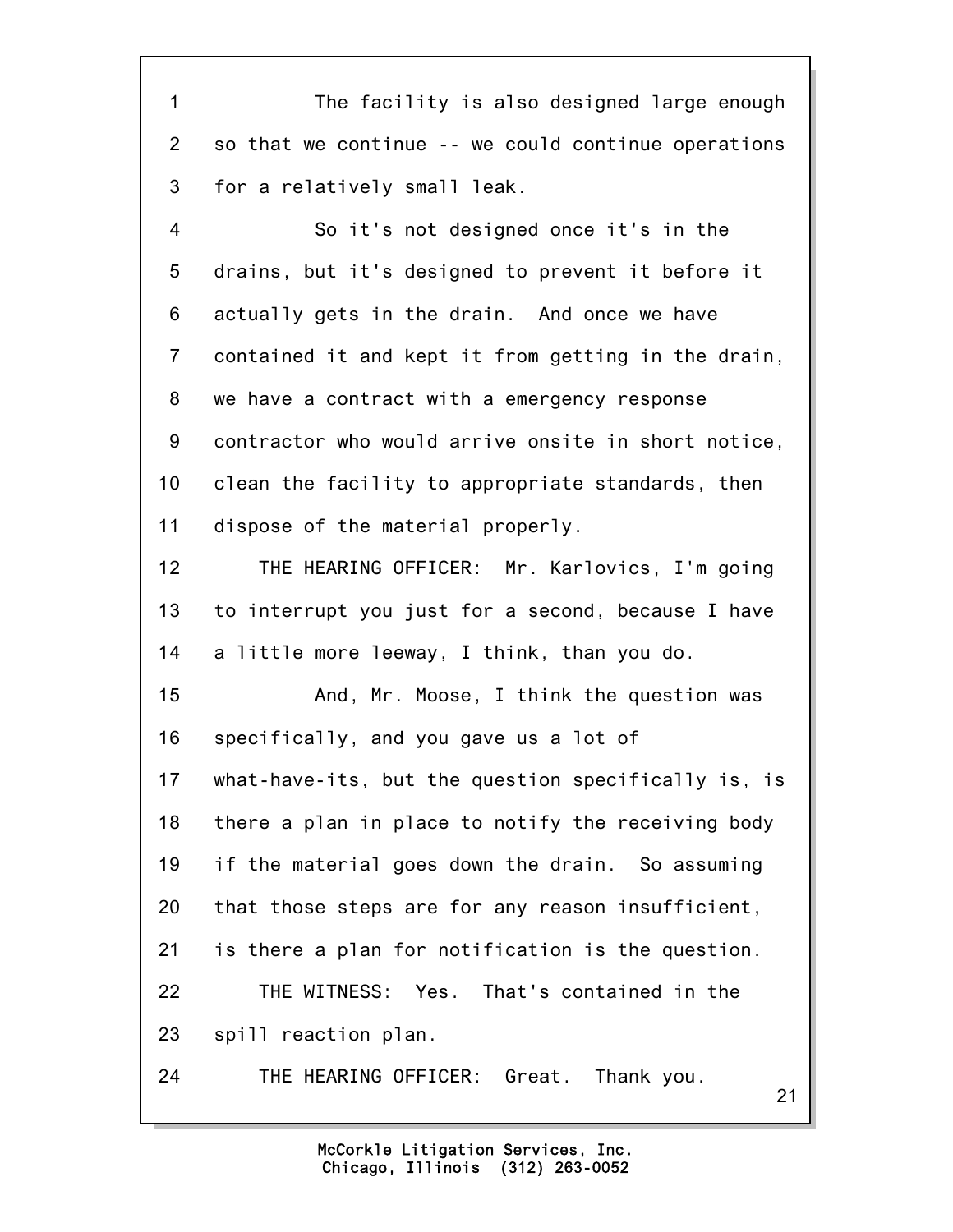22 1 Go ahead, Mr. Karlovics. 2 MR. KARLOVICS: Could I just follow up? 3 Who gets notified? 4 THE WITNESS: Fire department. 5 MR. KARLOVICS: Question No. 2: What happens 6 to the loaded trucks waiting to dump if you reach 7 your maximum capacity for the day before 4:00 p.m.? 8 I believe this goes to the issue of the 9 stacking of the Packard trucks. 10 THE WITNESS: Well, I hear it a little 11 different. 12 But if we get to -- we don't have a 13 maximum capacity, but let's say we get to 4:00 p.m. 14 and a lot of trucks show up, there is more than 15 enough room onsite to stack or cue the trucks. We 16 also have more than enough room within the transfer 17 station building itself to temporarily store the 18 waste until we can get loaded and get them back on 19 the street. We also ask for flexible operating 20 hours in such an event to allow for, past 21 4:00 o'clock, 7:00 or 8:00 or 9:00 o'clock until we 22 can get that waste out. 23 MR. KARLOVICS: Okay. Question No. 3 is part 24 editorial comment by Mr. Smith and then there's a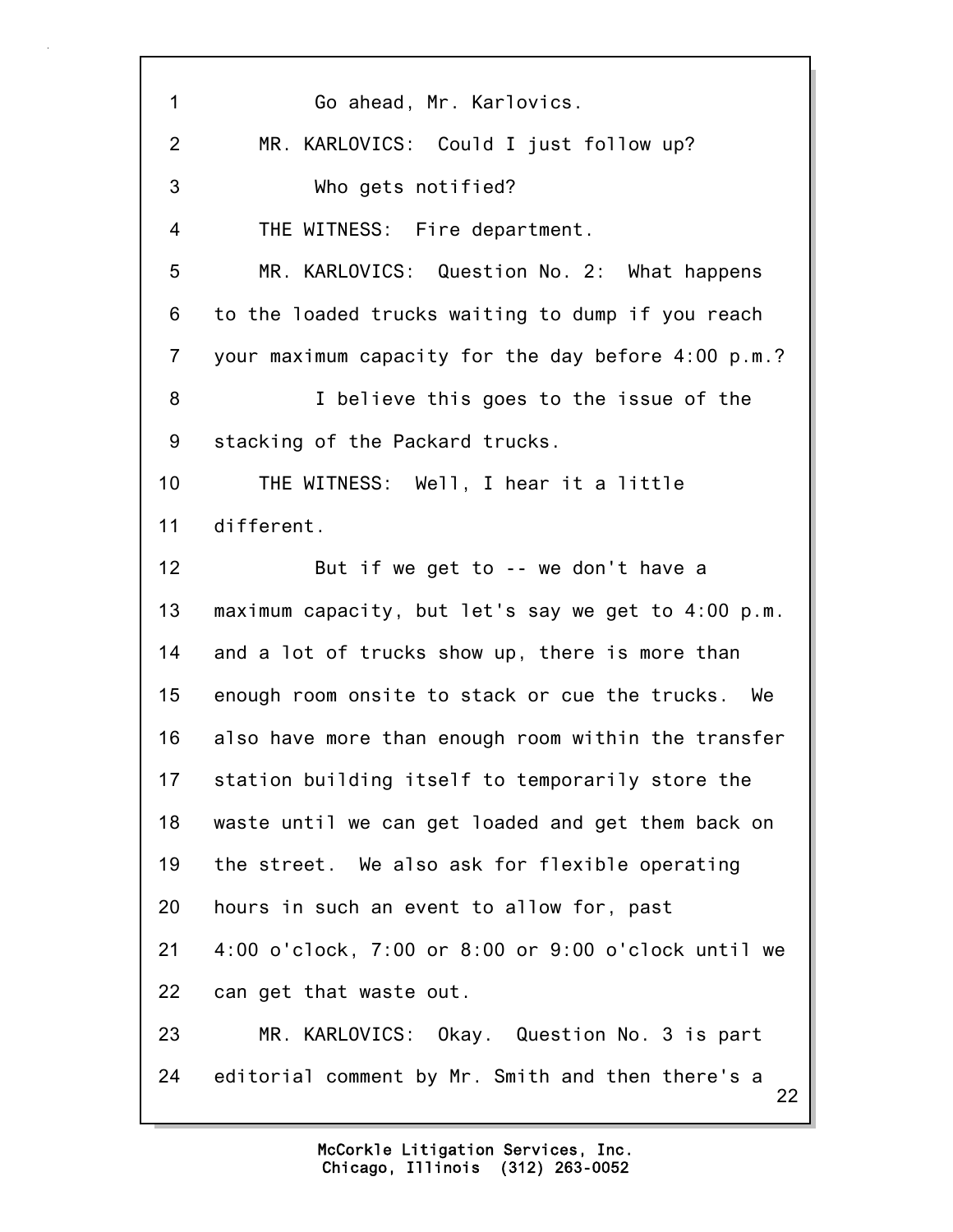| $\mathbf 1$    | question at the end of this editorial comment.     |
|----------------|----------------------------------------------------|
| $\overline{2}$ | Question No. 3 for Mr. Moose: I, that's Brian      |
| 3              | Smith, find it hard to believe that in the         |
| 4              | 1,368 square miles of Lake County, 201 Porter Road |
| 5              | is the only suitable -- only site suitable for a   |
| 6              | transfer station. There's just too much open       |
| $\overline{7}$ | space. My question is, if this hearing denies your |
| 8              | application, do you have another site in mind to   |
| 9              | build on? If so, where?                            |
| 10             | THE WITNESS: No. I don't have a site in Lake       |
| 11             | County. I imagine that there is another site       |
| 12             | somewhere that meet the criteria. I haven't found  |
| 13             | it yet. This site is a very, very good site for    |
| 14             | all the reasons we've been talking about.          |
| 15             | MR. KARLOVICS: Thank you, Mr. Moose.               |
| 16             | THE HEARING OFFICER: Mr. Halsten.                  |
| 17             | MR. HELSTEN: Nothing further of Mr. Moose.         |
| 18             | THE HEARING OFFICER: Mr. Blazer, I'll let you      |
| 19             | clarify. That's it.                                |
| 20             | MR. BLAZER: Absolutely.                            |
| 21             | THE HEARING OFFICER: There's not been a lot of     |
| 22             | cross to do much with here.                        |
| 23             | MR. BLAZER: I understand.                          |
| 24             | This is just a follow-up to one of --<br>23        |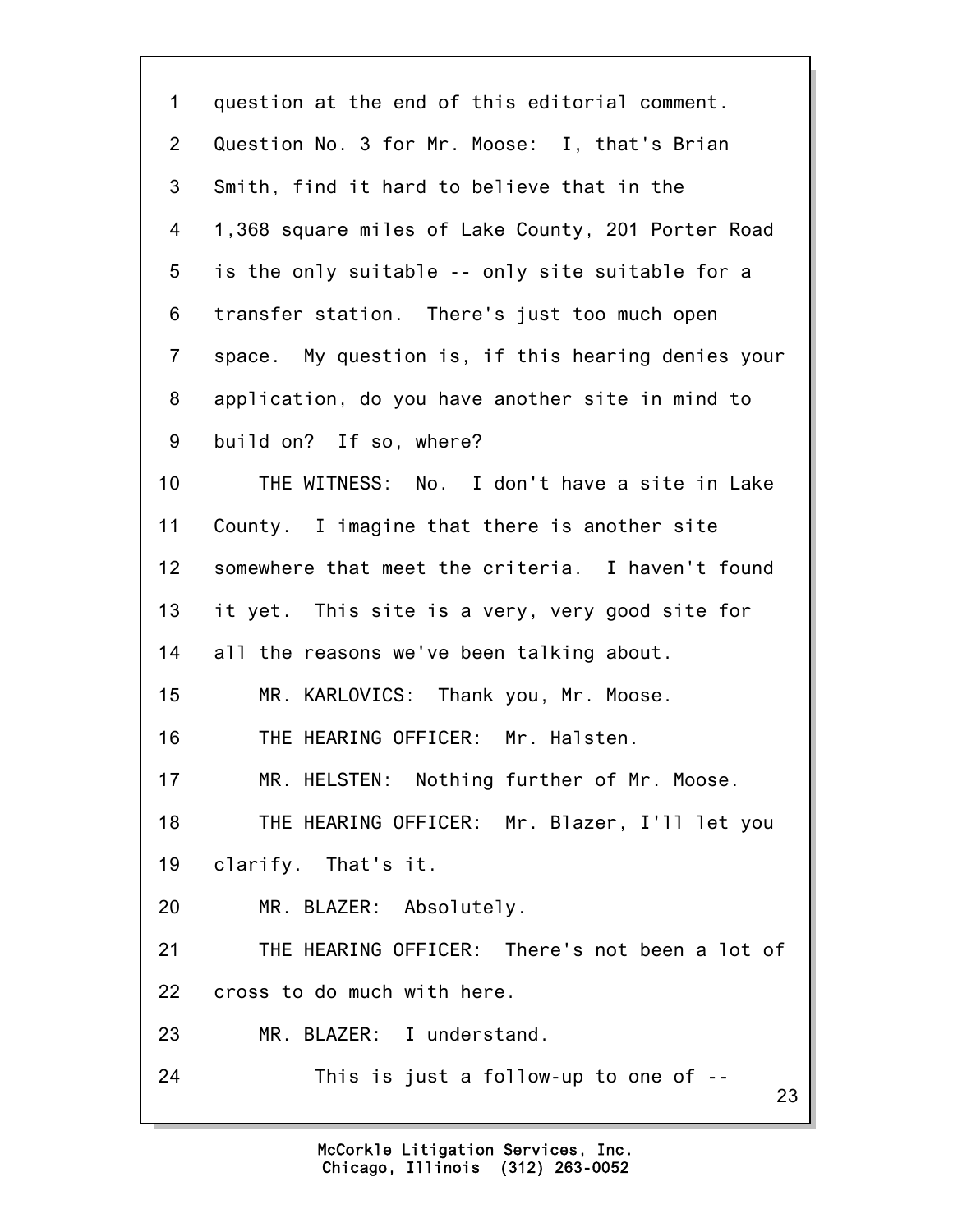| 1              | THE HEARING OFFICER: Okay. And for the                    |
|----------------|-----------------------------------------------------------|
| $\overline{2}$ | record, I'm noting that this is over Mr. Halsten's        |
| 3              | objection, continuing objection on this issue.<br>So,     |
| 4              | please, Mr. Blazer.                                       |
| 5              | FURTHER EXAMINATION                                       |
| 6              | BY MR. BLAZER:                                            |
| $\overline{7}$ | Q.<br>This is just in follow-up to one of the             |
| 8              | questions and answers from Mr. Sechen.                    |
| 9              | Mr. Moose, I tried to write this down, I'm                |
| 10             | not sure if I got it exactly right. Please correct        |
| 11             | me if I got it wrong.                                     |
| 12             | In response to one of Mr. Sechen's                        |
| 13             | questions, you said that hauling agreements are           |
| 14             | pretty short-term or something to that effect.            |
| 15             | Disposal agreements.<br>Α.                                |
| 16             | Q.<br>Disposal agreements, with are pretty                |
| 17             | short-term?                                               |
| 18             | Yes.<br>A.                                                |
| 19             | All right. Well, you are aware that Groot<br>Q.           |
| 20             | currently has an agreement with the Winnebago             |
| 21             | landfill providing for the Winnebago landfill to          |
| 22             | accept all waste generated through transfer               |
| 23             | stations owned and/or operated by Groot Industries        |
| 24             | and disposed of at the Winnebago landfill, correct?<br>24 |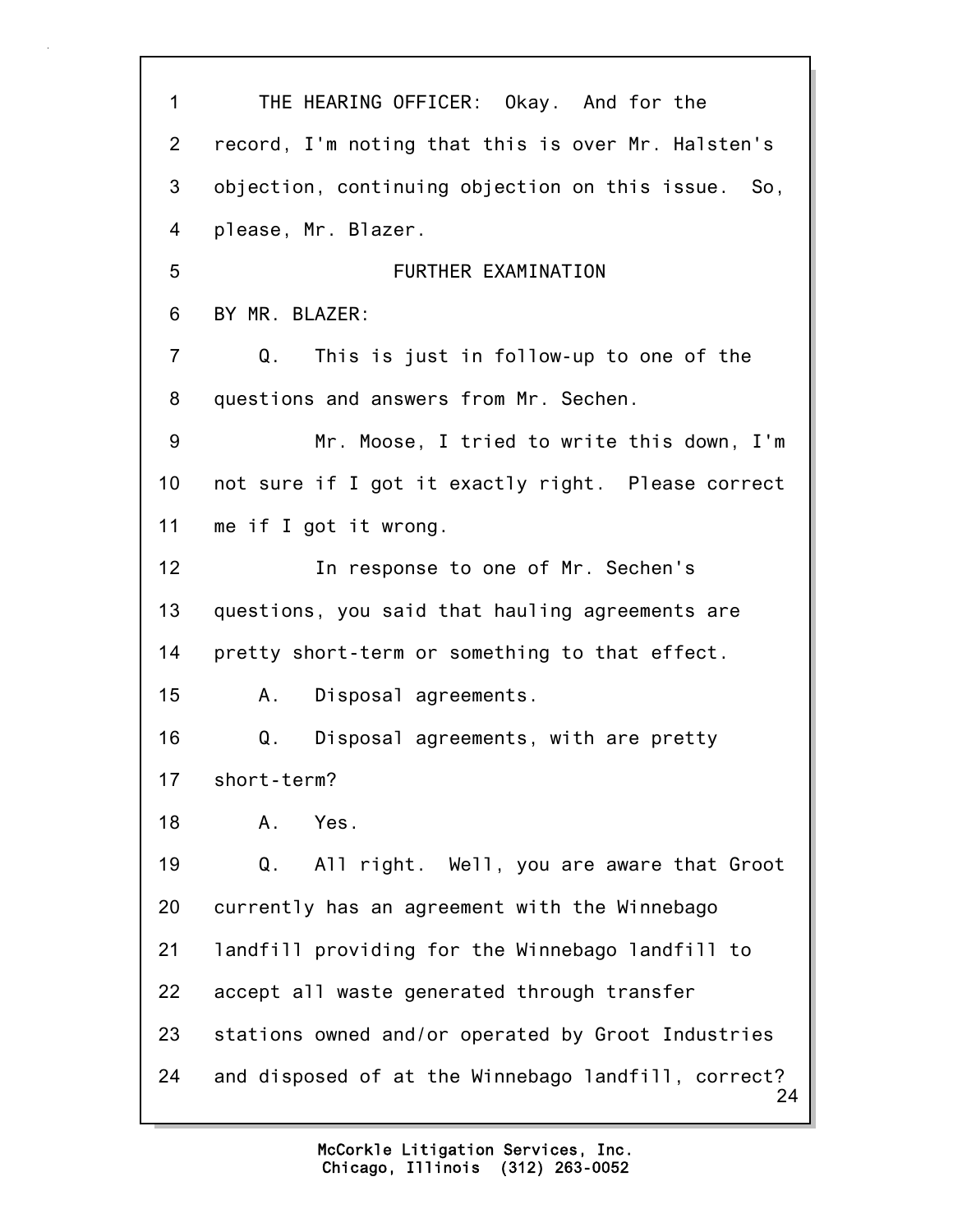25 1 MR. HELSTEN: Irrelevant. 2 THE HEARING OFFICER: You may answer. 3 THE WITNESS: Yes. That's why I instructed him 4 to use that as a destination to do the analysis. 5 MR. BLAZER: And as a matter of fact, you 6 helped negotiate that agreement, didn't you? 7 MR. HELSTEN: Objection. Irrelevant. 8 THE HEARING OFFICER: Objection sustained. 9 MR. BLAZER: That's all I have. 10 MR. SECHEN: Can I have one follow-up? 11 THE HEARING OFFICER: Very quickly, Mr. Sechen. 12 CROSS EXAMINATION 13 BY MR. SECHEN 14 Q. Mr. Moose, do you have any idea whether 15 that agreement precludes the use of any other 16 landfill? 17 A. No. 18 THE HEARING OFFICER: Thank you, all. 19 Unless Mr. Helsten has something, which 20 I'm guessing there's no chance he wants to do, 21 you're done, Mr. Moose. 22 Mr. Helsten, I know that I think that's 23 the last of your witnesses for your case in chief? 24 MR. HELSTEN: Yes, it is, Mr. Hearing Officer.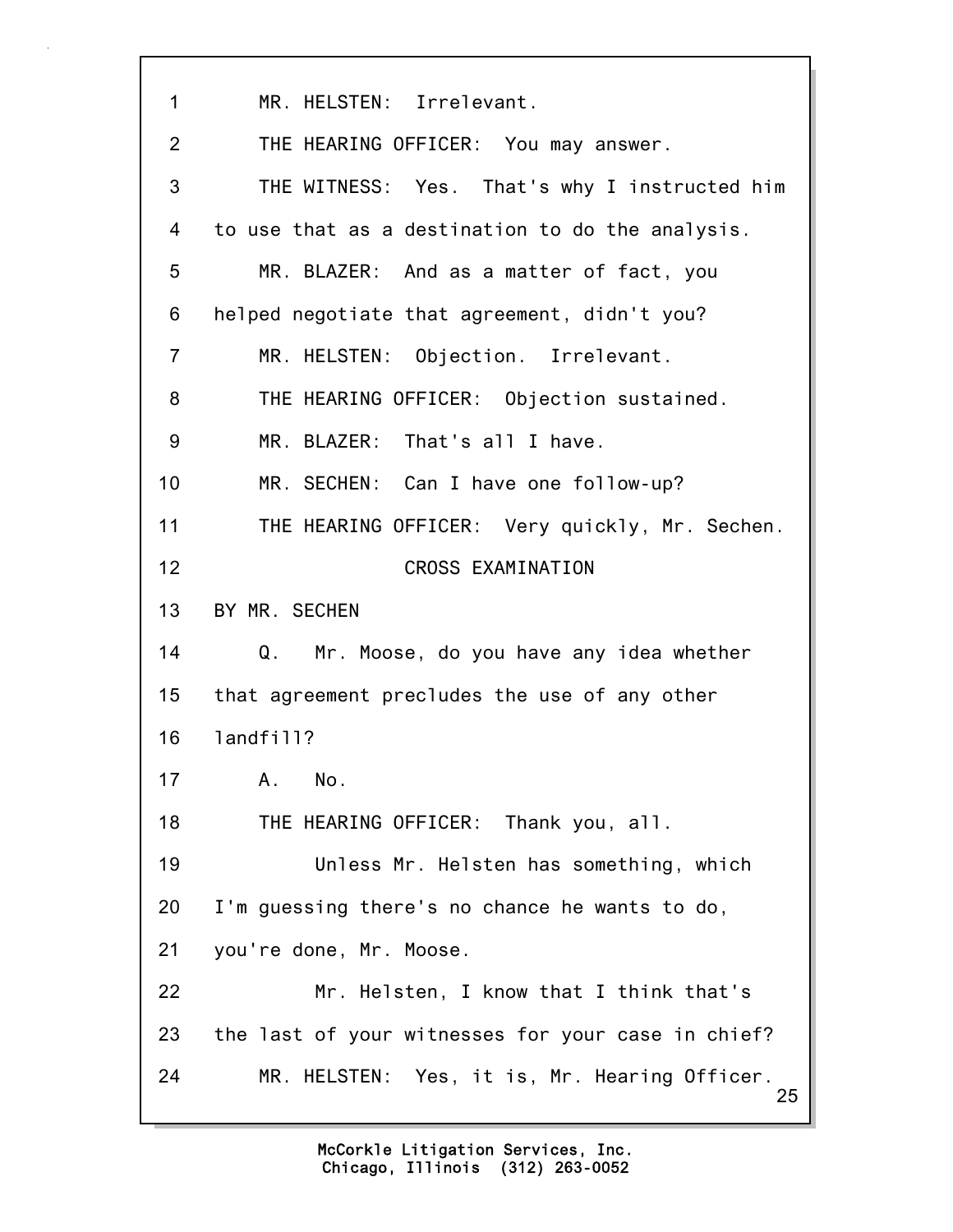26 1 What I would like to do now, the previous, 2 the court reporter who was here previously marked 3 Applicant's Exhibit A, which is Michael Werthmann's 4 PowerPoint. 5 I would like Mr. Moose's PowerPoint on 6 Criterion -- excuse me -- on Criterion 6. 7 Mr. Werthmann's marked as Applicant's Exhibit A. I 8 would like to present to the court reporter 9 Mr. Moose's PowerPoint presentation on Criterion A 10 to be marked as Applicant's Exhibit 9. Then I 11 would move those two exhibits into evidence. 12 THE HEARING OFFICER: They will be admitted 13 subject to the prior objection for demonstrative 14 purposes only, unless there is something specific 15 about these that changes that argument. 16 MR. BLAZER: That's exactly where I was. Thank 17 you. 18 THE HEARING OFFICER: Okay. 19 MR. HELSTEN: And I would like to tender these 20 to you, Mr. Hearing Officer. 21 THE HEARING OFFICER: Thank you, Mr. Helsten. 22 MR. HELSTEN: Mr. Hearing Officer, I just want 23 to confirm, my notes show Applicant's Exhibits 1 24 through 9 have been offered and admitted into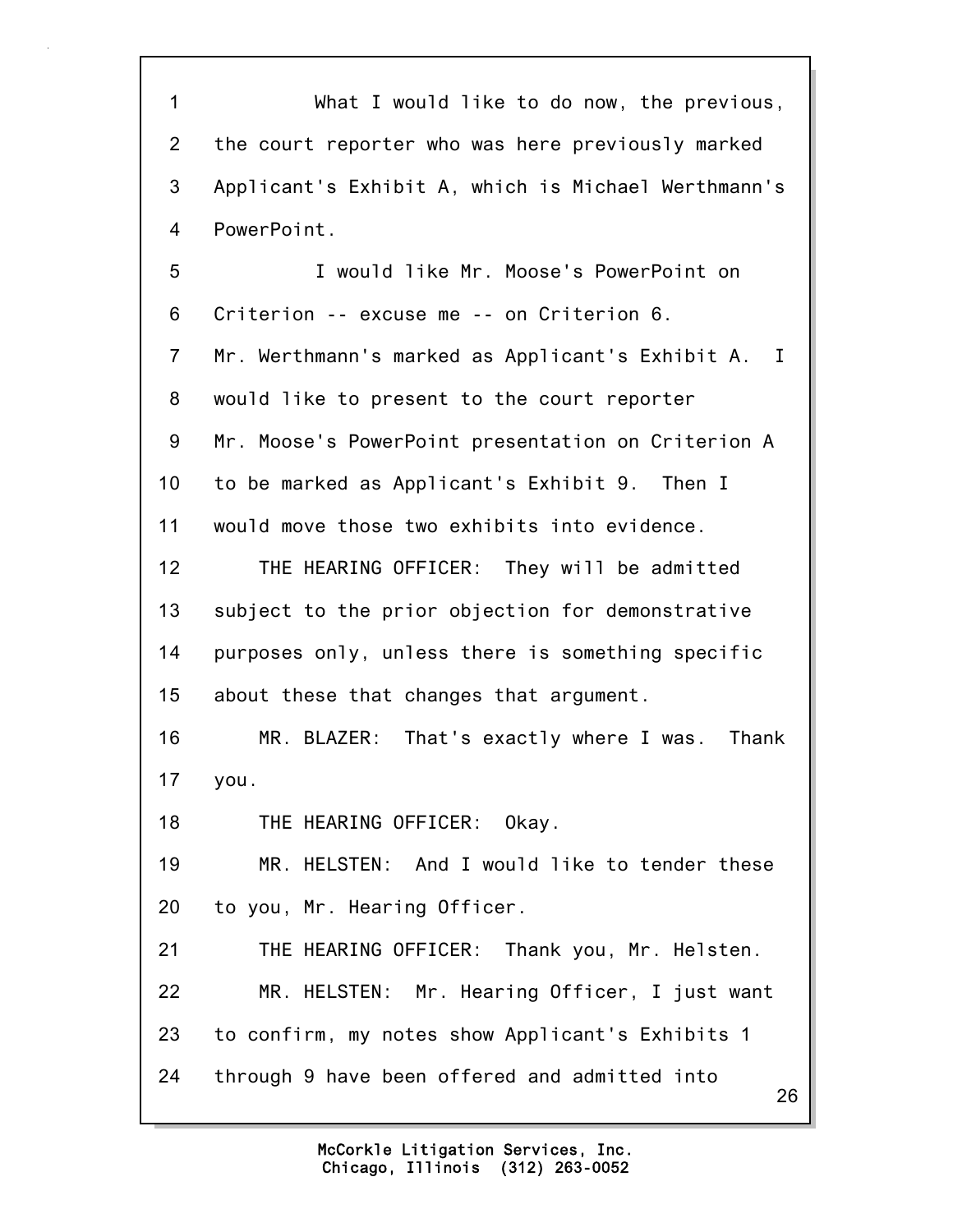1 evidence.

2 HEARING OFFICER: Give me a second. I believe 3 that's correct, but let me just double-check. 4 All right. That's my understanding and my 5 records as well. If anyone has a different 6 understanding or different position, please let me 7 know right now. Hearing none, that's correct, and 8 no one seems to object to that, Mr. -- or no one 9 seems to disagree that, subject, obviously, to the 10 prior objections. 11 MR. HELSTEN: Thank you, Mr. Hearing Officer. 12 With that, the Applicant closes its case in chief. 13 Of course, it reserves the right to offer more 14 exhibits in cross-examination of other 15 participant's witnesses and reserves the right to 16 offer rebuttal evidence, but we close our case in 17 chief. 18 THE HEARING OFFICER: Thank you, Mr. Helsten. 19 And I think Mr. Blazer is going to proceed next. 20 Mr. Blazer. 21 MR. BLAZER: Before we do that, to the extent 22 the Applicant has documents it that it intends to 23 utilize in cross-examination, based on your prior 24 orders, Mr. Hearing Officer, it would have been

27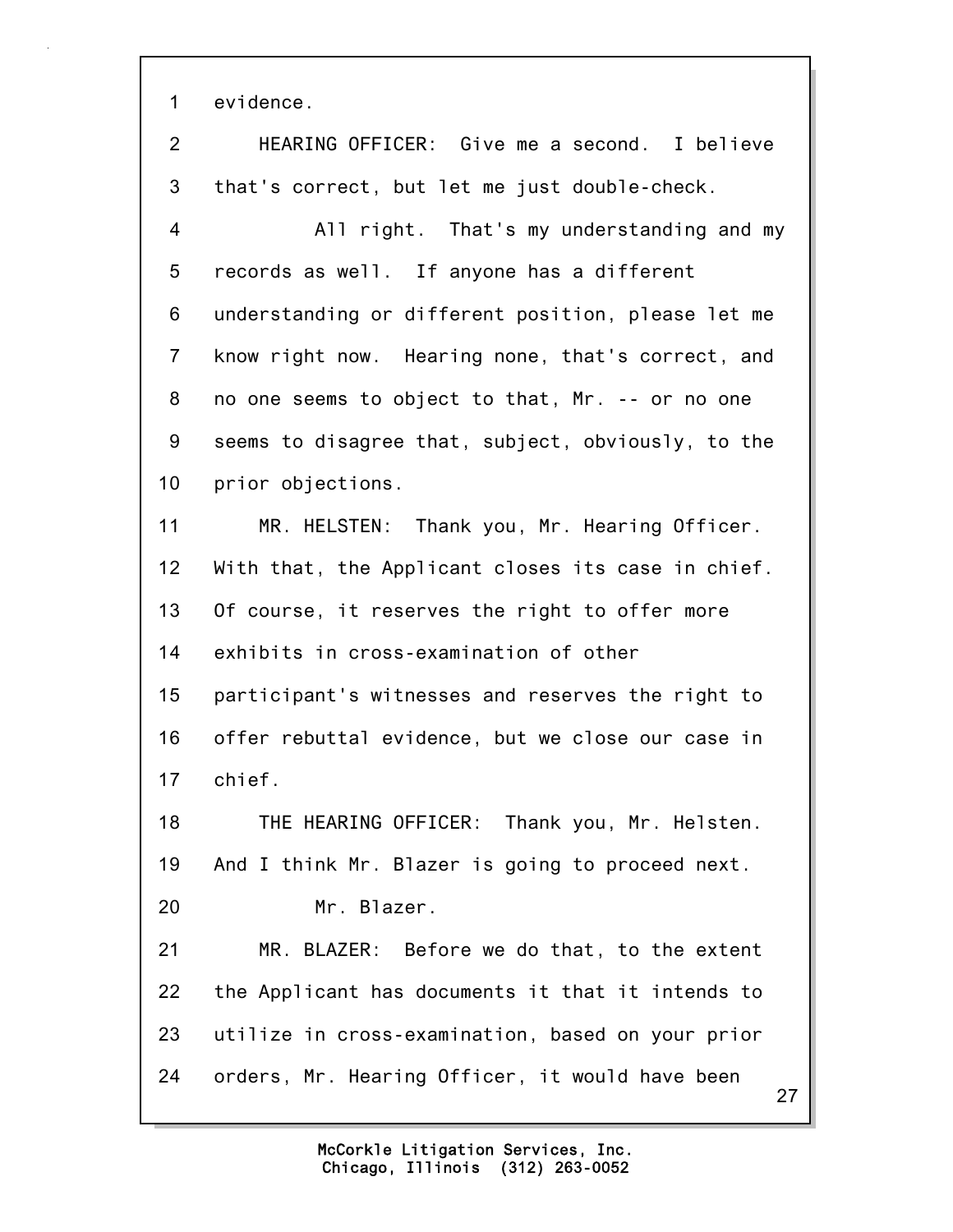| $\mathbf 1$    | incumbent on them to have produced them to us. So    |
|----------------|------------------------------------------------------|
| $\overline{2}$ | if they have them, we request that they produce      |
| 3              | them to us now.                                      |
| 4              | THE HEARING OFFICER: Mr. Helsten.                    |
| 5              | MR. HELSTEN: I don't know yet what Mr. Blazer        |
| 6              | is going to present. And, by the way, Mr. Mueller    |
| $\overline{7}$ | and Mr. Porter will be conducting the                |
| 8              | cross-examination, so I don't think they know what   |
| 9              | exhibits they're going to be referring to until we   |
| 10             | see what Mr. Blazer and the other participants may   |
| 11             | offer up. These are not mind-readers.                |
| 12             | THE HEARING OFFICER: Mr. Blazer, I know where        |
| 13             | you're going to go, but we're going to take it as    |
| 14             | it comes. I wasn't willing to do a blanket ruling    |
| 15             | for you, and I'm not willing to do one against you   |
| 16             | either. You understand what I'm saying. It's         |
| 17             | going to go both ways here.                          |
| 18             | MR. BLAZER: What's good for the goose is good        |
| 19             | for the gander.                                      |
| 20             | THE HEARING OFFICER: Absolutely. I think your        |
| 21             | first witness is Mr. Thorsen.                        |
| 22             | MR. BLAZER: It is. As I indicated before,            |
| 23             | Mr. Hearing Officer and to all counsel, Mr. Thorsen  |
| 24             | has a medical issue with his foot, so we would<br>28 |
|                |                                                      |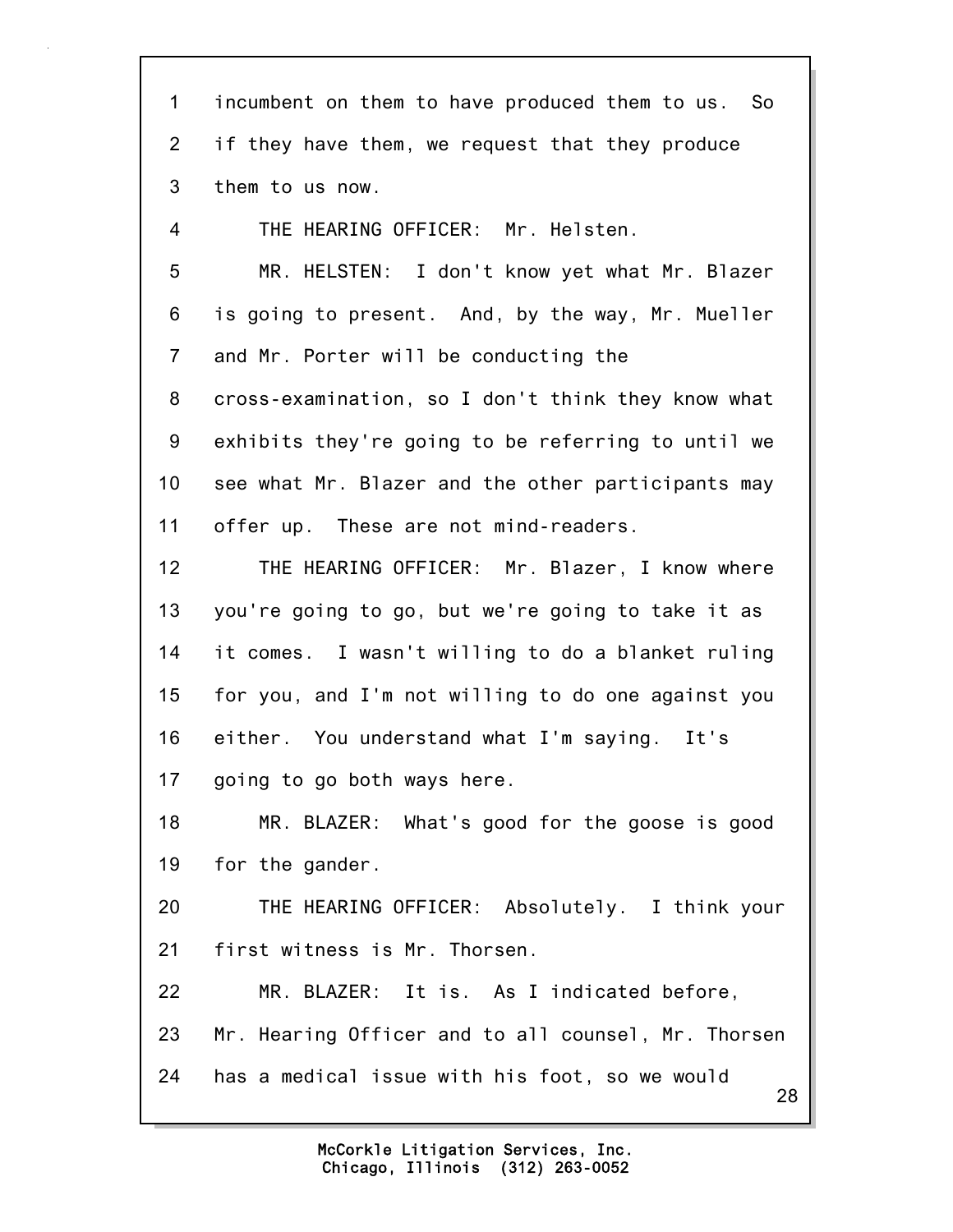29 1 request that he be allowed to take a seat to 2 testify, if that's okay. 3 THE HEARING OFFICER: Absolutely. The only 4 question I have is -- well, let's go off the record 5 for a second. 6 (Discussion off the record.) 7 HEARING OFFICER: You may proceed when ready. 8 MR. BLAZER: Thank you very much, Mr. Hearing 9 Officer. 10 JOHN THORSEN, 11 called as a witness herein, having been first duly 12 sworn, was examined and testified as follows: 13 DIRECT EXAMINATION 14 BY MR. BLAZER: 15 Q. Sir, would you state your name, please? 16 A. John Thorsen. 17 MR. BLAZER: Was he sworn? 18 THE HEARING OFFICER: No. Please swear in the 19 witness. 20 (Witness duly sworn.) 21 BY MR. BLAZER: 22 Q. Are you employed, Mr. Thorsen? 23 A. I am. 24 Q. Who do you work for?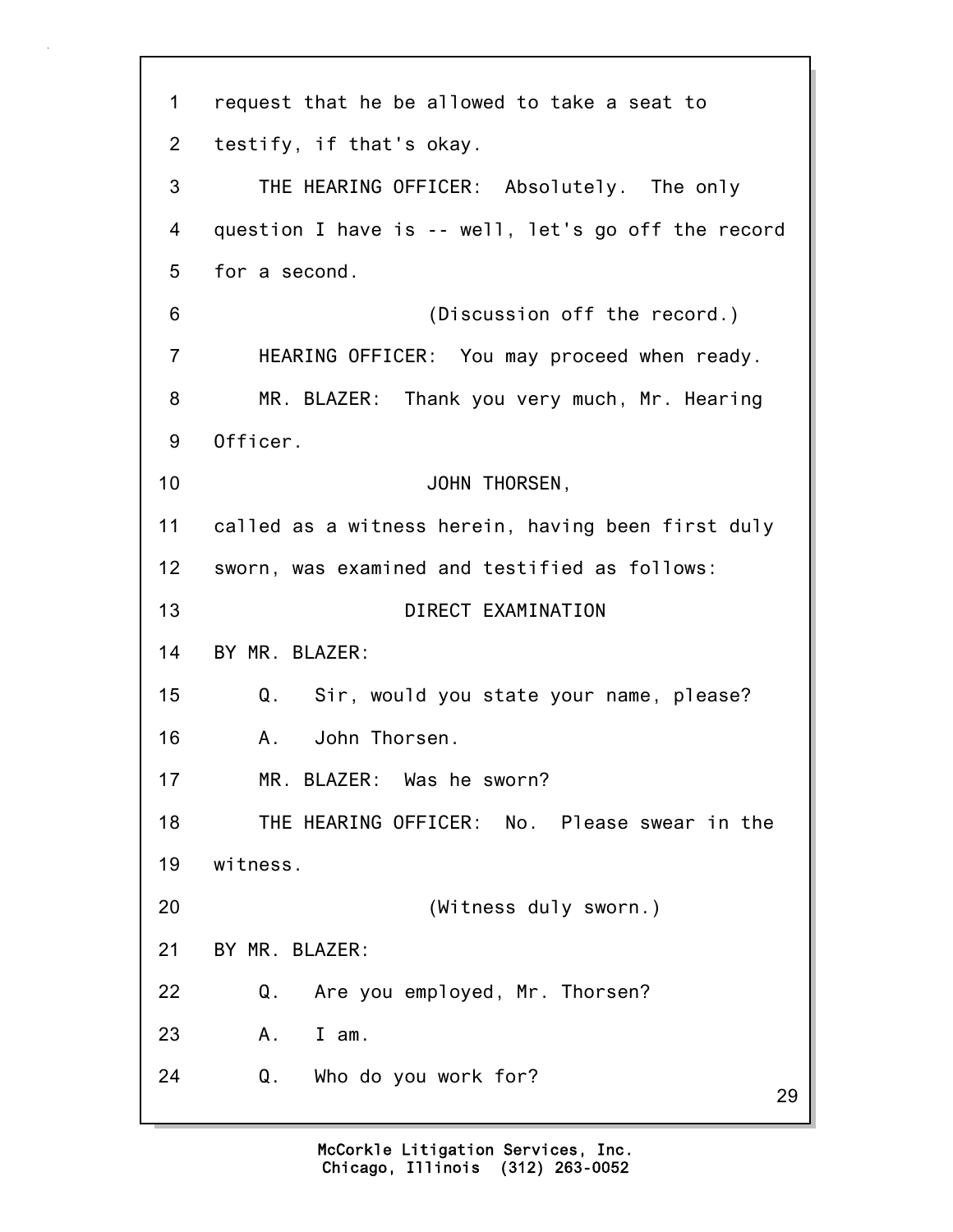30 1 A. Autumnwood ESH Consultants. 2 Q. What is the business of Autumnwood ESH 3 Consultants? 4 A. Environmental consulting. 5 Q. Could you give us a summary of your 6 educational background? 7 A. I have a bachelor's degree in engineering 8 and a master's degree in regional planning. 9 Q. Where did you go to college? 10 A. Purdue for bachelor's. Illinois for 11 master's. 12 Q. And could you summarize for us your 13 professional experience since receiving your 14 bachelor's. 15 A. Well, I have 40 years of experience. The 16 first seven years working for the Wisconsin 17 Department of Natural Resources as a regulator, 18 whereupon I went -- crossed to the dark side and 19 started private consulting in 1980. 20 The first five years of that experience 21 was in wastewater and water quality planning. I 22 began working in waste management in 1978 and have 23 been working in waste management since then. 24 In the private sector, I've probably done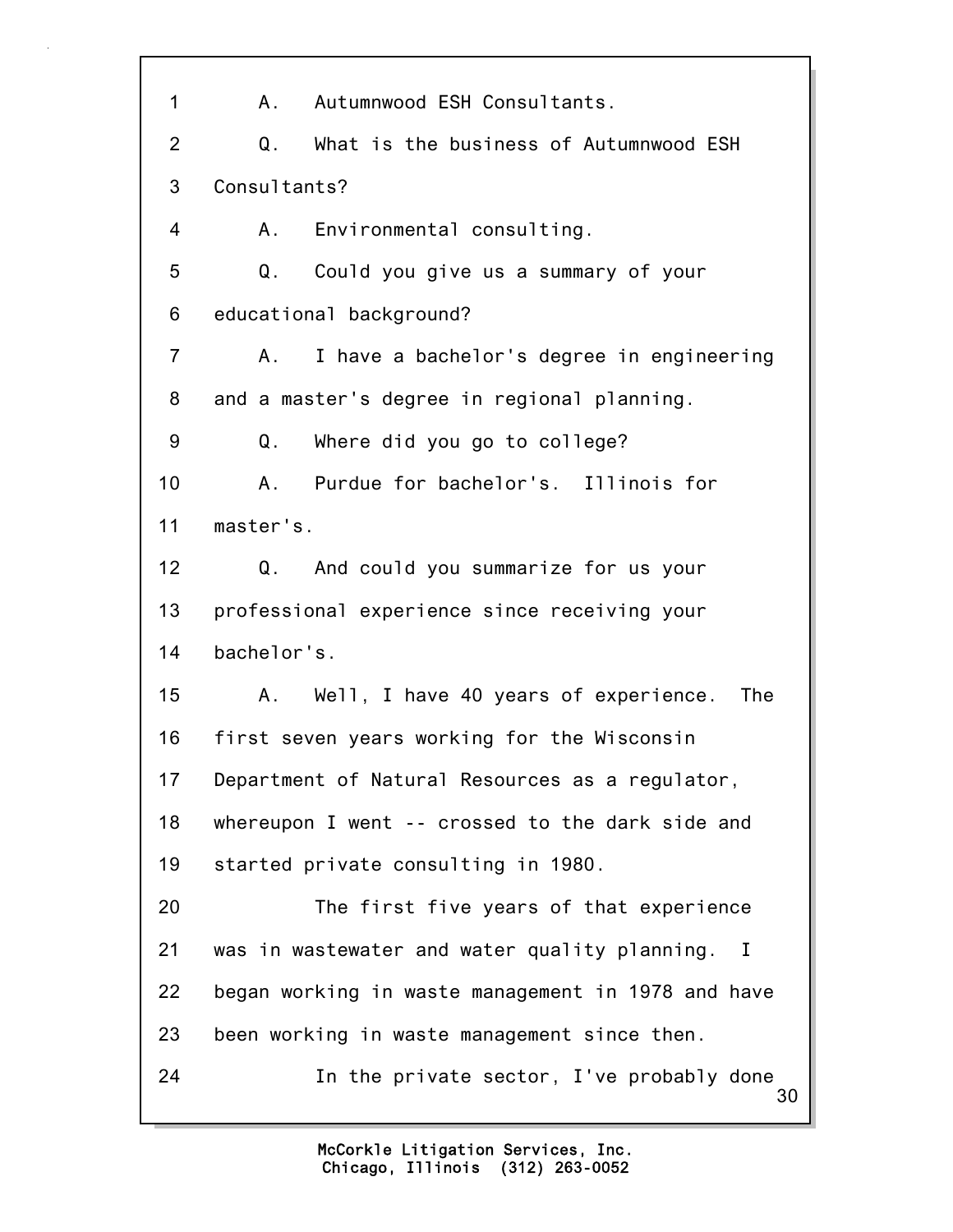| 1               | about 50 percent of my work for private industry   |
|-----------------|----------------------------------------------------|
| 2               | and 50 percent for government, done solid waste    |
| 3               | projects, hazardous waste projects, solid waste    |
| 4               | landfill planning and design, solid waste          |
| 5               | operations, and participated in the ARF landfill   |
| 6               | proposed expansion and was the project manager and |
| $\overline{7}$  | project engineer on that expansion opportunity.    |
| 8               | Do you hold any licenses or<br>Q.                  |
| 9               | certifications?                                    |
| 10 <sub>1</sub> | I am a registered engineer in Illinois,<br>Α.      |
| 11              | Indiana, Michigan, and Wisconsin. And I'm a board  |
| 12              | certified environmental engineer by the American   |
| 13              | Association American Academy of Environmental      |
| 14              | Engineers.                                         |
| 15              | Now, you mentioned some of your experience<br>Q.   |
| 16              | in the waste industry, and you mentioned the ARF   |
| 17              | landfill, is that correct?                         |
| 18              | Α.<br>Correct. Now the Countryside.                |
| 19              | All right. So the ARF landfill is what is<br>Q.    |
| 20              | today known as the Countryside landfill in         |
| 21              | Grayslake?                                         |
| 22              | Correct.<br>Α.                                     |
| 23              | Is that correct?<br>Q.                             |
| 24              | That is correct.<br>Α.<br>31                       |
|                 |                                                    |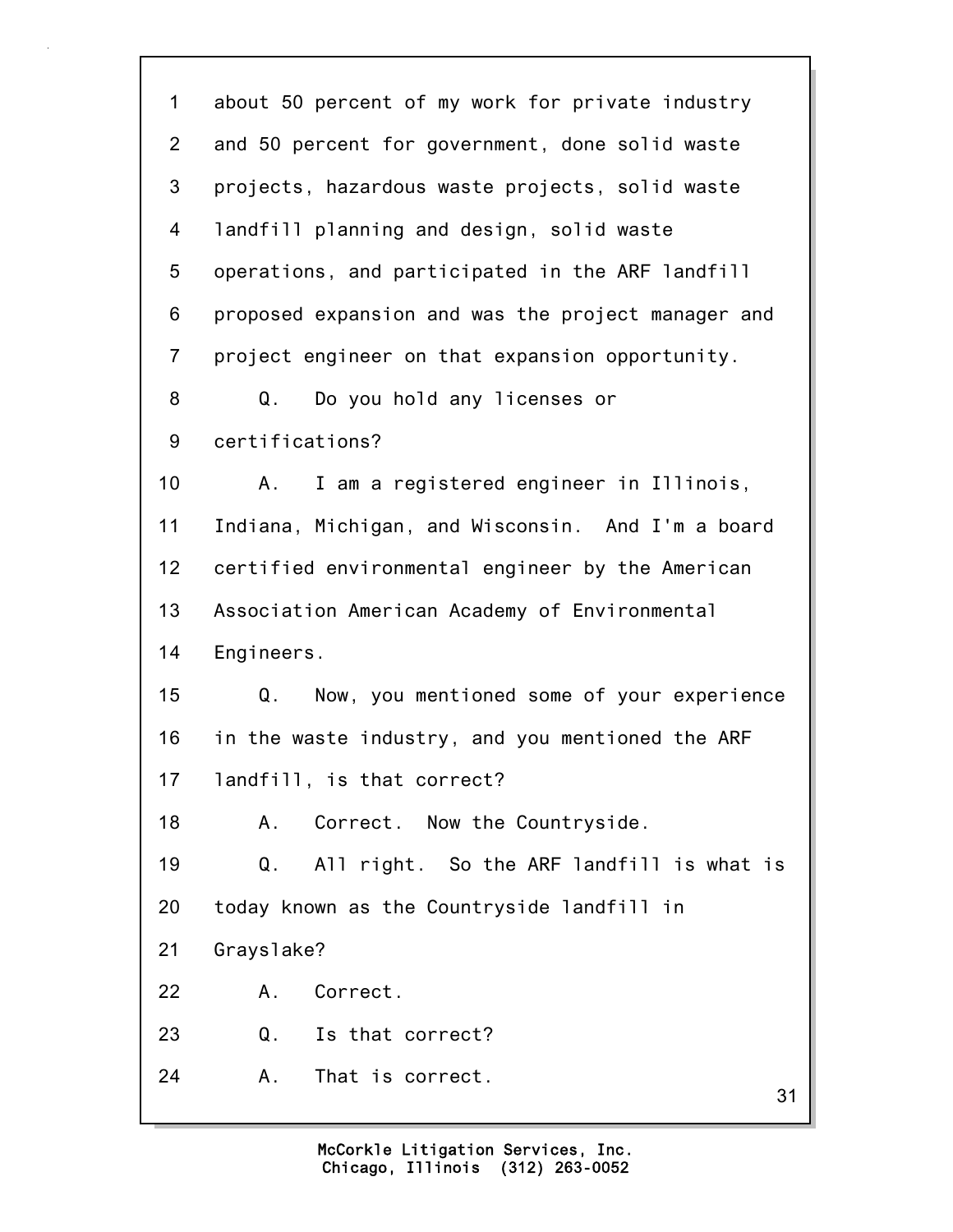32 1 Q. You've got to wait until I finish before 2 you start. 3 And could you describe again what your 4 experience was with what is now the Grayslake, the 5 Countryside landfill in Grayslake. 6 A. Well, we started out as basically landfill 7 engineers making sure they were accepting 8 appropriate waste, advising them on what to accept 9 and not to accept. 10 MR. PORTER: I'm sorry. Mr. Luetkehans, can we 11 get a time frame? 12 THE HEARING OFFICER: Give me an objection, 13 foundation, and we'll go from there. 14 MR. PORTER: Objection. Foundation. 15 THE HEARING OFFICER: Perfect. Thank you. 16 BY MR. BLAZER: 17 Q. When did you work on the ARF landfill? 18 A. This was in the 1980s. 19 Q. Okay. And you were describing what you 20 did. 21 A. We were serving as operations consultants 22 for the landfill. We advised them, for example, to 23 put in a wheel wash to keep the mud off the road. 24 We put in some gas relief wells because they had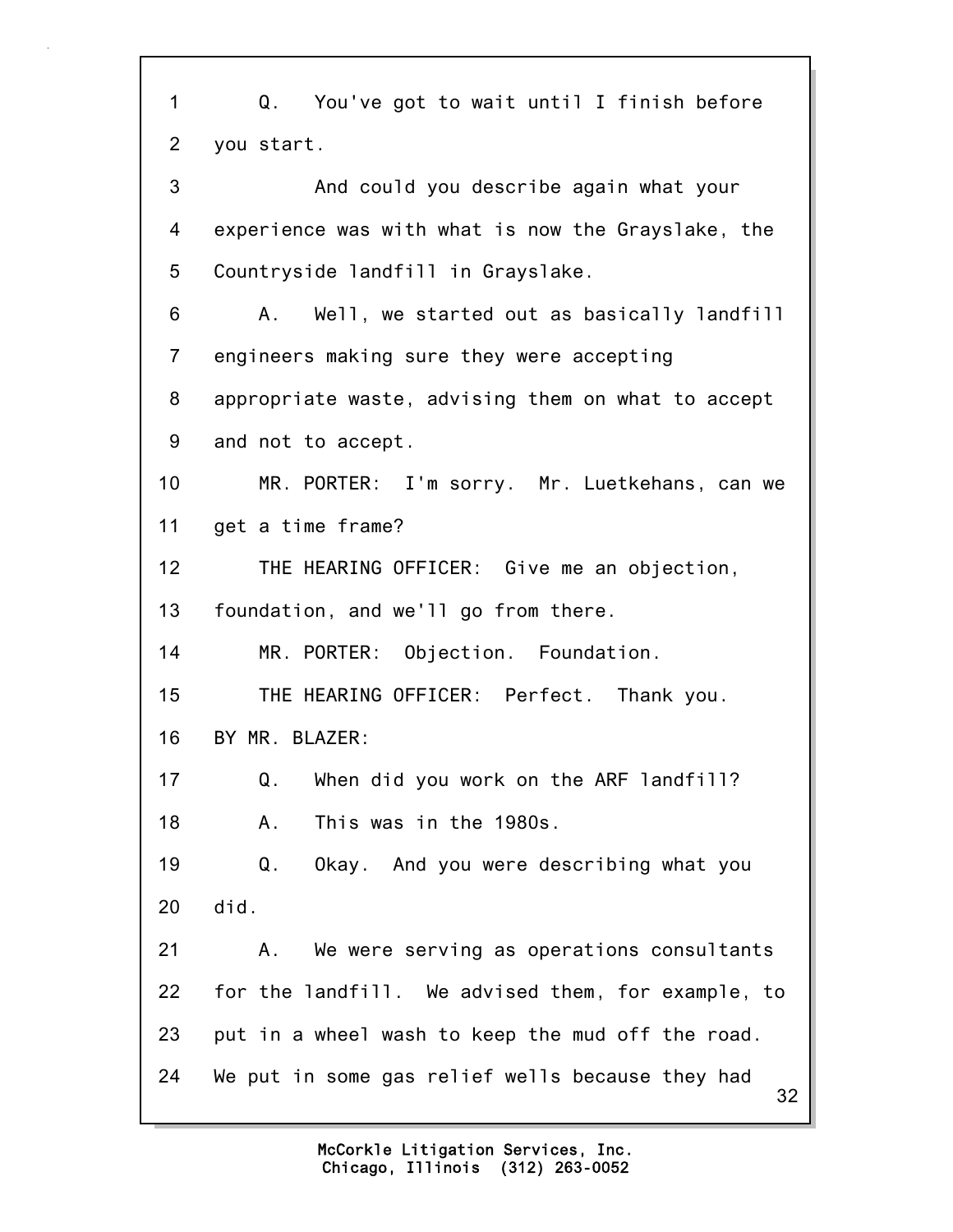1 some problems with odors.

| $\overline{2}$ | It was originally a peat bog. We                  |
|----------------|---------------------------------------------------|
| 3              | excavated the peat bog. We did some consulting    |
| 4              | there. And eventually they decided that they      |
| 5              | needed to expand their landfill, and we assisted  |
| 6              | them with their expansion application.            |
| $\overline{7}$ | You have on your lap there what has been<br>Q.    |
| 8              | marked as TCH Exhibit 1. Do you see that?         |
| 9              | I do.<br>A.                                       |
| 10             | Q.<br>Okay. What is that document?                |
| 11             | That is my curriculum vitae.<br>Α.                |
| 12             | Your resume?<br>Q.                                |
| 13             | My resume. Professional profile.<br>А.            |
| 14             | Whatever you want to call it.                     |
| 15             | Do you have specific experience with<br>Q.        |
| 16             | respect to solid waste need issues?               |
| 17             | A. Yes. I have one in doing the needs             |
| 18             | testimony on the ARF proposed landfill expansion. |
| 19             | And what did you do for that?<br>Q.               |
| 20             | You know, it's been so long ago, it's<br>Α.       |
| 21             | pre-computers, I don't have that information      |
| 22             | anymore. But it was basically a dissertation to   |
| 23             | meet the No. 1 Criterion in 3902.                 |
| 24             | To meet Criterion 1 that the landfill<br>Q.<br>33 |
|                |                                                   |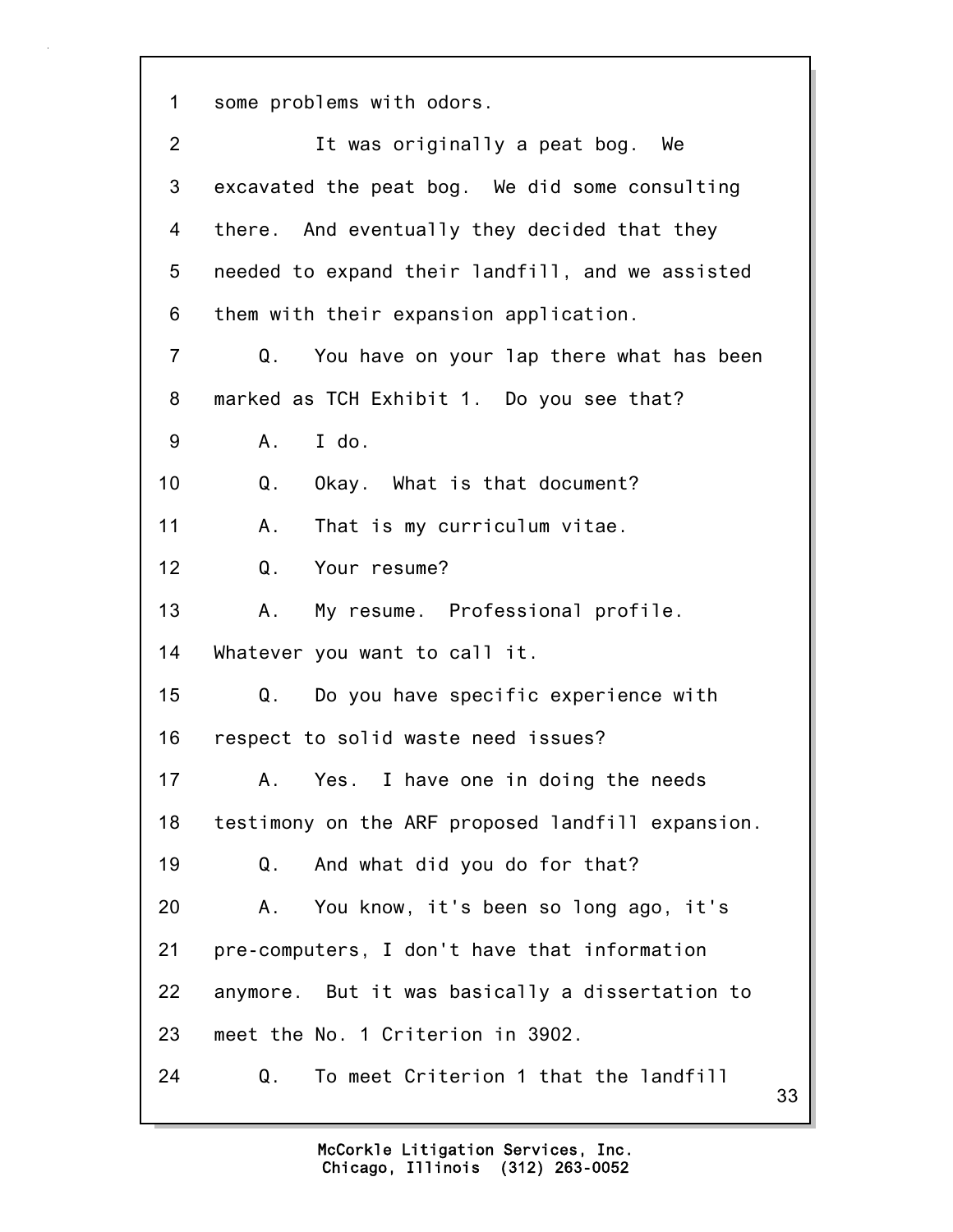34 1 expansion was necessary to accommodate the waste 2 management needs of Lake County? 3 A. Correct. 4 Q. And out of your 40-plus-year career, how 5 much of that career has been focused on waste 6 issues in Lake County? 7 A. Oh, that's hard to tell. I lived in Lake 8 County for 20 years, I worked in Lake County for 9 20 years. I'm currently up in Wisconsin. But many 10 of my clients are in Lake and McHenry County. I 11 would say 20 to 25 percent. 12 Q. In terms of solid waste need issues in 13 Lake County, did you ever participate on any 14 committees or any sort of governmental activities? 15 A. Well, it wasn't really a need situation. 16 The Lake County planning staff created 17 kind of an ad hoc work group called solid waste 18 advisory committee. 19 I believe Mr. Clark was on it, also. 20 It was in the '80s when the county was 21 lobbying for the Solid Waste Planning Act -- I'm 22 not sure that's the exact name -- that provided for 23 required counties to plan for solid waste 24 management.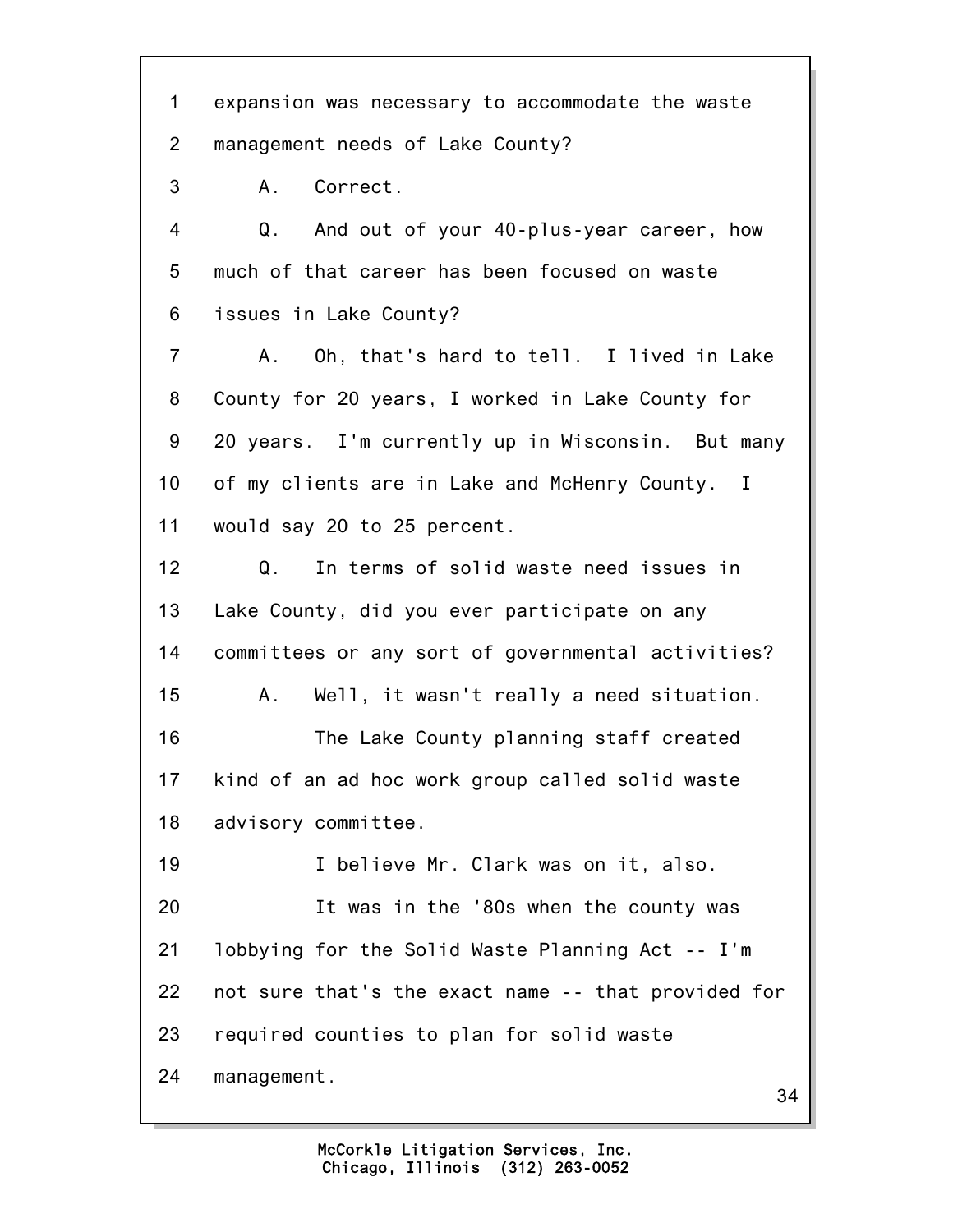35 1 Q. Okay. 2 A. And I represented ARF landfill. 3 Lake County was interested in getting a 4 swap of input from private sector as well as public 5 sector as well. 6 Q. Have you ever testified as an expert 7 witness in any proceeding? 8 A. At the ARF landfill proceedings as well as 9 different private sector items for deposition or 10 for expert witness. 11 Q. Could you describe what you were retained 12 to do in this matter. 13 A. I was retained to review the needs section 14 of the application and determine -- and to 15 determine whether or not there was a need for a 16 transfer station at this point in time. 17 Q. And did you prepare a report outlining 18 your conclusions? 19 A. I did. 20 Q. And you have on your lap there, I think, 21 TCH Exhibit 2, is that correct? 22 A. I do. 23 Q. And is that the report that you prepared? 24 A. It is.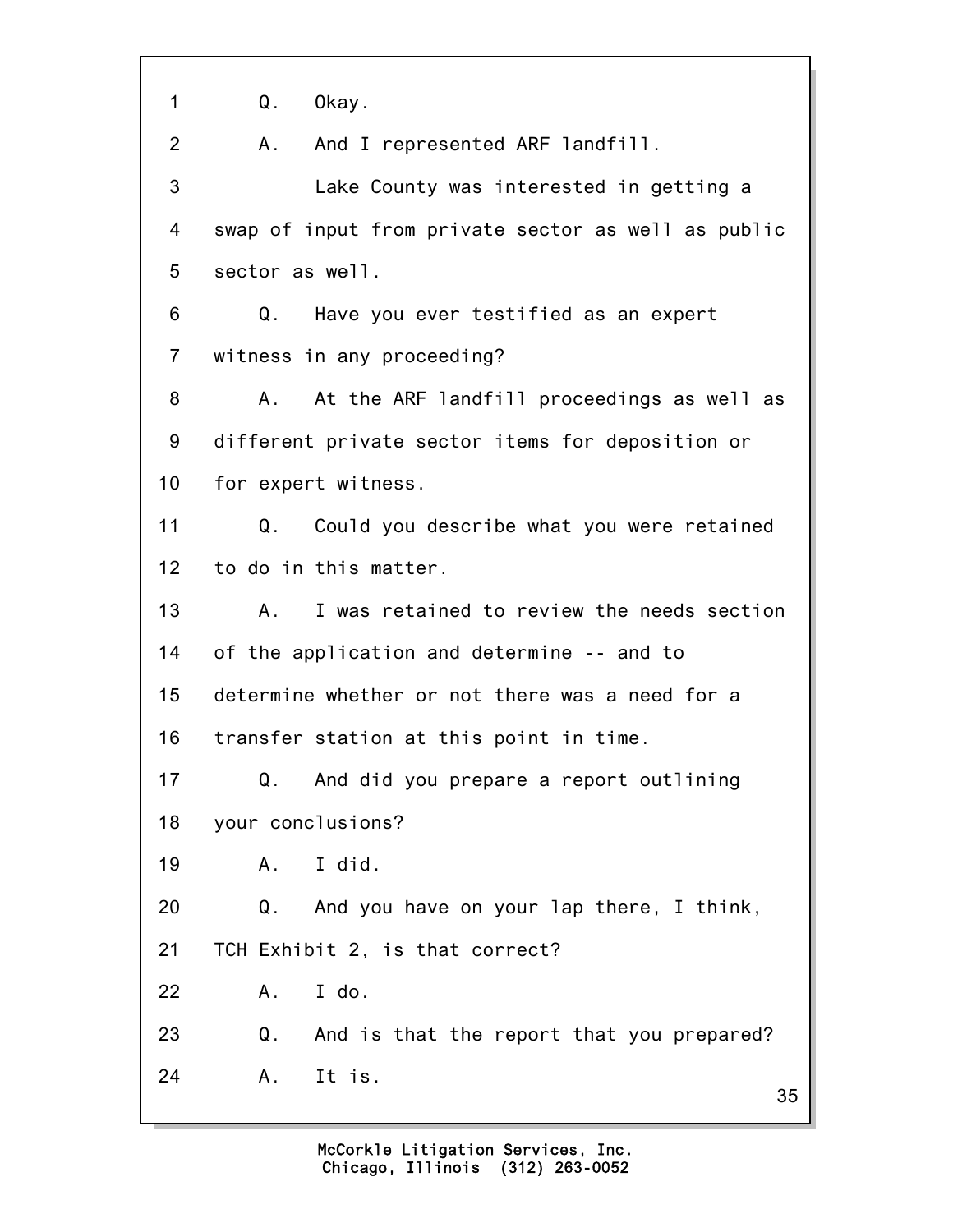36 1 Q. Now, Mr. Thorsen, the need assessment in 2 this siting application from Shaw has 28 pages of 3 text plus something over 60 pages of facts and 4 figures and appendix. Your report is just a few 5 sentences over four-page long. How is it that you 6 were able to come to your opinions so much more 7 quickly than Shaw did? 8 A. Well, it was fairly simple for me. 9 The need is based on the amount of 10 capacity left in the in-county landfills and the 11 amount of waste projected to be generated. 12 **I** took at face value that the capacity of 13 the incoming landfills in the service area 14 landfills, if you will, is 2027. 15 And I took the information on the need or 16 the generation of waste from the application. 17 **I** took the last three years of waste 18 receipts from the two incoming landfills, and I 19 averaged it, and it turns out that there is plenty 20 of landfill space until 2027. 21 Q. So you haven't come up with your own 22 numbers, you used Shaw's numbers? 23 A. Correct. 24 Except for one point.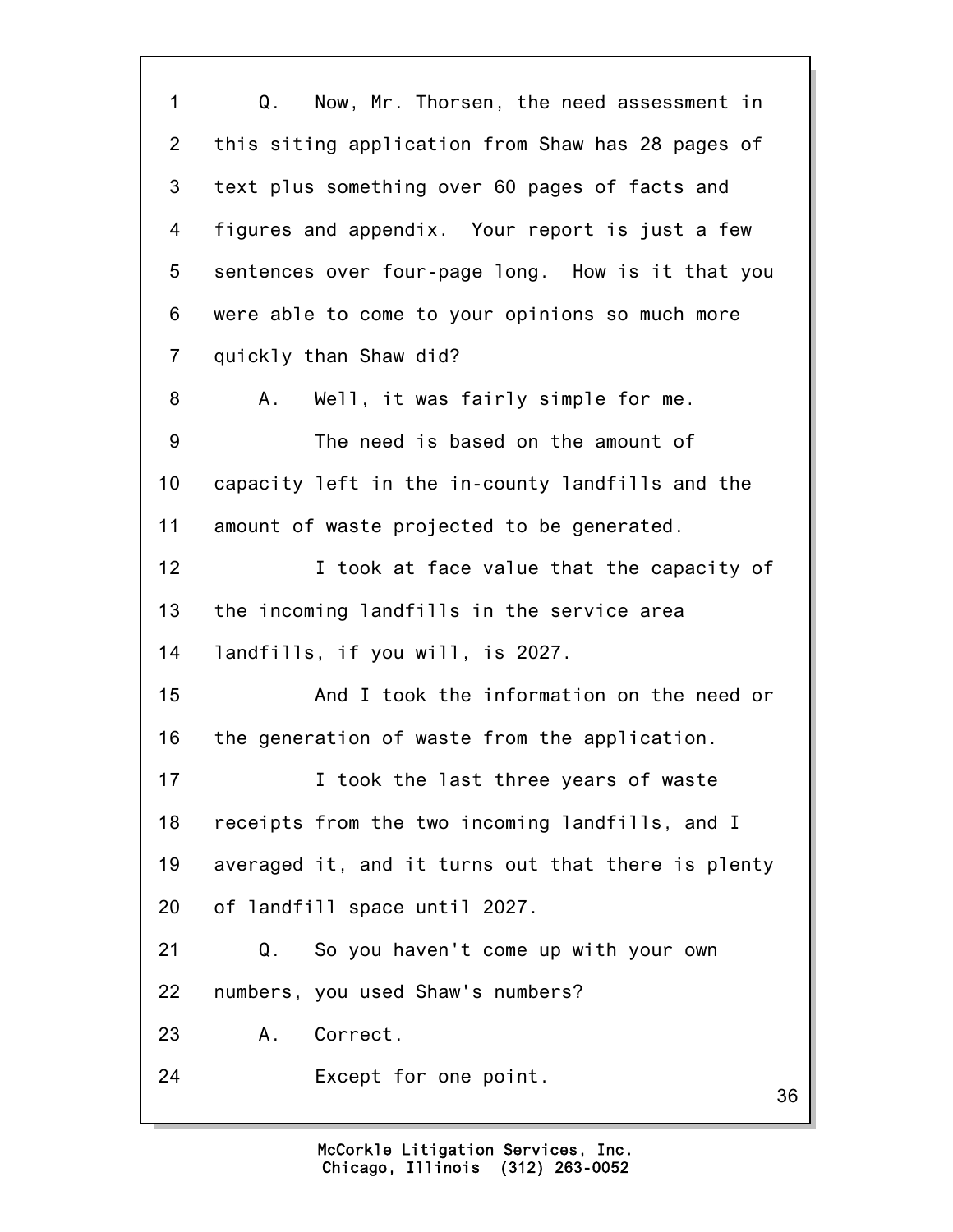37 1 Q. Yes. 2 A. Let me get to that. The fourth column in 3 Table 1. I took their table. 4 Q. First of all you're -- 5 A. Referring to Page 2. 6 Q. Page 2 of your report? 7 A. Correct. 8 Q. And it's Table 1 entitled, Evaluation of 9 Need Based on Data in Appendix G, et cetera? 10 A. Right. 11 Q. Go ahead. 12 A. They had a calculation of the amount of 13 waste that went out of county to other transfer 14 stations. I took that and took it out to two 15 places and added it up, and it was 11 tons a day. 16 Really not a significant amount, but that was the 17 only thing I changed. 18 Q. And you indicated that you used the 19 landfill capacity data for the last two, three 20 years did you say? 21 A. Landfill receipts data. 22 Q. All right. For 2010, '11, and '12? 23 A. Correct. 24 Q. And I think we've established in this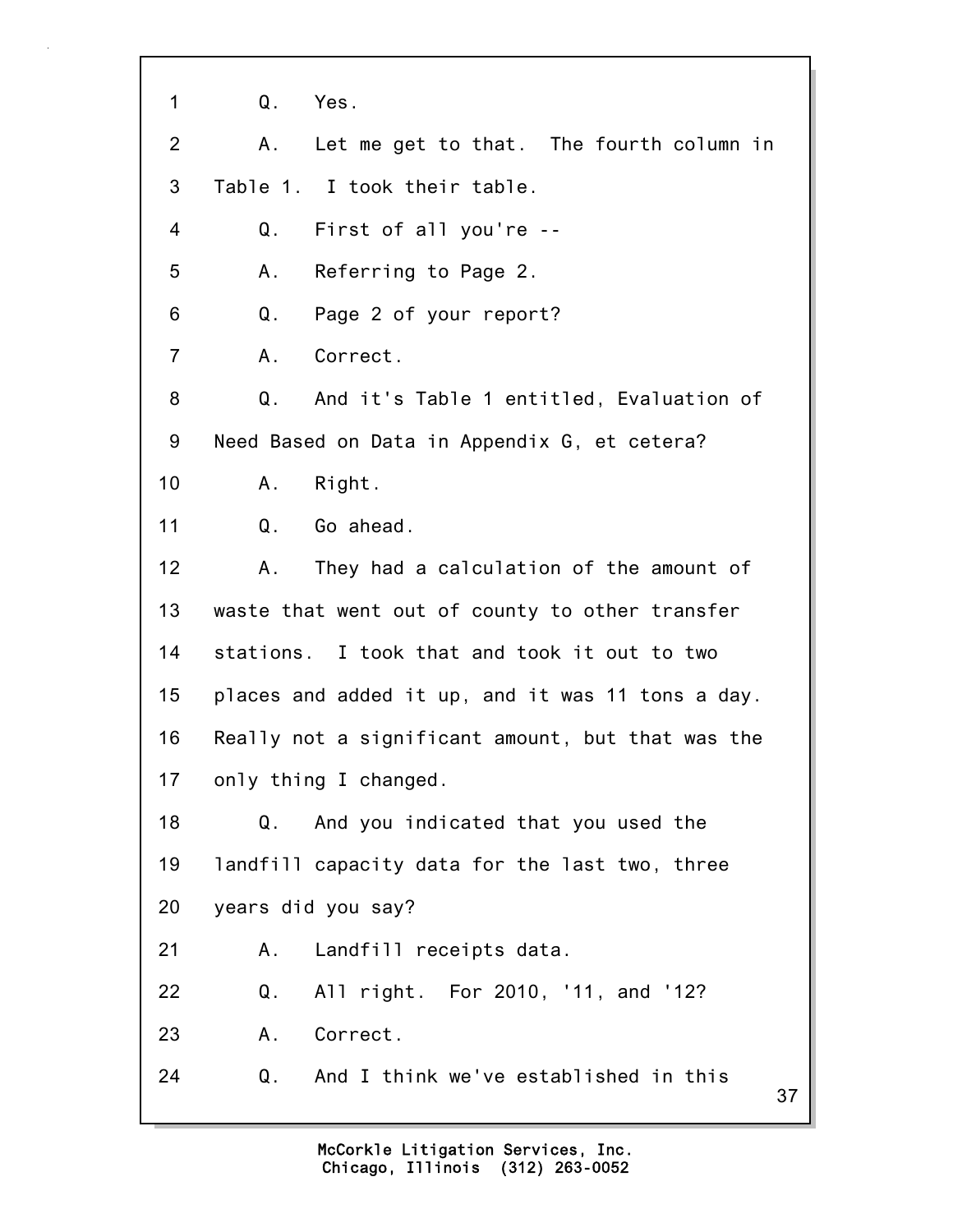| $\mathbf 1$     | hearing up until now that the IEPA, as it usually         |
|-----------------|-----------------------------------------------------------|
| $\overline{2}$  | dose, if ever, later, hasn't yet published the 2012       |
| 3               | landfill capacity report yet, correct?                    |
| 4               | Correct.<br>A.                                            |
| 5               | Q.<br>How did you get that data?                          |
| 6               | I called Ellen Robinson, who is<br>А.                     |
| $\overline{7}$  | responsible for generating that report at IEPA, and       |
| 8               | she provided me with that information.                    |
| 9               | I have one spare.<br>Q.                                   |
| 10              | All right. Mr. Thorsen, I've handed you                   |
| 11              | what's been marked as TCH Exhibit 2. Is that the          |
| 12 <sub>2</sub> | information you were referring to that you received       |
| 13              | from Illinois IEPA?                                       |
| 14              | A. It is.                                                 |
| 15              | $Q_{\rm L}$<br>How did you know to call Ellen Robinson to |
| 16              | get this information?                                     |
| 17              | Well, on the inside of each of the<br>А.                  |
| 18              | reports, in the reports, she is listed as the             |
| 19              | person responsible for it.                                |
| 20              | All right. Let's briefly go through your<br>Q.            |
| 21              | report. We won't go through it in detail, since           |
| 22              | it's already there.                                       |
| 23              | But your overall conclusion, as you said,                 |
| 24              | is that there is no need, urgent or otherwise, for<br>38  |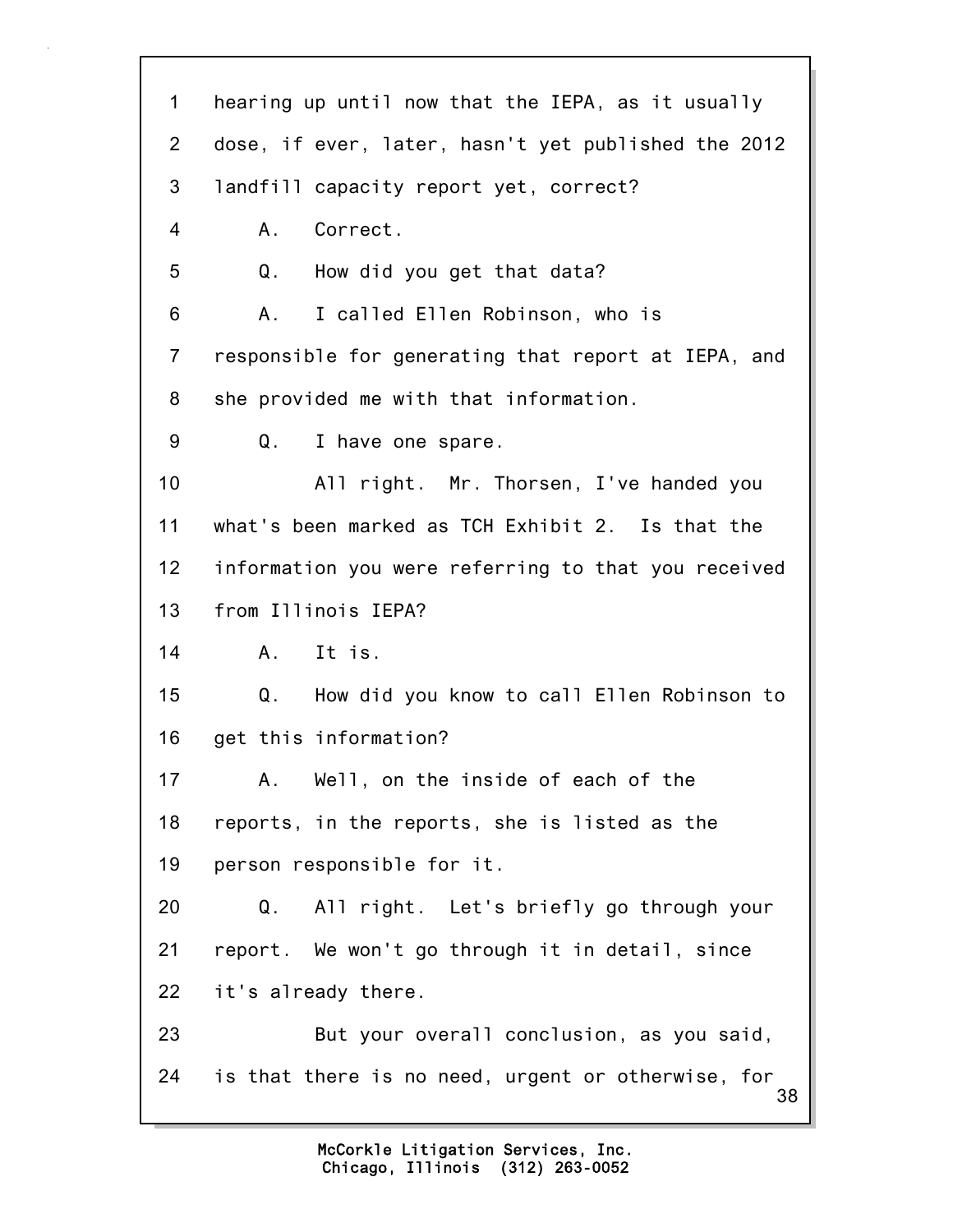39 1 this transfer station in Lake County. Is that 2 correct? 3 A. At this time, that is correct. 4 Q. Could you explain why not? 5 A. As I have said, the Applicant has 6 indicated that they have -- that the county has 7 landfill capacities in the county through 2027. 8 The Table 1 that we've already referred to 9 indicates the waste generated in the service area 10 and the service area needs and the average disposal 11 in Lake County in 2010 to 2012, and it shows that 12 there is an overage of capacity. 13 And even though it did not show an 14 expansion, a growth in the amount of waste 15 generated, which might be expected or quantity of 16 waste grows along with the population, there is 17 some question about numbers of tons per day 18 generated based on Mr. Clark's testimony -- or a 19 cross-examination yesterday and what the Applicant 20 has submitted. 21 Q. Have you also considered the need for a 22 transfer station in Lake County that would 23 transport waste over 60 miles away? 24 A. I have.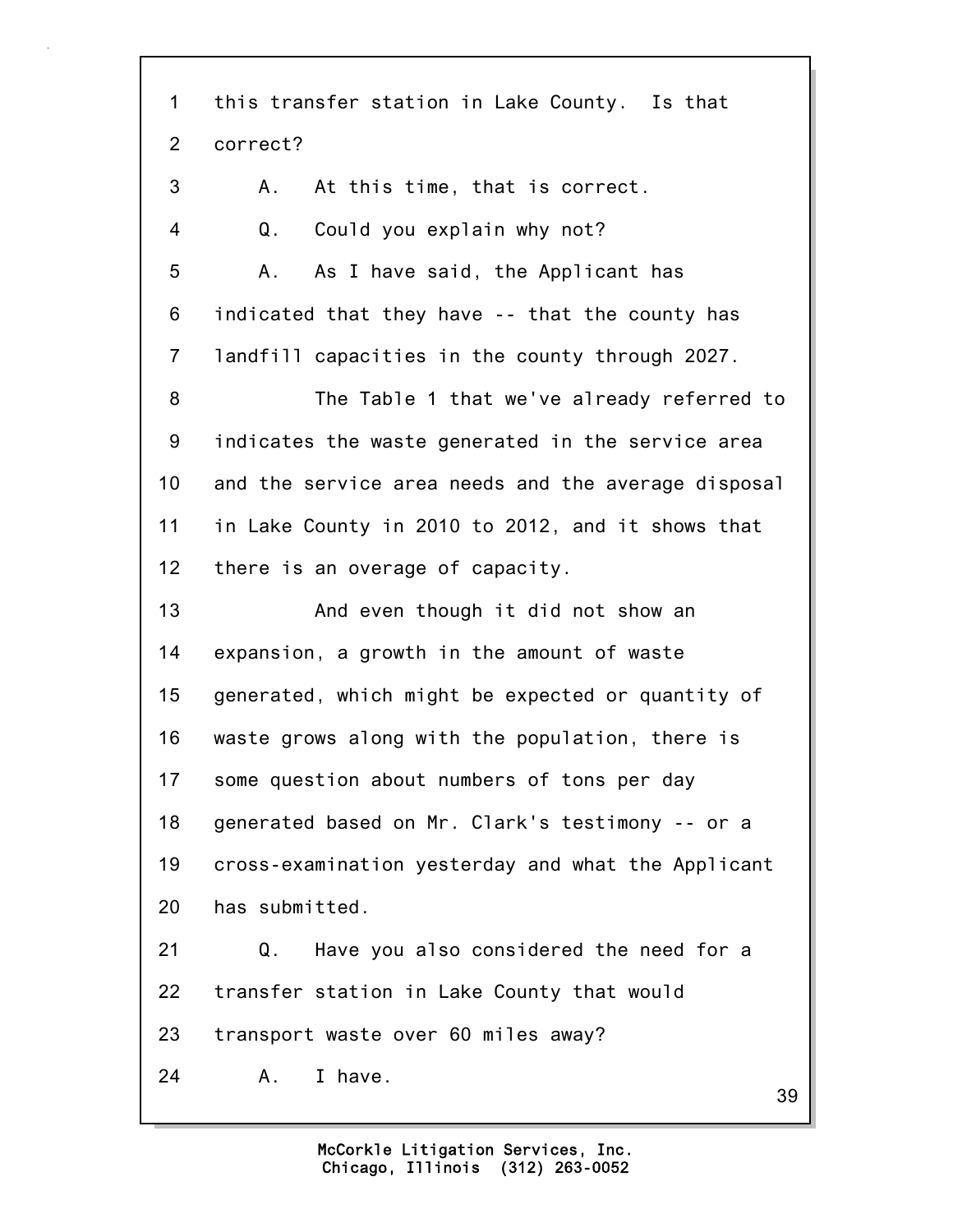40 1 Q. And what is your opinion with respect to 2 that? 3 A. Well, I haven't done detailed analysis. I 4 did mainly a mileage analysis. And that mileage 5 analysis is summarized on Page 3 and Page 4. 6 And in-county direct-haul mileage from the 7 centroid to the landfill and back to the centroid 8 is 2,331 miles per day, 2,331. And to take the 9 same 750 tons -- I only did it on the capacity of 10 the transfer station. Take that same 750 tons and 11 transfer it to the transfer station, haul it to the 12 transfer station, and then transfer it. I used 13 Winnebago County landfill. And get the transfer 14 trailers over there and back, it's 5600 -- 15 5,694 miles or more than twice as many miles per 16 day to haul the waste. And that, in combination, 17 would not have a current need, just seems to be a 18 waste of fuel and a waste of carbon into the air. 19 Q. You've already said that your opinion, 20 your overall opinion regarding land and need for 21 this facility, do you also have an opinion as to 22 whether or not Groot has demonstrated that the 23 proposed transfer station is necessary to 24 accommodate the waste needs of the area that is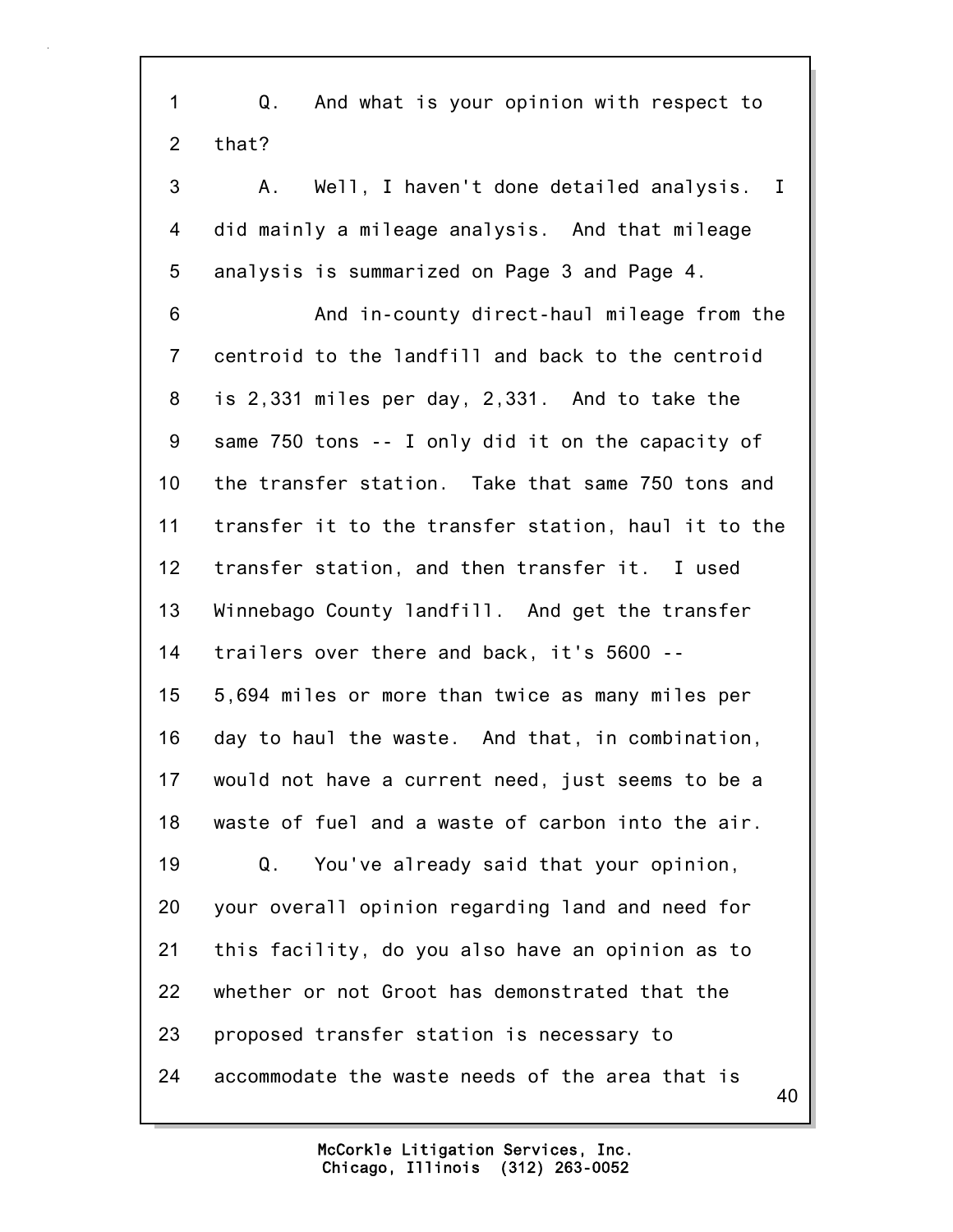41 1 intended to serve, that being Lake County? 2 A. I do. 3 Q. And what is that opinion? 4 A. There is no need at this time. 5 Q. And they have not demonstrated that there 6 is? 7 A. I do not believe that they've 8 demonstrated, that is correct. 9 Q. And what is the basis for that opinion? 10 A. The basis of the opinion is the very 11 simplistic method I started out with. They had I 12 indicated there is landfill capacity until 2027. 13 They have done all the preliminary engineering, 14 have spent five years on this. It should not take 15 more than two more years to design, permit, and 16 construct a facility, particularly since they have 17 done so many transfer stations and probably have 18 many pieces of the design specification already 19 developed. 20 MR. BLAZER: That's all I have at this time, 21 Mr. Hearing Officer. 22 THE HEARING OFFICER: All right. One second. 23 Sorry. 24 Mr. Porter, do you want to proceed next?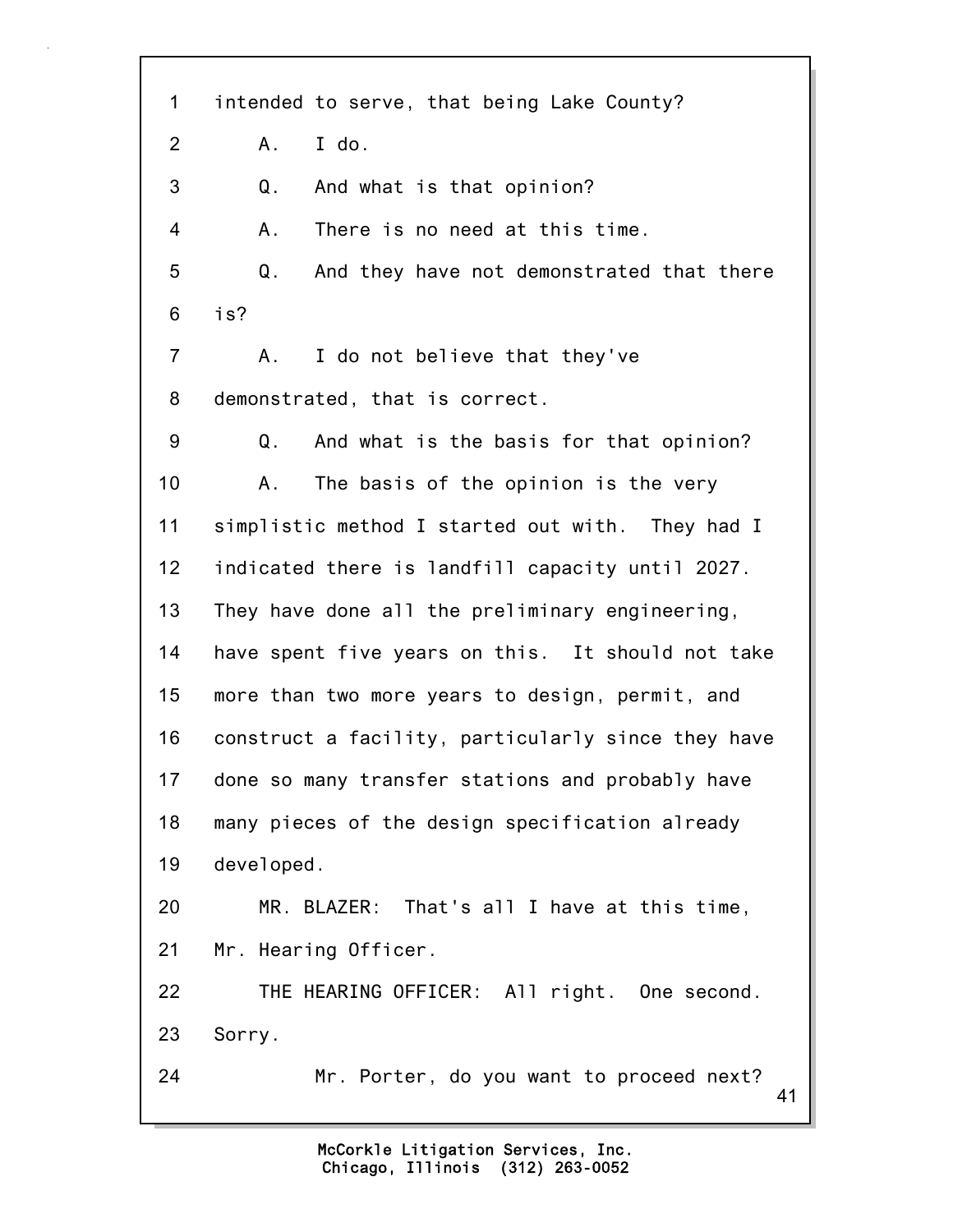42 1 MR. PORTER: I do. Are we ready to do that? 2 I need to grab my mic with me. 3 THE HEARING OFFICER: Well, I have a feeling 4 Mr. Blazer is going to want that one, too. 5 MR. PORTER: He won't need it. 6 MR. BLAZER: All these assumptions about me. 7 CROSS EXAMINATION 8 BY MR. PORTER: 9 Q. Good afternoon, Mr. Thorsen. My name is 10 Rick Porter, and I represent the applicant. 11 A. Good afternoon. 12 Q. The professional profile you provided 13 shows that you've been involved in only two 14 proposed Illinois municipal solid waste projects, 15 is that accurate? 16 A. That is. 17 Q. And one of them is the ARF landfill in 18 Grayslake back in the '80s, is that correct? 19 A. That is correct. 20 Q. And the other you list as a Land and Lakes 21 landfill in Joliet. When were you involved in 22 anything to do with the Land and Lakes landfill 23 near Joliet. 24 A. That was in either the late '80s or the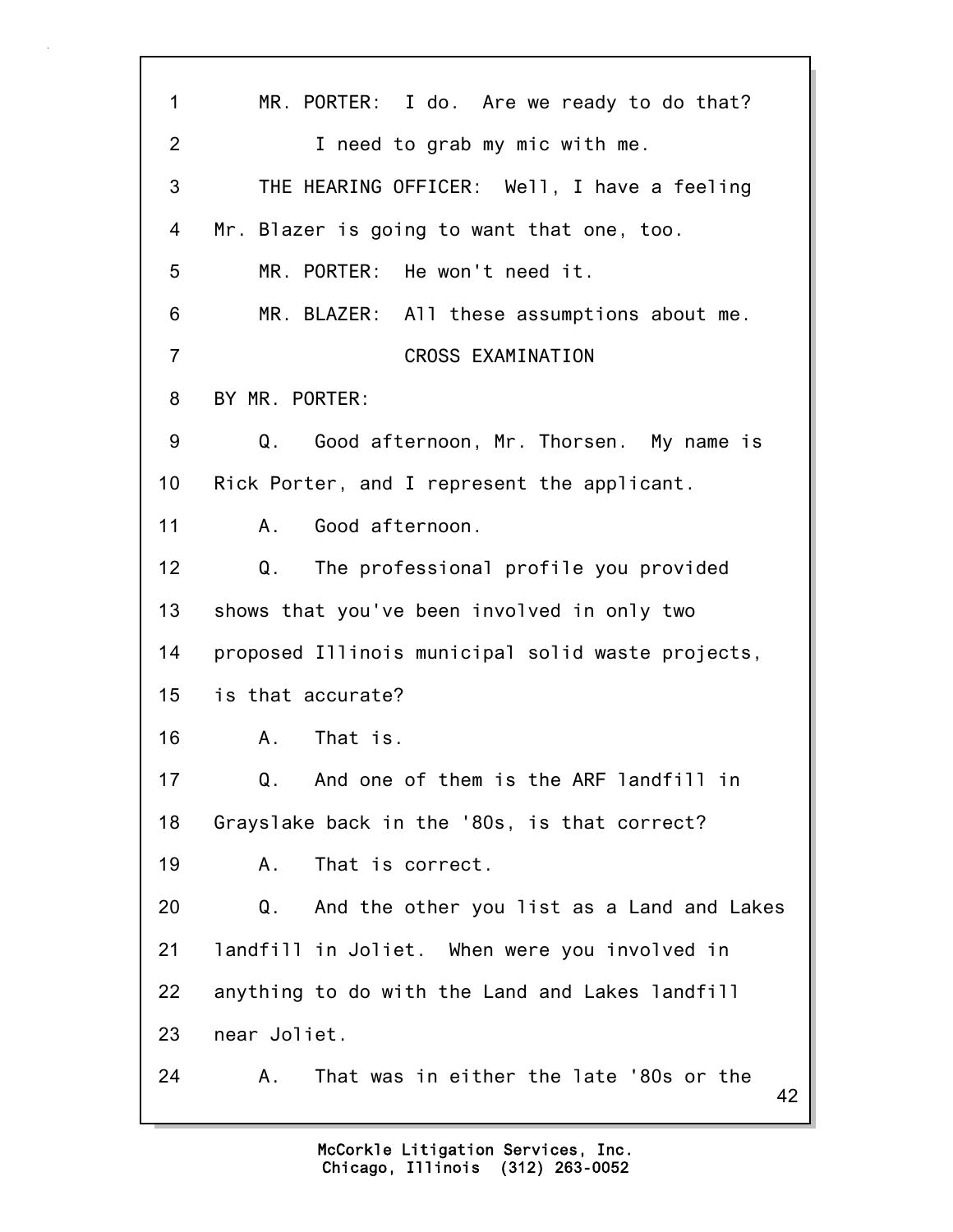1 early '90s.

2 Q. Is that actually the Romeoville landfill? 3 A. It is.

43 4 Q. All right. Now, if I understand 5 correctly, you were involved in designing the 6 leachate collection system, the gas management 7 system, a well wash system, and surveying to 8 determine whether or not the available air space, 9 whether or not there was available air space, 10 that's what the report indicates, right? 11 A. Where? 12 Q. In your curriculum vitae? 13 THE HEARING OFFICER: I think he's asking -- 14 BY MR. PORTER: 15 Q. Oh, I'm sorry. The ARF landfill. 16 A. That is incorrect. I believe one of the 17 reasons the ARF proposal was denied was they 18 refused to put in a leachate collection system 19 which we advised them strongly to do. They did not 20 have one at the time. And I believe that is why, 21 one of the primary reasons why it was denied. 22 Q. Okay. You mentioned that you have a vague 23 recollection of testifying concerning need in 24 regard to that landfill about 20 years ago?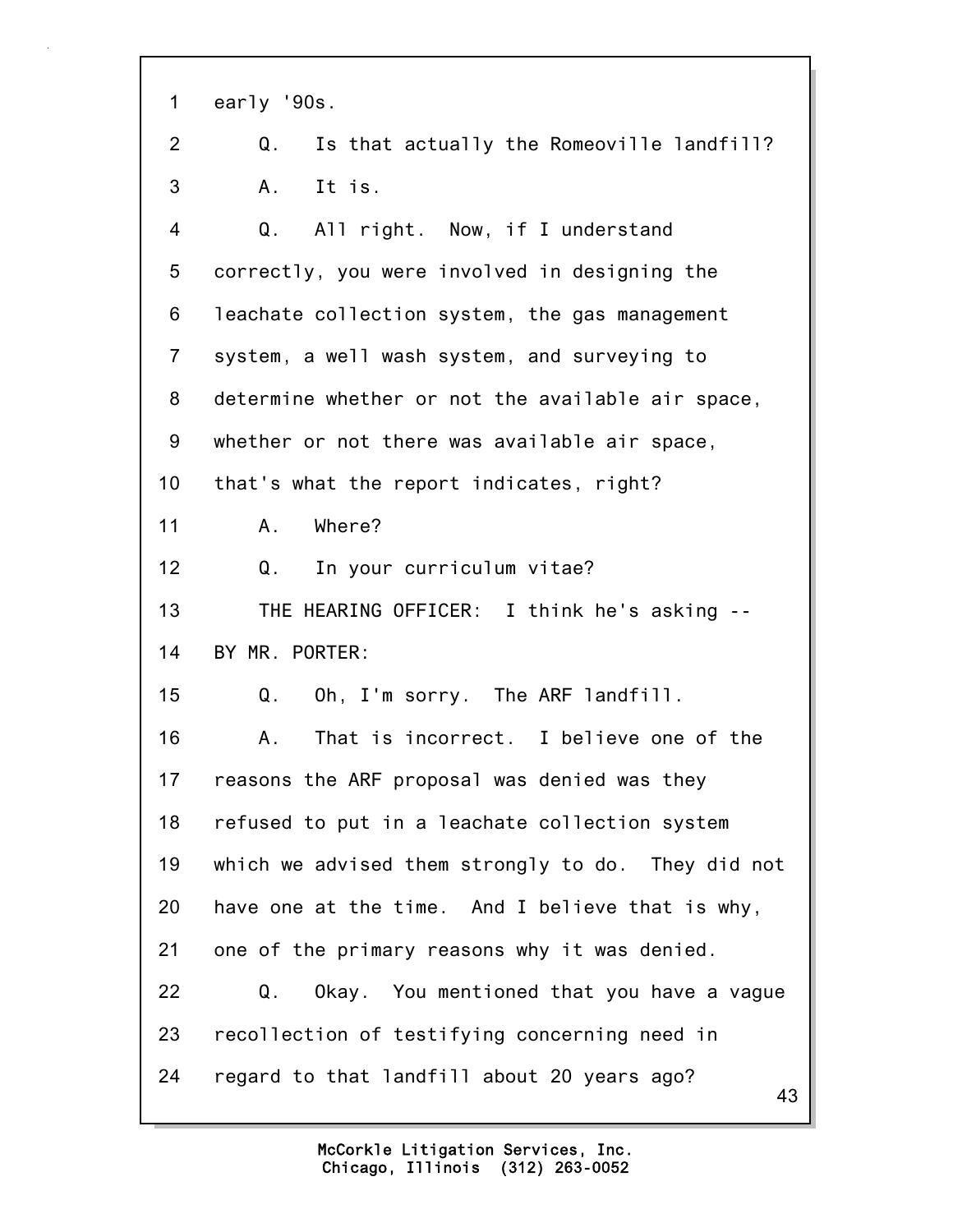| 1              | MR. BLAZER: Object to the characterization.                  |
|----------------|--------------------------------------------------------------|
| $\overline{2}$ | MR. PORTER: I'm not characterizing. I'm                      |
| 3              | repeating essentially what he said.                          |
| 4              | MR. BLAZER: He is not.                                       |
| 5              | THE HEARING OFFICER: Objection to the form is                |
| 6              | sustained.                                                   |
| $\overline{7}$ | BY MR. PORTER:                                               |
| 8              | Q. You mentioned that you think you did                      |
| 9              | something in relation to need in regard to the ARF           |
| 10             | landfill, is that correct?                                   |
| 11             | MR. BLAZER: Object to the form of the                        |
| 12             | question.                                                    |
| 13             | THE HEARING OFFICER: Objection overruled.                    |
| 14             | THE WITNESS: I mentioned that I did testify to               |
| 15             | need.                                                        |
| 16             | BY MR. PORTER:                                               |
| 17             | Now, in what format? What context?<br>Q.                     |
| 18             | Was it a local siting hearing?                               |
| 19             | It was a local siting hearing.<br>Α.                         |
| 20             | Q <sub>1</sub><br>Do you know if Section 39.2 existed at the |
| 21             | time when you were testifying?                               |
| 22             | We did. That was what the hearing was<br>Α.                  |
| 23             | That was the format and the framework of the<br>held.        |
| 24             | hearing.<br>44                                               |
|                |                                                              |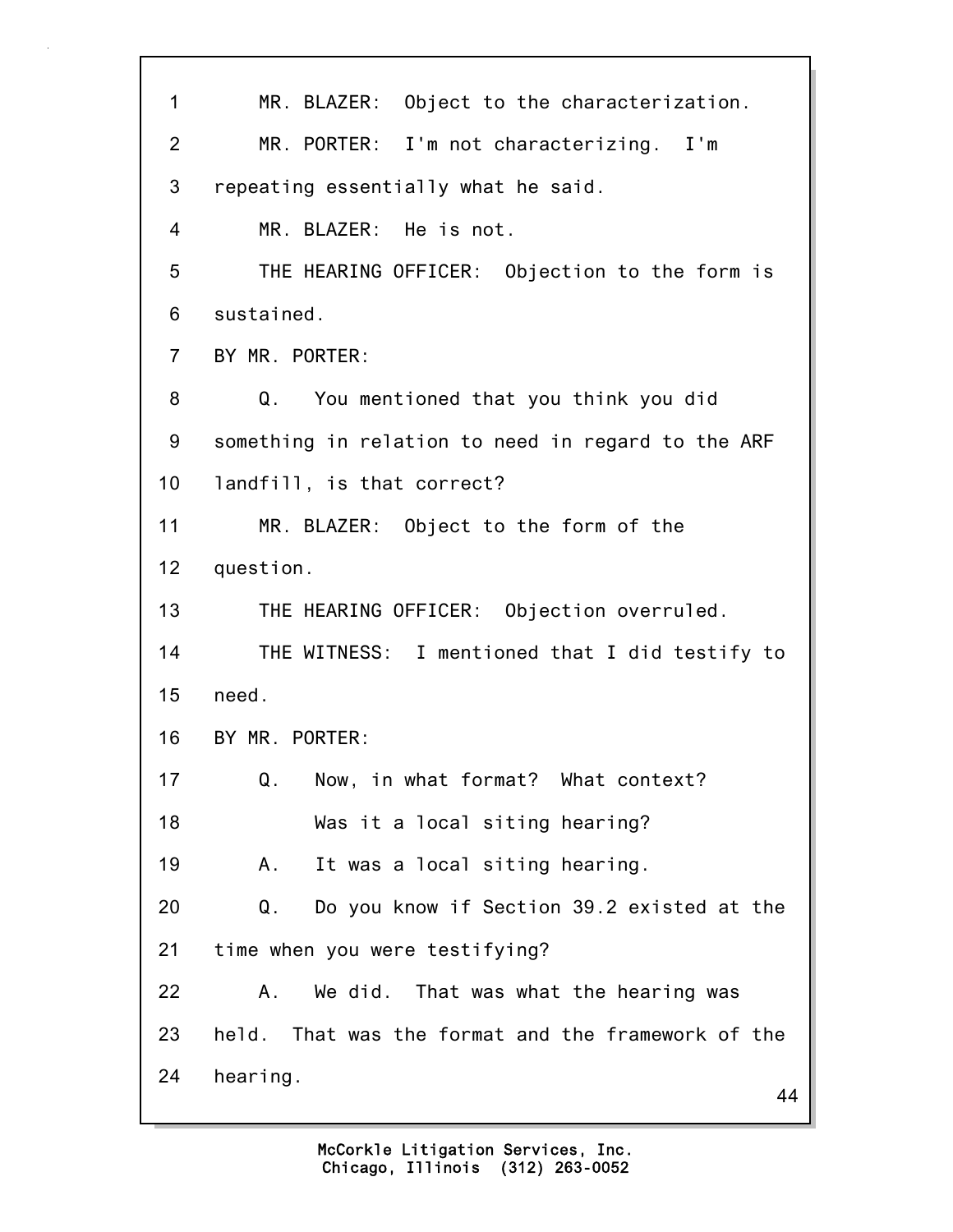| 1              | Q. Okay. I'm sorry. You spoke while I was,          |
|----------------|-----------------------------------------------------|
| $\overline{2}$ | so I didn't hear what you said.                     |
| 3              | Did 39.2 exist when you were testifying in          |
| 4              | relation to the ARF landfill?                       |
| 5              | MR. BLAZER: Mr. Hearing Officer, this is -- I       |
| 6              | don't know where this is going, but Mr. Porter      |
| $\overline{7}$ | knows full well that 39.2 has existence since the   |
| 8              | end of 1981, and this expansion project occurred in |
| 9              | the late 1980s.                                     |
| 10             | THE HEARING OFFICER: He is allowed to ask the       |
| 11             | question. And you can object. And then we'll go     |
| 12             | from there. Please, just object and as to the       |
| 13             | basis, and we'll move on.                           |
| 14             | And, Mr. Thorsen, I would ask you, and it           |
| 15             | is very, very hard, I understand that because I do  |
| 16             | it regularly. You are often going to know what      |
| 17             | Mr. Porter is going to ask you, so it's just human  |
| 18             | nature to answer while he's asking, but please      |
| 19             | attempt to try your best to wait, because otherwise |
| 20             | this lady to my right is going to go crazy. So,     |
| 21             | you know, it will create a much cleaner record if   |
| 22             | you wait until Mr. Porter is completely done with   |
| 23             | his question. So Mr. Porter please proceed.         |
| 24             | 45                                                  |
|                |                                                     |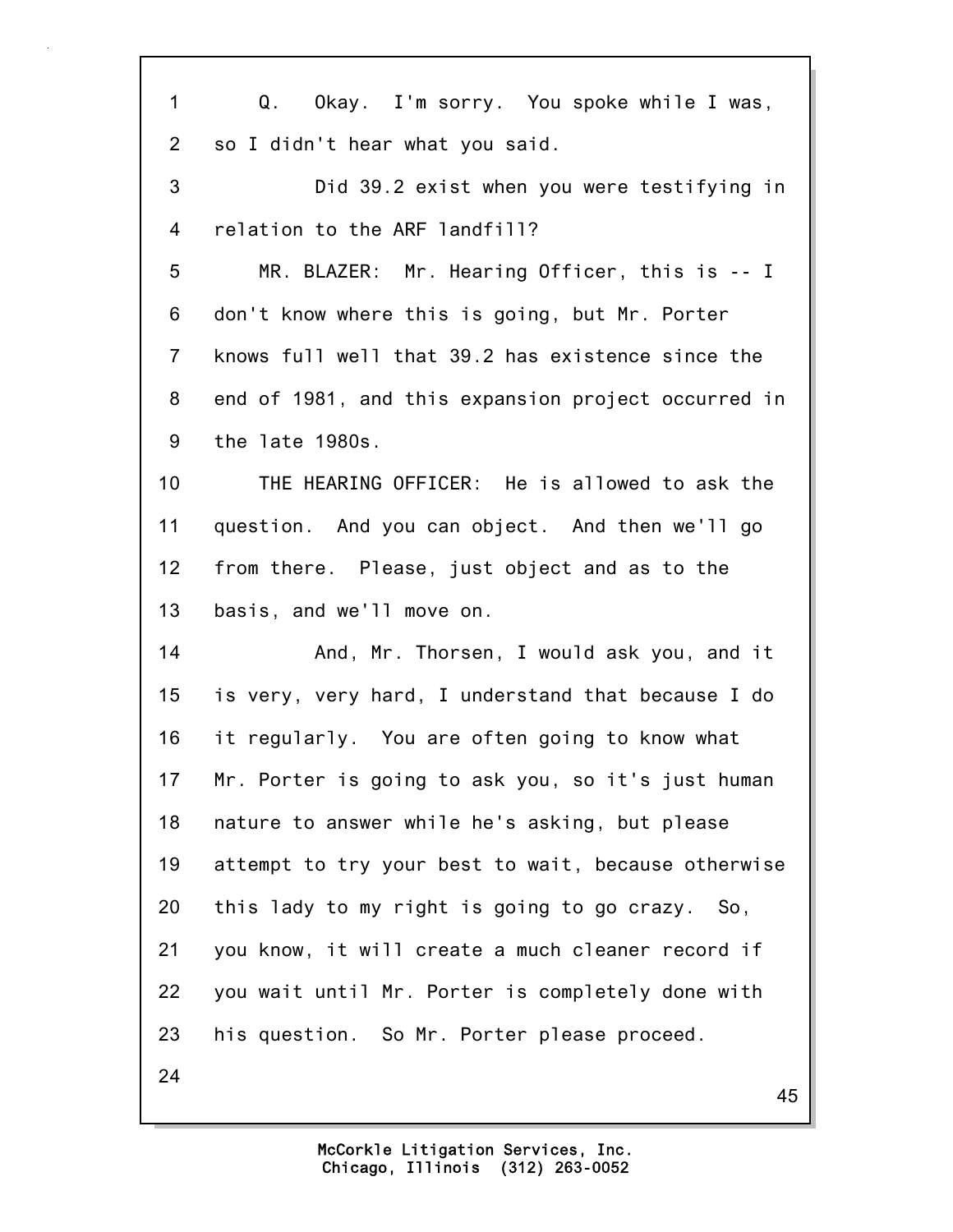46 1 BY MR. PORTER: 2 Q. In relation to the ARF landfill, did you 3 draft a report concerning need? 4 A. Yes. 5 Q. And in order to do that, did you do a 6 study? 7 A. I'm not sure exactly what we did. 8 Again, things were quite different back 9 then, and we do not have computer records. I 10 imagine if I went into Lake County's or possibly 11 the city, Village of Grayslake's records, I could 12 get that. 13 Q. Okay. Other than ARF landfill, have you 14 ever been hired by any other entity to perform a 15 needs analysis concerning waste disposal? 16 A. No. 17 Q. Are you aware that municipalities and 18 counties in Illinois often have local solid waste 19 management plans? 20 A. Yes. 21 Q. Are you aware that part of those plans 22 includes performing a needs analysis? 23 A. Yes. 24 Q. Have you ever been hired by a municipality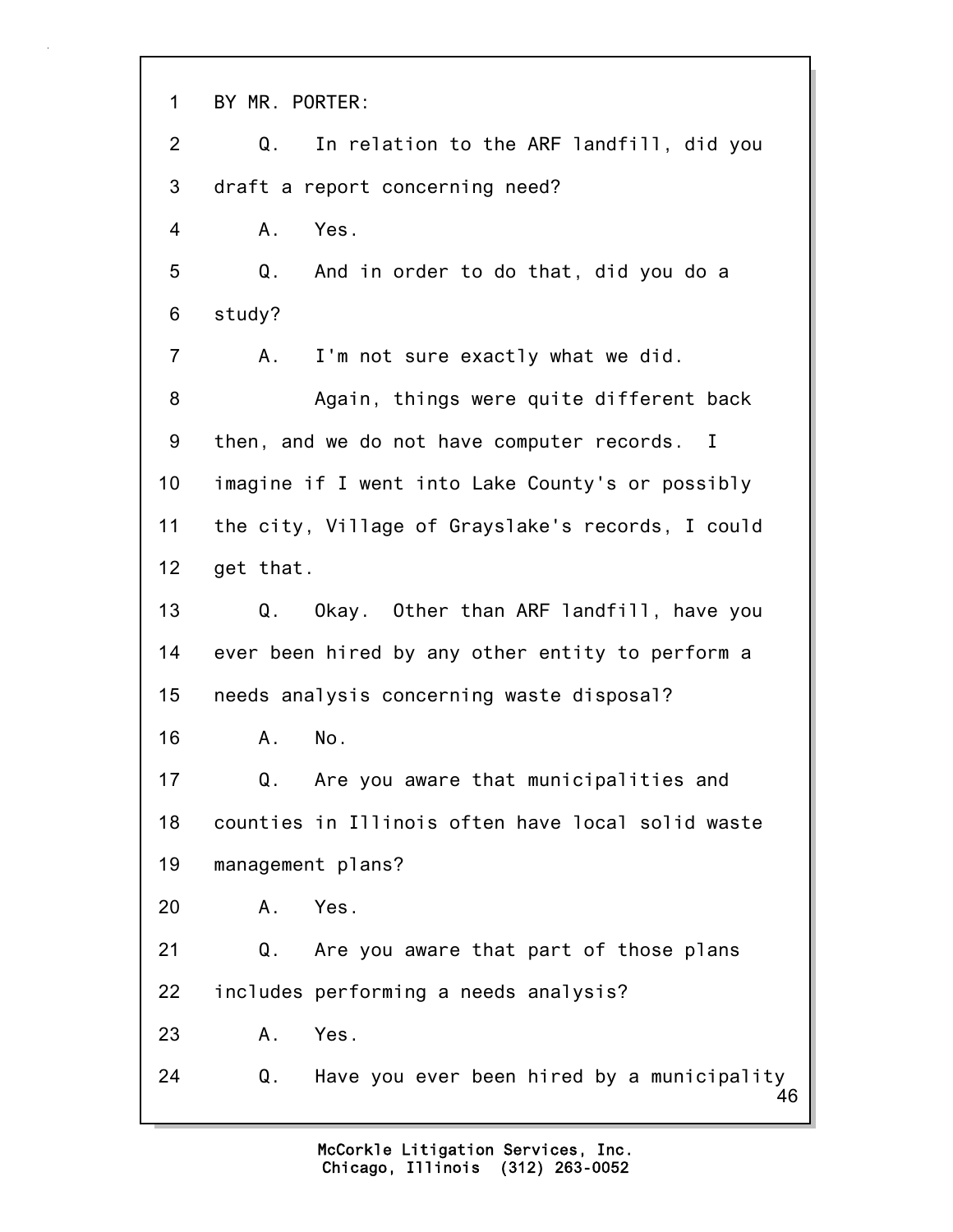47 1 or a county to perform a needs analysis? 2 A. No. 3 Q. Have you ever taught a course on 4 performing waste disposal needs analysis? 5 A. Please repeat. 6 Q. Have you ever taught a course on 7 performing waste disposal needs analyses? 8 A. No. 9 Q. Have you ever attended a course on 10 performing waste needs analysis? 11 A. No. 12 **I'm not aware that there are any.** 13 Q. Have you ever attended a continuing legal 14 education seminar topic, for example, put on by 15 SWANCC concerning such a needs analysis? 16 A. No. 17 Q. Have you ever authored any publications 18 concerning performing waste disposal needs 19 analysis? 20 A. No. 21 Q. When were you hired by Mr. Blazer in 22 relation to this matter? 23 A. In August of this year. 24 Q. And exactly when in August?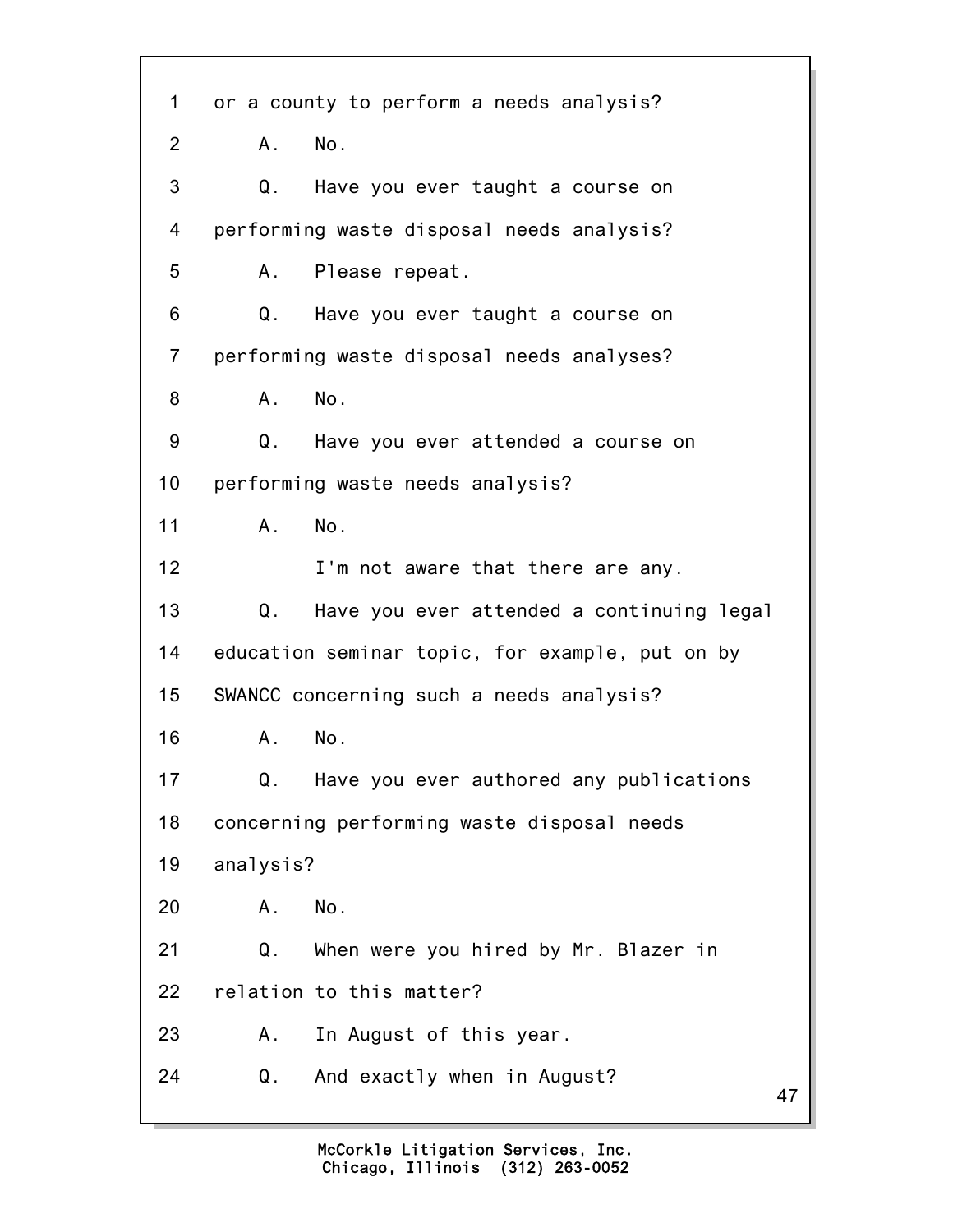48 1 A. I don't know the exact date. My report is 2 dated August 30th, so it was probably around the 3 15th. 4 Q. So at most -- well, strike that. 5 I think you have testified, the only 6 document that you reviewed was the Groot 7 application, is that correct? 8 A. No. I did not testify to that. 9 Q. Well, other than the Groot application, 10 did you review any other documents in preparation 11 for your testimony today? 12 A. I did. 13 Q. What? 14 A. Several years of the Illinois annual 15 reports, the Veolia needs applications, the 16 energy -- I'm not sure what the document is called 17 right now, I don't have it in my hand, but it was 18 referred to in Mr. Blazer's last cross-examination 19 of Mr. Moose. I'm not sure what else I had in 20 there, but I had at least reviewed those documents. 21 THE HEARING OFFICER: One second. 22 BY MR. PORTER: 23 Q. Your report doesn't identify any documents 24 other than the Groot application as having been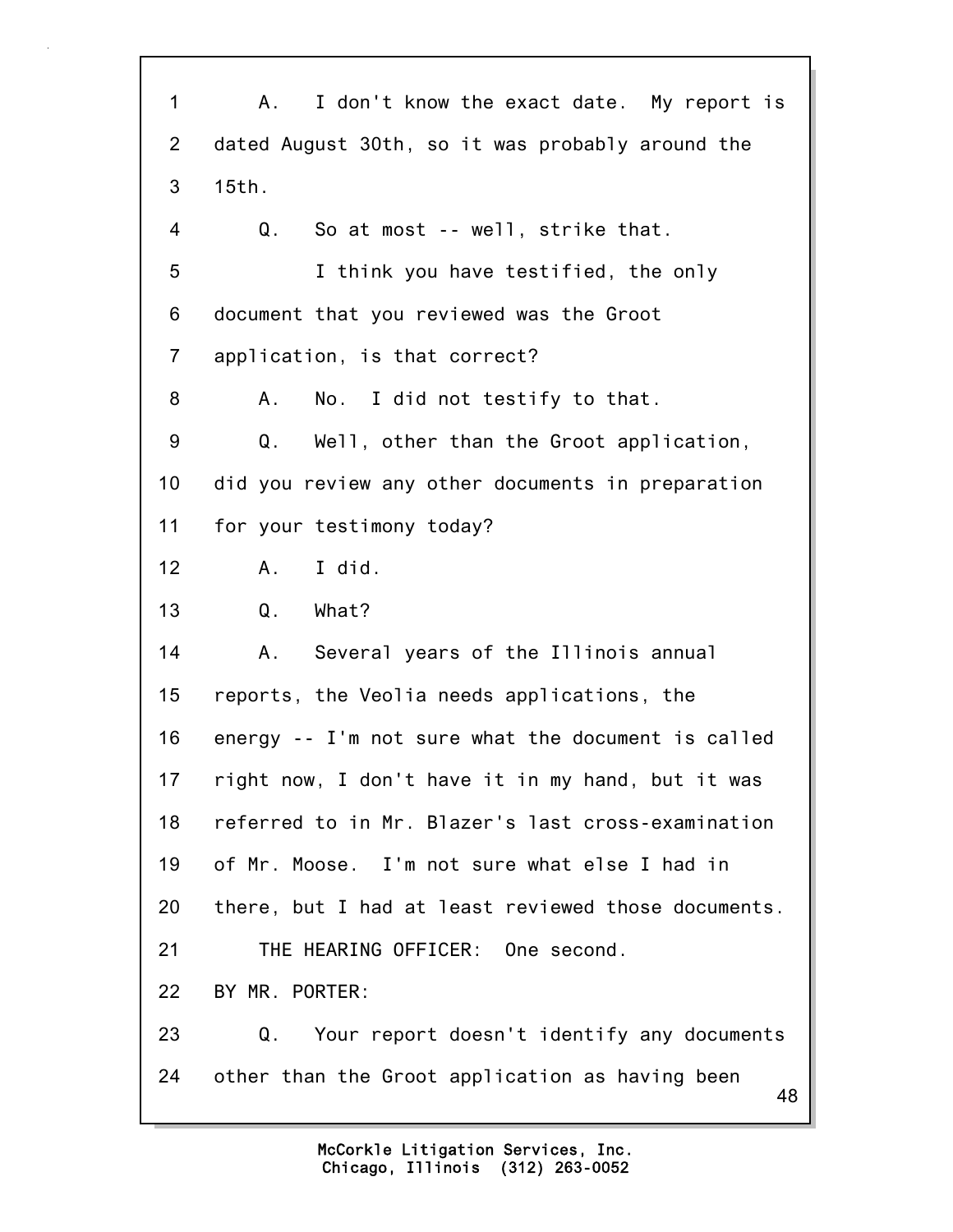49 1 reviewed by you, is that correct? 2 A. That is correct. 3 Q. You did not compile any of your own data 4 in relation to your opinions here today, is that 5 right? 6 A. Other than correcting or extrapolating the 7 waste transferred out of Lake County to other 8 transfer stations, I did not. 9 I used a good faith value, the data that 10 was in the application. 11 Q. You used the data that CBI put together on 12 behalf of Groot, correct? 13 A. Correct. 14 Q. Your report does not raise any criticism 15 about the proposed service area as being defined as 16 Lake County, correct? 17 A. That is correct. 18 Q. You'd agree that it's appropriate to 19 acquire data on the population, number of 20 households and employment from the U.S. Census 21 Bureau, Chicago Metropolitan Agency for Planning, 22 and the Illinois Department of Employment Security, 23 correct? 24 A. I do.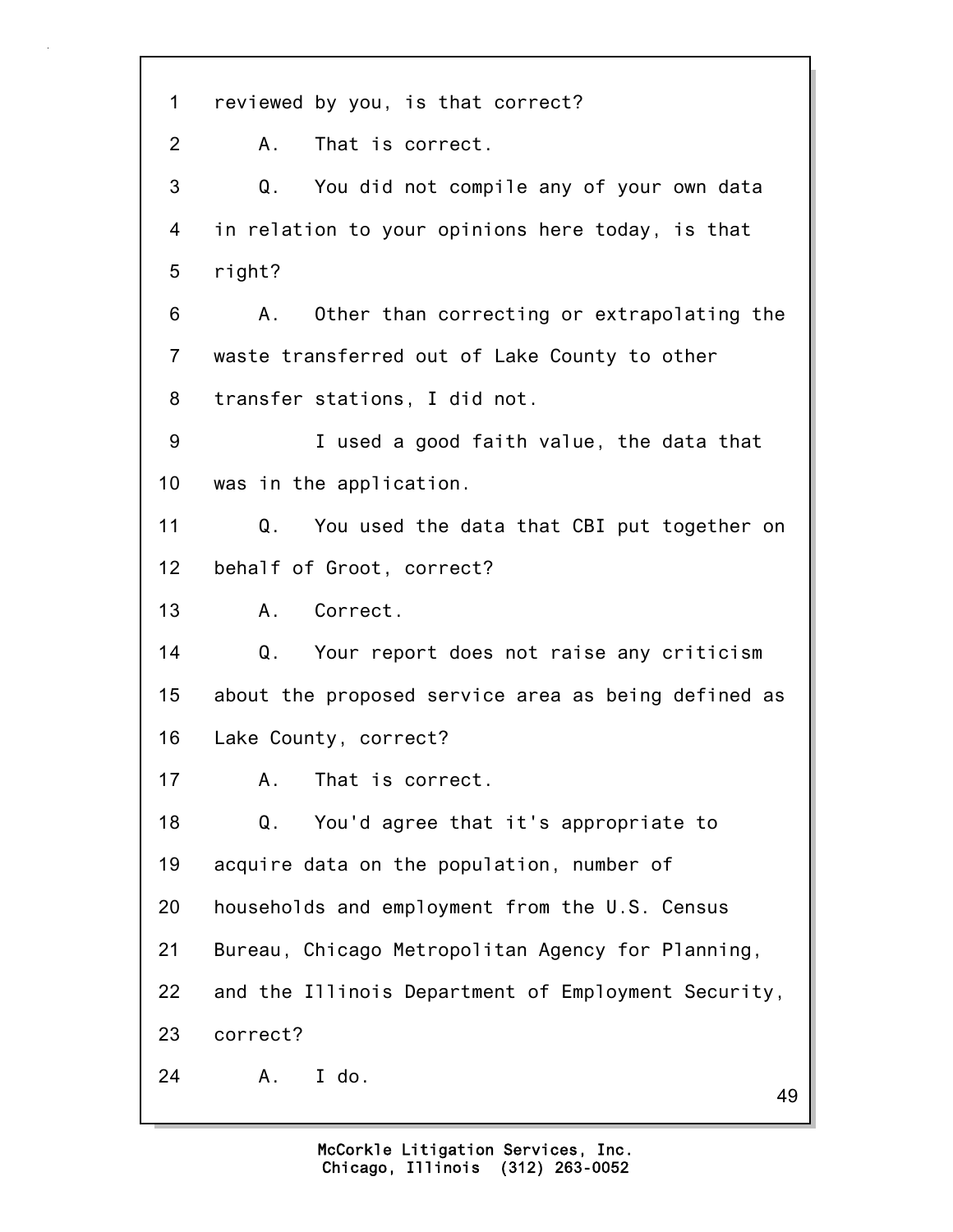50 1 Q. You do not have any criticisms of the 2 estimates of CBI concerning current and future 3 waste quantities, do you? 4 A. I did not look that deeply into it, I 5 accepted it at face value. 6 Q. You would agree that it's appropriate to 7 determine solid waste disposal quantities in 8 landfill capacity by using annual reports of the 9 Illinois Environmental Protection Agency as well as 10 resources from the Indiana Department of 11 Environmental Management, the Michigan Department 12 of Environmental Quality, and the Wisconsin 13 Department of Natural Resources, right? 14 MR. BLAZER: Mr. Hearing Officer, just for the 15 sake of the court reporter, because I see smoke 16 coming off her hands, I'd suggest that Mr. Porter 17 might want to slow down a little bit. 18 MR. PORTER: Did you get all that? 19 THE COURT REPORTER: I was going to follow up 20 on the last Department of -- 21 BY MR. PORTER: 22 Q. All right. You would agree that it's 23 appropriate to determine solid waste disposal 24 quantities by utilizing the annual report of the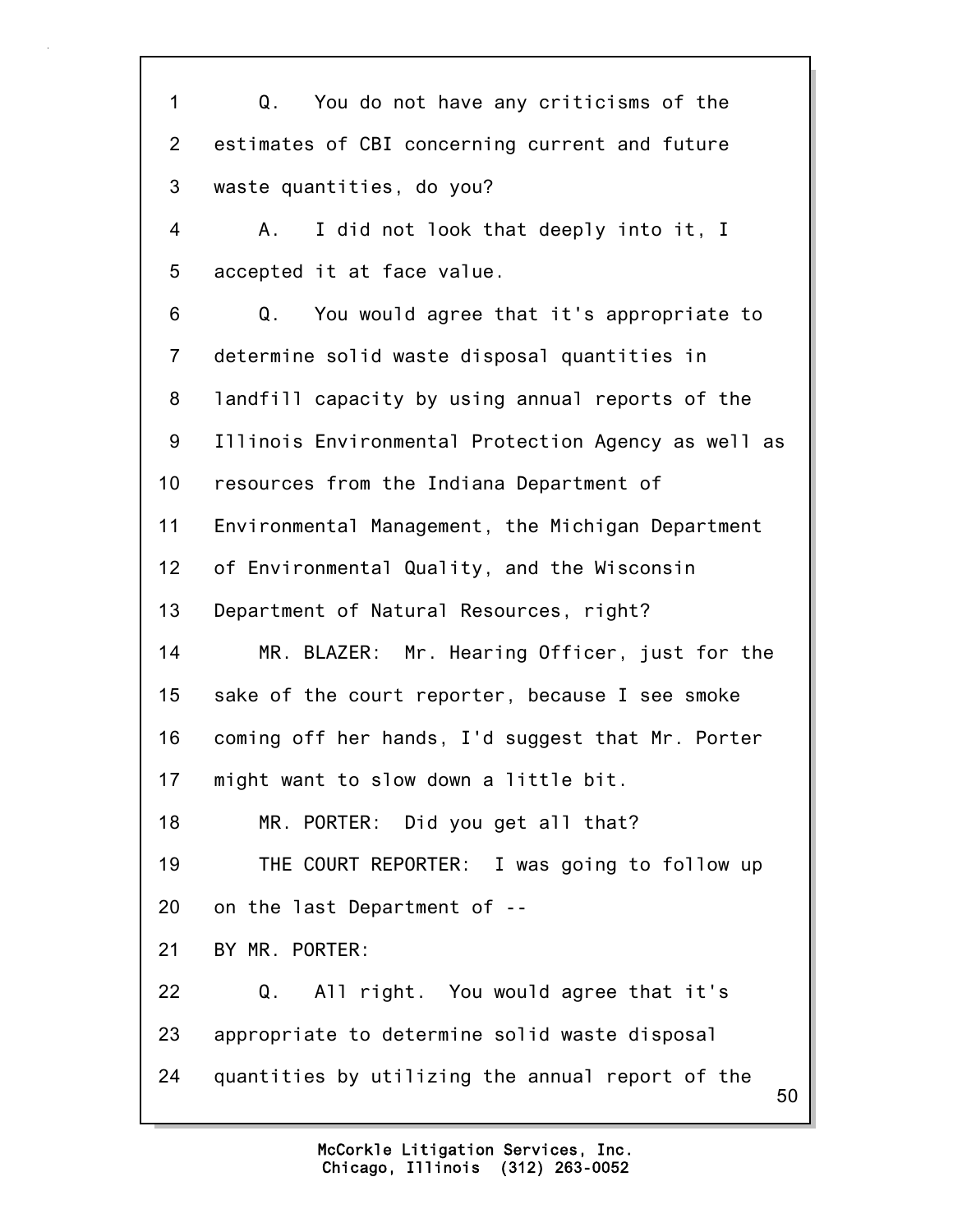| $\mathbf 1$     | IEPA as well as resources from the Indiana          |
|-----------------|-----------------------------------------------------|
| $\overline{2}$  | Department of Environmental Management, the         |
| 3               | Michigan Department of Environmental Quality, and   |
| 4               | the Wisconsin Department of Natural Resources,      |
| 5               | correct?                                            |
| 6               | I do.<br>A.                                         |
| 7               | You do not have any criticisms of the<br>Q.         |
| 8               | population projection figures used by CBI, which    |
| 9               | are contained in appendix G1, is that correct?      |
| 10 <sup>1</sup> | I used them.<br>A.,                                 |
| 11              | So you obviously have no criticisms of<br>Q.        |
| 12              | them, right?                                        |
| 13              | That is correct.<br>A.,                             |
| 14              | That data shows 2010 -- strike that.<br>Q.          |
| 15              | That data shows that in 2010, the total             |
| 16              | population of Lake County was 703,000 and was       |
| 17              | projected to grow at 35 percent to 953,674 by the   |
| 18              | year 2040, is that right?                           |
| 19              | If you say so.<br>Α.                                |
| 20              | Q.<br>Well, you're the one offering the opinion     |
| 21              | here.                                               |
| 22              | I don't have that. I don't have the<br>Α.           |
| 23              | application in front of me.                         |
| 24              | Q.<br>Okay. If the application indicates that<br>51 |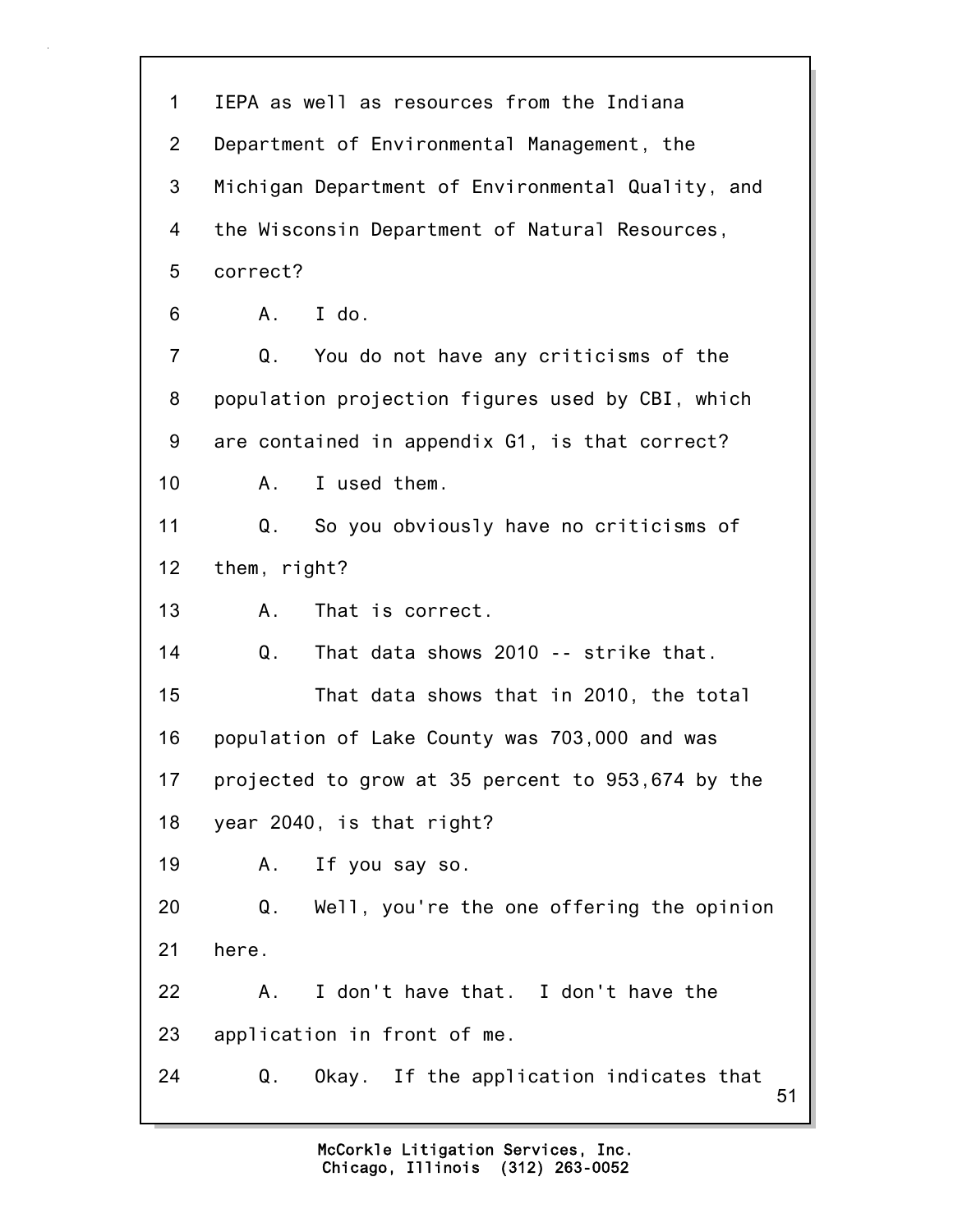52 1 the projected growth in Lake County between now and 2 2040 was actually 36 percent, you would have no 3 reason to dispute that, right? 4 A. That is correct. 5 Q. Likewise, the application indicates that 6 the households in Lake County were projecting 7 increase from 241,712 in 2010 up to 326,763 in 2040 8 for a 40 -- I'm sorry -- a 35 percent increase. 9 Do you have any reason to dispute that? 10 A. No. But I don't see the relevance since 11 everything is developed in terms of pounds per 12 capita per day, not pounds per household per day. 13 Q. Let me parse that. 14 Are you indicating that it's irrelevant 15 the amount of growth that Lake County is likely to 16 see over the next 25 years? 17 A. Absolutely not. 18 Q. Well, how then is this data irrelevant? 19 A. I said the number of household growth, 20 percent of household growth seems to be relatively 21 irrelevant. 22 Q. Well, if we have more households, wouldn't 23 you agree that it's highly likely that we're going 24 to have more waste?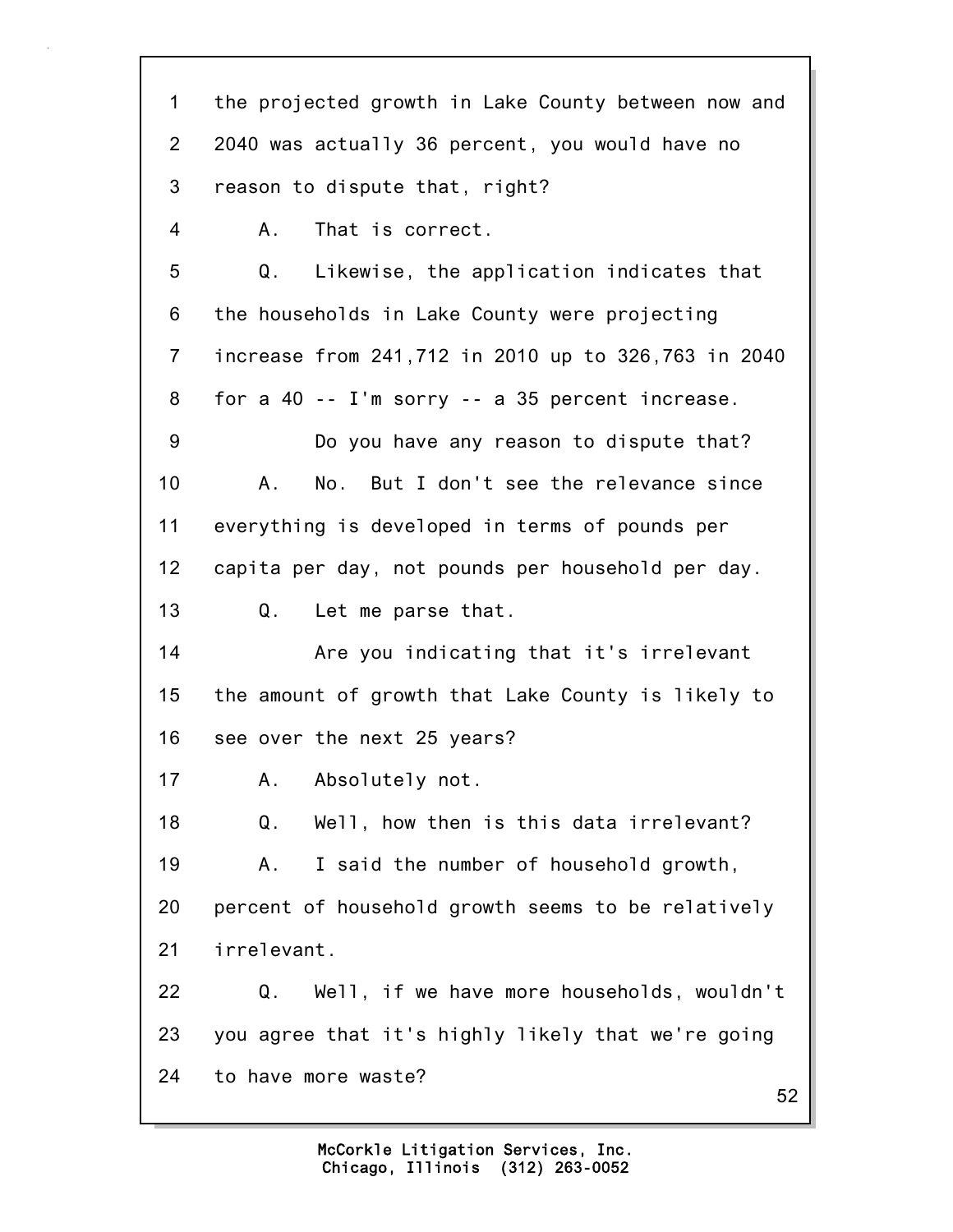53 1 A. Not necessarily. 2 It was developed on a pounds-per-capita 3 basis, which I used at face value. 4 If there was something that goes into that 5 that included an increase in pounds per capita 6 based on the number of households, I used that. 7 Q. Did you also use the fact that the 8 employment figures are projecting an increase over 9 45 percent in Lake County? 10 A. Sir, I told you I used the applicant's 11 data. 12 Q. So you have no reason to dispute that 13 figure, is that correct? 14 A. That is correct. 15 Q. Are you aware that the Illinois Local 16 Solid Waste Disposal Act provides that when 17 performing waste cleaning, units of local 18 government most consider projected solid waste 19 disposal needs for at least 20 years in the future? 20 A. Yes. 21 Q. Specifically, that act provides that a 22 description of the origin, content, and weight or 23 volume of municipal waste currently generated 24 within the unit university of local government's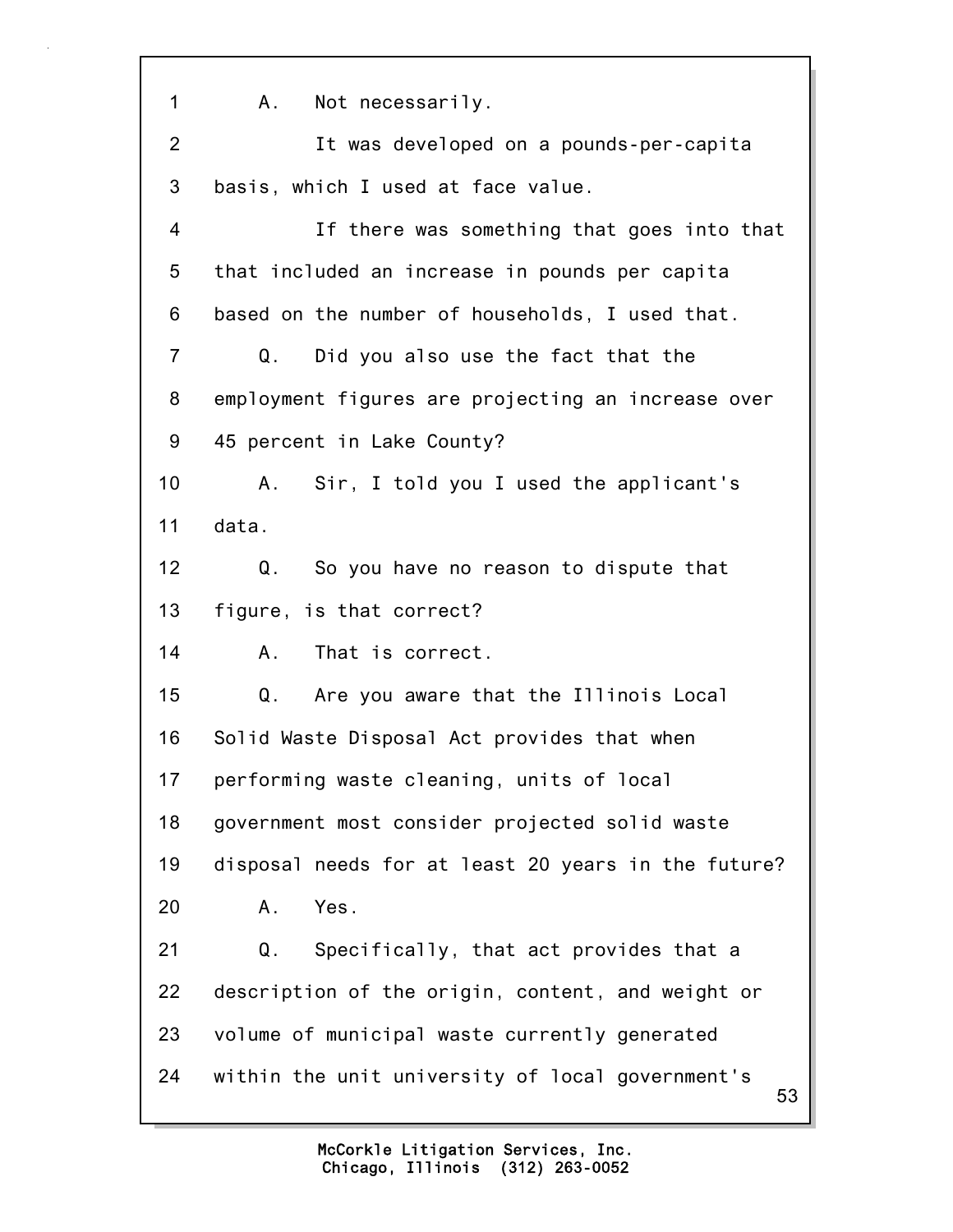54 1 boundaries, an estimate of the origin, content, and 2 weight or volume of municipal waste generated 3 within the local government's boundaries during the 4 next 20 years must be considered; right? 5 A. Correct. 6 Q. The act also provides that governments, 7 such as village -- such as the Village of Round 8 Lake Park, which had a plan, must include, quote, a 9 description of the facilities and programs that are 10 proposed for the management of municipal waste 11 generated within the unit of local government's 12 boundaries during the next 20 years? 13 MR. BLAZER: Object to the relevance. A local 14 solid waste plant. 15 THE HEARING OFFICER: Objection overruled. 16 THE WITNESS: Please repeat. 17 BY MR. PORTER: 18 Q. Isn't it true that that same act, 19 Section 10.3.3, provides that a description of the 20 facilities and programs proposed for the management 21 of municipal waste generated within the unit of 22 local government's boundaries during the next 23 20 years is to be considered? 24 A. Yes.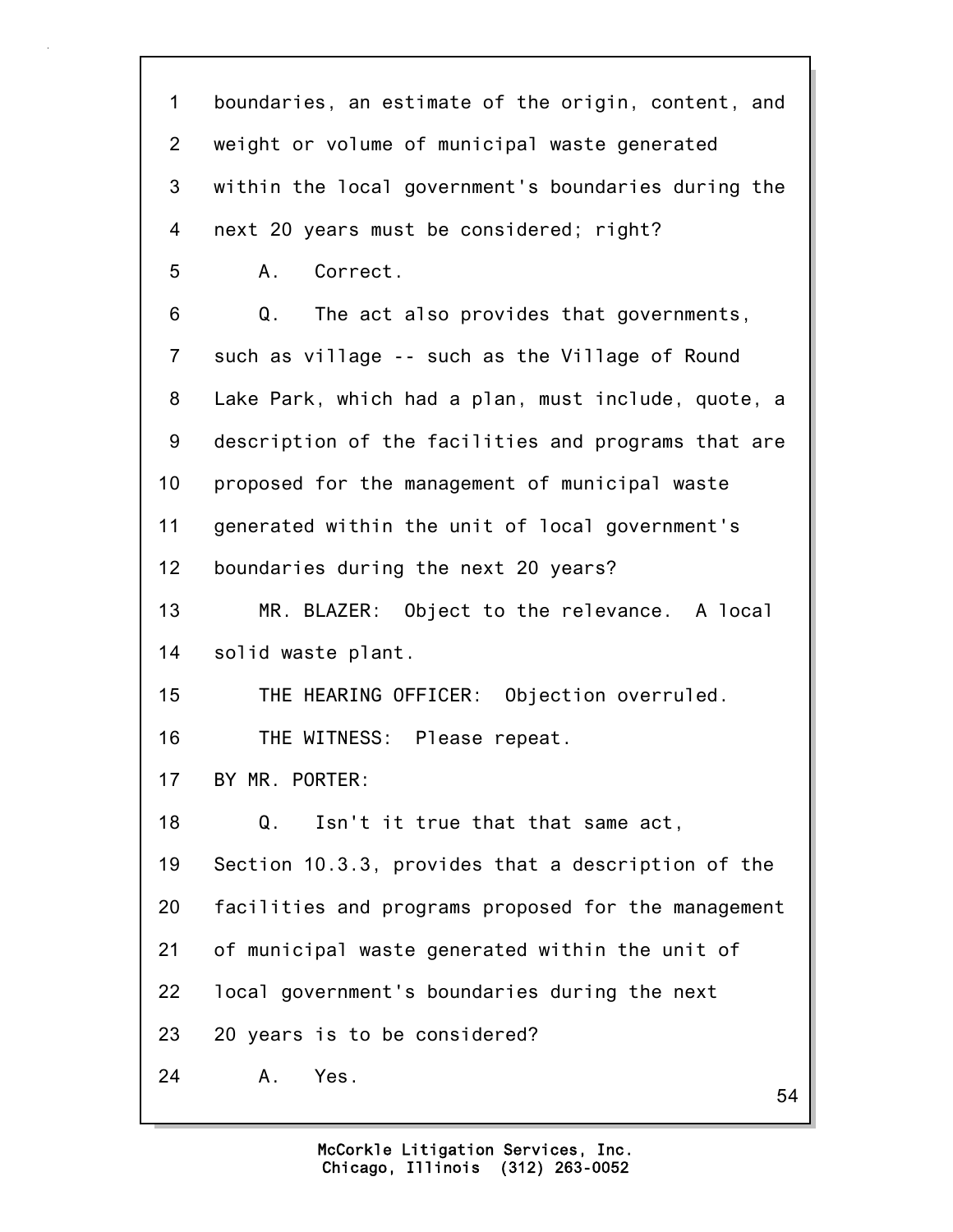| 1<br>Q. Likewise, the act provides that every<br>$\overline{2}$<br>fifth year, the unit of local government is to<br>3<br>include review of the 20-year solid waste plan, is<br>that right?<br>4<br>5<br>A. Yes.<br>6<br>And you were aware that the needs analysis<br>Q.<br>that the group application employed considered<br>$\overline{7}$<br>8<br>waste projections through 2035, is that right?<br>I used those through 2027.<br>9<br>A.<br>Well, 2027 is only 12 years after this<br>10<br>Q.<br>11<br>proposed transfer station is likely to be up and<br>running, is that correct?<br>12 |    |
|--------------------------------------------------------------------------------------------------------------------------------------------------------------------------------------------------------------------------------------------------------------------------------------------------------------------------------------------------------------------------------------------------------------------------------------------------------------------------------------------------------------------------------------------------------------------------------------------------|----|
|                                                                                                                                                                                                                                                                                                                                                                                                                                                                                                                                                                                                  |    |
|                                                                                                                                                                                                                                                                                                                                                                                                                                                                                                                                                                                                  |    |
|                                                                                                                                                                                                                                                                                                                                                                                                                                                                                                                                                                                                  |    |
|                                                                                                                                                                                                                                                                                                                                                                                                                                                                                                                                                                                                  |    |
|                                                                                                                                                                                                                                                                                                                                                                                                                                                                                                                                                                                                  |    |
|                                                                                                                                                                                                                                                                                                                                                                                                                                                                                                                                                                                                  |    |
|                                                                                                                                                                                                                                                                                                                                                                                                                                                                                                                                                                                                  |    |
|                                                                                                                                                                                                                                                                                                                                                                                                                                                                                                                                                                                                  |    |
|                                                                                                                                                                                                                                                                                                                                                                                                                                                                                                                                                                                                  |    |
|                                                                                                                                                                                                                                                                                                                                                                                                                                                                                                                                                                                                  |    |
|                                                                                                                                                                                                                                                                                                                                                                                                                                                                                                                                                                                                  |    |
|                                                                                                                                                                                                                                                                                                                                                                                                                                                                                                                                                                                                  |    |
| 13<br>That is correct. However, I was just<br>A.,                                                                                                                                                                                                                                                                                                                                                                                                                                                                                                                                                |    |
| evaluating the need until there are no more<br>14                                                                                                                                                                                                                                                                                                                                                                                                                                                                                                                                                |    |
| 15<br>landfills in the county, no more landfill capacity                                                                                                                                                                                                                                                                                                                                                                                                                                                                                                                                         |    |
| 16<br>in the county, which was 2027.                                                                                                                                                                                                                                                                                                                                                                                                                                                                                                                                                             |    |
| I terminated my analysis at that point,<br>17                                                                                                                                                                                                                                                                                                                                                                                                                                                                                                                                                    |    |
| 18<br>when I saw that there was adequate capacity, I was                                                                                                                                                                                                                                                                                                                                                                                                                                                                                                                                         |    |
| done.<br>19                                                                                                                                                                                                                                                                                                                                                                                                                                                                                                                                                                                      |    |
| So you did not perform an analysis of<br>20<br>Q.                                                                                                                                                                                                                                                                                                                                                                                                                                                                                                                                                |    |
| whether or not there is sufficient need for the<br>21                                                                                                                                                                                                                                                                                                                                                                                                                                                                                                                                            |    |
| 22<br>next 20 years, correct?                                                                                                                                                                                                                                                                                                                                                                                                                                                                                                                                                                    |    |
| MR. BLAZER: Objection. Asked and answered.<br>23                                                                                                                                                                                                                                                                                                                                                                                                                                                                                                                                                 |    |
| 24<br>THE HEARING OFFICER: Objection overruled.                                                                                                                                                                                                                                                                                                                                                                                                                                                                                                                                                  | 55 |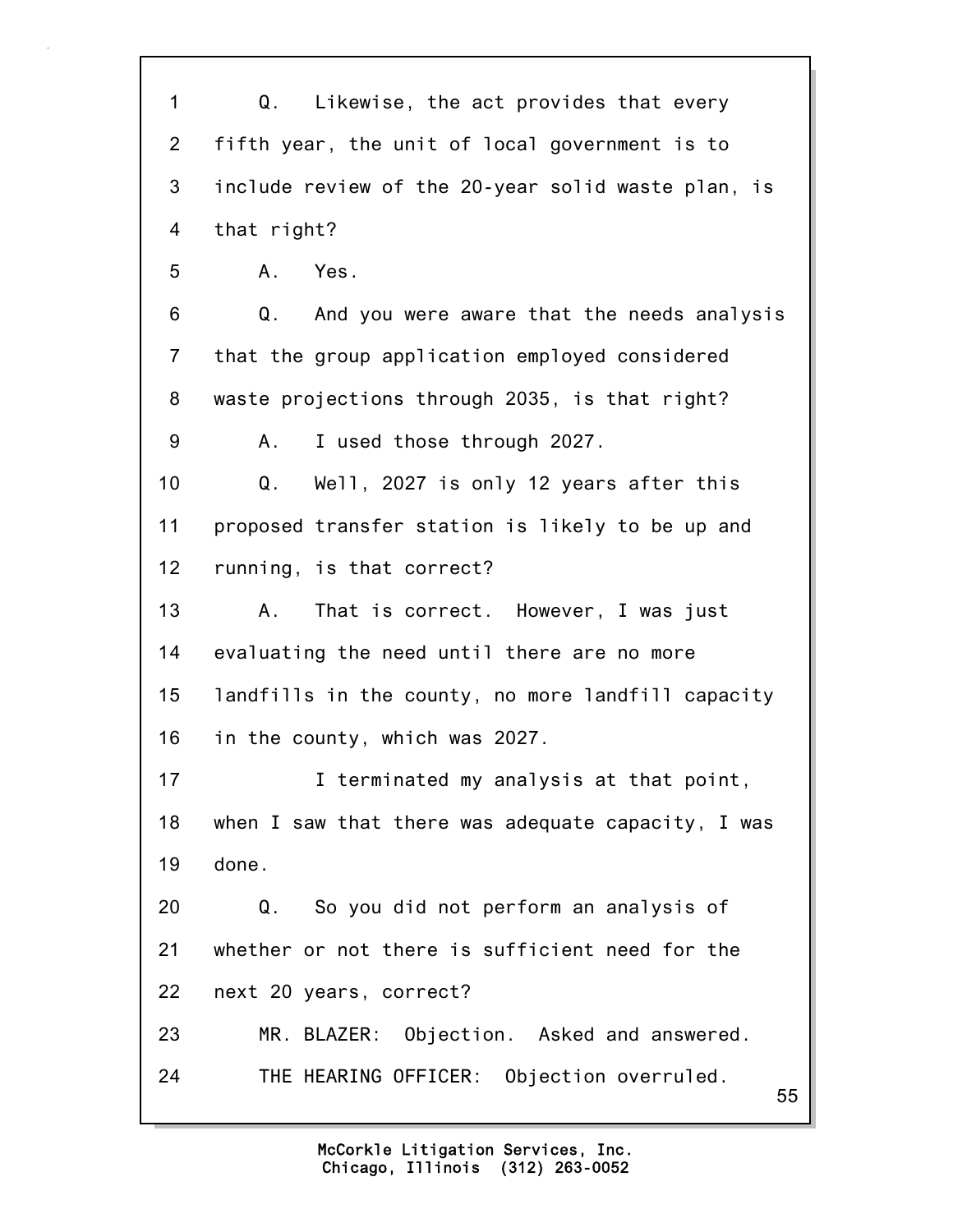56 1 THE WITNESS: That is correct. 2 BY MR. PORTER: 3 Q. And isn't it true that the law requires 4 that when one is doing a needs analysis, he or she 5 do so for at least 20 years? 6 A. Not -- 7 MR. BLAZER: Objection. Calls for a legal 8 conclusion. 9 THE HEARING OFFICER: Objection sustained. 10 MR. PORTER: May I respond? 11 THE HEARING OFFICER: You may. 12 MR. PORTER: This witness is here purportedly 13 as an expert in performing needs analyses and if 14 indeed is one, he should certainly know that the 15 law requires such analyses be done for at least 16 20 years. 17 THE HEARING OFFICER: I think that's a legal 18 conclusion for others to make, Mr. Porter. I think 19 you've absolutely made your point, don't get me 20 wrong, but getting a conclusion out of him doesn't 21 really get us much further down the road. I assume 22 in closing statements I'm going to hear about that 23 again and in my findings of fact I'm going to hear 24 the ones you proposed. Please, go ahead.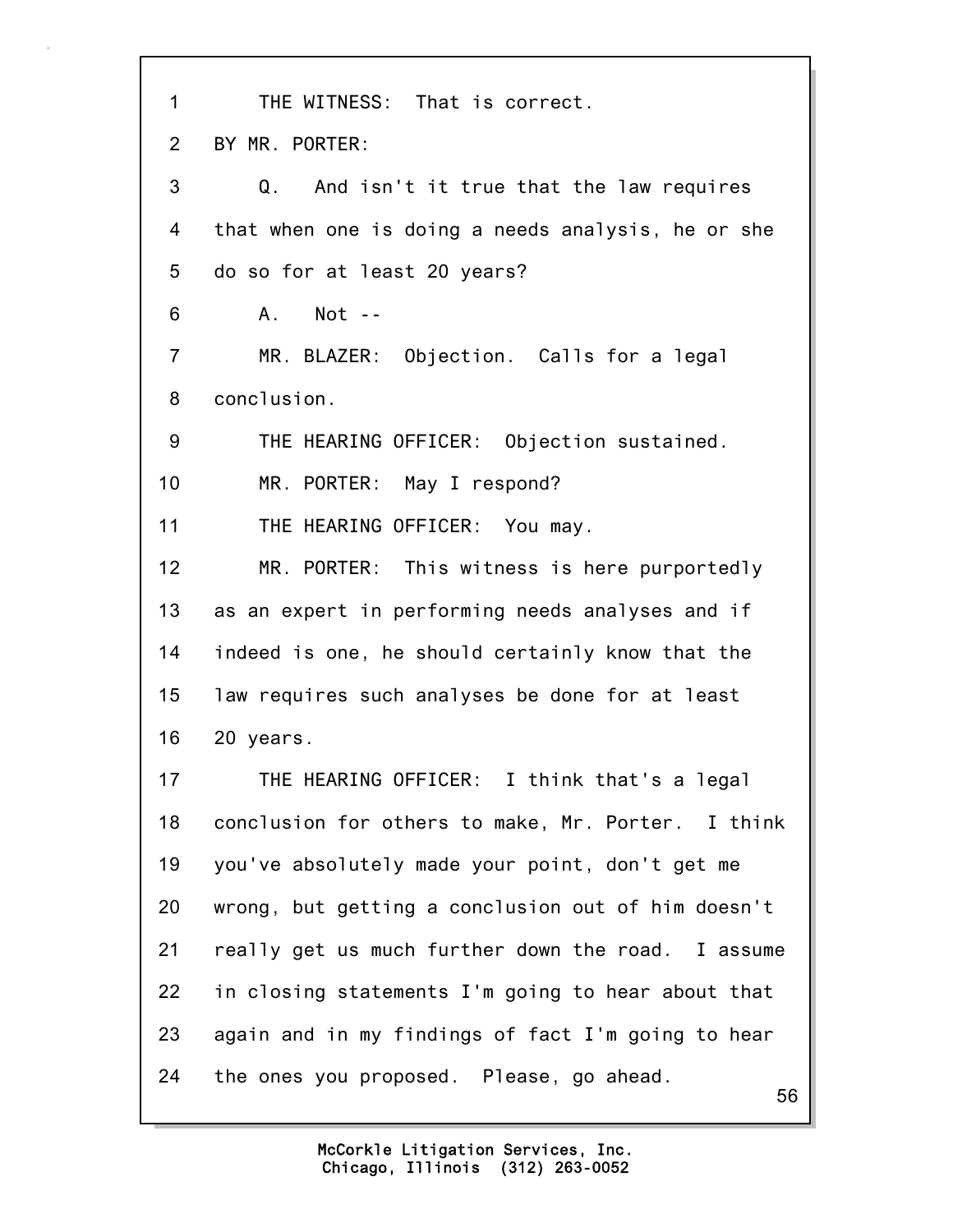| $\mathbf{1}$   | MR. PORTER: I understand that the objection is       |
|----------------|------------------------------------------------------|
| 2              | sustained.                                           |
| 3              | BY MR. PORTER:                                       |
| 4              | Q.<br>If I understand your opinion correctly,        |
| 5              | you're not disputing that by year 2027, Lake County  |
| 6              | will have no landfill capacity, right?               |
| $\overline{7}$ | I am accepting that, but there could be<br>A.        |
| 8              | other expansion requests. I'm not including that     |
| 9              | as part of my analysis.                              |
| 10             | Q. And are you aware that it takes an average        |
| 11             | of nine years to site a landfill in Illinois?        |
| 12             | A. I am.                                             |
| 13             | Q.<br>And let's talk about the ARF plan, though,     |
| 14             | for example.                                         |
| 15             | When was that expansion that you worked on           |
| 16             | first contemplated?                                  |
| 17             | Probably in 1984 or '85.<br>А.                       |
| 18             | And ultimately your proposed expansion was<br>Q.     |
| 19             | rejected, is that right?                             |
| 20             | That is correct.<br>А.                               |
| 21             | Q.<br>And when was it first rejected?                |
| 22             | I don't know the exact date. I would<br>А.           |
| 23             | guess 1989, but it is somewhat of a guess.           |
| 24             | Q.<br>It was rejected again after that, wasn't<br>57 |

1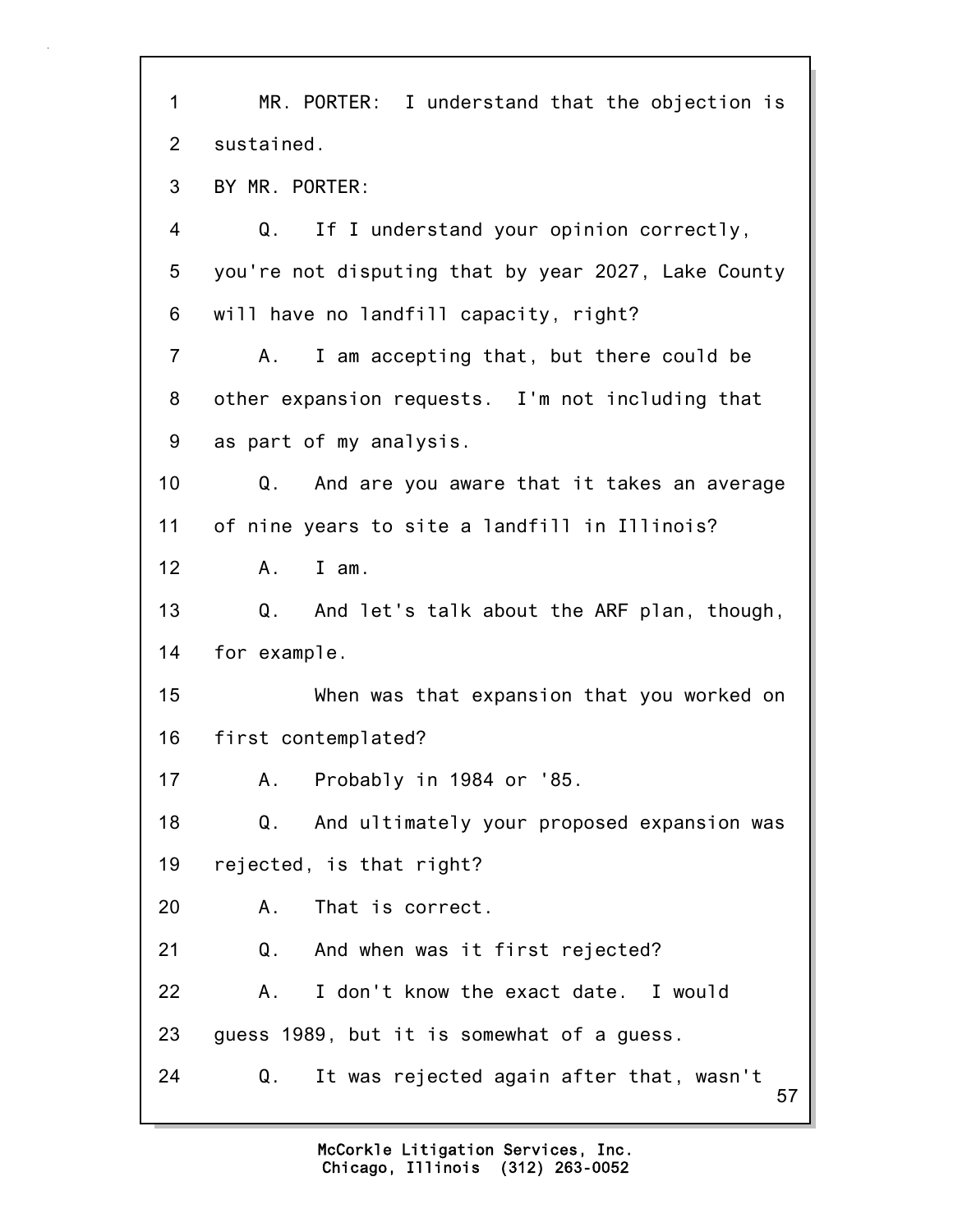58 1 it? 2 A. It was not by ARF, I don't believe. I 3 think it was Countryside at that point or owned by 4 Waste Management if not named Countryside. 5 Q. Isn't it true that the ARF landfill 6 expansion first attempt was denied and on 7 March 24th, 1987? 8 A. That sounds about right. 9 Q. It was denied again on December 28th of 10 1988, is that right? 11 A. Sounds right. 12 Q. That denial was upheld by the Pollution 13 Control Board in May of 1989, is that correct? 14 A. That also sounds right. 15 Q. A third attempt was made by USA Waste at 16 that time, which was finally permitted in 1995, is 17 that correct? 18 A. I was not working onsite at that point in 19 time, but that sounds right. 20 Q. So not surprising to you, the very project 21 you worked on took ten years before it actually was 22 permitted, is that right? 23 A. There were extenuating circumstances, 24 including a change of ownership and other things.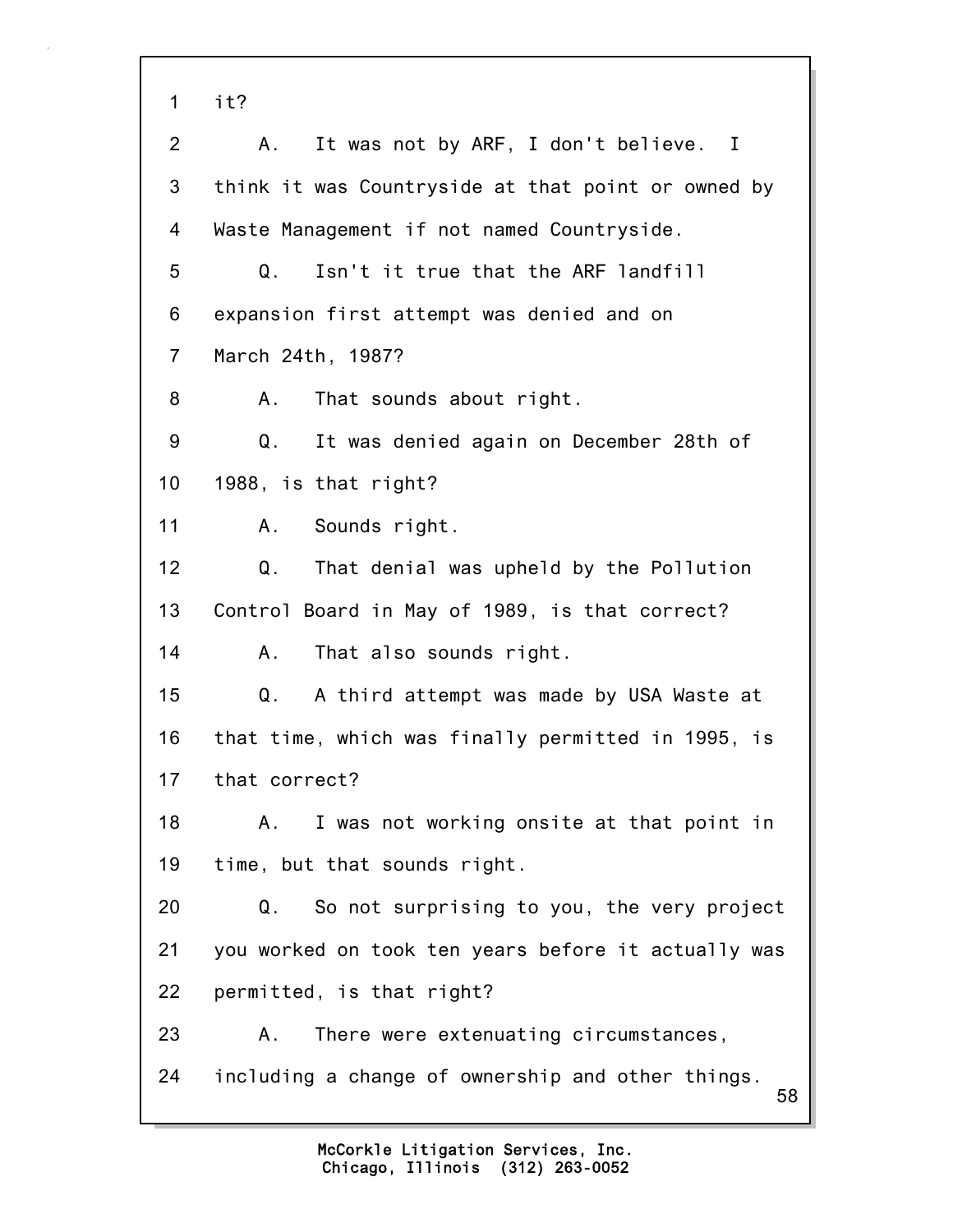59 1 Q. And extenuating circumstances of there 2 being objectors and hearings and planning, correct? 3 A. Correct. And change of ownership. You 4 know, it's a little bit more than the nine year 5 average, so nine years is good. I don't dispute 6 that. 7 Q. And it can certainly take longer than nine 8 years for a landfill to be sited in Illinois, isn't 9 that right? 10 A. It could. 11 Q. Are you -- well strike that. 12 You haven't worked on any other projects, 13 though, is that right? 14 A. Please repeat. 15 Q. Have you worked on any other landfill 16 siting projects? 17 A. I have not. 18 Q. You would agree that the analysis done by 19 CBI proves that the 20 year capacity need is not 20 met, correct? 21 A. I would. 22 Q. As a matter of fact, I've read your 23 report. And no where in it does it come to a 24 conclusion that Criterion No. 1 was not met, does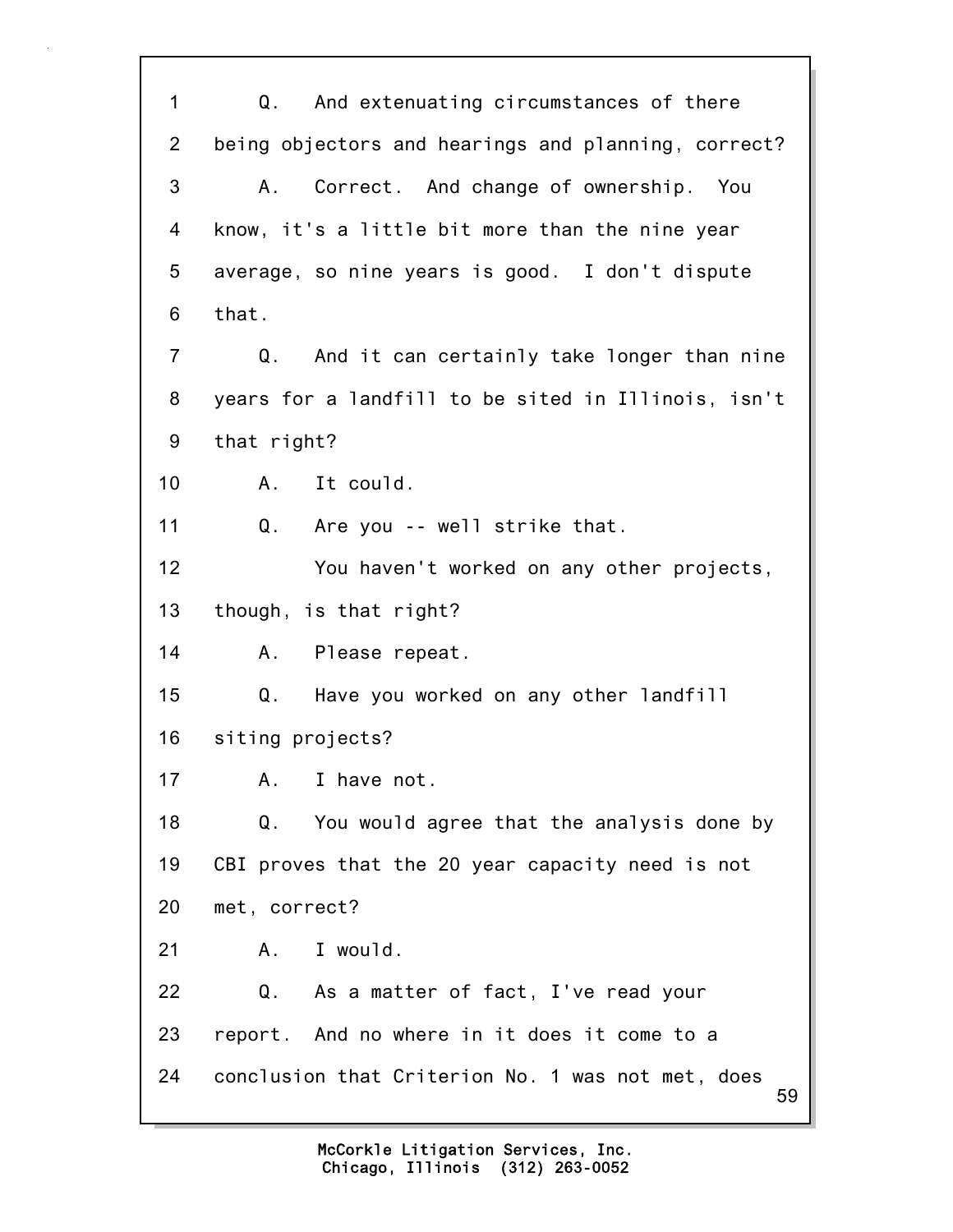| $\mathbf 1$    | it?                                                |
|----------------|----------------------------------------------------|
| $\overline{2}$ | I was not looking at Criterion No. 1,<br>Α.        |
| 3              | per se. I was looking at the need in the next      |
| 4              | 12 years.                                          |
| 5              | So you do not have an opinion that this<br>Q.      |
| 6              | application fails to meet Criterion 1, do you?     |
| $\overline{7}$ | It fails to meet the need for a<br>Α.              |
| 8              | landfill -- for a transfer station at this time.   |
| 9              | Q.<br>Well, you're aware that there are -- well.   |
| 10             | Strike that.                                       |
| 11             | You're aware that the trend in Northern            |
| 12             | Illinois, particularly collar counties, is away    |
| 13             | from landfill and towards transfer stations, are   |
| 14             | you not?                                           |
| 15             |                                                    |
|                | $I$ am.<br>A.,                                     |
| 16             | You certainly saw ample amount texts and<br>Q.     |
| 17             | study in Groot application about the trends in our |
| 18             | area, is that right?                               |
| 19             | That's correct.<br>Α.                              |
| 20             | And you certainly have no criticism of<br>Q.       |
| 21             | their conclusion that the trend is away from       |
| 22             | landfilling and toward transfer stations, correct? |
| 23             | That is correct.<br>Α.                             |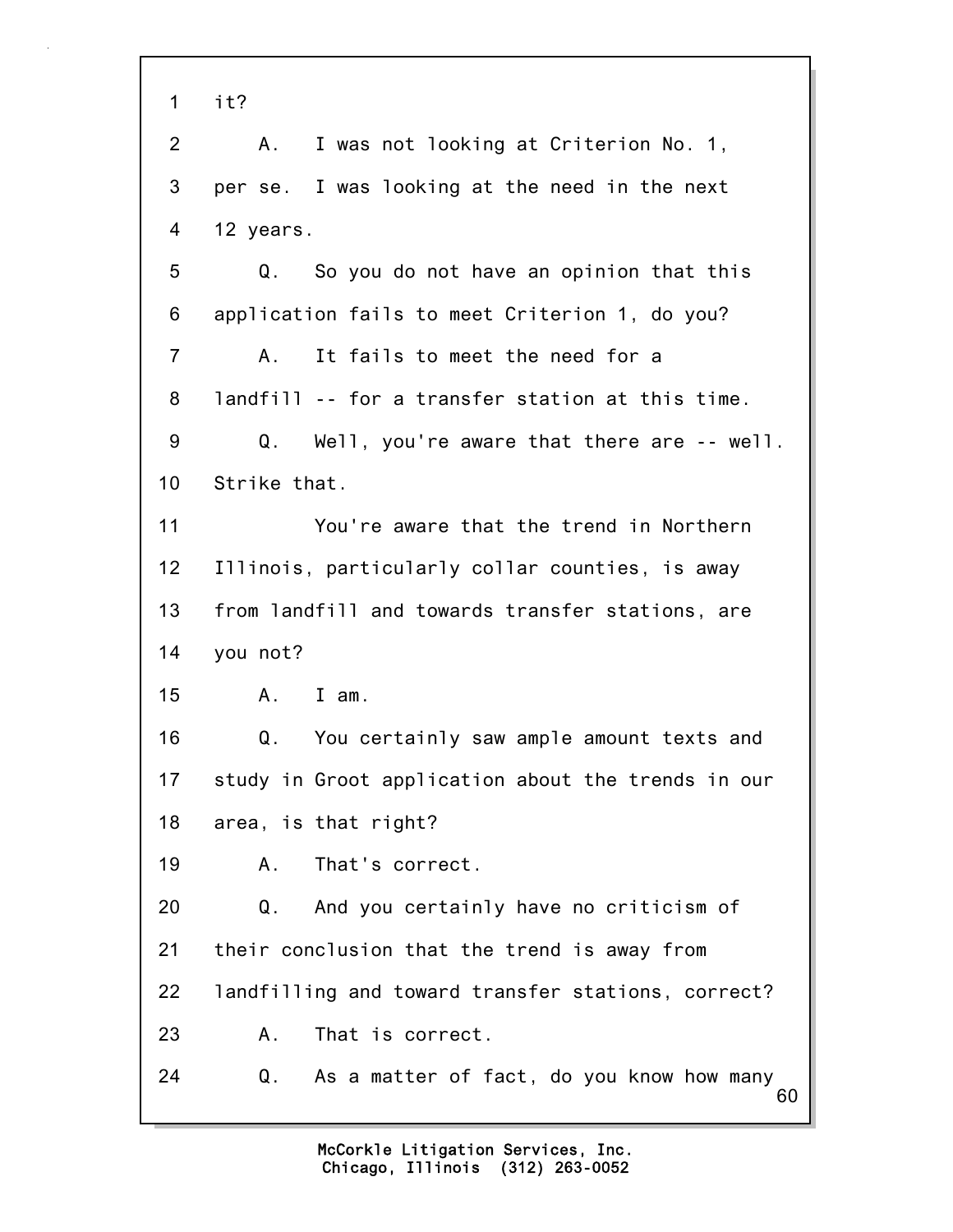61 1 landfills were in Cook County 20 years ago? 2 A. 15 or so. 3 Q. Do you know how many landfills there are 4 in Cook County today operating? 5 A. One. One. 6 Q. Do you know how many transfer stations 7 there are in Cook County today? 8 A. I know there's arm load -- it's an arm's 9 list -- arm's length list, I should say. 10 Q. It wouldn't surprise you to learn there 11 are 44 transfer stations operating in Cook County 12 today? 13 A. It does not. 14 Q. It's fair to say that transfer stations 15 have replaced landfills in Cook County, right? 16 MR. BLAZER: Object to the form of the 17 question. 18 THE HEARING OFFICER: Response, or what is 19 wrong with the form? 20 BY MR. PORTER: 21 Q. Would you agree -- 22 THE HEARING OFFICER: What was wrong with the 23 form? 24 MR. BLAZER: Use of the word replaced,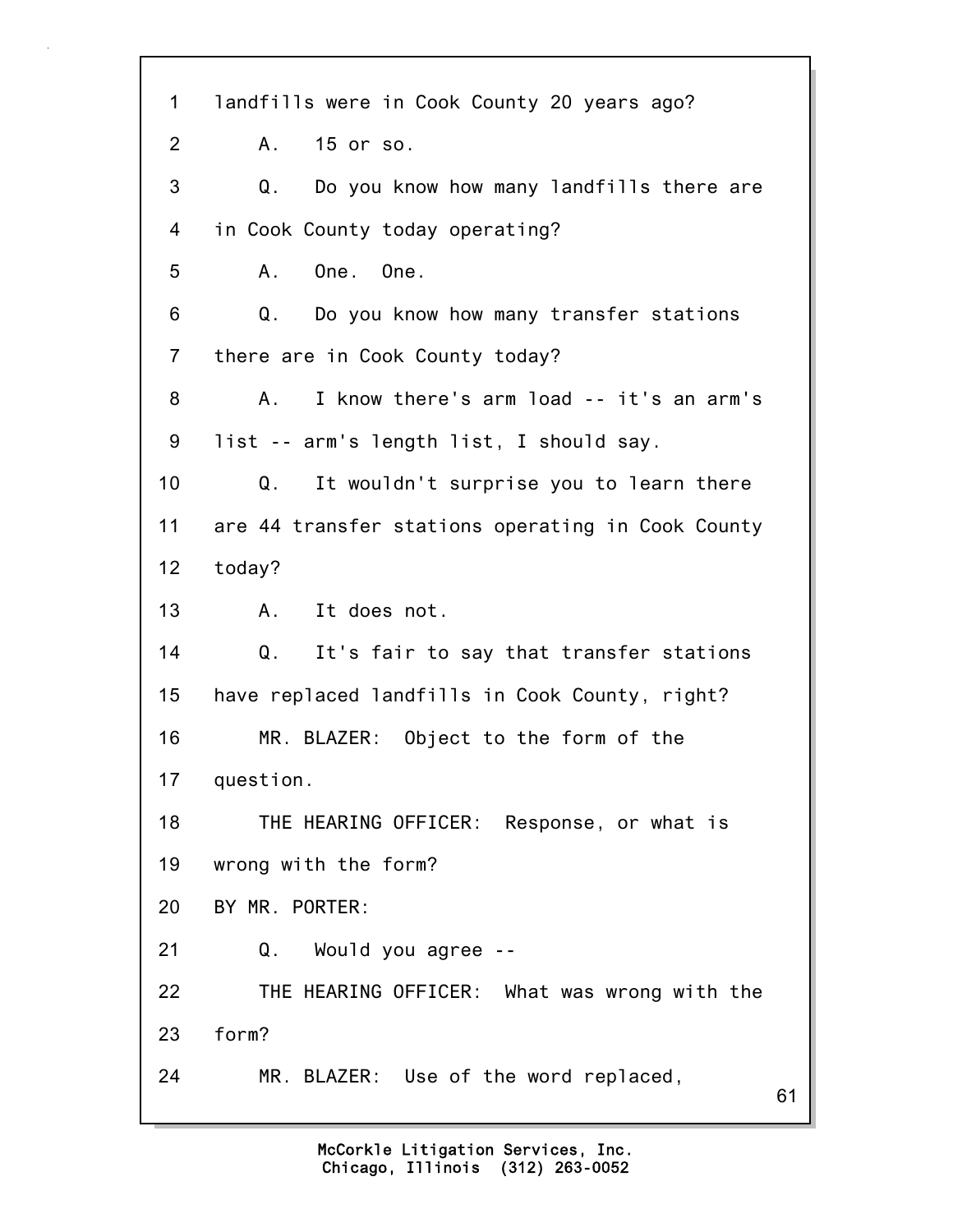62 1 considering the other testimony in this case. 2 THE HEARING OFFICER: I did kind of have a 3 problem with that word. Why don't you rephrase it. 4 BY MR. PORTER: 5 Q. You would agree that in Cook County 6 transfer stations are the preferred and 7 overwhelming method used for waste management as 8 opposed to landfilling, correct? 9 MR. BLAZER: I have to object, Mr. Hearing 10 Officer. As Mr. Porter well knows, it is illegal 11 in Cook County to site or expand a landfill, so 12 both mischaracterizing both facts and the law. 13 THE HEARING OFFICER: Objection overruled. 14 BY MR. PORTER: 15 Q. Do you remember the question? 16 A. Please repeat. 17 Q. You would agree that the overwhelming 18 method for waste management in Cook County now is 19 transfer stations as opposed to landfill? 20 A. That is correct. 21 Q. Do you know how many landfills were in 22 Kane County 20 years ago? 23 A. I think there were two or three. 24 Q. Do you know how many there are now?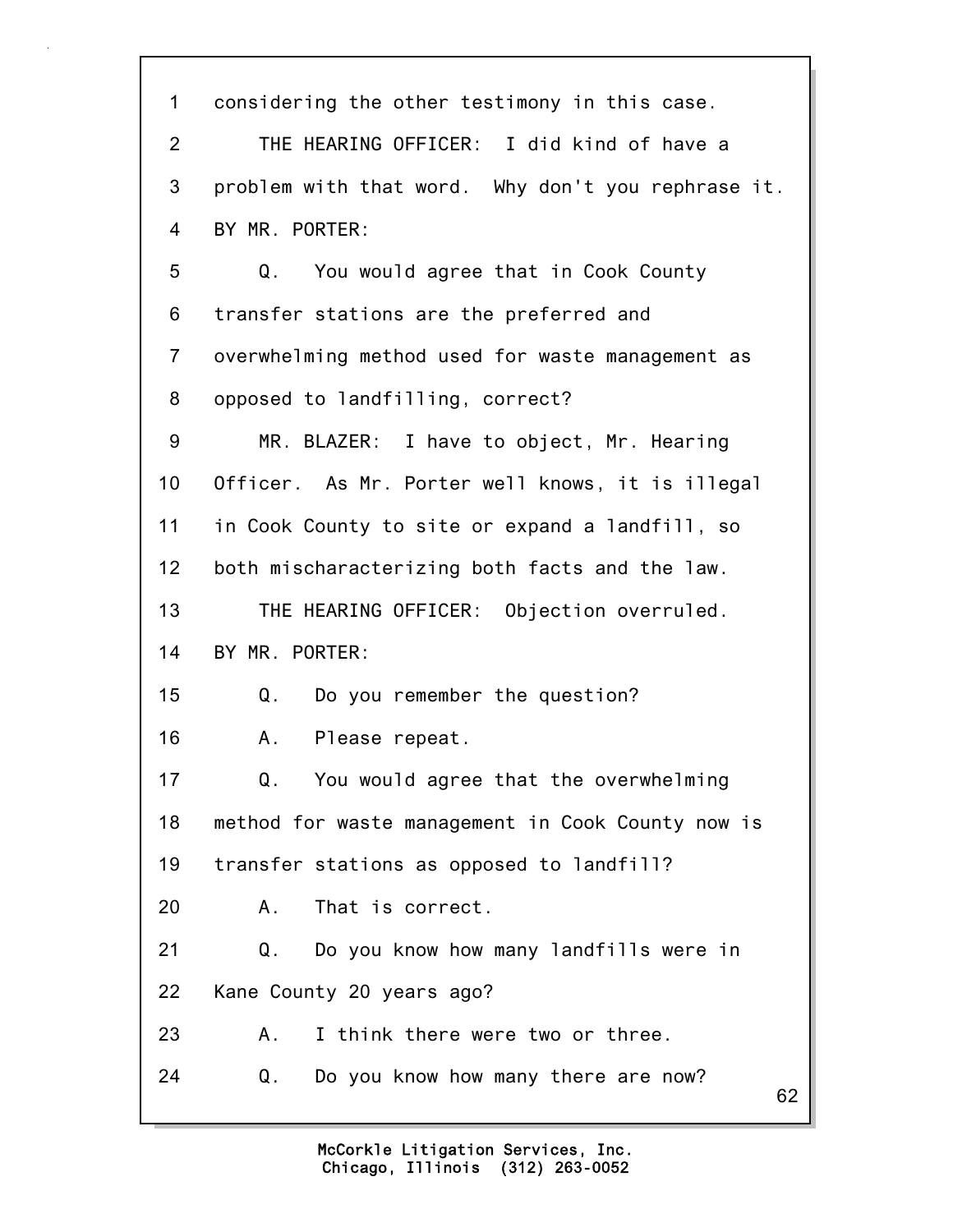| 1               | I believe there are none.<br>А.                  |
|-----------------|--------------------------------------------------|
| 2               | So you would agree that transfer -- strike<br>Q. |
| 3               | that.                                            |
| 4               | Do you know how many transfer stations           |
| 5               | there are in Kane County?                        |
| 6               | One or two.<br>A.,                               |
| $\overline{7}$  | Q. So you would agree transfer stations have     |
| 8               | now taken over as the land -- as the waste       |
| 9               | management option in Kane County?                |
| 10              | Since they're not allowed in Kane County,<br>А.  |
| 11              | landfills are not allowed in Kane County, that's |
| 12 <sub>2</sub> | about the only way they can handle it.           |
| 13              | Do you know how many landfills there were<br>Q.  |
| 14              | in DuPage County 20 years ago?                   |
| 15              | Oh, five or six large ones anyway.<br>A.         |
| 16              | And how many are there operating now?<br>Q.      |
| 17              | Zero.<br>А.                                      |
| 18              | Do you know how many transfer stations<br>Q.     |
| 19              | have been proposed in DuPage County?             |
| 20              | I do not.<br>А.                                  |
| 21              | Would it surprise you to learn that there<br>Q.  |
| 22              | have been at least five proposed there?          |
| 23              | No. Not based on population and the fact<br>А.   |
| 24              | there are no landfills there.<br>63              |
|                 |                                                  |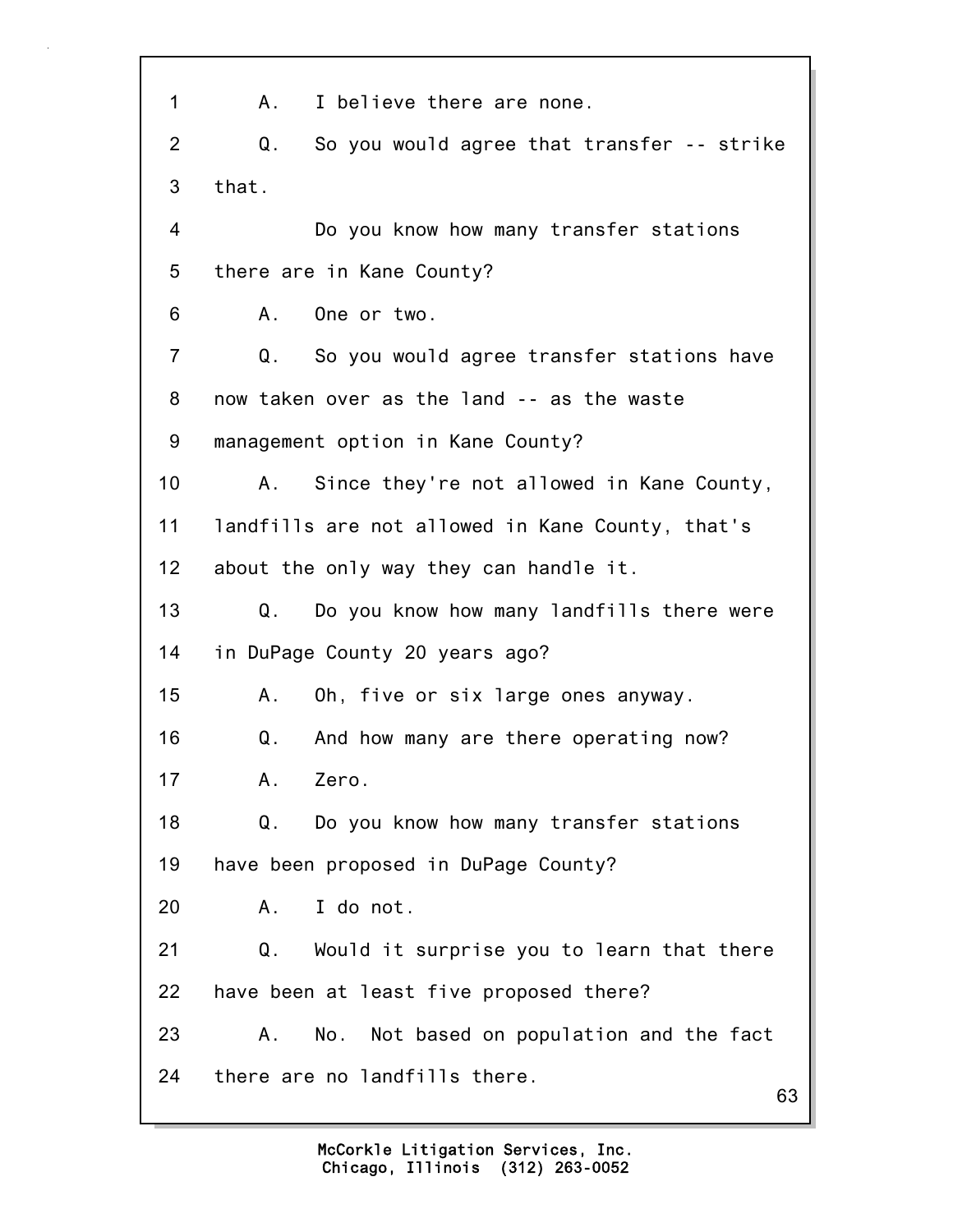64 1 Q. Do you know how many transfer stations 2 have successfully been sited in DuPage County? 3 A. I do not. 4 Q. Would it surprise you to learn that 5 there's only one? 6 A. No. 7 Q. Why doesn't that surprise you? 8 A. Because it is difficult to get a waste 9 management facility sited in any county. 10 Q. Right. But your report presumes that in a 11 matter of two years a waste company will be able to 12 conceptualize, bring application, and get an 13 approval; and, therefore, you don't think that we 14 need to do anything about meeting our waste needs 15 until the year 2025, right? 16 A. I disagree. 17 Q. Isn't that your opinion in your report? 18 A. No, it is not. 19 MR. BLAZER: Mr. Hearing Officer, I'd like the 20 witness to be allowed to answer the question. I 21 don't believe he had. 22 MR. PORTER: I definitely stepped on him, and I 23 think he answered the question. 24 THE HEARING OFFICER: I think he did, but since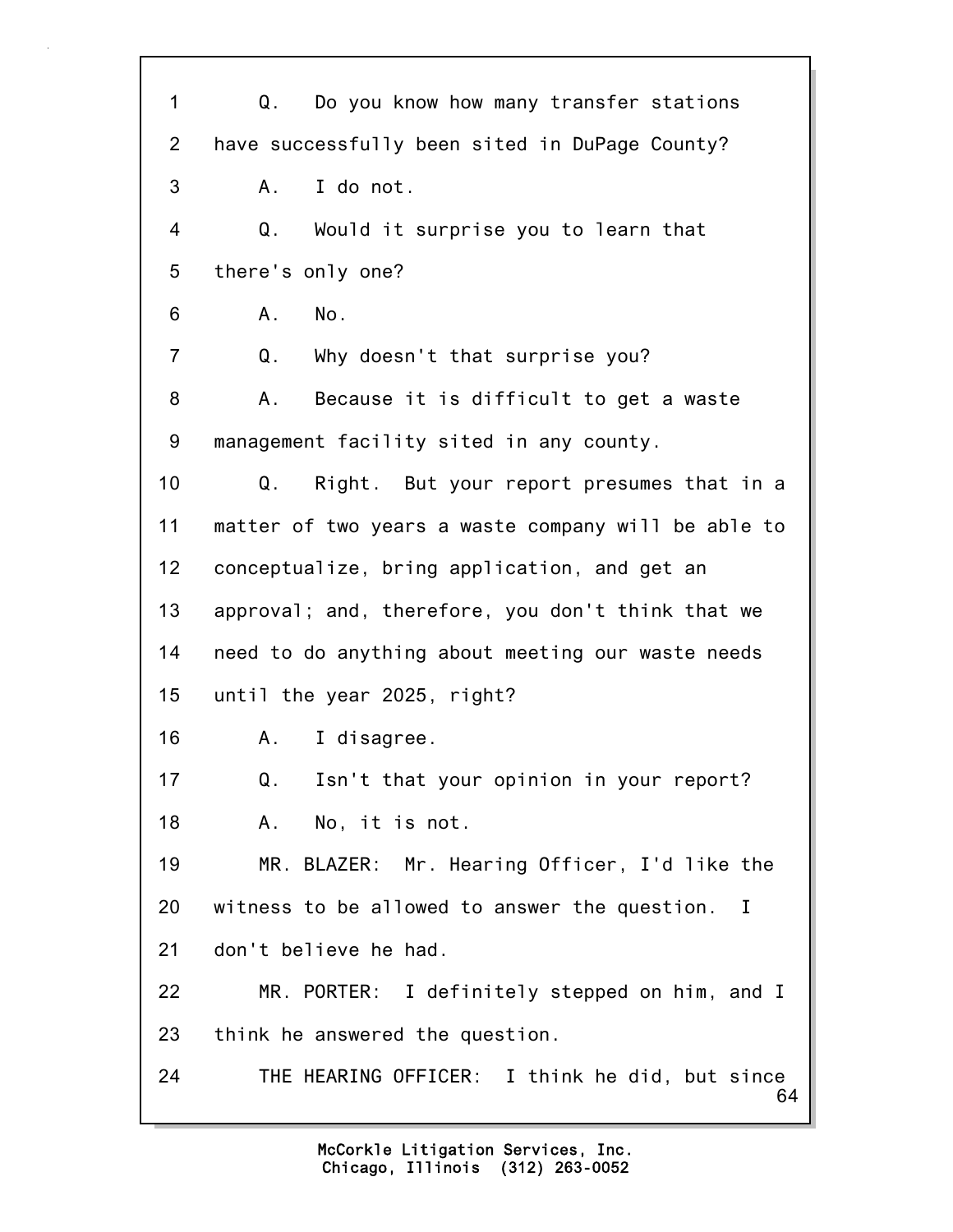65 1 he is an expert, I would like to give him the 2 opportunity to finish the answer if there is 3 something you would like to say to I think it's 4 probably now the prior question, but go ahead. 5 THE WITNESS: As part of the direct testimony 6 indicated that the Applicant has done a great job 7 doing conceptual planning and getting ready for a 8 transfer station, and they have -- clearly have 9 done this before, designed them before, built them 10 before, and so the permitting process should only 11 take two to three years. 12 BY MR. PORTER: 13 Q. I understand now. You're relying on the 14 fact -- 15 MR. BLAZER: He cut him off again, Mr. Hearing 16 Officer. 17 THE HEARING OFFICER: Yes. Let him finish. 18 BY MR. PORTER: 19 Q. Was anything else you wanted to add? 20 A. No. 21 Q. So you're relying on the fact that Groot 22 has already spent over five years on this project 23 to come to your conclusion it only takes two to 24 three to get a transfer station up and running, is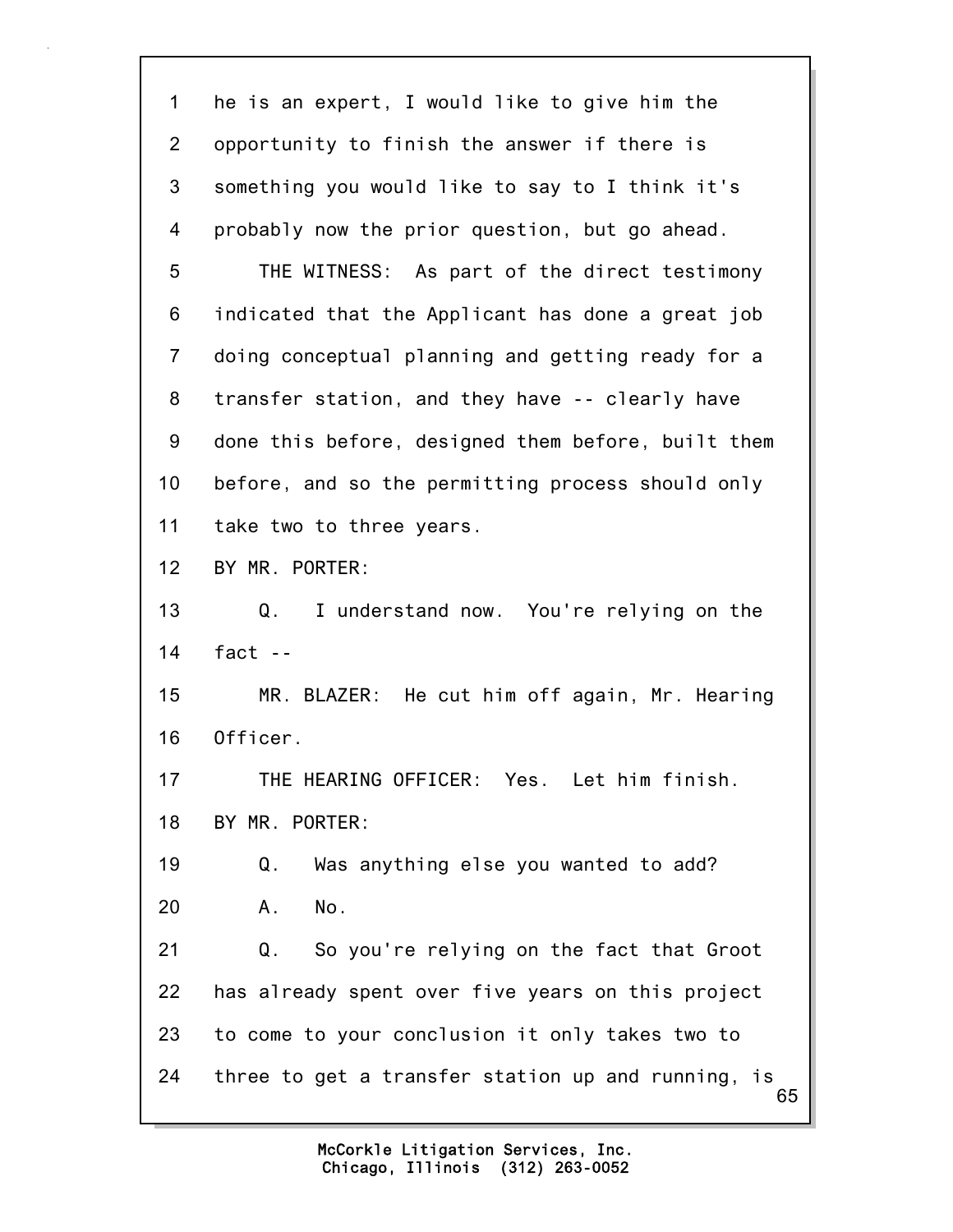| 1               | that right?                                              |
|-----------------|----------------------------------------------------------|
| 2               | That is not what I said.<br>А.                           |
| 3               | Well, it wouldn't surprise you to learn it<br>Q.         |
| 4               | can take seven to eight years to get a transfer          |
| 5               | station up and running, is that right?                   |
| 6               | I agree with that entirely. And we've<br>A.              |
| $\overline{7}$  | spent five of those years now. So if you wait a          |
| 8               | few more years, it should only take a couple more        |
| 9               | years to get the permit. Right?                          |
| 10 <sub>1</sub> | Do you believe it's responsible<br>Q.                    |
| 11              | engineering to wait until the capacity has been          |
| 12              | exhausted before you need any planning --                |
| 13              | No.<br>A.                                                |
| 14              | -- for future waste management?<br>Q.                    |
| 15              | I did not say that.<br>Α.                                |
| 16              | $\mathsf Q$ .<br>As a matter of fact, isn't that exactly |
| 17              | contrary to the dictates of the Lake County Solid        |
| 18              | Waste Management Plan?                                   |
| 19              | MR. BLAZER: Objection. Beyond the scope.<br>He           |
| 20              | didn't testify about the solid waste plan.               |
| 21              | THE HEARING OFFICER: Overruled.                          |
| 22              | MR. GROSSMARK: Objection. Counsel is arguing             |
| 23              | with the witness.                                        |
| 24              | THE HEARING OFFICER: Overruled.<br>66                    |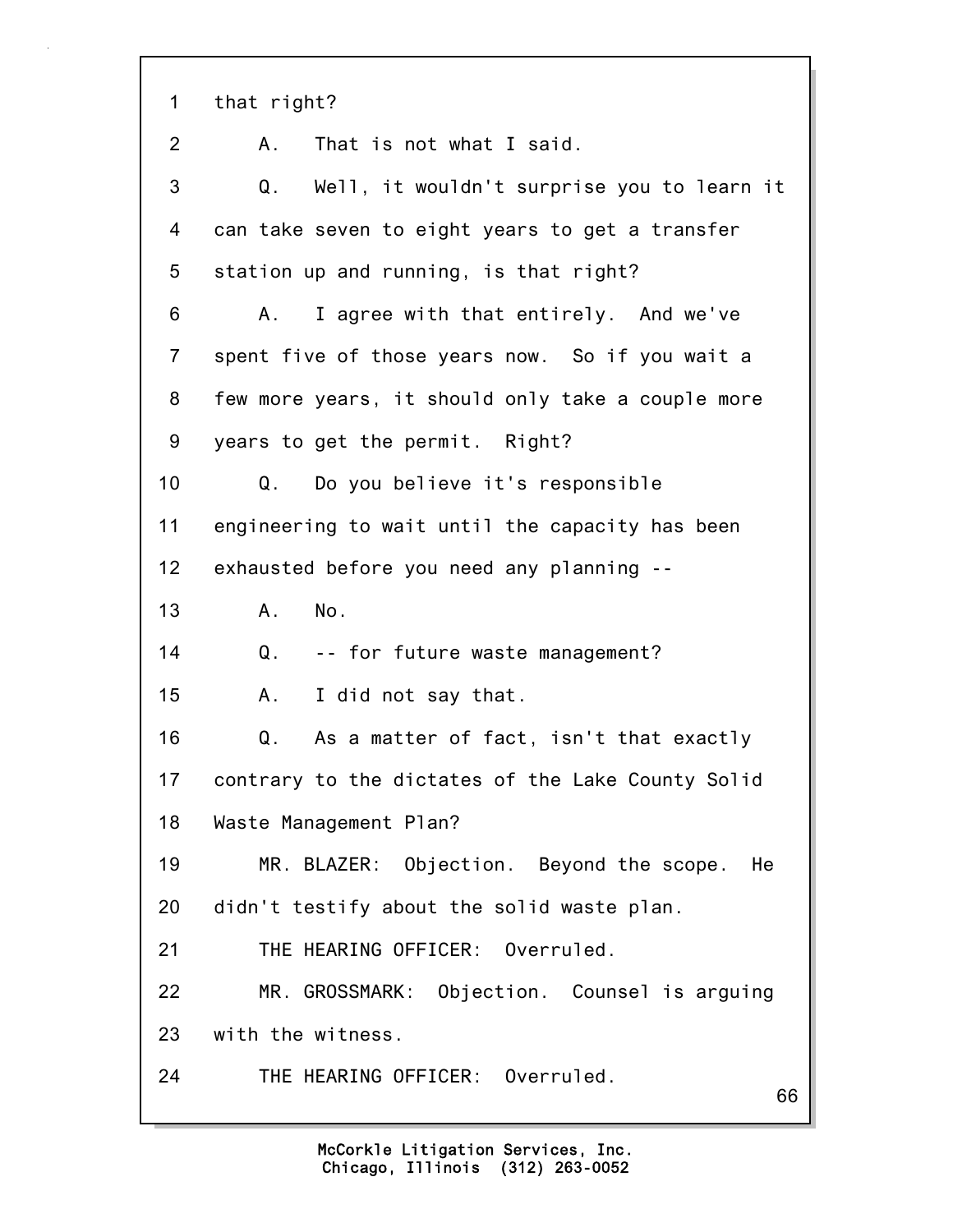1 BY MR. PORTER:

| $\overline{2}$  | Isn't it true that the Lake County Solid<br>Q.           |
|-----------------|----------------------------------------------------------|
| 3               | Waste Management Plan explicitly requires that           |
| 4               | future needs be planned for before the existing          |
| 5               | capacity is exhausted?                                   |
| 6               | That is the County's responsibility. Yes.<br>А.          |
| $\overline{7}$  | Q.<br>Did you see in the needs analysis in the           |
| 8               | Groot report the discussion about the proximity of       |
| 9               | the two existing landfills in Lake County to the         |
| 10 <sub>1</sub> | waste centroid?                                          |
| 11              | Yes.<br>Α.                                               |
| 12              | Q.<br>And isn't it true that the Countryside             |
| 13              | landfill is the closest one to the proposed              |
| 14              | transfer station site?                                   |
| 15              | It is.<br>A.,                                            |
| 16              | And wouldn't you agree that the next<br>Q.               |
| 17              | transfer stations and/or land filling options are        |
| 18              | two to three times further from the waste centroid       |
| 19              | than the transfer station site?                          |
| 20              | If you would repeat that I'd appreciate<br>A.            |
| 21              | it.                                                      |
| 22              | Well, isn't it true -- strike that.<br>Q.                |
| 23              | Let's go back to Countryside. Countryside                |
| 24              | is going to be at capacity within about five years<br>67 |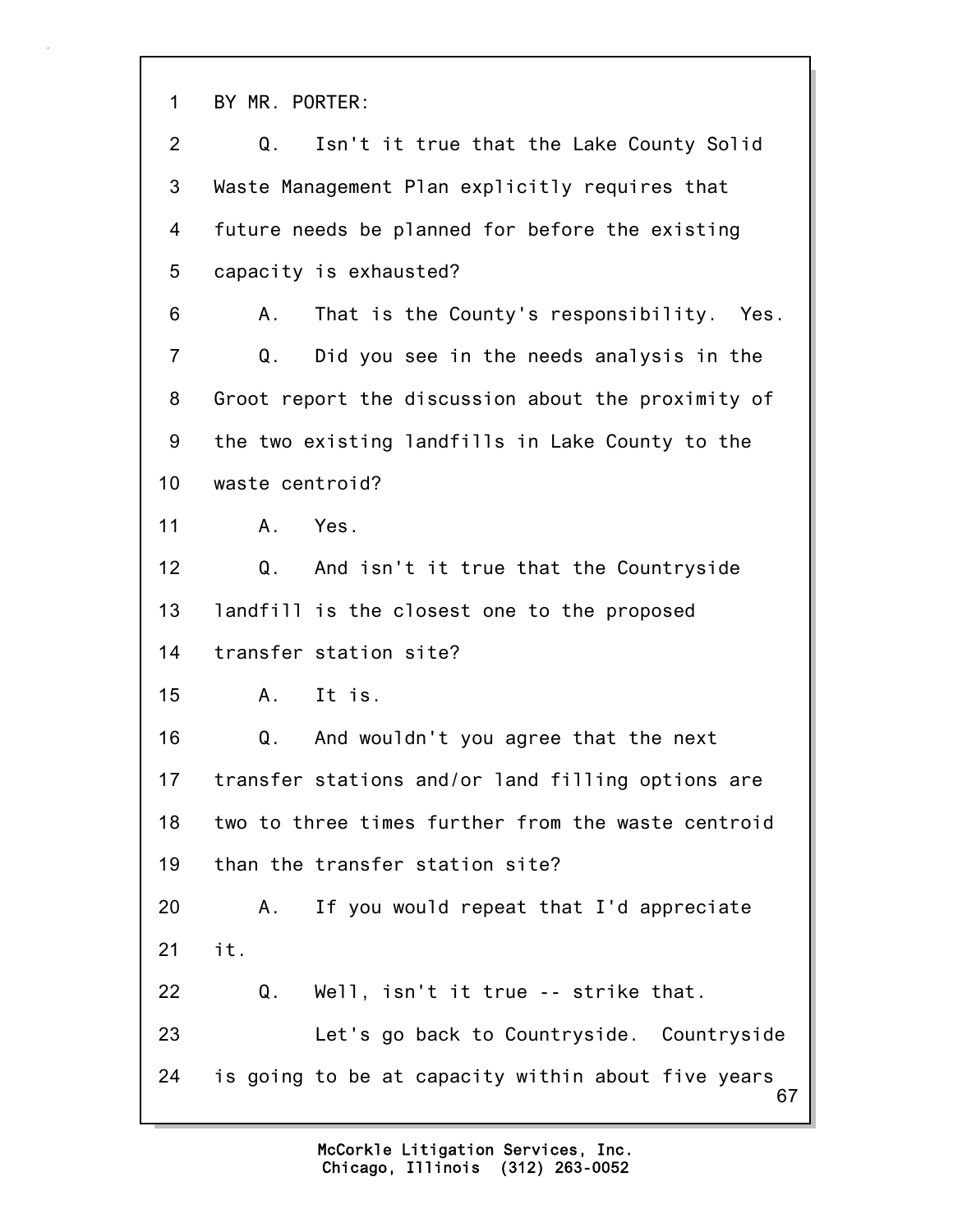| 1              | at the time that this transfer station will be up      |
|----------------|--------------------------------------------------------|
| $\mathbf{2}$   | and running, right?                                    |
| 3              | MR. BLAZER: Object. Mischaracterizes facts in          |
| 4              | the case.                                              |
| 5              | THE HEARING OFFICER: Overruled. You can ask            |
| 6              | what his understanding is, and that's what he's        |
| $\overline{7}$ | asking.                                                |
| 8              | THE WITNESS: My understanding based on just            |
| 9              | looking at the 2012 capacity report and the last       |
| 10             | three years of land filling at Countryside that        |
| 11             | they've got ten years capacity left from January 1.    |
| 12             | BY MR. PORTER:                                         |
| 13             | So from 2015 at most then they're going to<br>Q.       |
| 14             | have seven or eight years?                             |
| 15             | A. Correct.                                            |
| 16             | Q.<br>And after that landfill reaches capacity,        |
| 17             | the next nearest options for transfer stations or      |
| 18             | landfills are two to three times further from the      |
| 19             | waste centroid and this proposed landfill, is that     |
| 20             | correct?                                               |
| 21             | Are you talking about --<br>Α.                         |
| 22             | Q.<br>I'm sorry. The proposed --                       |
| 23             | -- Countryside to Zion?<br>A.,                         |
| 24             | Zion and I believe the Willow -- I want to<br>Q.<br>68 |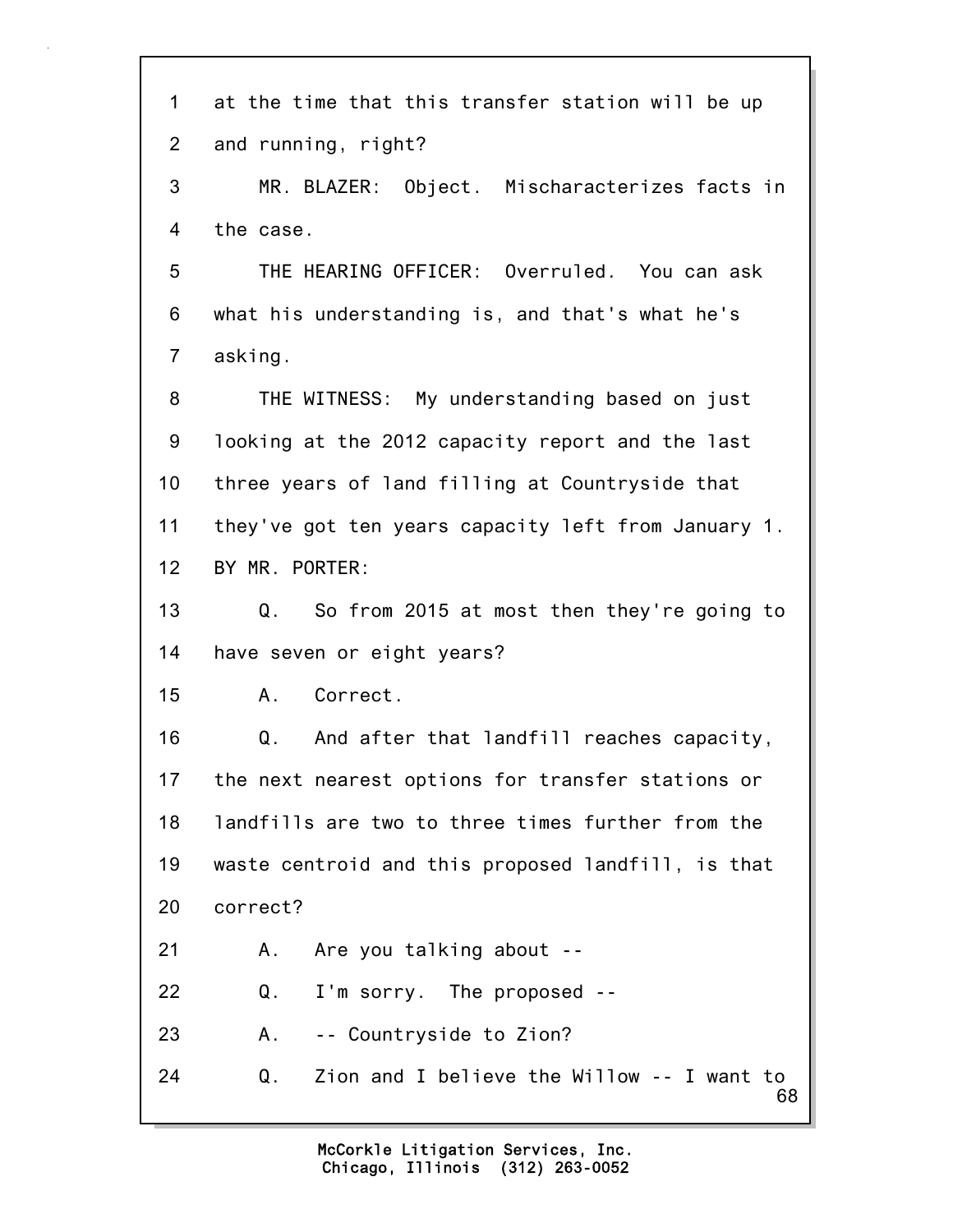69 1 say Willow Creek transfer station? 2 A. Yes. I agree. 3 Q. So once the Countryside landfill is 4 closed, this is definitely going to be the closest 5 option when looking at transportation, right? 6 A. Closest to the centroids that were in 7 existence. Correct. 8 Q. Well, one of your concerns in your report 9 is somehow that we're going to have less carbon 10 emissions if we don't site this transfer station. 11 Is that what I heard earlier? 12 A. If you don't site the transfer station 13 until you're closer to reaching capacity of the 14 in-county landfills. 15 Q. Well, you understand this transfer station 16 is much closer than Zion, right? 17 MR. BLAZER: Object to the form of the 18 question. 19 THE HEARING OFFICER: Objection sustained. 20 BY MR. PORTER: 21 Q. You understand that this proposed transfer 22 station is closer to the centroid than Zion, 23 correct? 24 A. That's correct.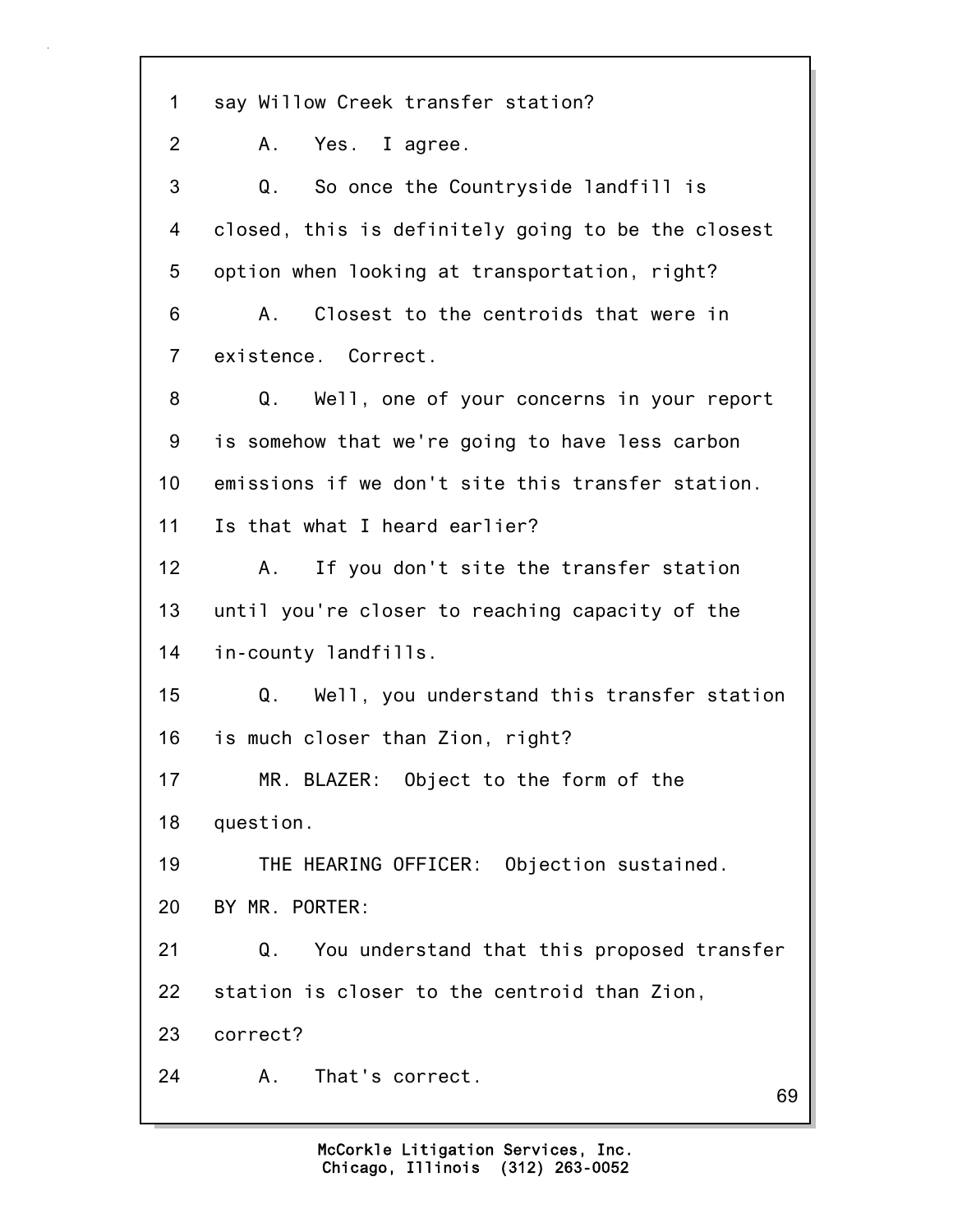70 1 Q. So the waste being hauled to the transfer 2 station necessarily there is going to be less 3 traffic on the road and carbon emissions, to use 4 your words, than hauling it to Zion, correct? 5 A. I have not done that analysis, so I can't 6 agree or disagree. 7 Q. Are you -- the only other landfill that 8 Lake County has been sending its waste to is the 9 Pheasant Run landfill. Are you aware of that? 10 A. I am. 11 Q. Are you also aware that Wisconsin began 12 imposing a substantial approximately 10 dollar per 13 ton surcharge at its landfills? 14 A. I am. That's why I did not include it in 15 my analysis. 16 Q. So you would agree that shipping to 17 Wisconsin, and particularly the Pheasant Run 18 landfill no longer is an option? 19 A. No. I don't necessarily agree with that. 20 It's up to the individual community waste haulers 21 to determine if they are willing to pay that much 22 money. 23 Q. Or they can build a transfer station to 24 avoid paying substantially more money, correct?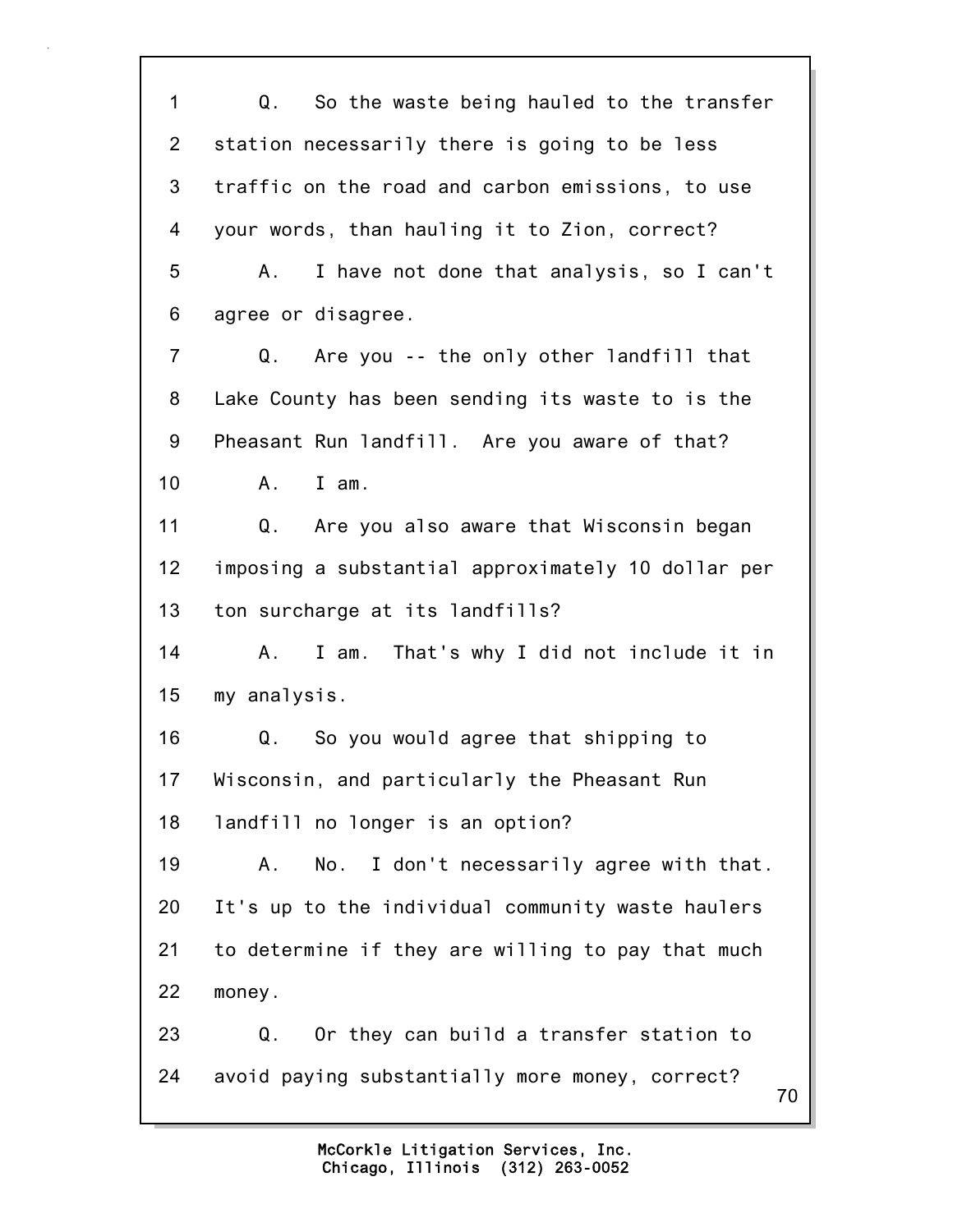71 1 A. If it does, in fact, cost a substantial 2 amount more money. 3 Q. Are you aware the Village of Round Lake 4 Park passed a solid waste management plan to 5 provide the Village of Zion's development of a 6 transfer station within corporate limits to provide 7 cost effective consolidation of transfer of waste 8 to regional landfills for disposal? 9 A. Yes. 10 MR. BLAZER: Object to the relevance. 11 THE HEARING OFFICER: Would you read back the 12 question. I'm sorry. 13 **(Record read as requested.)** 14 THE HEARING OFFICER: Objection overruled. 15 Did you get an answer, Jennifer? 16 (Record read as requested.) 17 BY MR. PORTER: 18 Q. So isn't it true that there are no -- 19 presently no transfer stations in the Village of 20 Round Lake Park, is that right? 21 A. As far as I know, there are none. 22 Q. And, therefore, you would certainly agree 23 that siting this transfer station accommodates the 24 waste needs of the Village of Round Lake Park,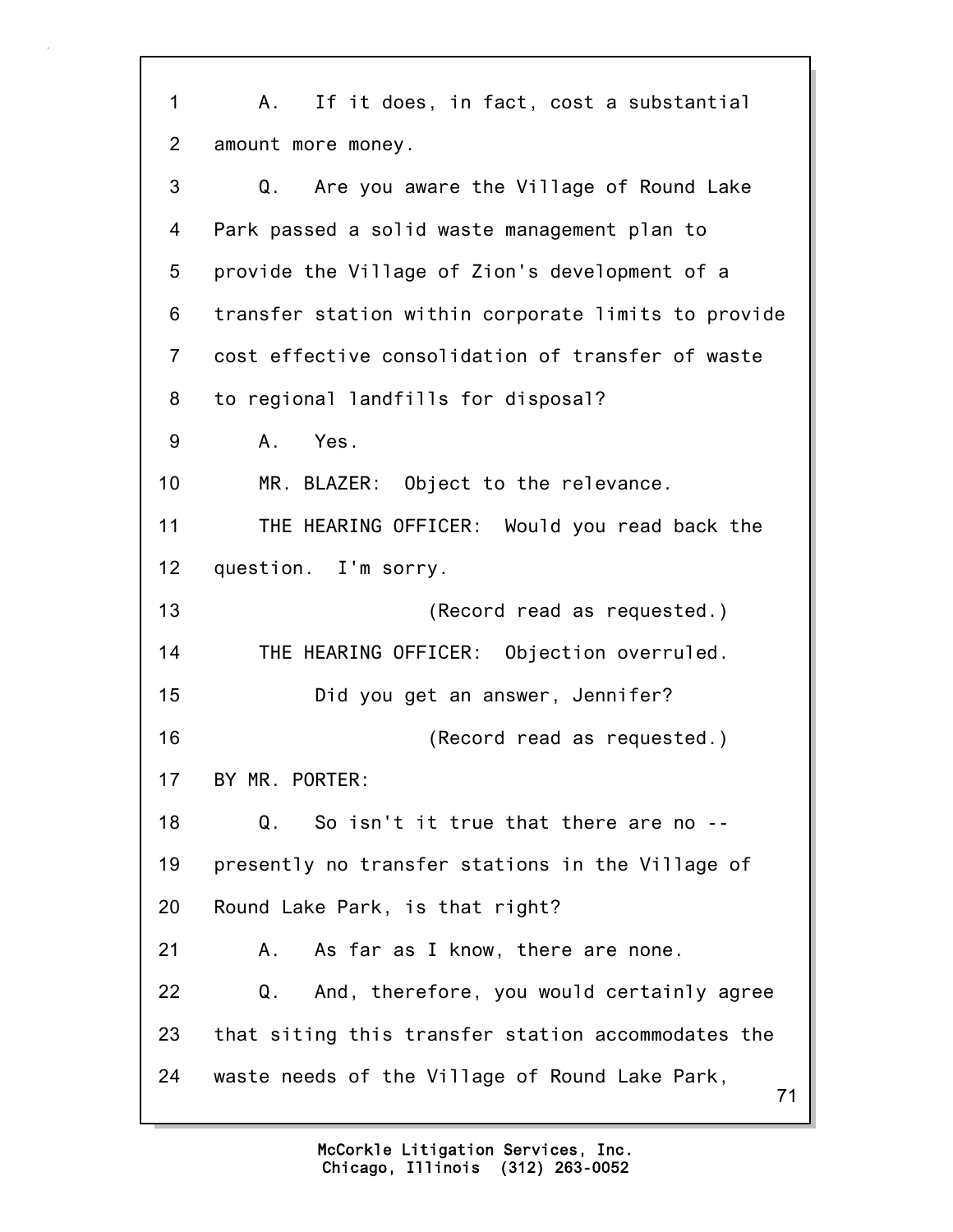1 correct?

72 2 MR. BLAZER: Object to the characterization. 3 Object to the form of the question. 4 HEARING OFFICER: Objection overruled. 5 THE WITNESS: Please repeat. 6 BY MR. PORTER: 7 Q. Well, since it's their plan to develop 8 transfer stations within its corporate limits, 9 wouldn't you agree that this proposal meets the 10 needs of that plan? 11 MR. BLAZER: I'll also object to the relevance, 12 Mr. Hearing Officer. The criterion is the needs of 13 the service area, which is Lake County, not the 14 needs of one individual community in the service 15 area. 16 THE HEARING OFFICER: I do question the weight 17 or the importance of this, but I think it is -- I'm 18 going to, like I did with you, I'm going to let him 19 answer the question, but I'll give it the 20 appropriate weight as I'm sure the Board will. 21 MR. CLARK: I would object on the basis that 22 the village plan is county. The village had a plan 23 that they -- 24 THE HEARING OFFICER: Mr. Clark, as to that,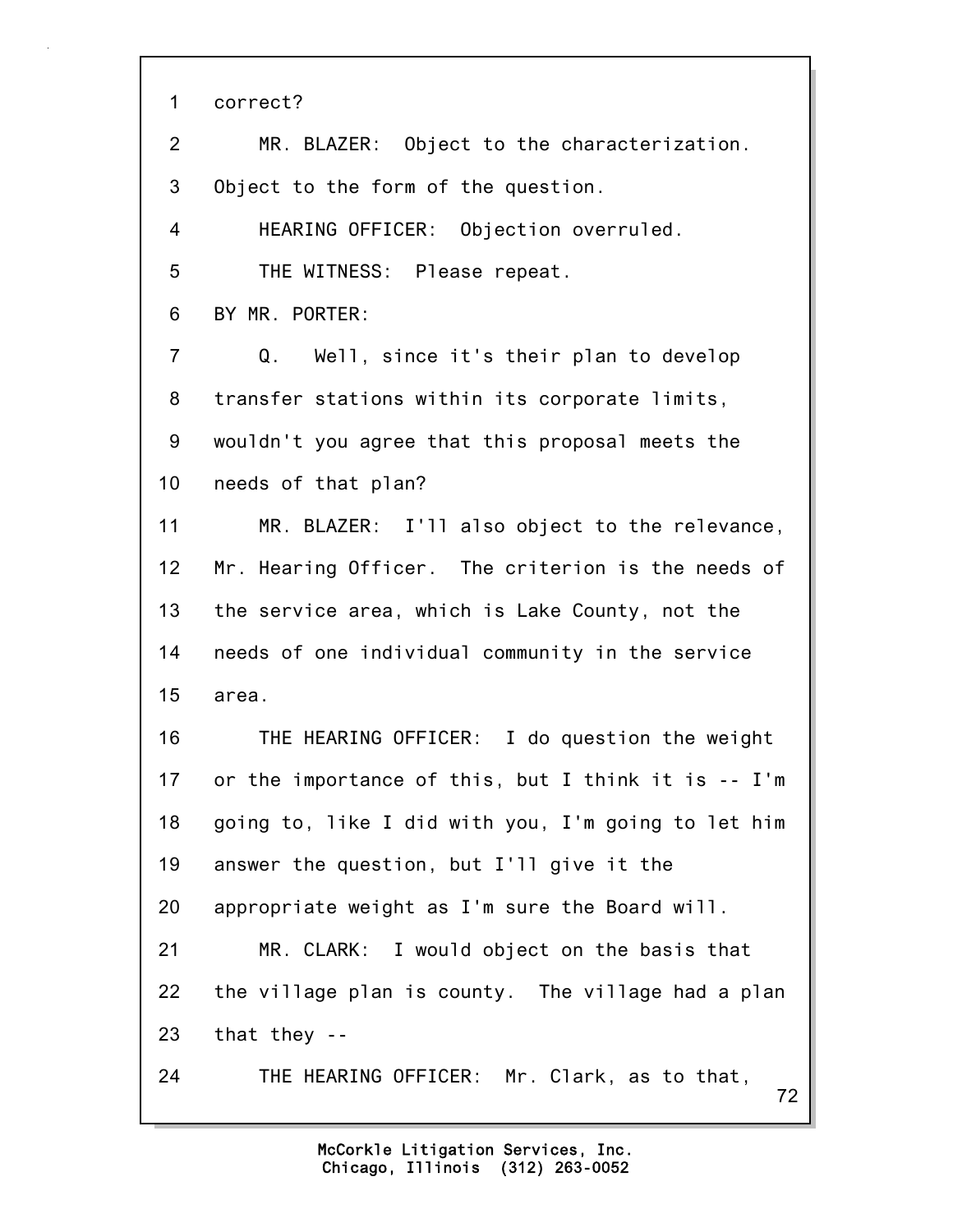| $\mathbf 1$    | I'll let you redirect or recross to clarify, but I |
|----------------|----------------------------------------------------|
| $\overline{2}$ | think that's probably not appropriate for this     |
| 3              | witness. He either knows or he doesn't.            |
| 4              | THE WITNESS: Could you repeat again?               |
| 5              | BY MR. PORTER:                                     |
| 6              | You would agree that this proposal meets<br>Q.     |
| $\overline{7}$ | the needs of that plan, correct?                   |
| 8              | At least partially. I'm not terribly<br>Α.         |
| 9              | familiar with the Village of Round Lake Park's     |
| 10             | plan.                                              |
| 11             | Q.<br>Well, you're aware that the Lake County      |
| 12             | plan allows for transfer stations, correct?        |
| 13             | I am.<br>A.                                        |
| 14             | Q. And you would certainly agree that this         |
| 15             | proposal meets the needs reflected in that plan,   |
| 16             | right?                                             |
| 17             | MR. BLAZER: Objection, Your Honor. He was not      |
| 18             | tendered.                                          |
| 19             | THE HEARING OFFICER: Trust me, that's not even     |
| 20             | close.                                             |
| 21             | MR. BLAZER: He has not been tendered, nor has      |
| 22             | he testified as a witness with respect to          |
| 23             | Criterion 8.                                       |
| 24             | MR. PORTER: I'm not asking questions on<br>73      |
|                |                                                    |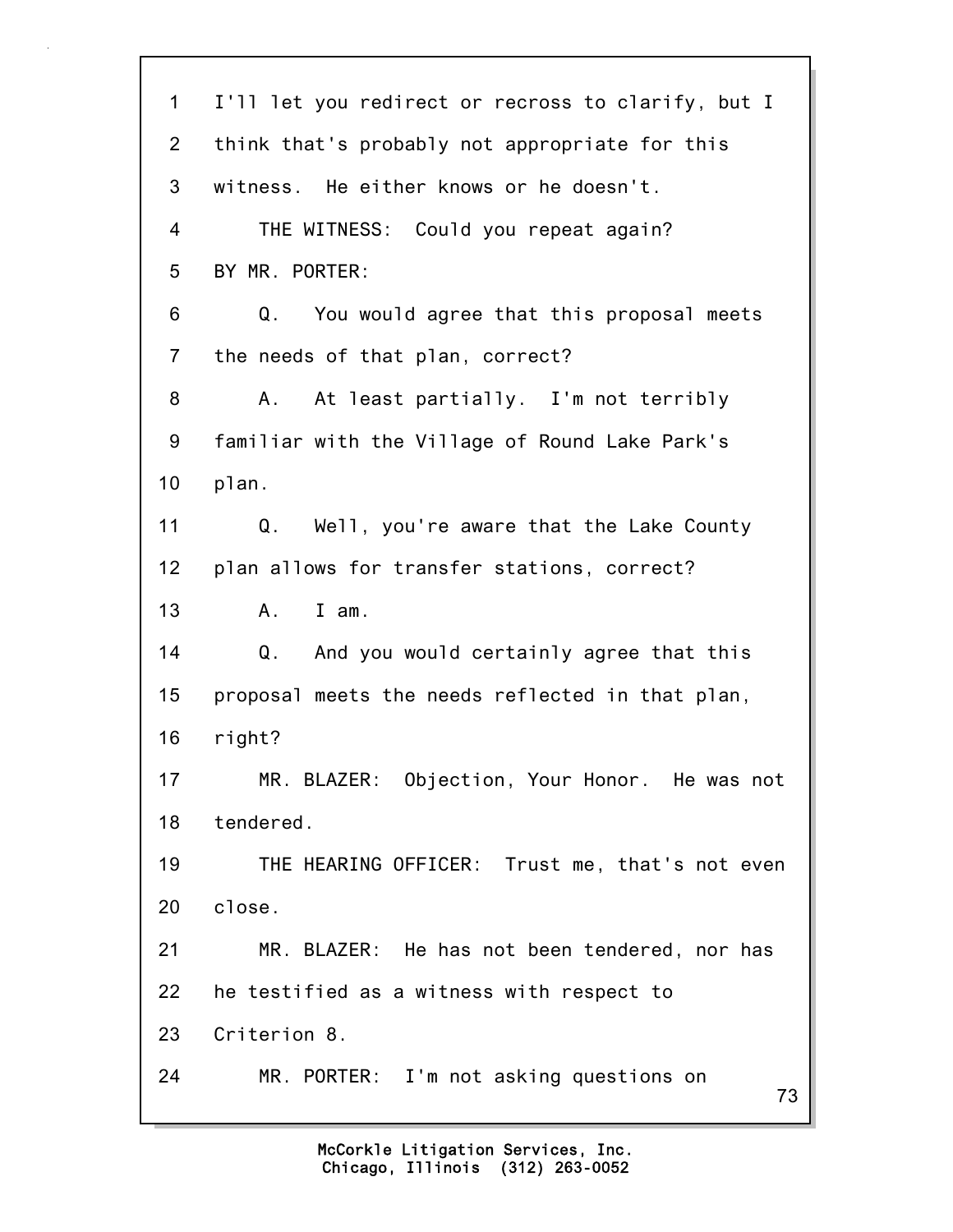| 1              | Criterion 8.                                        |
|----------------|-----------------------------------------------------|
| $\overline{2}$ | MR. BLAZER: I think that's exactly --               |
| 3              | THE HEARING OFFICER: Let him finish his             |
| 4              | response, then you can go forward, Mr. Porter,      |
| 5              | please.                                             |
| 6              | MR. PORTER: I am inquiring as whether waste         |
| $\overline{7}$ | needs of the county are being met, which are        |
| 8              | identified in their solid waste management plans.   |
| 9              | MR. BLAZER: That wasn't the question he asked       |
| 10             | him.                                                |
| 11             | THE HEARING OFFICER: Well, why don't you            |
| 12             | re-ask the question, Mr. Porter. Then we will do    |
| 13             | this all again in about 20 seconds.                 |
| 14             | BY MR. PORTER:                                      |
| 15             | Q. Assuming that the Lake County Solid Waste        |
| 16             | Management plan allows for, provides procedures for |
| 17             | siting of transfer stations within its              |
| 18             | jurisdiction, you would agree that this application |
| 19             | meets the needs of that plan, correct?              |
| 20             | MR. CLARK: Object. The plan doesn't have any        |
| 21             | needs.                                              |
| 22             | THE HEARING OFFICER: Objection as to form           |
| 23             | sustained.                                          |
| 24             | 74                                                  |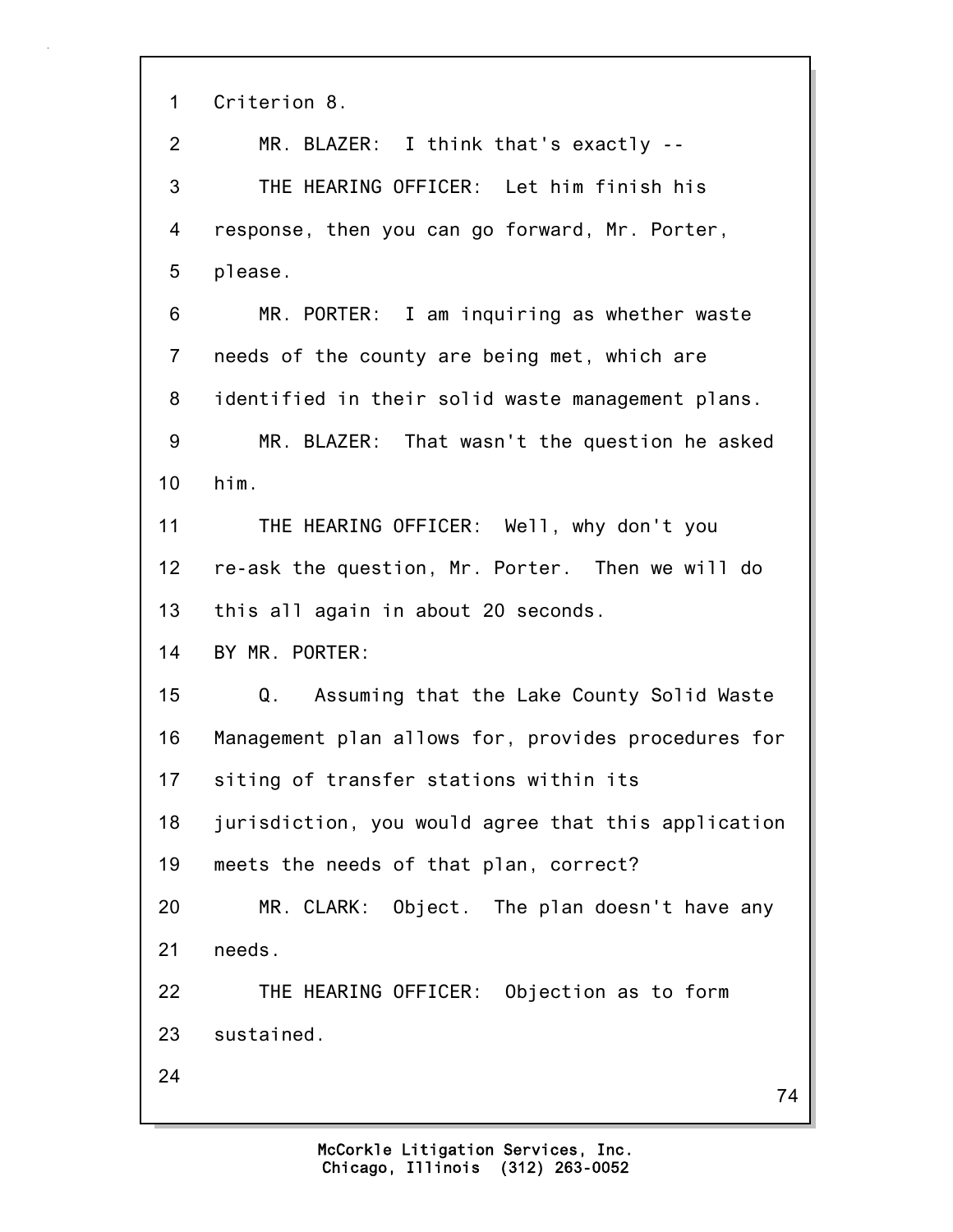1 BY MR. PORTER:

| $\overline{2}$  | Q. Would you agree that, as announced in the         |
|-----------------|------------------------------------------------------|
| 3               | Lake County plan, that this proposal meets the       |
| 4               | waste disposal needs of Lake County?                 |
| 5               | MR. BLAZER: Objection as to form and beyond          |
| 6               | the scope of this witness's testimony.               |
| 7               | THE HEARING OFFICER: I do think we're getting        |
| 8               | a little far afield, honestly. I think as long as    |
| 9               | the Board can read that sentence, it says that they  |
| 10 <sub>1</sub> | are looking for waste transfer stations. I think     |
| 11              | that's really the point you are making, you are      |
| 12              | trying to make. I think we all have read that        |
| 13              | sentence a number of times and are aware of it. So   |
| 14              | please move on at that point.                        |
| 15              | MR. PORTER: May I take one last stab?                |
| 16              | THE HEARING OFFICER: Yeah. I'm not going to          |
| 17              | deny you an opportunity. Mr. Blazer is already       |
| 18              | standing, waiting with bated breath, but go ahead.   |
| 19              | I'm sorry.                                           |
| 20              | BY MR. PORTER:                                       |
| 21              | Given the language that was just referred<br>Q.      |
| 22              | to by the Hearing Officer, the Lake County plan,     |
| 23              | wouldn't you agree that there is a need that is met  |
| 24              | by this application in relation to meeting the<br>75 |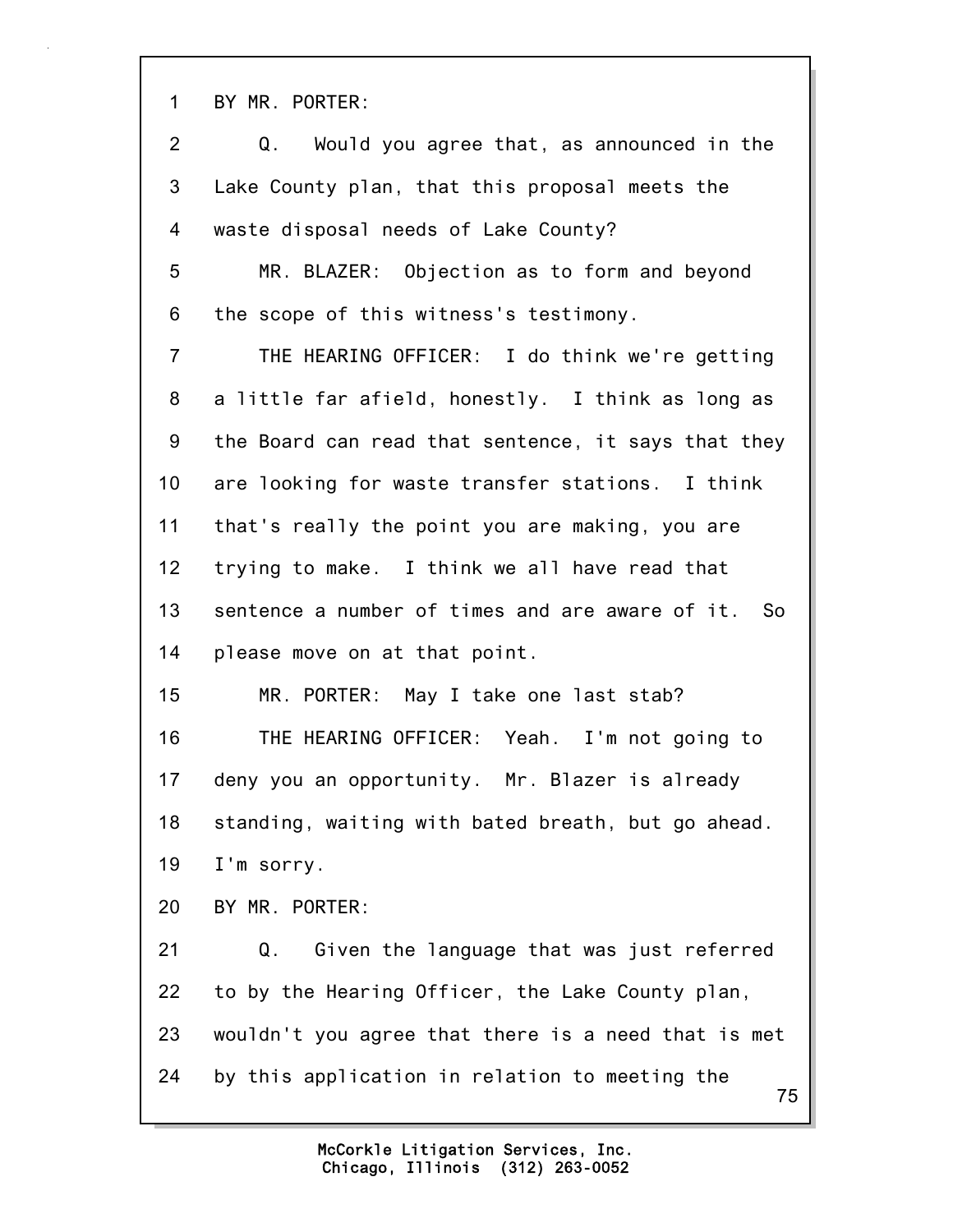1 goals of that plan?

| 2              | MR. BLAZER: Well, he turned the question            |
|----------------|-----------------------------------------------------|
| 3              | inside out and backwards, but it's still the same   |
| 4              | question. I have the same objection.                |
| 5              | THE HEARING OFFICER: I have to agree, and we        |
| 6              | will sustain the objection, Mr. Porter.             |
| $\overline{7}$ | BY MR. PORTER:                                      |
| 8              | Q. All right. You would agree that the 2011         |
| 9              | waste disposal rate 6.1 pounds per capita per day,  |
| 10             | which was used by CBI, correct?                     |
| 11             | A. Correct.                                         |
| 12             | Q. And you don't have any criticisms of their       |
| 13             | conclusion that the average quantities using that   |
| 14             | disposal rate will increase from 2,899 tons per day |
| 15             | in 2015 up to 3,550 tons per day in 2036, correct?  |
| 16             | I believe those are the numbers, yes.<br>Α.         |
| 17             | And, furthermore, using historical data,<br>Q.      |
| 18             | you agree that the waste will go from 3,422 tons    |
| 19             | per day in 2015 all the way up to 4,491 pounds per  |
| 20             | day by 2035, right?                                 |
| 21             | Correct.<br>Α.                                      |
| 22             | By the way, your Table 1 does not subtract<br>Q.    |
| 23             | the amount of Lake County landfill importation of   |
| 24             | waste, is that right?<br>76                         |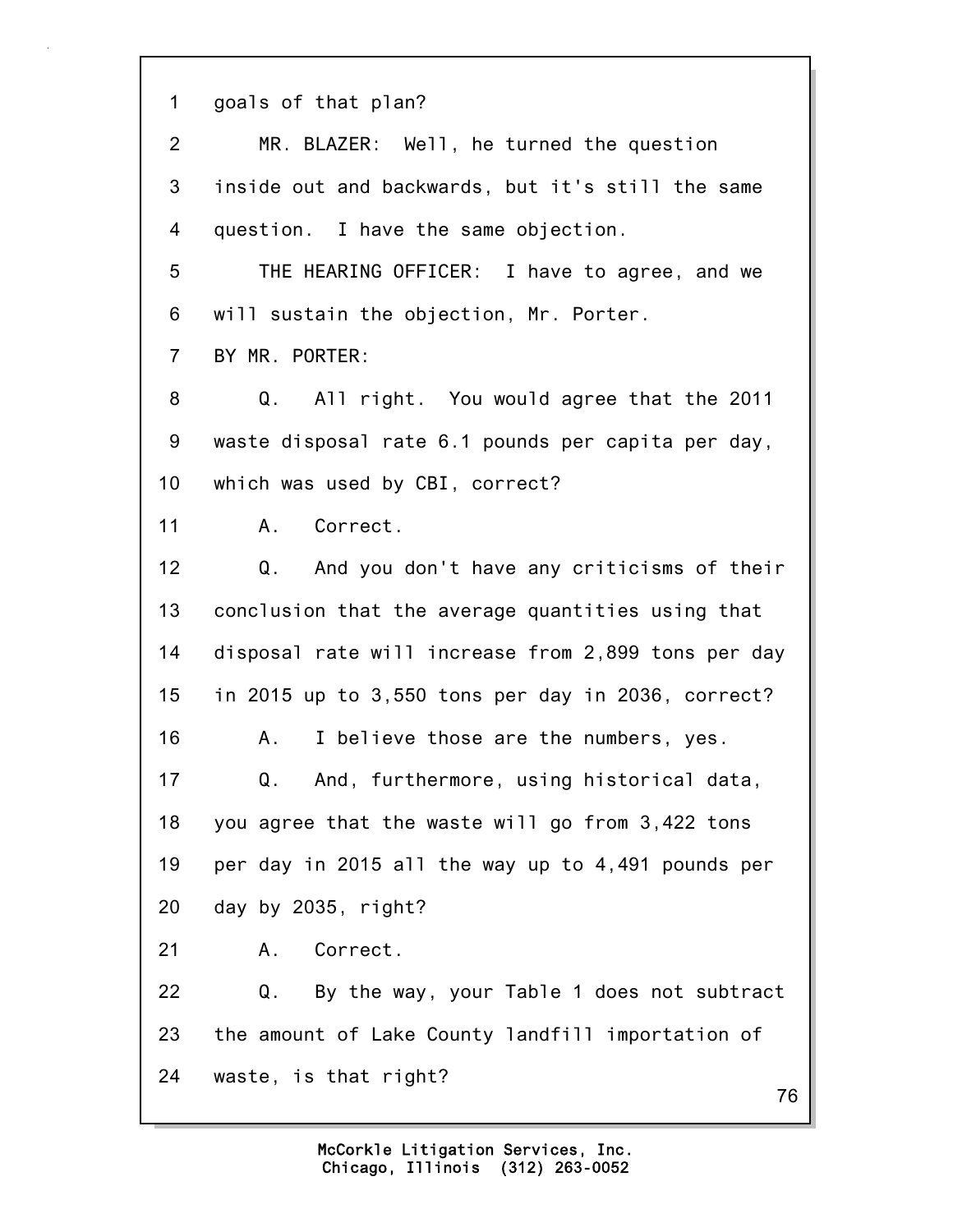77 1 A. That is correct. 2 Q. And if you were to subtract -- well strike 3 it. 4 Isn't it true that the importation rate is 5 about 34 percent in Lake County? 6 A. I don't know the answer to that. 7 Q. Do you know that if you were to subtract 8 the amount of waste that is imported from your 9 final column, you would actually end up immediately 10 having a capacity need? 11 A. I don't follow you. 12 Q. If you subtract the amount of imported 13 waste to the Lake County landfills, that will 14 completely change results of your table, would it 15 not? 16 MR. BLAZER: Object to the form of the 17 question. 18 THE HEARING OFFICER: Objection overruled. 19 THE WITNESS: If you completely remove the 20 imports, the average disposal in Lake County 21 landfills would go down and the extra capacity 22 would go up. 23 BY MR. PORTER: 24 Q. Well, your need would also change from a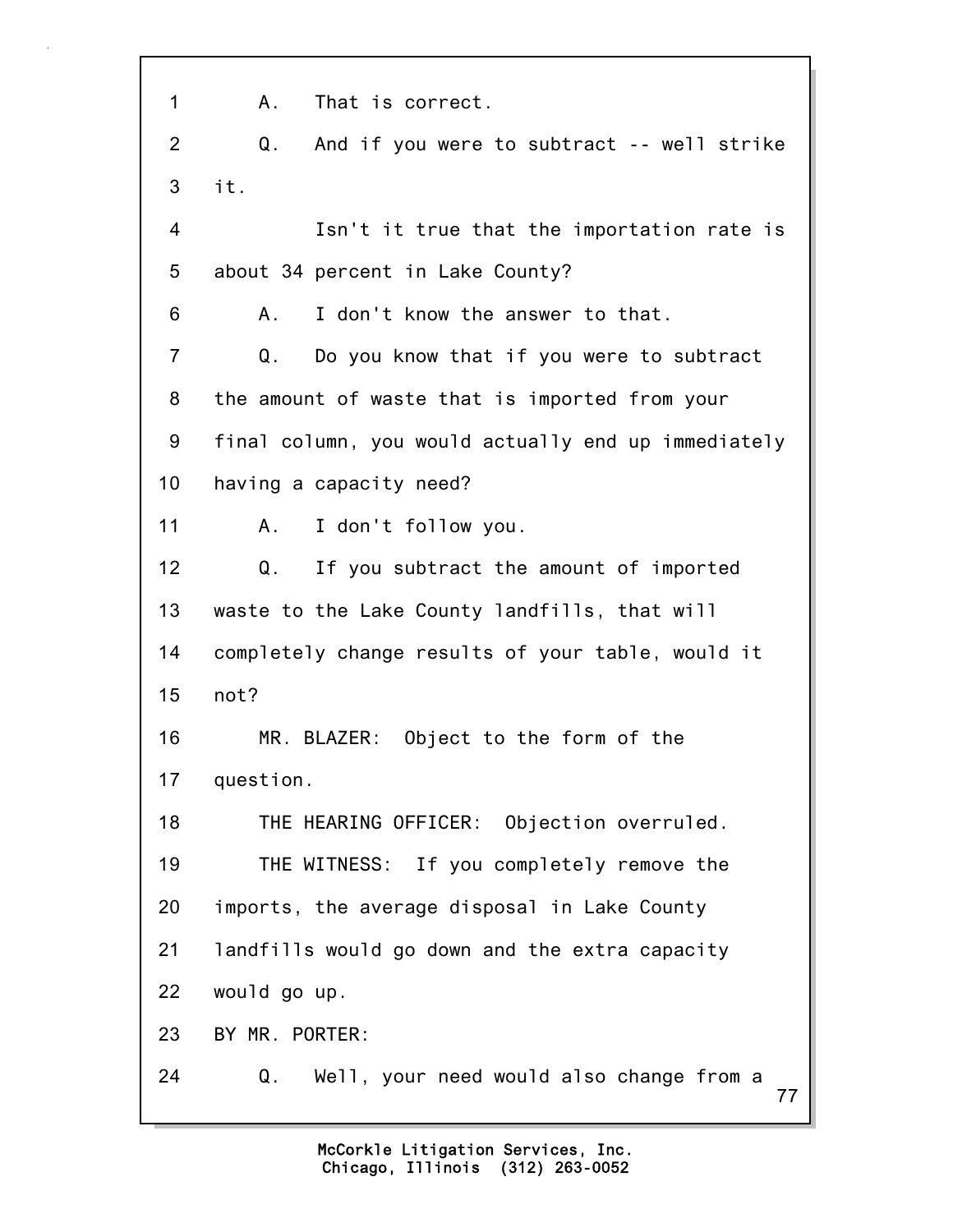| $\mathbf 1$    | negative to a positive, isn't that right?         |
|----------------|---------------------------------------------------|
| $\overline{2}$ | The need is a positive. I'm looking in<br>A.,     |
| 3              | Column 2. Need of the service area. There is no   |
| 4              | negative value there.                             |
| 5              | Q. Well, the need, the final need in the          |
| 6              | service area is your last column?                 |
| $\overline{7}$ | A. Yes.                                           |
| 8              | Q. And that's the basis of your opinion that      |
| 9              | there's a negative need, right?                   |
| 10             | Correct.<br>A.                                    |
| 11             | Q.<br>Now, if you were to subtract the imported   |
| 12             | waste, that turns into a positive and all of a    |
| 13             | sudden today you have the need, correct?          |
| 14             | There is no rationale for that.<br>Α.             |
| 15             | If you're taking away waste, then there's         |
| 16             | less waste received at the landfill and there's   |
| 17             | more overcapacity. Not having done the            |
| 18             | calculation, just thinking about what you're      |
| 19             | saying, it makes no sense at all.                 |
| 20             | Q.<br>Now, you're not denying, however, that      |
| 21             | your Table 1 fails to look through 2035, correct? |
| 22             | That was not the scope of my work.<br>Α.          |
| 23             | Q.<br>So who told you not to look at the 20-year  |
| 24             | need?<br>78                                       |
|                |                                                   |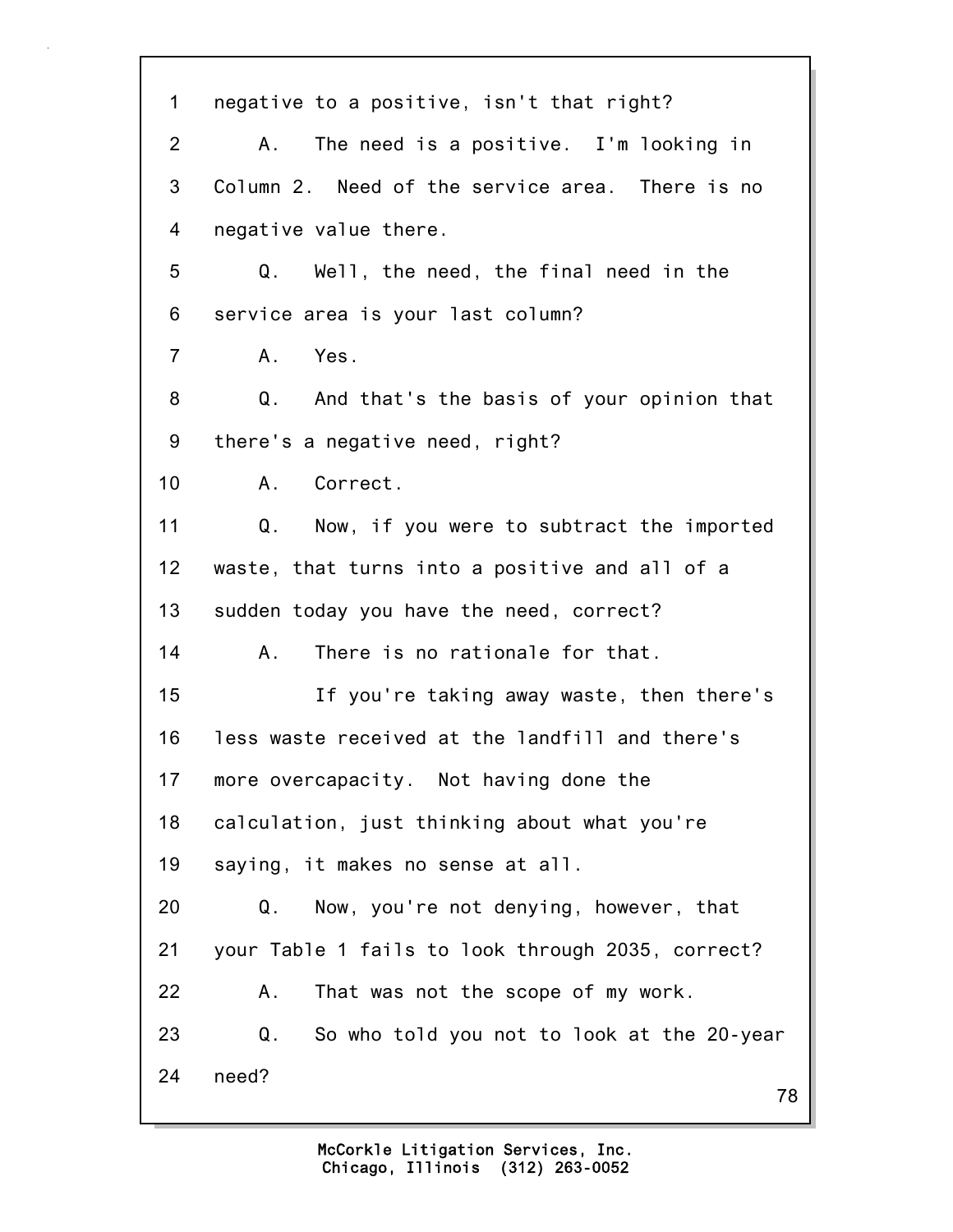79 1 A. No one. I merely looked at the landfill 2 capacity versus the need for a transfer station at 3 this time. 4 Q. Are you aware of any other application in 5 Illinois where the landfill capacity need did not 6 look at least 20 years? 7 A. Sir, I was not hired to do a needs study. 8 I was hired to evaluate the needs study done for 9 this application. 10 Q. And I appreciate you didn't do a needs 11 study and that Groot did. I understand that. 12 What my question right now is, are you 13 aware of any application where the question of 14 whether or not there is sufficient need of the 15 Criteria 1 did not at least look at the 20-year 16 need? 17 A. Well, that's what the statute requires, 18 so -- and that's what you folks did, so I'm not 19 sure what the question is. 20 Q. But you did not look at the 20-year need, 21 you stopped -- 22 A. I have -- 23 Q. -- at the year 2027, correct? 24 MR. BLAZER: Objection. Asked and answered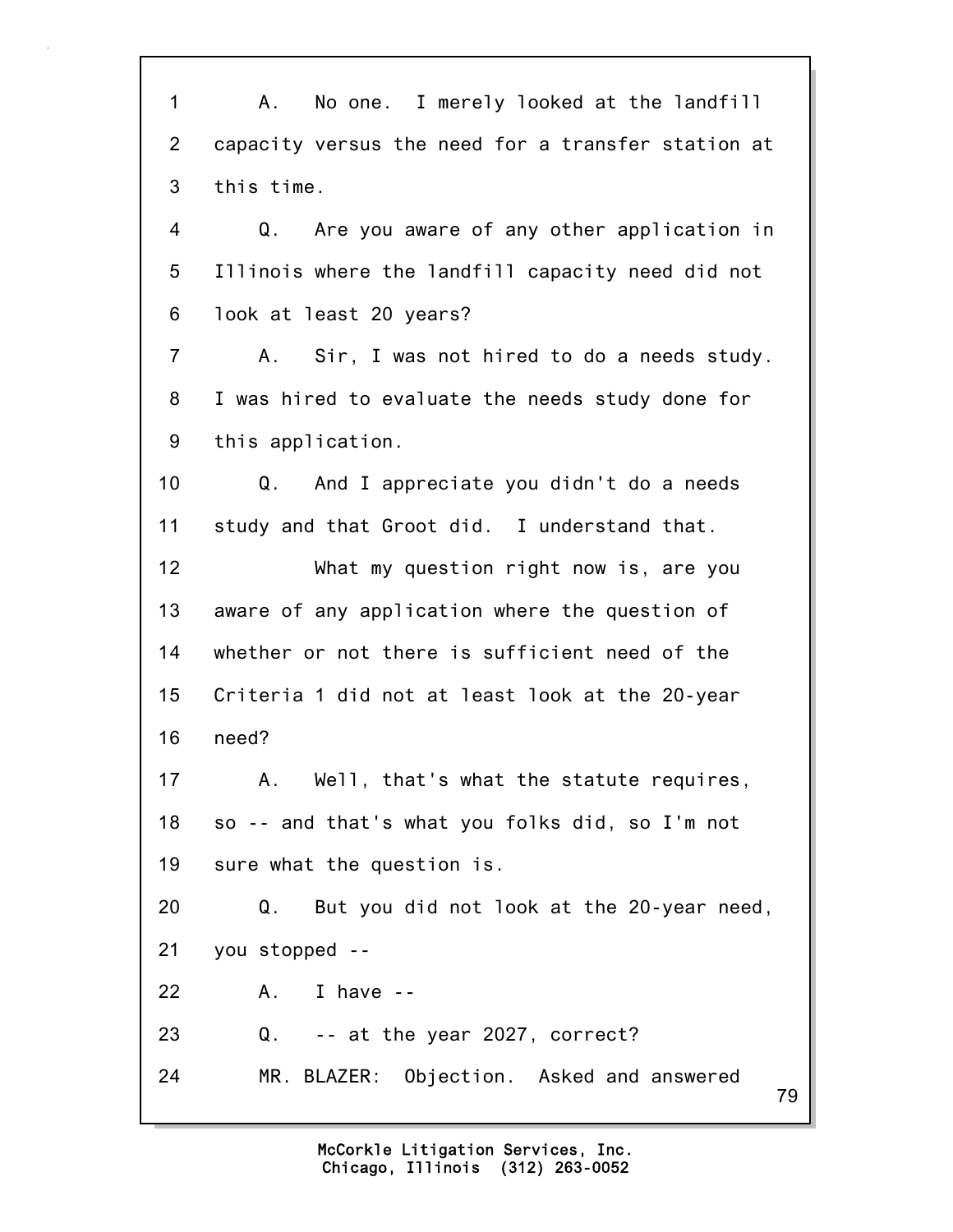1 twice.

2 THE HEARING OFFICER: I'll sustain the 3 objection.

4 MR. KARLOVICS: At this point, Mr. Hearing 5 Officer, I want to have the record reflect the 6 presence of Mayor Linda Lucassen at 4:45 p.m. 7 THE HEARING OFFICER: Welcome, Mayor.

8 BY MR. PORTER:

9 Q. So you're not disputing that there will 10 indeed be a need. You're just disputing the timing 11 when the application should be brought, right? 12 MR. BLAZER: Objection. Asked and answered.

13 THE HEARING OFFICER: I don't think that was 14 asked. Objection overruled.

15 THE WITNESS: That is correct.

16 BY MR. PORTER:

17 Q. And so you're not denying that there's a 18 20-year need now, you just believe we could bring 19 the application later, right?

20 A. I believe there is sufficient capacity at 21 this point in time to handle the service area waste 22 through 2027.

23 Q. Now, you heard Ms. Seibert testify that 24 that capacity could actually be reached before

80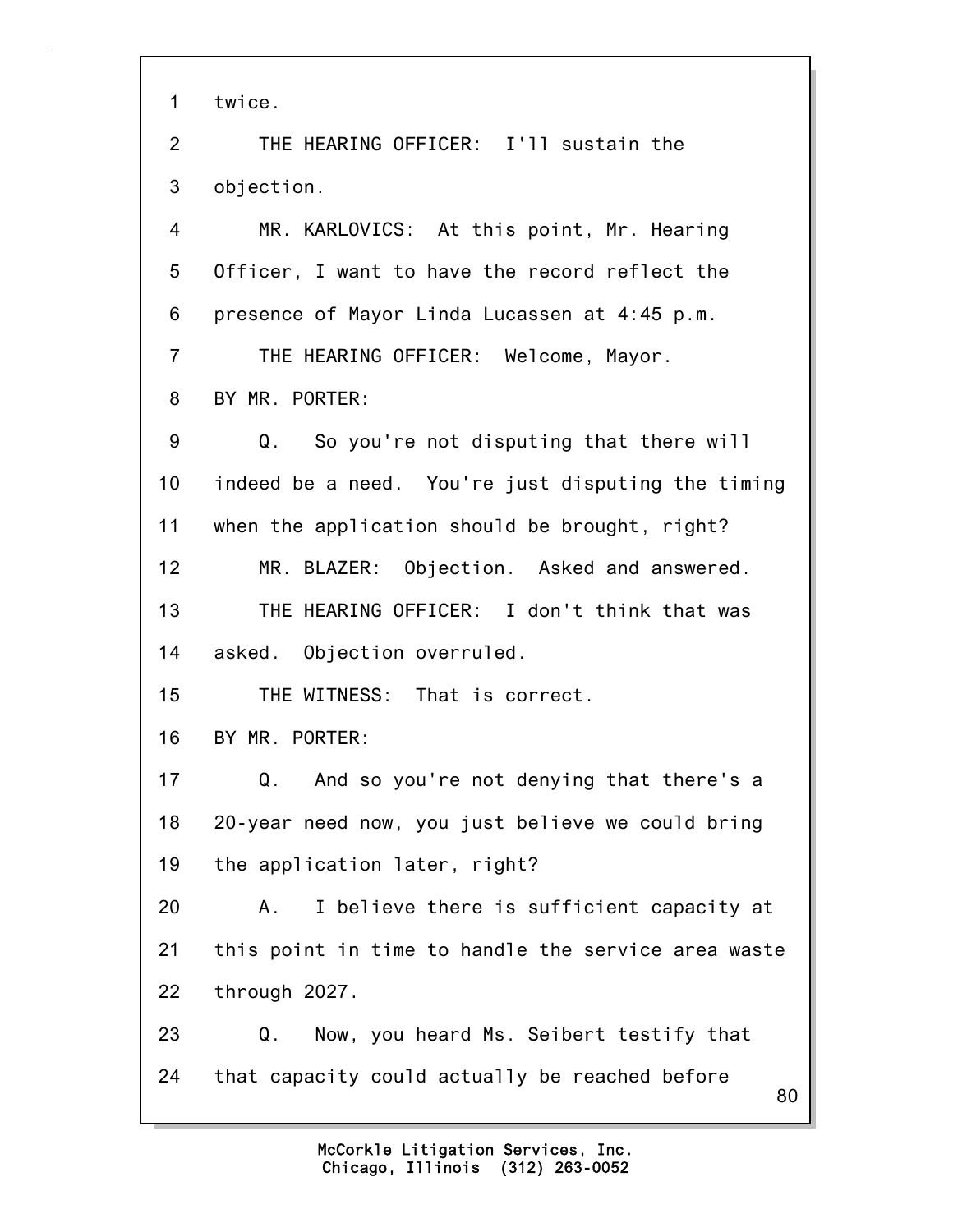81 1 2027, didn't you? 2 A. I did. And it could be reached after, 3 also. 4 Q. You wouldn't -- you're not willing to 5 guarantee that there will be capacity of landfill 6 through 2027, are you? 7 A. No. 8 Q. You would agree that they could reach 9 capacity much sooner than that, correct? 10 A. Possible. 11 MR. BLAZER: Object to the form of the question 12 as to "much sooner." 13 HEARING OFFICER: Let's take out the word 14 "much" and say "sooner." 15 BY MR. PORTER: 16 Q. You would agree that those -- the 17 landfills in Lake County could reach capacity 18 sooner than 2027, right? 19 A. Or later, yes, I'd agree. 20 Q. And that's because they could accept waste 21 at different rates and from different communities, 22 correct? 23 A. And for different internal reasons, also. 24 Q. So as a matter of engineering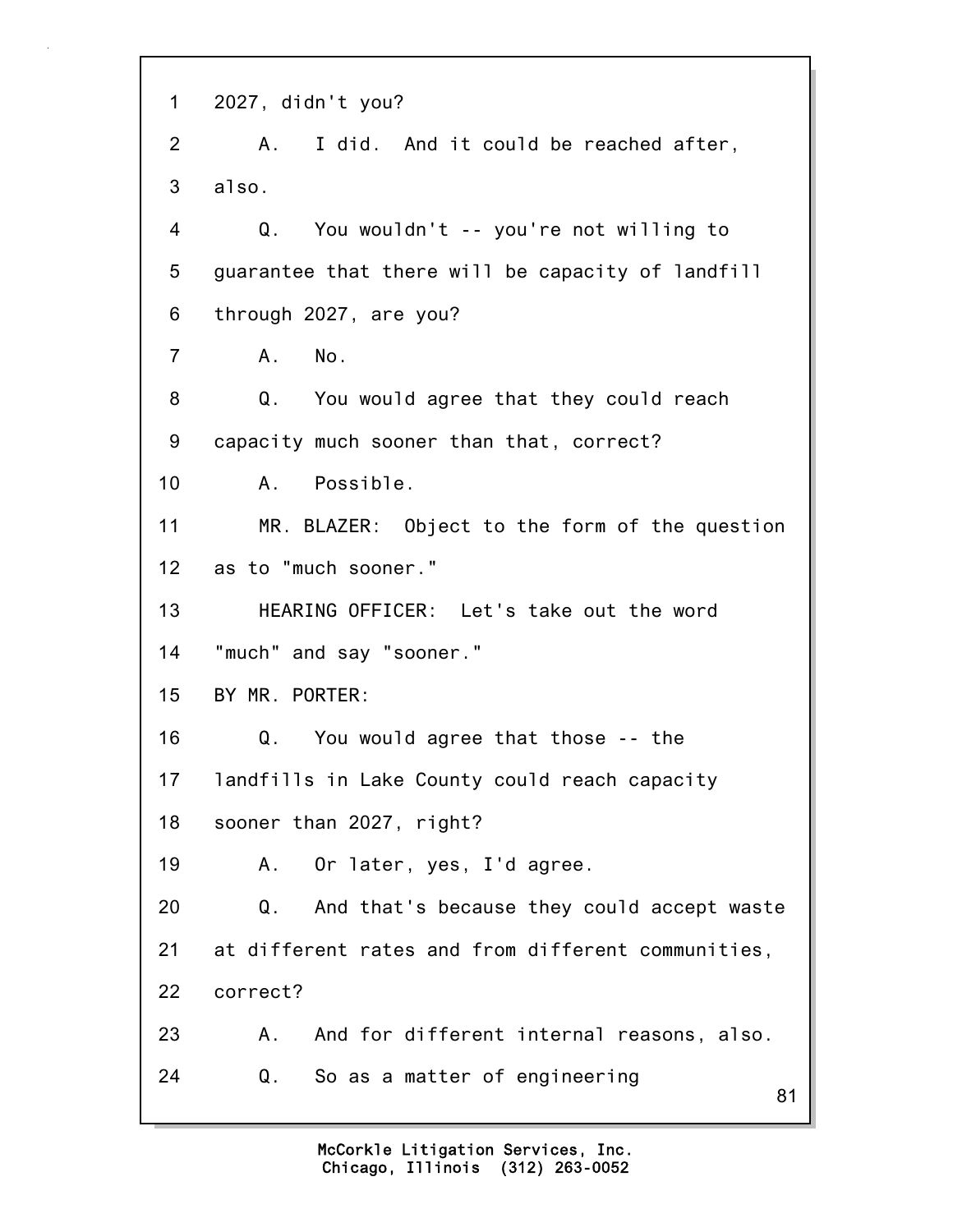82 1 reasonableness, wouldn't you agree that it would be 2 unreasonable to begin planning your transfer 3 station in 2025? 4 A. I do. However, you began your planning in 5 2008, so I think you've done the bulk of the work 6 that needs to be done. 7 Q. So when is it -- if you're acknowledging 8 that the capacity could be reached any time before 9 2027, when is it that you think the application 10 should be filed? 11 MR. BLAZER: Object to the form of the question 12 and the characterization, use of the words "any 13 time." There is no evidence in this record that it 14 could be achieved at any time. 15 THE HEARING OFFICER: Rephrase the question, 16 please. 17 BY MR. PORTER: 18 Q. Since you're acknowledging capacity could 19 be reached sooner than 2027, when do you suggest 20 you file the application? 21 A. I'm not sure that that is in my 22 wheelhouse, so to speak, because there are a lot of 23 business decisions involved in that. And I believe 24 that now is too early, but is 20 -- by 2027 is too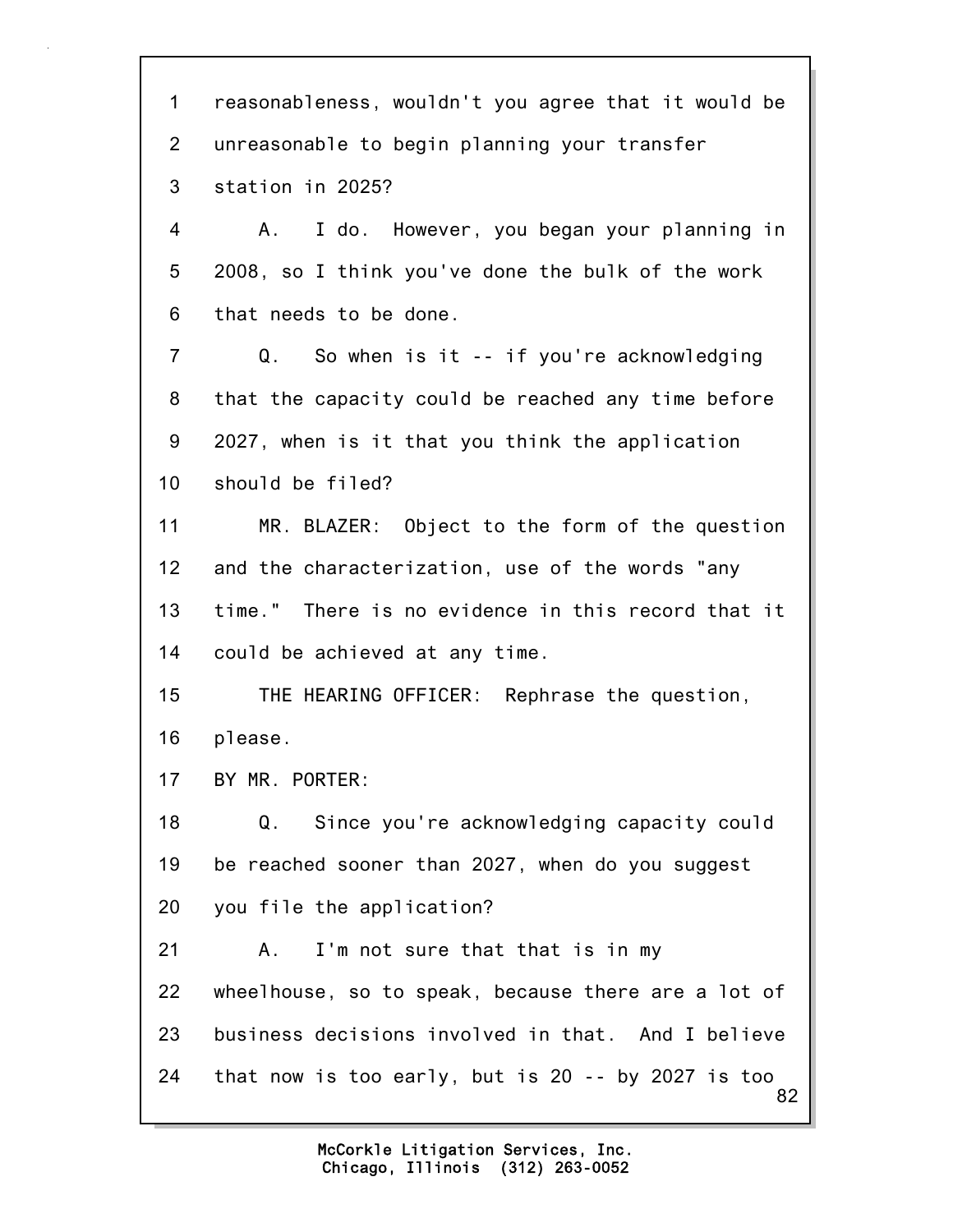| 1              | late. How's that for an answer?                     |
|----------------|-----------------------------------------------------|
| $\overline{2}$ | Okay. Let's talk a little bit about that.<br>Q.     |
| 3              | Are you aware that there is a requirement           |
| 4              | of a 1,000-foot setback from residential areas and  |
| 5              | dwellings?                                          |
| 6              | MR. BLAZER: Objection. Far beyond the scope         |
| $\overline{7}$ | of this witness's testimony.                        |
| 8              | HEARING OFFICER: I think it's kind of going         |
| 9              | into his question of the timing. And I deem it      |
| 10             | relevant. So objection overruled.                   |
| 11             | THE WITNESS: Yes.                                   |
| 12             | BY MR. PORTER:                                      |
| 13             | Q. And right now you know that the Groot            |
| 14             | application meets that setback requirement, right?  |
| 15             | I believe it does.<br>A.,                           |
| 16             | Do you know if there's -- well, strike it.<br>Q.    |
| 17             | You also know that the population                   |
| 18             | projection of an increase of 36 percent between now |
| 19             | and 2040, right?                                    |
| 20             | For the service area.<br>А.                         |
| 21             | Q. And you also know that there is an --            |
| 22             | MR. BLAZER: Objection.                              |
| 23             | BY MR. PORTER:                                      |
| 24             | Q.<br>-- household increase of a like amount,<br>83 |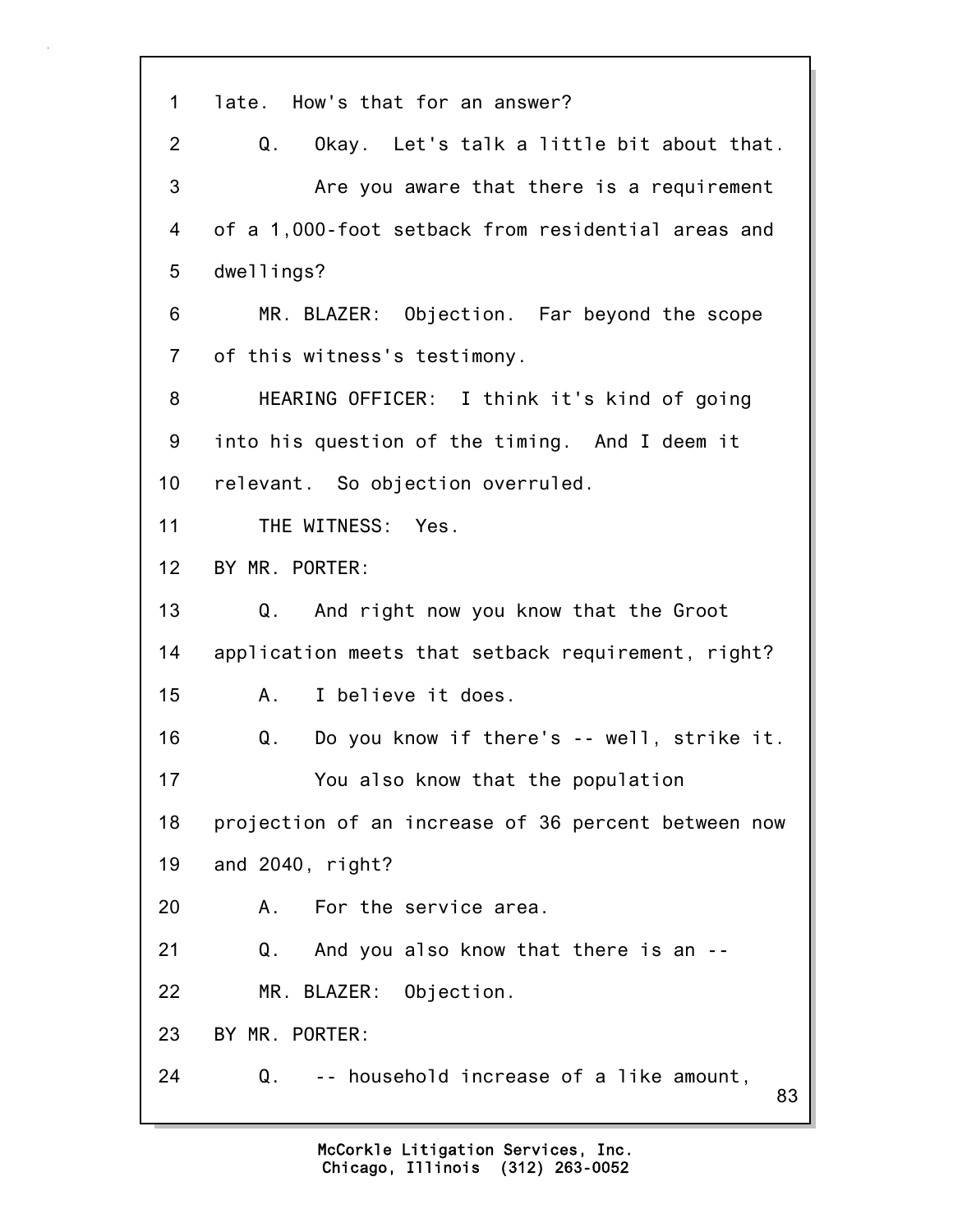| 1              | right?                                               |
|----------------|------------------------------------------------------|
|                |                                                      |
| $\overline{2}$ | MR. BLAZER: Objection. Asked and answered.           |
| 3              | THE HEARING OFFICER: I think it's preliminary        |
| 4              | for the next question. Objection overruled.          |
| 5              | BY MR. PORTER:                                       |
| 6              | Right?<br>Q.                                         |
| 7              | For the service area, correct.<br>А.                 |
| 8              | Q.<br>So do you know whether or not in Round         |
| 9              | Lake Park there will be any properties in 2025 that  |
| 10             | will meet that thousand-foot setback given the       |
| 11             | increase in population of households?                |
| 12             | That is not within the scope of my work,<br>Α.       |
| 13             | nor is there any way I could know where the          |
| 14             | development is going to take place between now and   |
| 15             | 2025.                                                |
| 16             | So wouldn't you agree that it's prudent to<br>Q.     |
| 17             | bring the application now when you know we can meet  |
| 18             | those setbacks?                                      |
| 19             | No. I don't necessarily believe that to<br>Α.        |
| 20             | be the case.                                         |
| 21             | Why not?<br>Q.                                       |
| 22             | Because there's adequate capacity in the<br>Α.       |
| 23             | county. There's plenty of open land in the county.   |
| 24             | And there are other places that a service -- I<br>84 |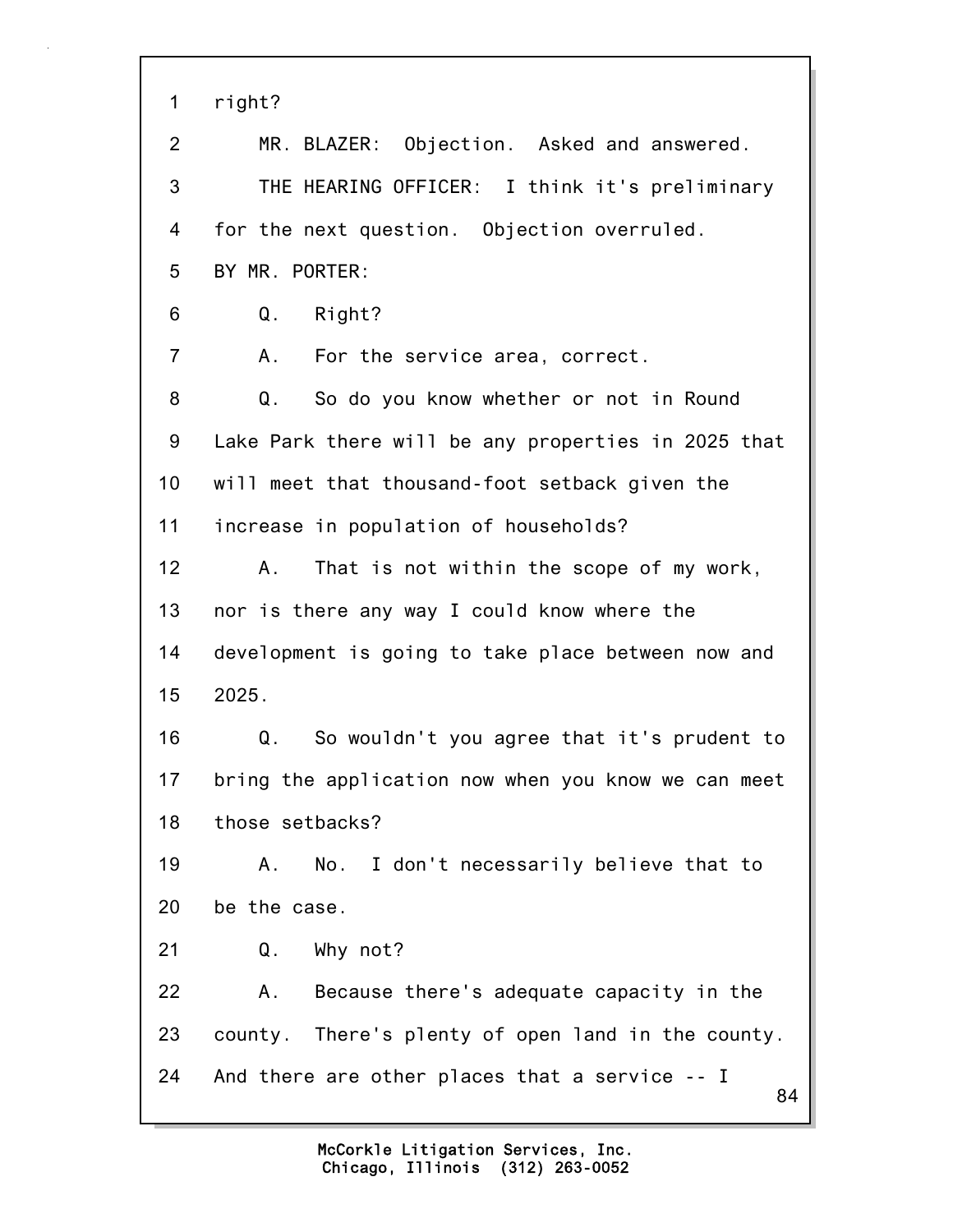85 1 understand it's been testified that Mr. Moose has 2 looked at other places, but there's a lot of open 3 land in the county. 4 Q. You don't have any reason to dispute the 5 population household projections, right? 6 MR. BLAZER: Objection. Asked and answered. 7 HEARING OFFICER: Sustained. 8 BY MR. PORTER: 9 Q. If those population household projections 10 come to fruition, there's going to be substantially 11 less open space in Lake County, correct? 12 A. I don't know about the word substantially, 13 but there will be less open space. 14 Q. You're aware, are you not, that planning, 15 development, and construction of transfer stations 16 is a significant capital expenditure, right? 17 A. Yes. 18 Q. And wouldn't you agree that Groot would 19 never subject itself to such an expenditure if it 20 didn't believe there was a need and -- 21 MR. BLAZER: Objection. 22 BY MR. PORTER: 23 Q. -- and a demand for a transfer station? 24 THE HEARING OFFICER: I will sustain that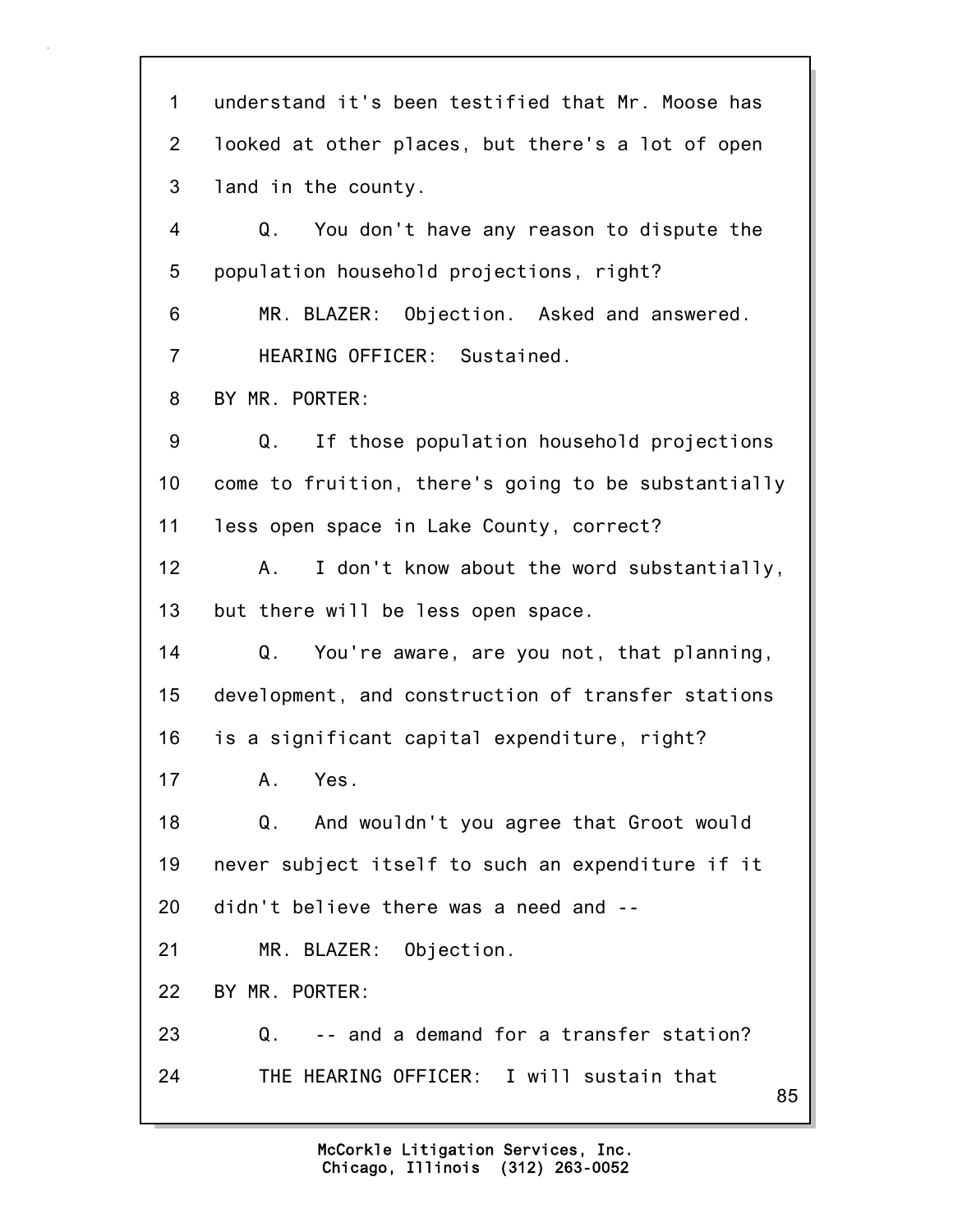86 1 objection. We're kind of apples and oranges on the 2 word "need," so the objection is sustained. 3 Why don't we take 5 minutes to give her an 4 opportunity to rest. You can see what you have 5 left to do, Mr. Porter, and then we will go from 6 there. 7 (Recess.) 8 THE HEARING OFFICER: I just want to 9 acknowledge that Brian Smith who we had a few 10 questions of has today filed an appearance of 11 public participation or public participant, I don't 12 remember what it's called but to attend the forum. 13 And those officially were supposed to be filed, 14 obviously, by the first date of the hearing. I'm 15 going to use my discretion to allow that to be 16 filed today and take Mr. Smith's appearance and 17 allow him to participate as if he had filed one on 18 time, and unless I hear some very strenuous 19 objection that changes my mind. Hearing none, 20 that's what we're going to do. 21 Now, Mr. Porter, please proceed. 22 BY MR. PORTER: 23 Q. Isn't it true that the only remaining 24 capacity guarantee for the county is at the Zion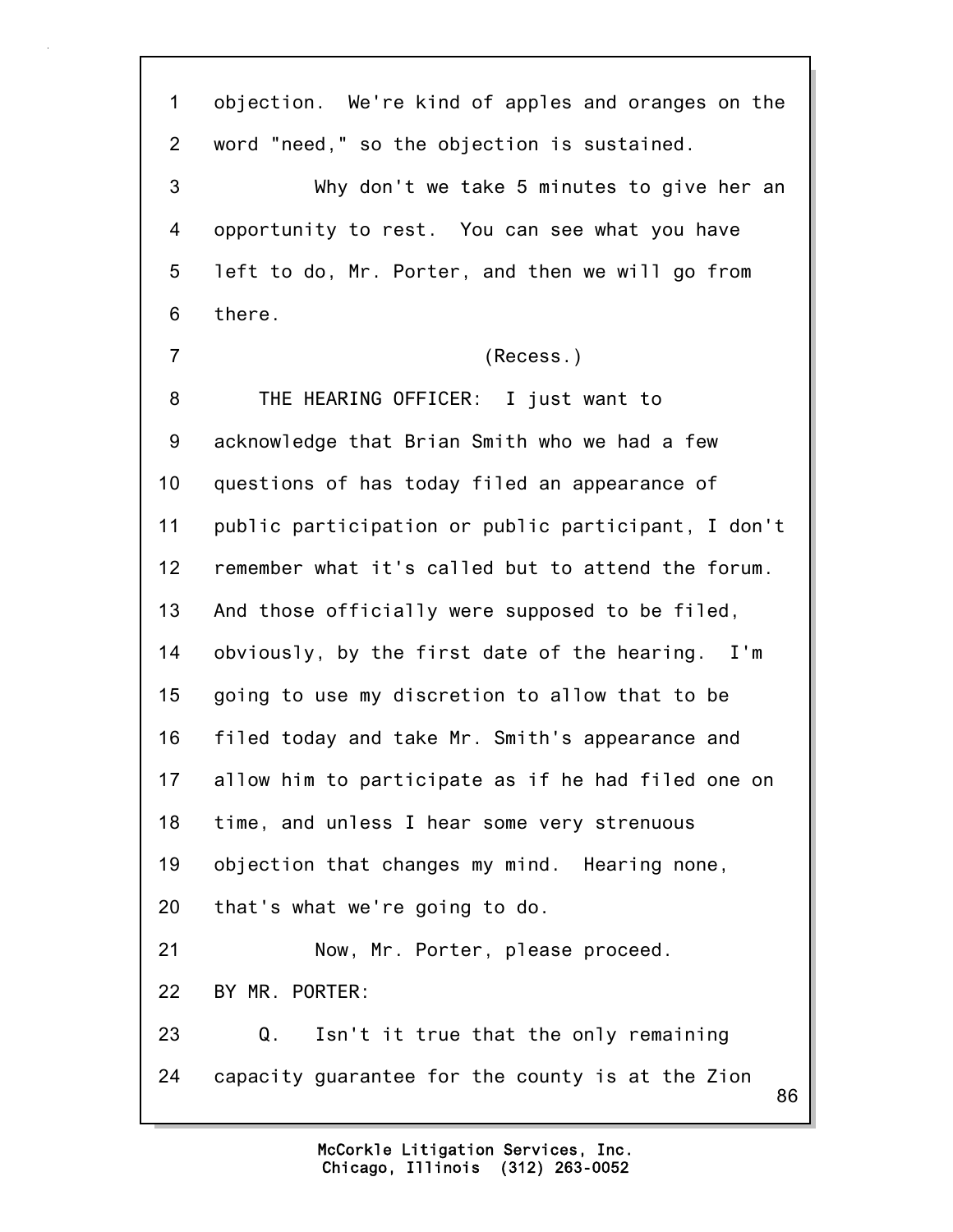87 1 landfill? 2 A. Say again. 3 Q. Isn't it true that the only remaining 4 capacity guarantee with the county is with the Zion 5 landfill? 6 A. That is correct. 7 Q. And that capacity guarantee only goes for 8 the next six years, correct? 9 A. Yes. 10 Q. So after that sixth year, the landfill 11 could simply close, if it elected to, right? 12 A. It could, but it's not likely to, given 13 the capacity. It has revenues it earned in that 14 capacity. 15 Q. The county has historically required that 16 there be guarantees in place, however, is that 17 right? 18 A. It has. 19 Q. The only guaranteed capacity is for the 20 next six years, correct? 21 A. That is correct. 22 Q. Now, when the Lake County landfill is 23 closed, you would agree, would you not, that there 24 will be at least 3500 tons per day needed to be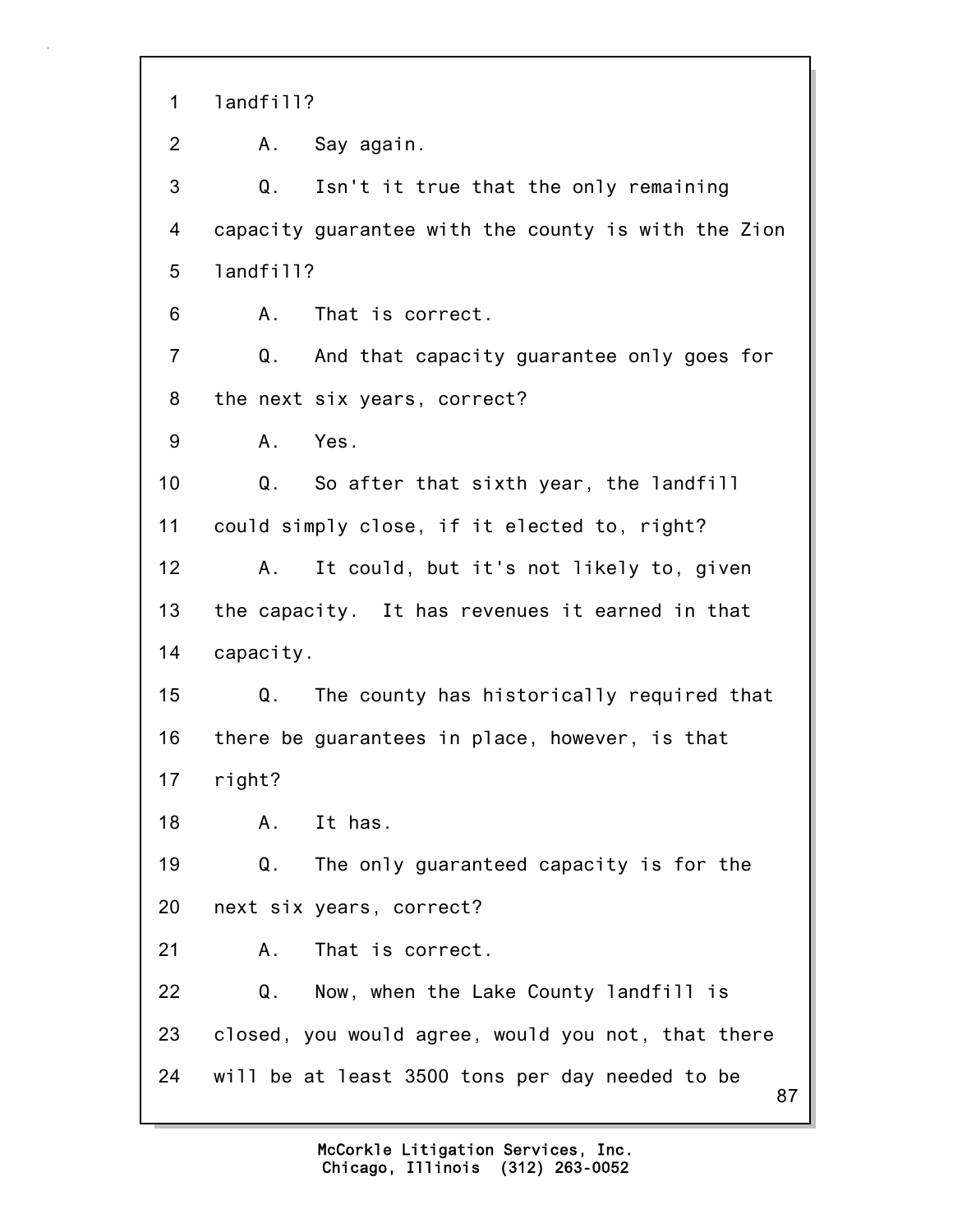| $\mathbf 1$    | filled, correct?                                         |
|----------------|----------------------------------------------------------|
| $\overline{2}$ | MR. BLAZER: Object to the form of the                    |
| 3              | question.                                                |
| 4              | MR. PORTER: I'll withdraw it.                            |
| 5              | BY MR. PORTER:                                           |
| 6              | Q.<br>You would agree that when the Lake County          |
| $\overline{7}$ | landfills close, there will be a capacity need or a      |
| 8              | need for waste disposal of about 3500 tons, is that      |
| 9              | right?                                                   |
| 10             | It looks like it would be about 3450 tons<br>A.          |
| 11             | maybe.                                                   |
| 12             | Q.<br>Okay. And this transfer station is going           |
| 13             | to provide how much capacity?                            |
| 14             | 750.<br>A.                                               |
| 15             | Q.<br>And so if I understand correctly then,             |
| 16             | it's your opinion that in 2025, we will need three       |
| 17             | or four other transfer stations to get planned,          |
| 18             | found, cited, in that time period, right?                |
| 19             | Well, not within the scope of my work.<br>Α.             |
| 20             | The math would show that that is the case, unless        |
| 21             | other landfill capacity is permitted.                    |
| 22             | And you would agree that's completely<br>Q.              |
| 23             | unreasonable to think that they are going to be          |
| 24             | able to site five transfer stations in a matter of<br>88 |

Ē,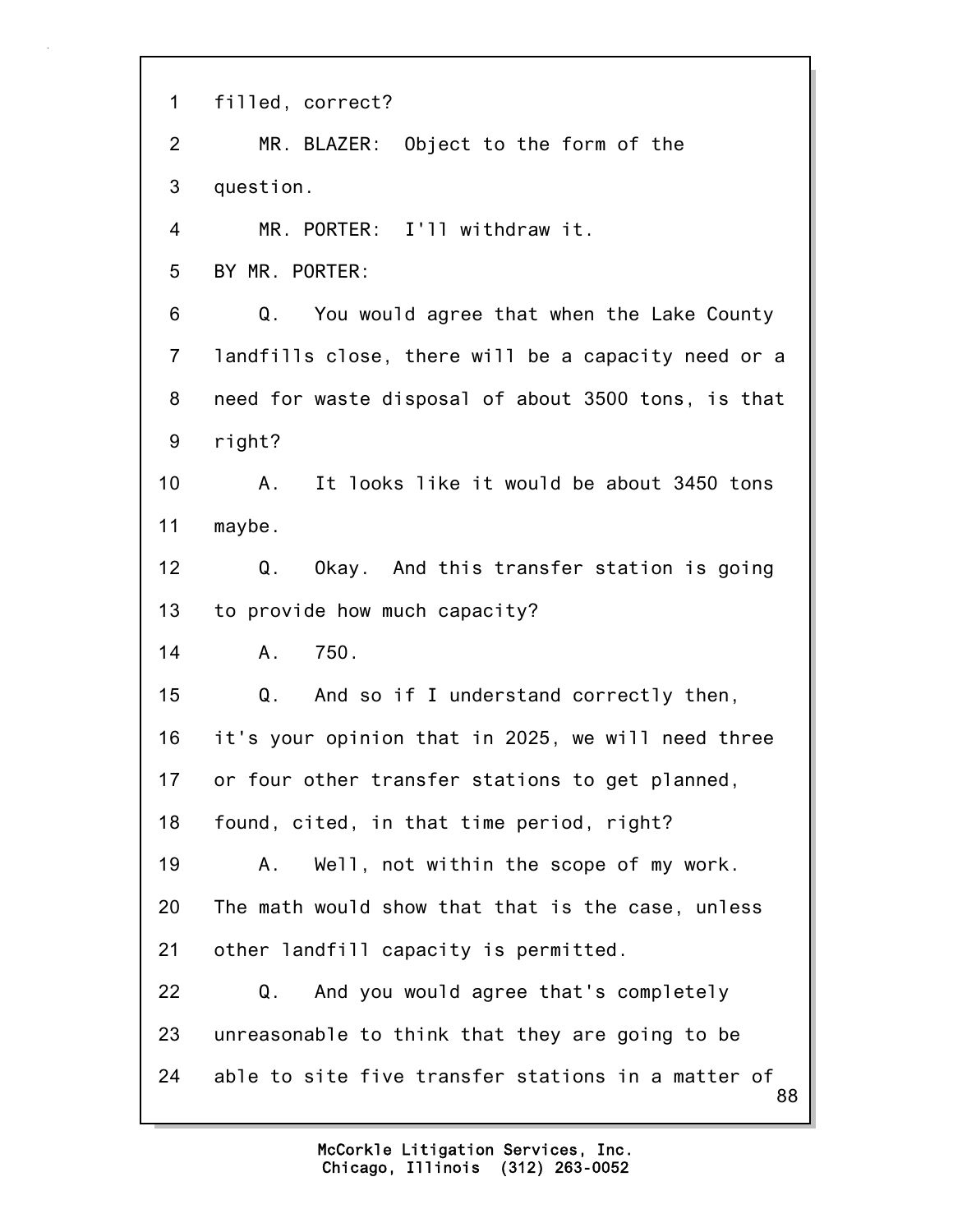89 1 two years, right? 2 A. I can't speak to the reasonableness of 3 that. 4 Q. Because you have no experience regarding 5 that, correct? 6 A. No. Because I have not engaged in looking 7 for transfer stations in Lake County. 8 Q. And, finally, you again have absolutely no 9 opinion that Criterion 1 was not met on this 10 application, right? 11 MR. BLAZER: Objection. Mischaracterizes his 12 testimony. It's completely inconsistent with his 13 testimony. He's already stated his opinion. 14 THE HEARING OFFICER: Objection overruled. 15 THE WITNESS: Could you repeat the question? 16 BY MR. PORTER: 17 Q. You have no opinion that Criterion 1 was 18 failed -- strike that. 19 You have no opinion that this application 20 failed to meet Criterion 1, correct? 21 A. I do have an opinion. It failed to meet 22 Criterion 1 because there is a need or there is a 23 capacity through 2027, there is no current need. 24 Q. That opinion is not contained in your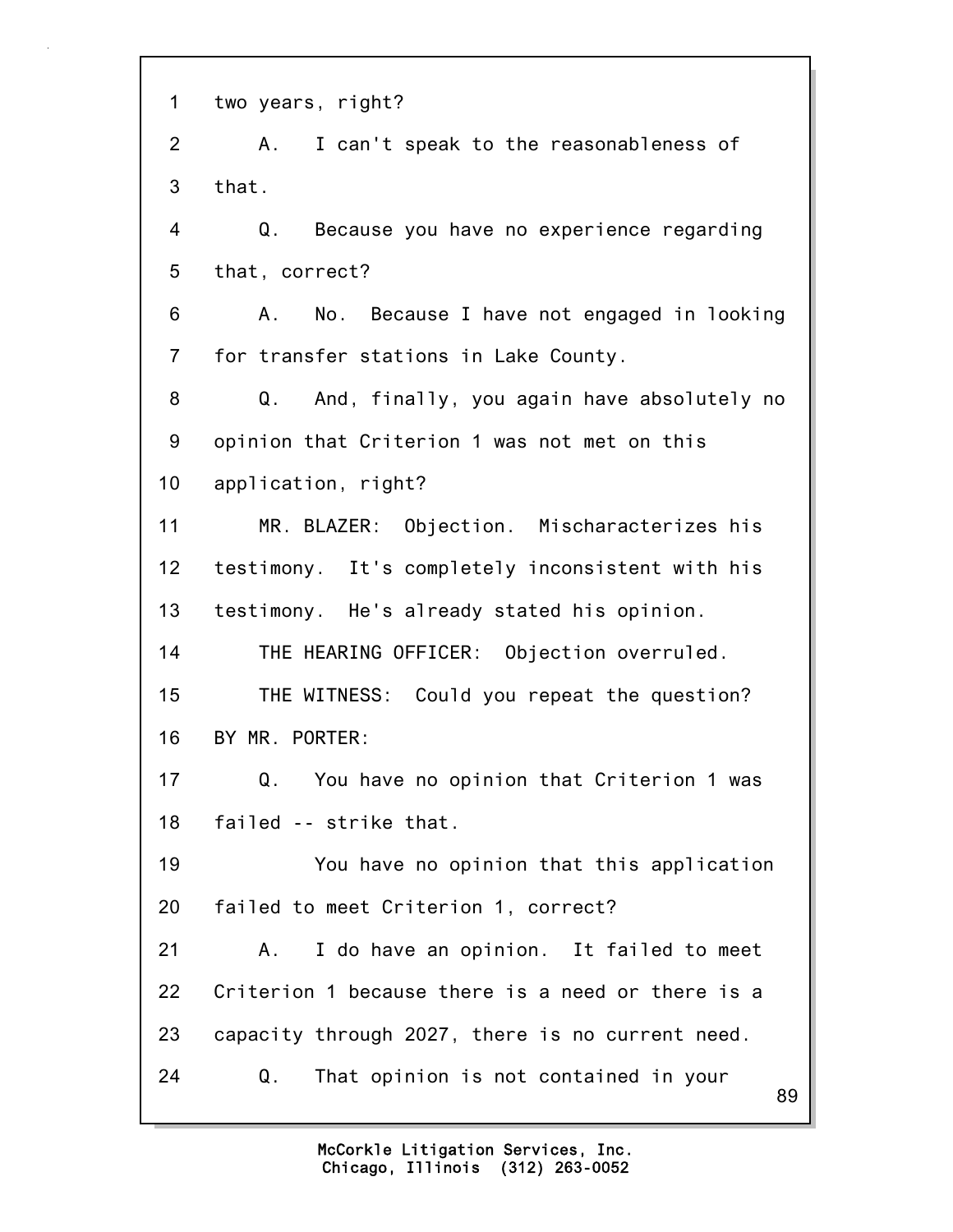1 report anywhere, is that right?

2 A. My conclusion might be slightly different 3 than your question.

4 To read from my conclusion, "In my 5 opinion, there is no need to plan for or propose a 6 Lake County transfer station until 2025, at which 7 time, barring any other change in circumstances, 8 there may be a need for such a facility at that 9 time."

10 Q. Right. You did not perform an actual 11 needs analysis as would be required for someone who 12 is trying to determine whether or not Criterion 1 13 was met, correct?

14 MR. BLAZER: Objection. Asked and answered. 15 MR. PORTER: I never asked that question. 16 MR. BLAZER: Yes, he did. Several times. 17 THE HEARING OFFICER: I have notes that he did 18 not perform a needs analysis for the next 20 years. 19 MR. PORTER: The question is slightly 20 different, though. Can I ask that it be read back? 21 THE HEARING OFFICER: You can rephrase the 22 question. Restate the question, if you wish. 23 BY MR. PORTER: 24 Q. Isn't it true that you did not perform a

> Chicago, Illinois (312) 263-0052 McCorkle Litigation Services, Inc.

90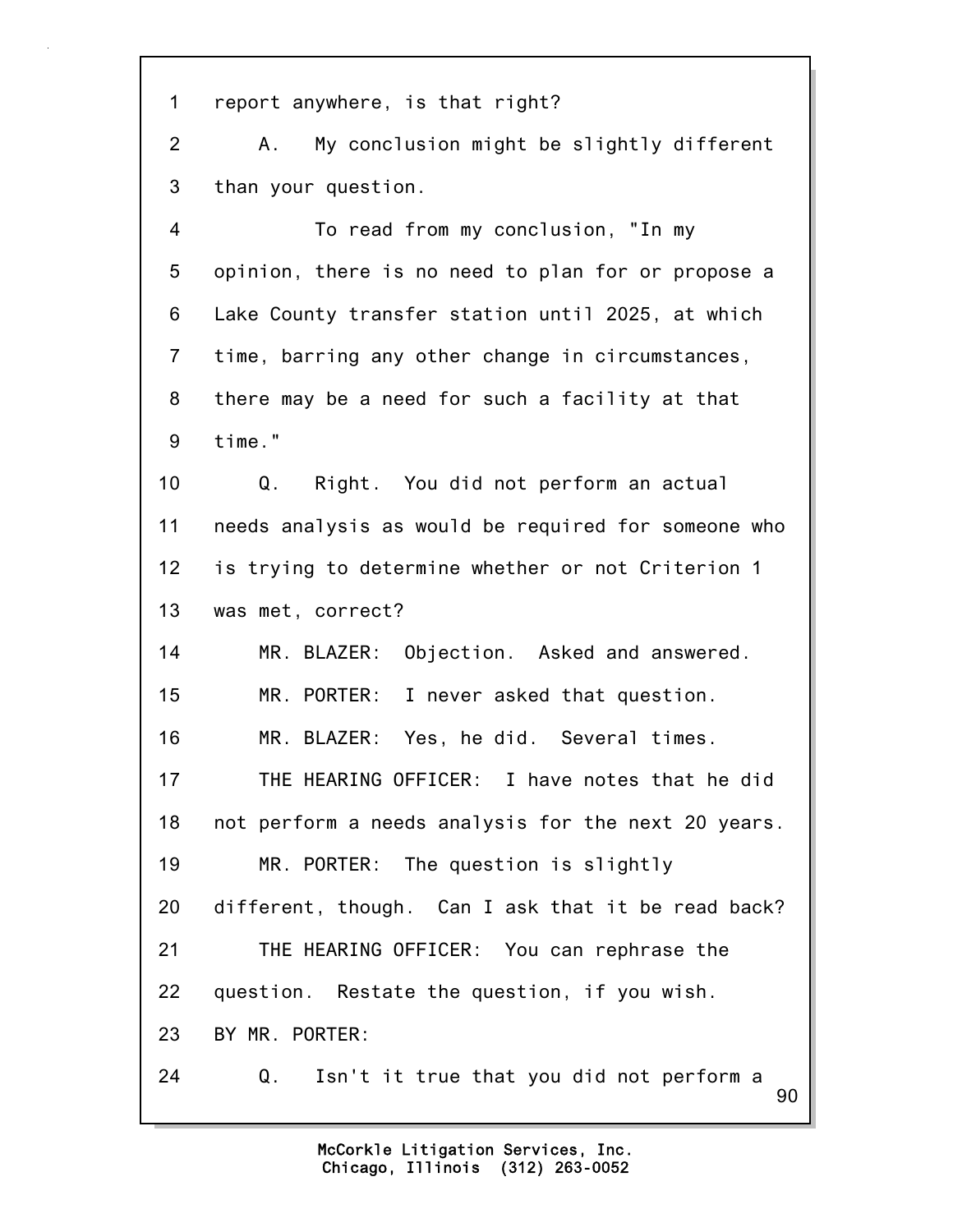91 1 needs analysis which would be required to determine 2 if indeed a Criterion 1 had been met or not met? 3 MR. BLAZER: Object to the characterization. 4 THE HEARING OFFICER: Objection overruled. 5 THE WITNESS: I would ask that you repeat it 6 again. There were some nuances in there. 7 BY MR. PORTER: 8 Q. Isn't it true that you did not perform a 9 needs analysis that is required to make a 10 determination of whether or not Criterion 1 was 11 met? 12 A. That was not within the scope of my work. 13 MR. PORTER: Nothing further. Thank you. 14 THE HEARING OFFICER: Mr. Grossmark. 15 CROSS EXAMINATION 16 BY MR. GROSSMARK: 17 Q. Mr. Thorsen, I'm going to read a section 18 of the introduction to the application and ask if 19 you remember this part of the application. 20 I'm going to paraphrase it, too. Counsel, 21 make sure -- 22 MR. KARLOVICS: Please speak up. 23 THE HEARING OFFICER: Yes. She's having a hard 24 time.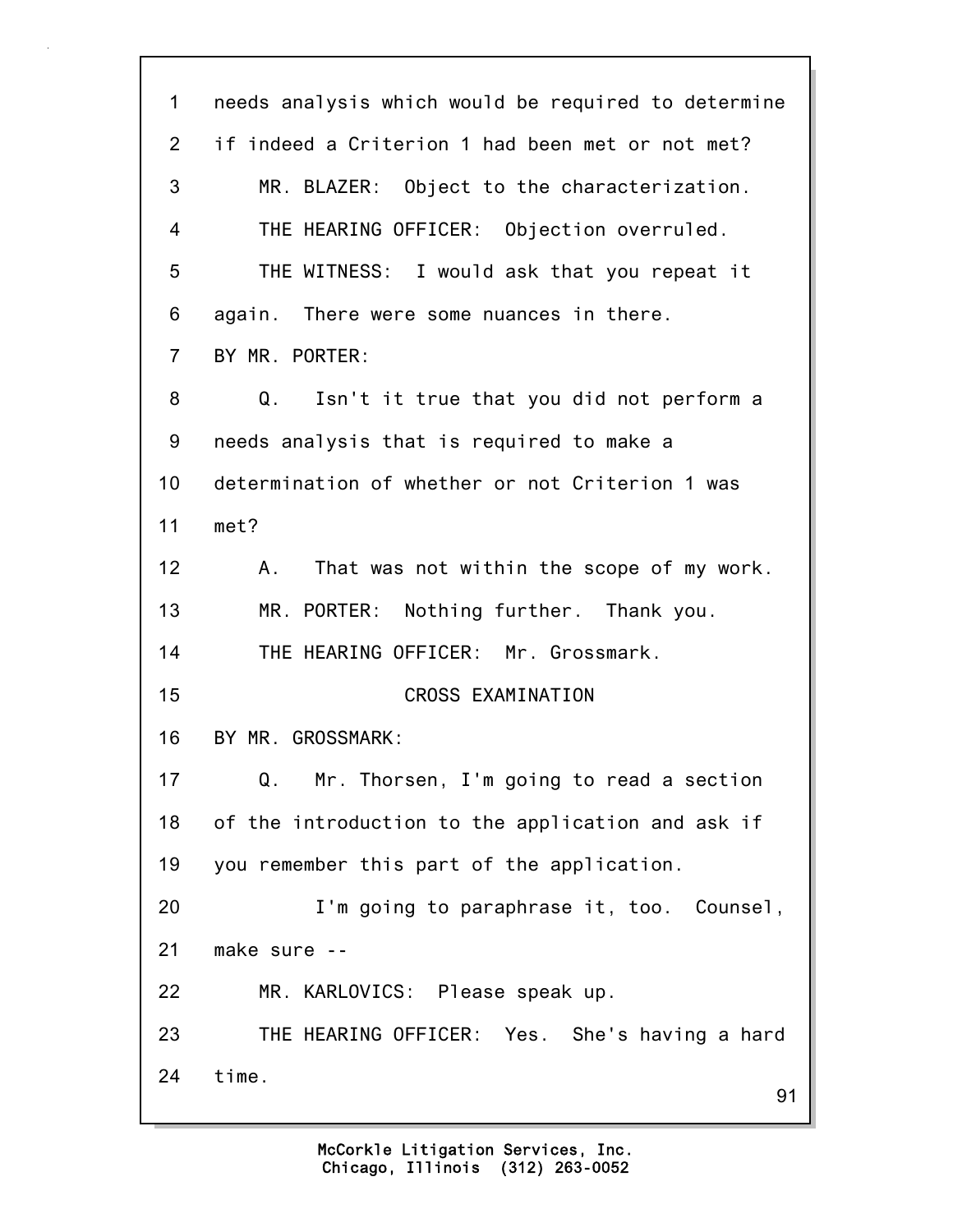1 BY MR. GROSSMARK:

| $\overline{2}$ | Sure. Paraphrasing part of the<br>Q.                |
|----------------|-----------------------------------------------------|
| 3              | application, the introduction to the application,   |
| 4              | it says that, the proposed transfer station is      |
| 5              | intended to located near the Groot north hauling    |
| 6              | facility and Groot ECO campus. And that this        |
| $\overline{7}$ | combination of facilities increases overall waste   |
| 8              | collection system efficiency but also reduces total |
| 9              | vehicle miles over the road, reduces total air      |
| 10             | emission, emissions, conserves fuel and reduces the |
| 11             | dependency on foreign oil.                          |
| 12             | Do you recall that being part of the                |
| 13             | application?                                        |
| 14             | I believe it's part of the executive<br>Α.          |
| 15             | summary.                                            |
| 16             | Until the landfills in Lake County close,<br>Q.     |
| 17             | this proposed transfer station does not contribute  |
| 18             | to those listed benefits, is that correct, if you   |
| 19             | know?                                               |
| 20             | And in particular will not reduce vehicle           |
| 21             | miles over the road, will not reduce total air      |
| 22             | emissions, will not conserve fuel, and will not     |
| 23             | reduce dependency on foreign oil?                   |
| 24             | I will generally agree with that.<br>Α.<br>92       |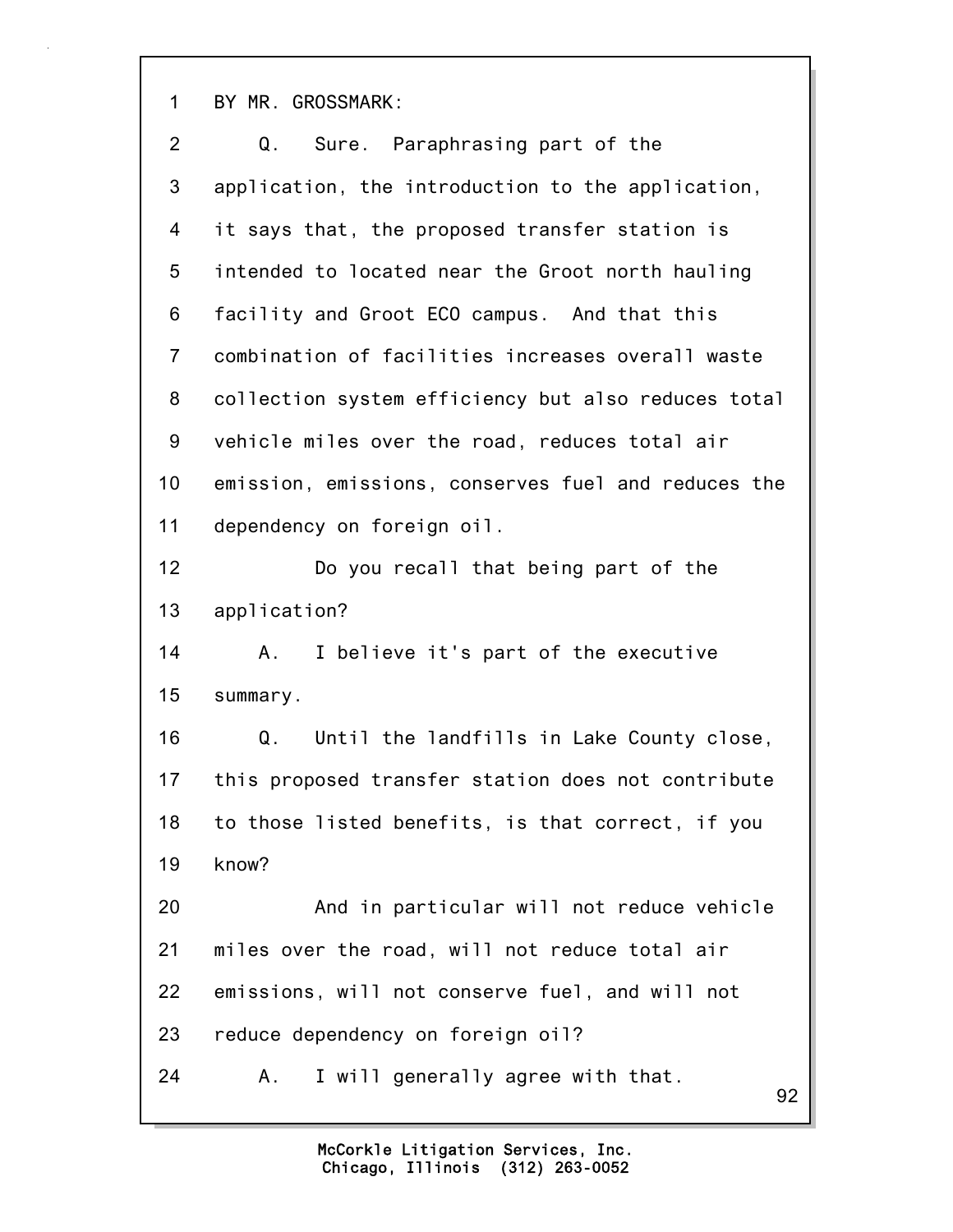93 1 Q. In fact, it would increase vehicle miles 2 over the road, increase air emissions, increase use 3 of fuel, and increase dependency on foreign oil? 4 A. What would do that? 5 Q. Building the transfer station now and 6 using it while the landfills, two landfills in Lake 7 County are still open? 8 MR. PORTER: I'm going to object to foundation. 9 He hasn't done any study on any of those issues. 10 THE HEARING OFFICER: Objection overruled. 11 BY MR. GROSSMARK: 12 Q. If you can say. 13 A. Well, I could see the situation if the 14 transfer station were put in that the waste would 15 come from the centroid of Lake County to Round Lake 16 Park and then go the other direction to the 17 landfills, which would increase all of those things 18 you said. 19 Q. We're assuming that the waste would go to 20 Winnebago County or to some more distant landfill 21 than Winnebago County, consistent with the 22 testimony submitted? 23 A. Even if it went to in-county landfills, it 24 would still increase the mileage.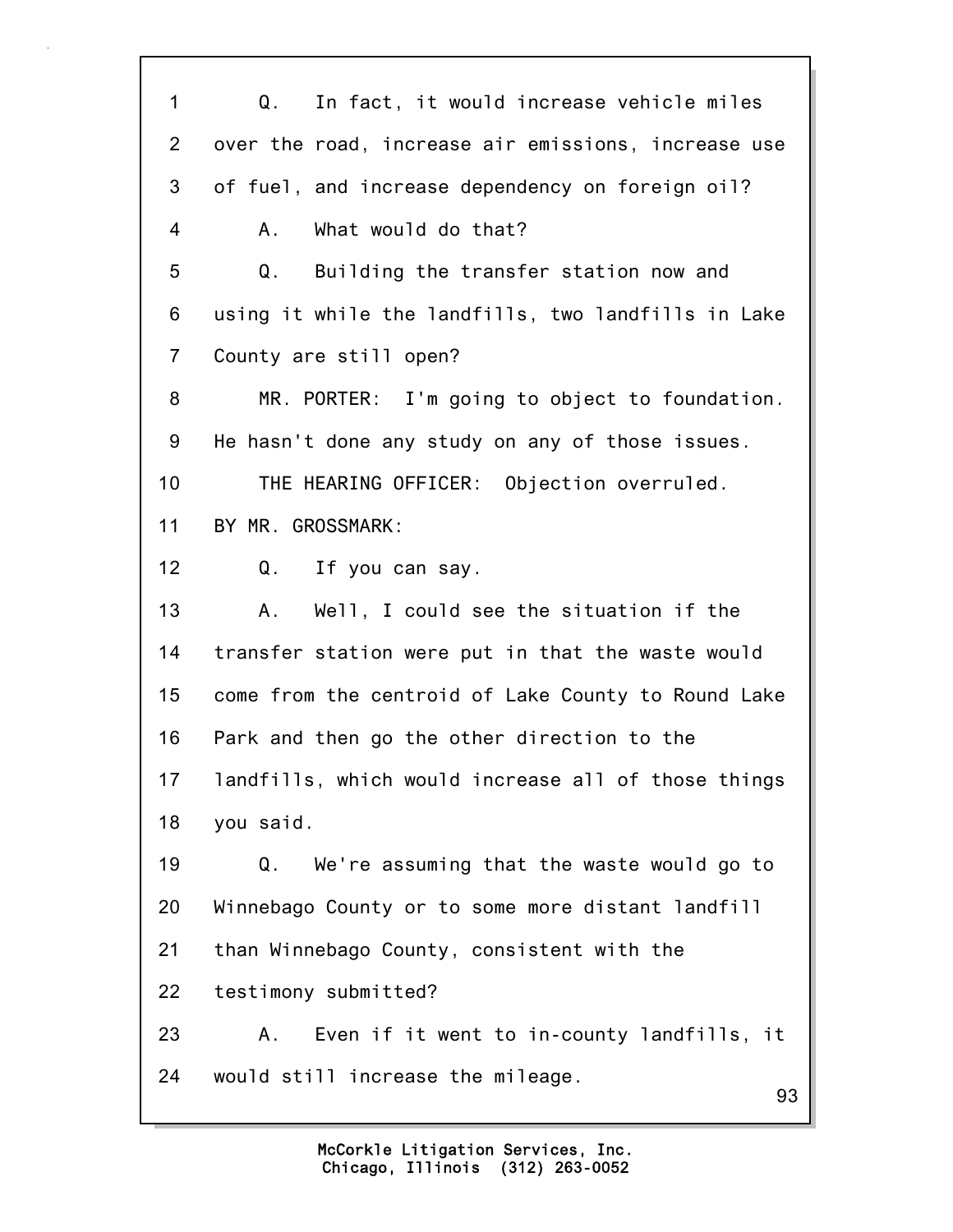1 Q. Are you familiar with the notion of 2 sustainable development?

3 A. I am.

4 Q. There was some testimony yesterday that 5 recycling over the last 20 years has been flat.

6 Do you know whether or do you have a 7 feeling or any information as to whether going 8 forward there is an interest, maybe there is a 9 trend, to sustainable development to reusing 10 material rather than using new found or sourced 11 materials, recycling materials, sourcing materials 12 closer rather than further away when using them? 13 A. I'll offer an opinion. I think there is a 14 lot of good lip service that I support and programs 15 that I would support but I don't think the average 16 Joe is really doing it, i.e., recycling and going 17 towards sustainable development. I believe we have 18 kind of stagnated at the current rates we recycle 19 and reuse. 20 Q. Would adopting the notion of stainable

21 development and implementing them tend to increase 22 the landfills?

23 A. I believe they would. And I would 24 certainly be supportive of that.

94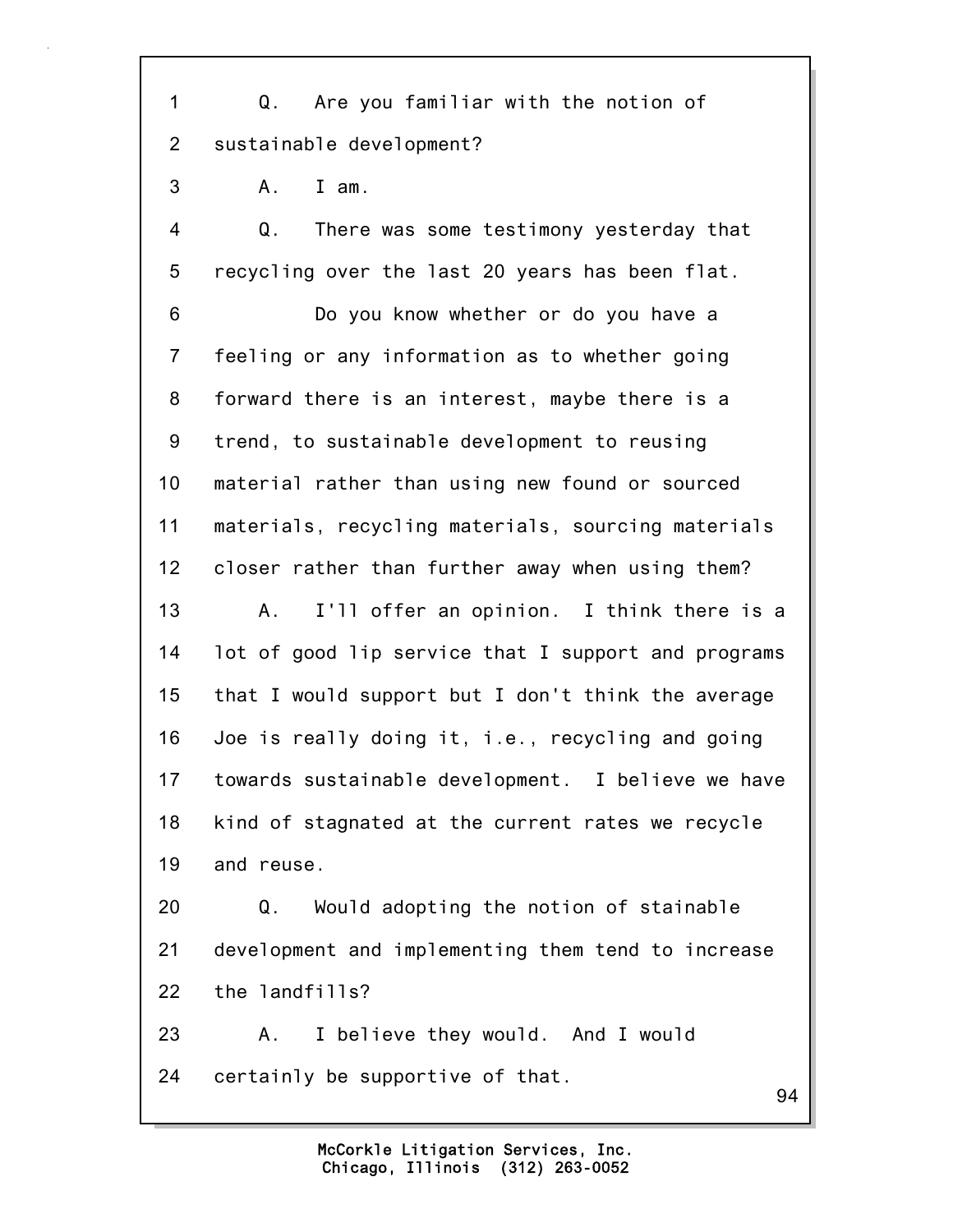| 1               | MR. GROSSMARK: Thank you.                             |
|-----------------|-------------------------------------------------------|
| 2               | THE HEARING OFFICER: Mr. Clark.                       |
| 3               | MR. CLARK: No questions.                              |
| $\overline{4}$  | THE HEARING OFFICER: Mr. Sechen.                      |
| 5               | CROSS EXAMINATION                                     |
| 6               | BY MR. SECHEN:                                        |
| $\overline{7}$  | Mr. Thorsen, my name is Glen Sechen. I<br>Q.          |
| 8               | represent the Village of Round Lake Park.             |
| 9               | Thank you, Stephen.                                   |
| 10              | How are you today?                                    |
| 11              | A. Very good. Thank you.                              |
| 12 <sub>2</sub> | Now, you've already talked a little bit<br>Q.         |
| 13              | about the \$10 a ton that the State of Wisconsin has  |
| 14              | added to its tipping fees. Is that correct? Do        |
| 15 <sub>1</sub> | you recall that?                                      |
| 16              | Yes.<br>A.                                            |
| 17              | Do you have any idea what the current gate<br>Q.      |
| 18              | rate is at Zion?                                      |
| 19              | I do not.<br>А.                                       |
| 20              | Q.<br>Do you have any idea what the current gate      |
| 21              | rate is in Grayslake?                                 |
| 22              | I do not.<br>A.,                                      |
| 23              | Q.<br>Do you believe that market conditions           |
| 24              | would permit at some point Grayslake or Zion to<br>95 |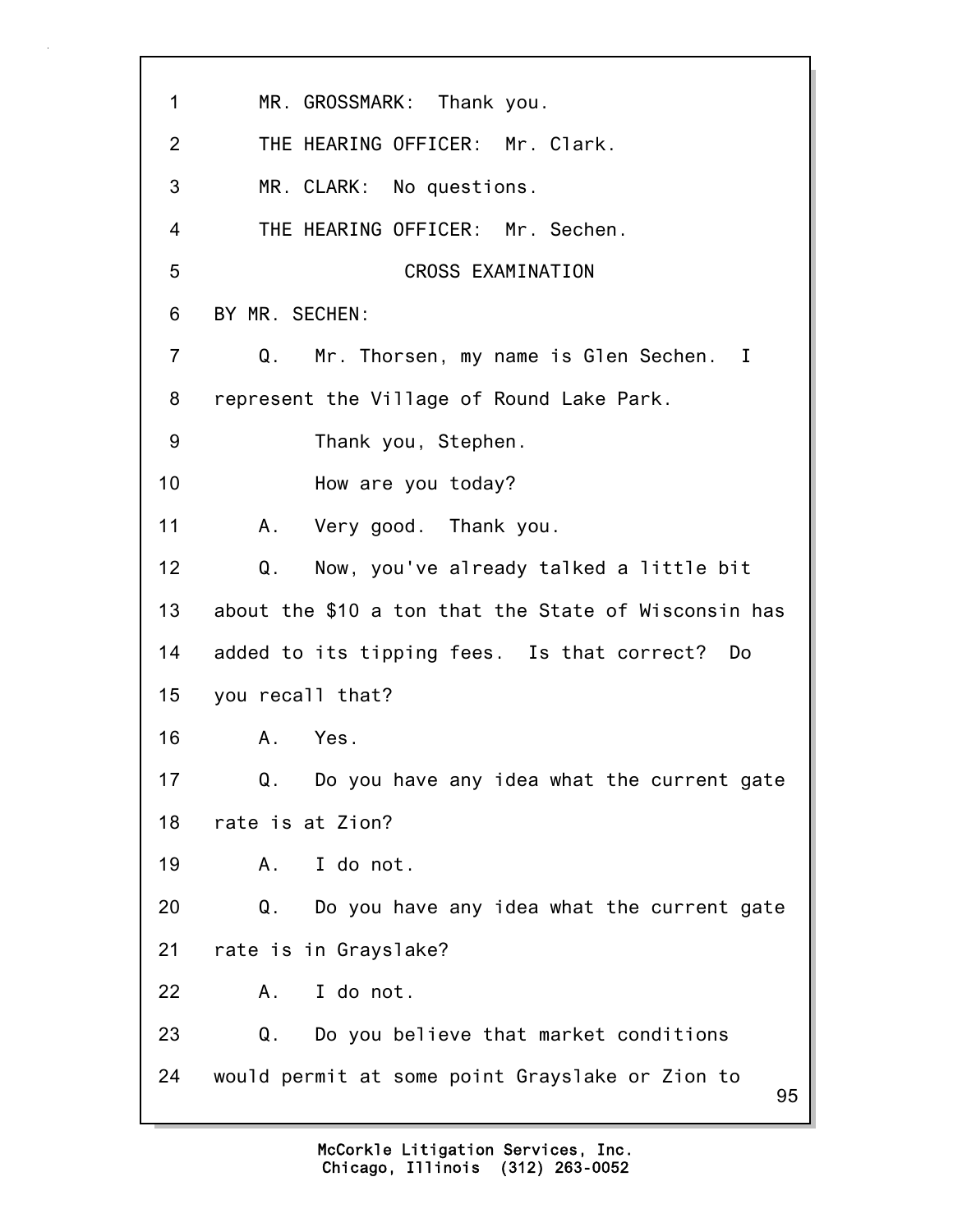96 1 increase its fees due to the lack of other options? 2 A. I do. 3 MR. BLAZER: Objection. Beyond the scope. 4 Also relevance. And calls for speculation. 5 MR. SECHEN: Scope is his objection, not his. 6 MR. BLAZER: We object. 7 THE HEARING OFFICER: I'm sorry. Scope is not 8 Mr. Blazer's objection? 9 MR. SECHEN: Yes. 10 THE HEARING OFFICER: I don't know why. I'm at 11 a loss, maybe I'm not the brightest bulb in the 12 room, but -- 13 MR. PORTER: I have no objection. 14 MR. SECHEN: That's the point. 15 MR. BLAZER: This is cross. Obviously, it's a 16 serial cross, but it's still cross. 17 THE HEARING OFFICER: Okay. Please restate the 18 question. I got lost with that. 19 MR. SECHEN: Read back the question, please. 20 (Record read as requested.) 21 THE HEARING OFFICER: And your objection, 22 Mr. Blazer? 23 MR. BLAZER: Number one, beyond the scope; two, 24 relevance; calls for speculation.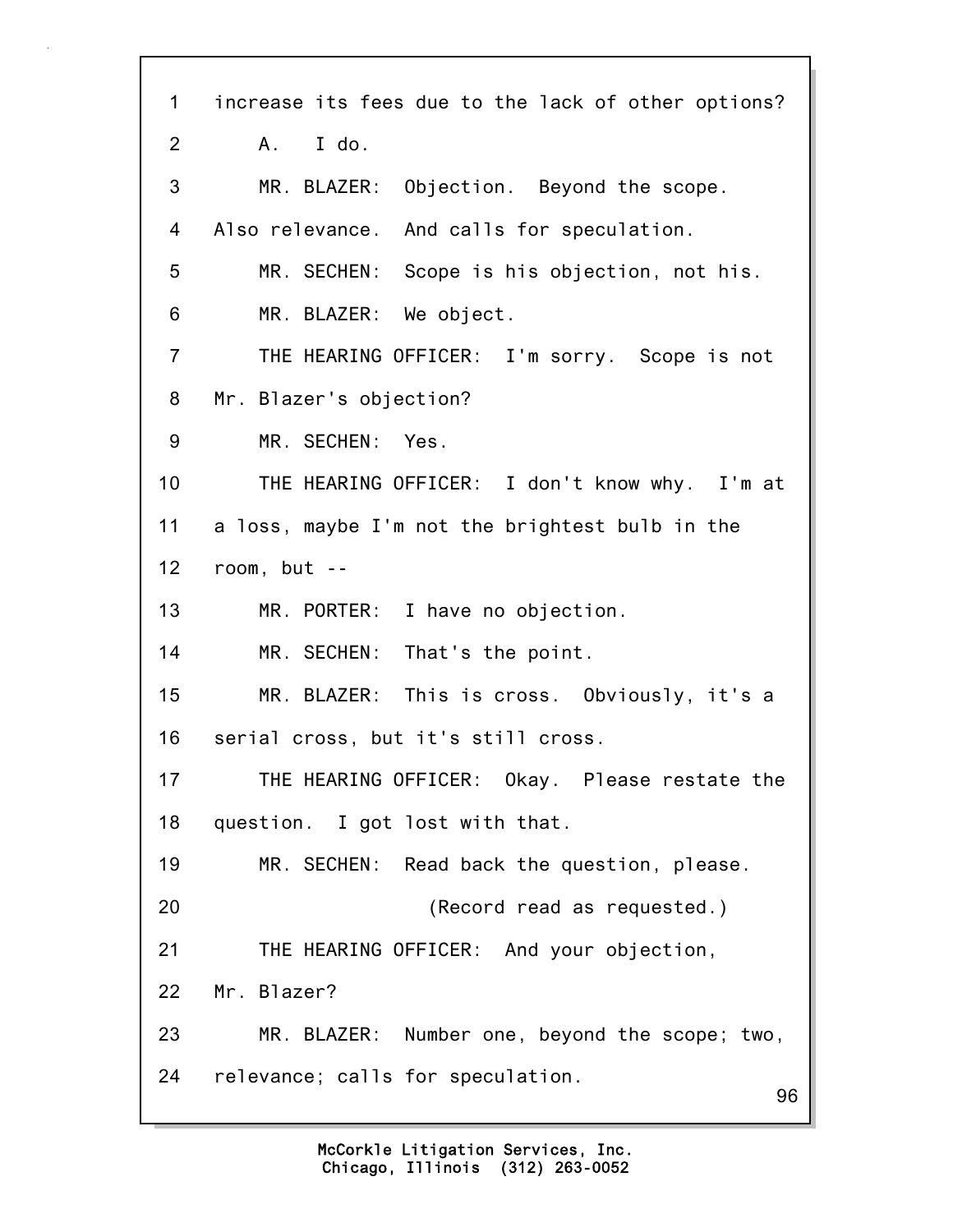97 1 THE HEARING OFFICER: Objection overruled. 2 MR. SECHEN: Mr. Thorsen. 3 THE WITNESS: Could you repeat the question? 4 BY MR. SECHEN: 5 Q. Okay. Let me try it again, if I may. 6 Do you believe at some point, because of a 7 lack of other options other than the two in-county 8 landfills, that either of those two landfills or 9 both of them possibly could increase their fees? 10 A. Well, it does call for some speculation, 11 but as a business person seeing that there is a 12 reduced capacity I could see the potential to 13 increase fees to eek a little more out of my 14 clientele, you'd have to do it carefully. 15 Q. Not only due to capacity issues but also 16 due to simply a lack of competition? 17 A. That and diminishing the life of the 18 landfill. I've seen landfills increase their 19 tipping fees merely because they're coming close to 20 being filled. 21 Q. Absolutely. That has been known to 22 happen? You've seen that a lot? 23 A. Pardon me? 24 Q. Have you seen that a lot?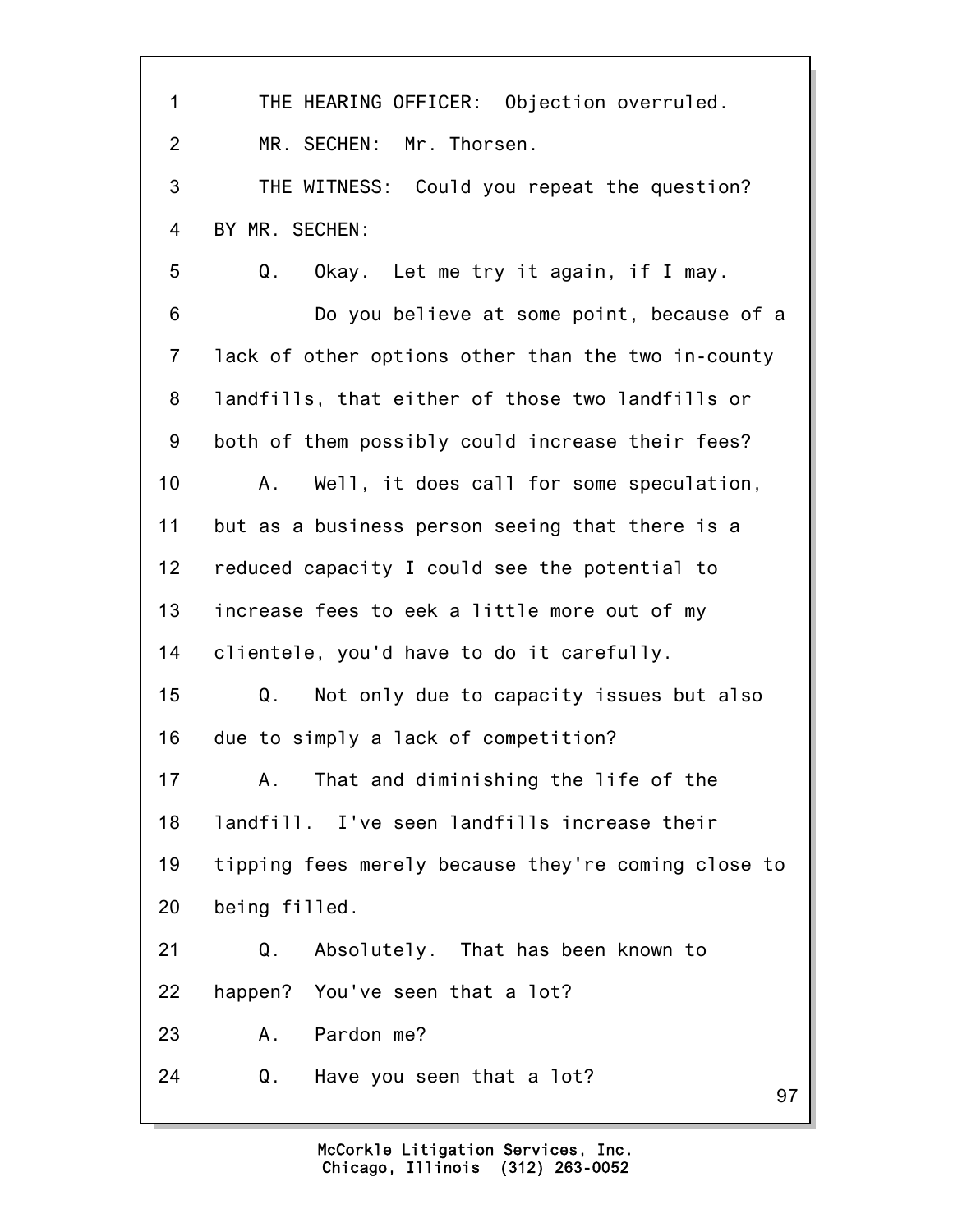98 1 A. I can't say that I have personally 2 experienced it a lot, but I have seen that a lot. 3 Q. Would you find it at all prudent for a 4 municipality in Lake County and its hauler or 5 either it or its hauler to find -- to find it 6 prudent to develop transportation within its 7 boundaries to serve its waste needs? 8 MR. BLAZER: Objection. Relevance. This is 9 not about the -- it's about the entire service 10 area. 11 THE HEARING OFFICER: Again, I'm going to 12 overrule the objection, but I am going to look at 13 it as a weight issue. 14 THE WITNESS: I have testified regarding the 15 current need for transfer stations to serve a 16 service area. I don't believe there is a need for 17 that at this time. 18 BY MR. SECHEN: 19 Q. You don't believe it's prudent then for 20 any town in Lake County and its hauler to seek to 21 develop a transfer station at this time? 22 MR. BLAZER: Objection. Relevance as to 23 prudence. 24 THE HEARING OFFICER: Objection overruled.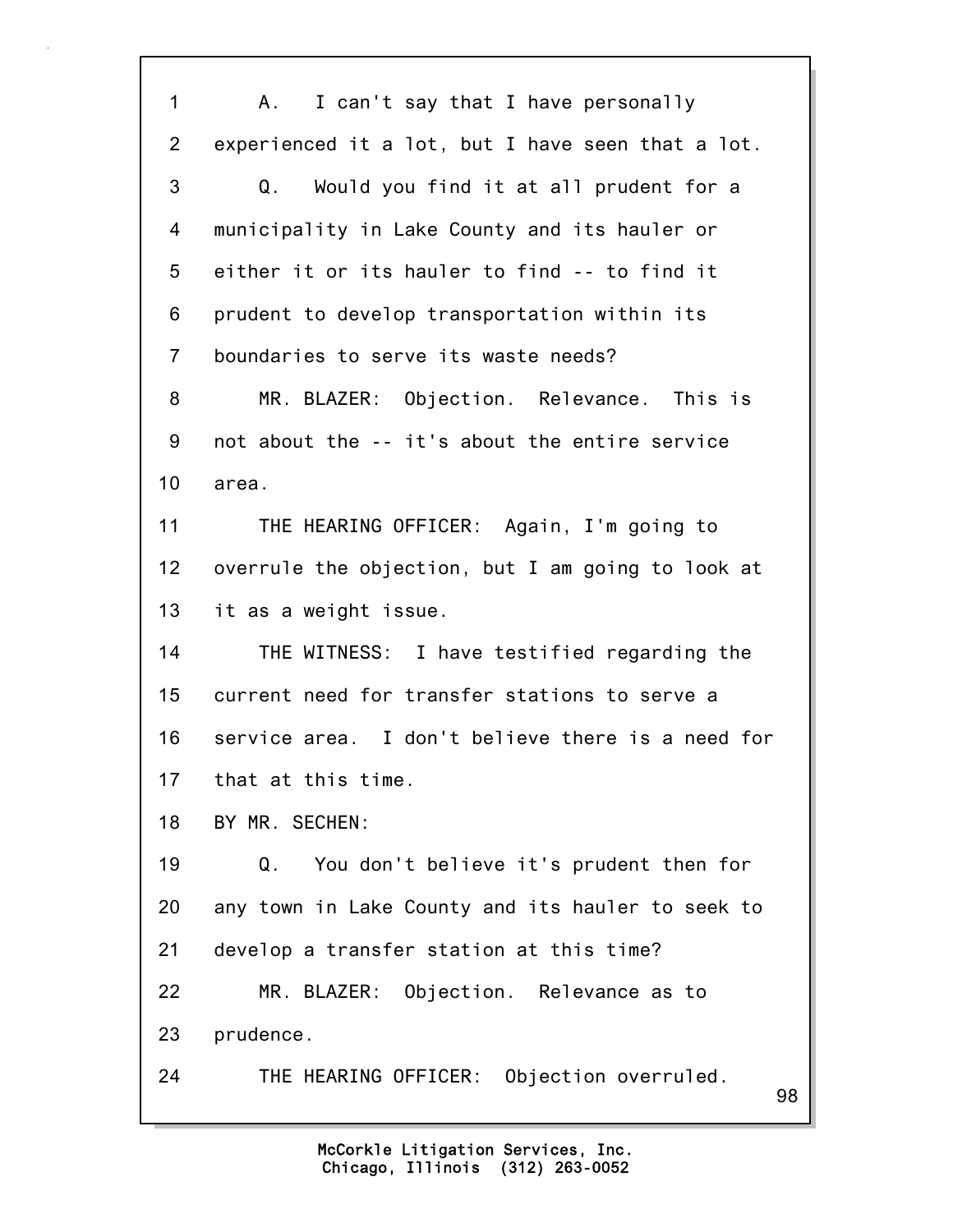1 THE WITNESS: I have a degree in urban and 2 regional planning. I believe planning is a good 3 thing. 4 However, when you pull the trigger and 5 implement the plan is the item in question. And if 6 you determine that your waste management costs are 7 going to be less than going to a transfer station

8 than at the current in-county landfills, then I 9 would move ahead with it.

10 But my belief currently is that the 11 cheapest, let me say the least expensive way to 12 manage your waste is to utilize the current 13 in-county landfills rather than double-handling 14 your waste.

15 BY MR. SECHEN:

16 Q. Or you might -- and you might find some 17 advantage of protecting yourself against potential 18 future price increases at the incoming landfills? 19 MR. BLAZER: We're really going far afield 20 here, Mr. Hearing Officer.

21 THE HEARING OFFICER: Objection overruled.

22 BY MR. SECHEN:

23 Q. Mr. Thorsen?

24 A. Could you repeat that?

99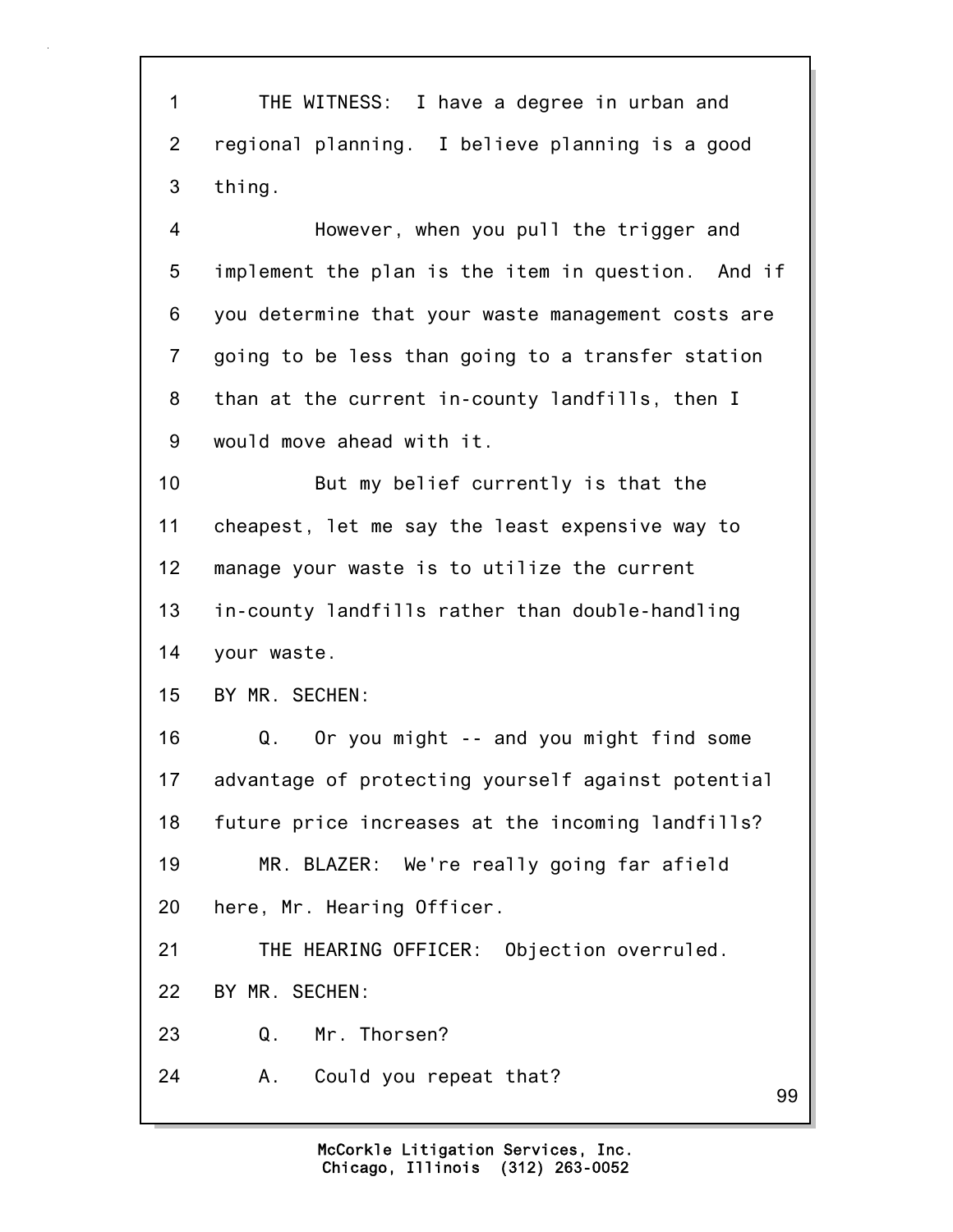100 1 Q. Sure. You might also find some advantage 2 in protecting yourself from future potential price 3 increases from the remaining in-county landfills? 4 MR. BLAZER: Also object to the form of the 5 question. 6 THE HEARING OFFICER: You may answer. 7 THE WITNESS: Look, these are all businesses. 8 The Village needs to make business decisions. The 9 hauler needs to make those business decisions. And 10 the landfills do. And that's a very big dynamic, 11 and people can choose to make those decisions at 12 one point in time or another point in time. 13 BY MR. SECHEN: 14 Q. Well, that's the point. 15 MR. BLAZER: I don't believe he is done with 16 the answer, Mr. Hearing Officer. 17 THE HEARING OFFICER: Mr. Thorsen, were you 18 done with your answer? I thought you were as well, 19 but -- 20 THE WITNESS: I was going to finish with, I was 21 hired to determine if there was a need in the 22 service area at this time for a transfer station, 23 and my opinion is there is no need at this time for 24 a transfer station to serve the service area.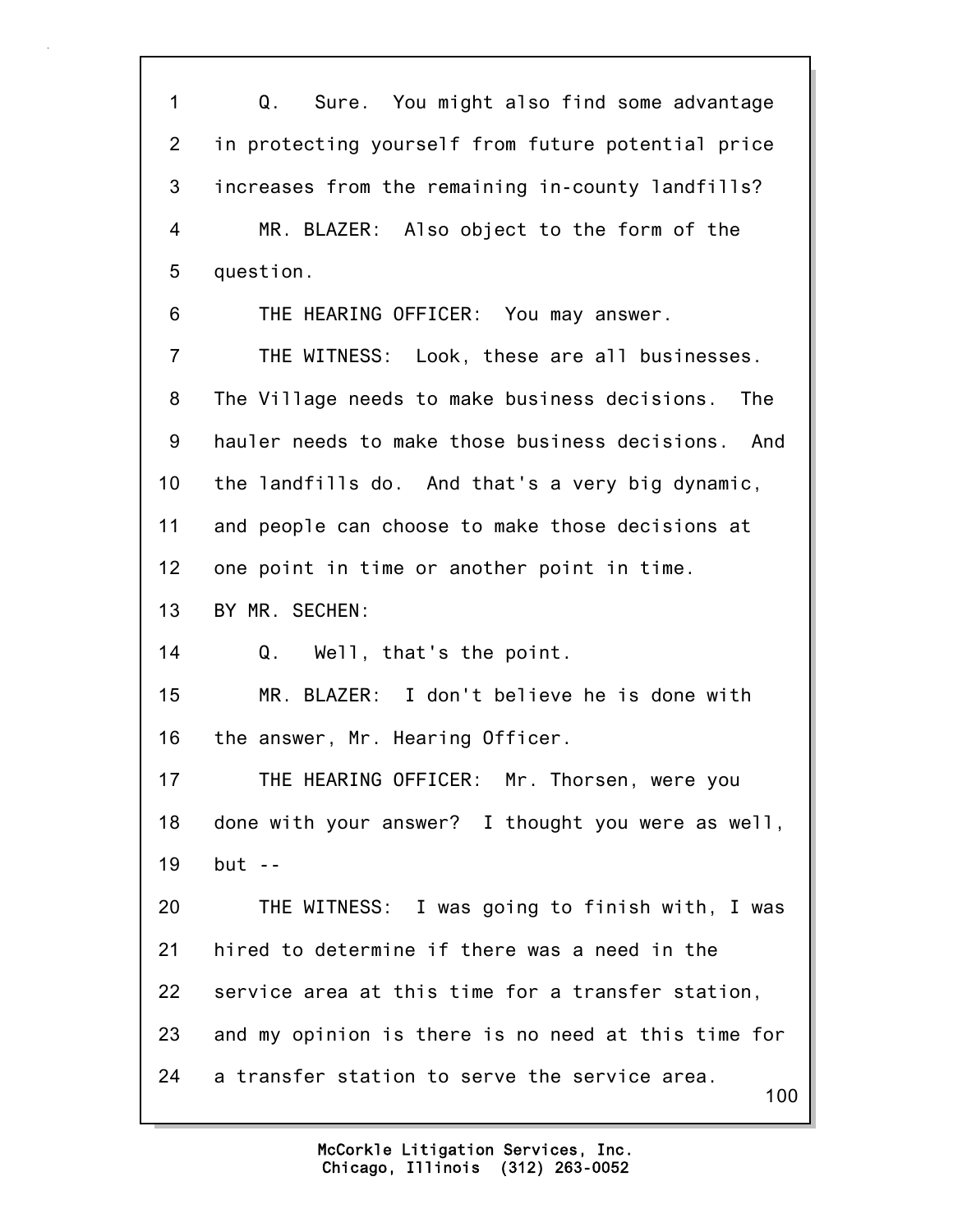101 1 BY MR. SECHEN: 2 Q. Mr. Thorsen, we're on a slightly different 3 question now, slightly different. 4 You mention it's a business decision, and 5 there may be some potential prudence involved in 6 protecting yourself from potential future 7 increases. 8 Do you have -- do you take issue with a 9 business decision made to do exactly that, site 10 transfer station? 11 MR. BLAZER: Objection. Asked and answered. 12 He just answered that. 13 THE HEARING OFFICER: Objection is sustained. 14 Also, I think we are starting to get a little far 15 afield, Mr. Sechen. 16 BY MR. SECHEN: 17 Q. Mr. Thorsen, is it accurate to say that 18 what you've testified to is sort of an overall 19 picture of Lake County and the Lake County solid 20 waste position, if you will, and the fact that 21 there's some capacity remaining in Lake County to 22 sometime in the future that's maybe a little bit 23 less than definite, is that correct? 24 MR. BLAZER: Object to the form of the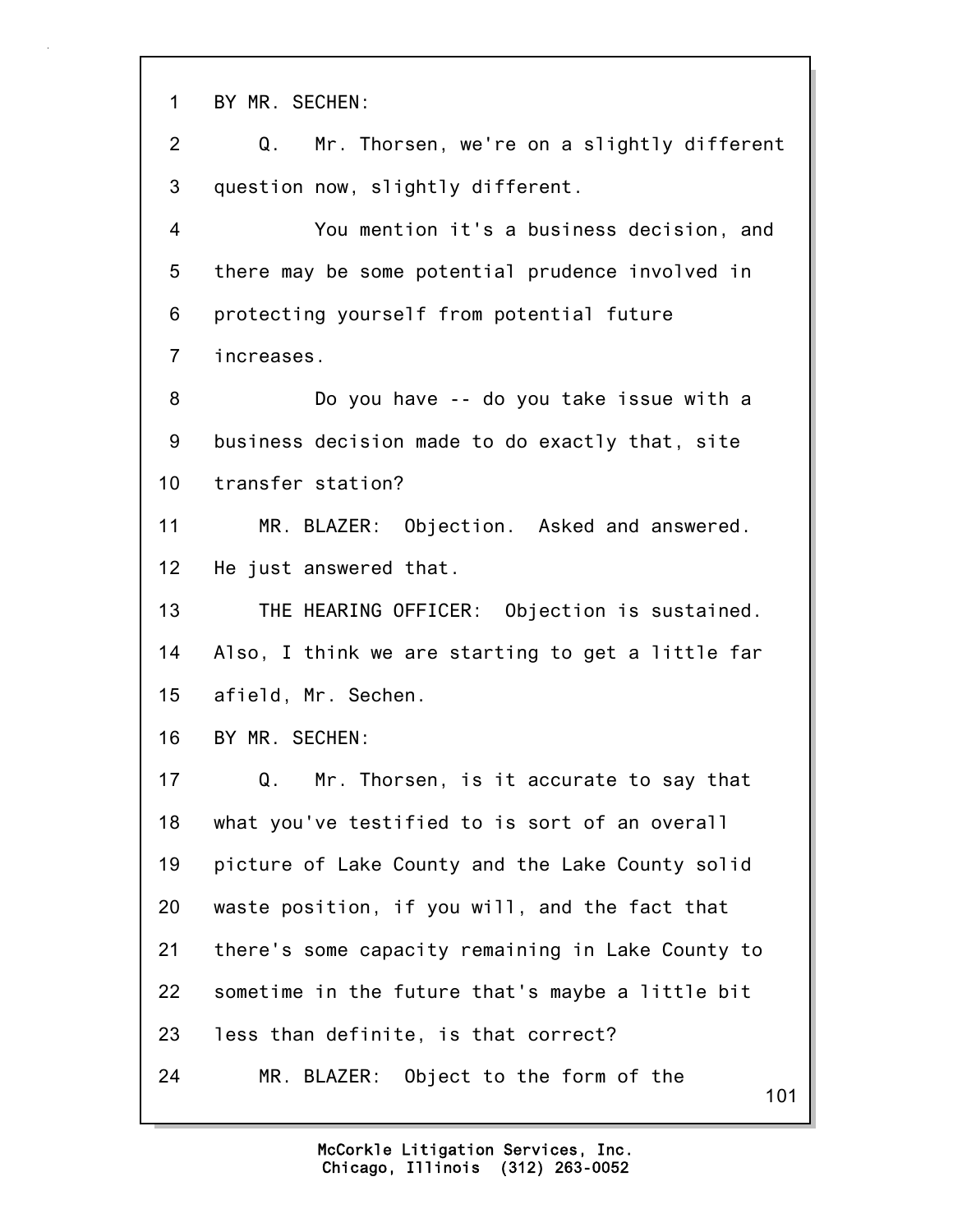102 1 question. It's also compound. Mischaracterizes. 2 THE HEARING OFFICER: I am going to sustain it 3 as to form. I'm not sure what, "it was a little 4 less than definite" meant, Mr. Sechen. I was with 5 you until that part. 6 BY MR. SECHEN: 7 Q. Let me just simply ask this, do you take 8 issue with some portion of Lake County finding it 9 necessary or prudent, if you will, to make a 10 business decision to site a landfill? 11 MR. BLAZER: Objection. Asked and answered and 12 relevance. Some portion of Lake County? 13 MR. CLARK: I'm going to also join in that 14 objection. The County isn't making any decisions 15 here or any portion of the County. It's the 16 Applicant that has an application before the 17 Village for local siting. 18 MR. SECHEN: Exactly. 19 THE HEARING OFFICER: Well, and I guess I'm 20 also lost what the siting of a landfill is at this 21 point in the question. 22 MR. SECHEN: Did I say landfill? Oh, I'm 23 sorry. I'm sorry. 24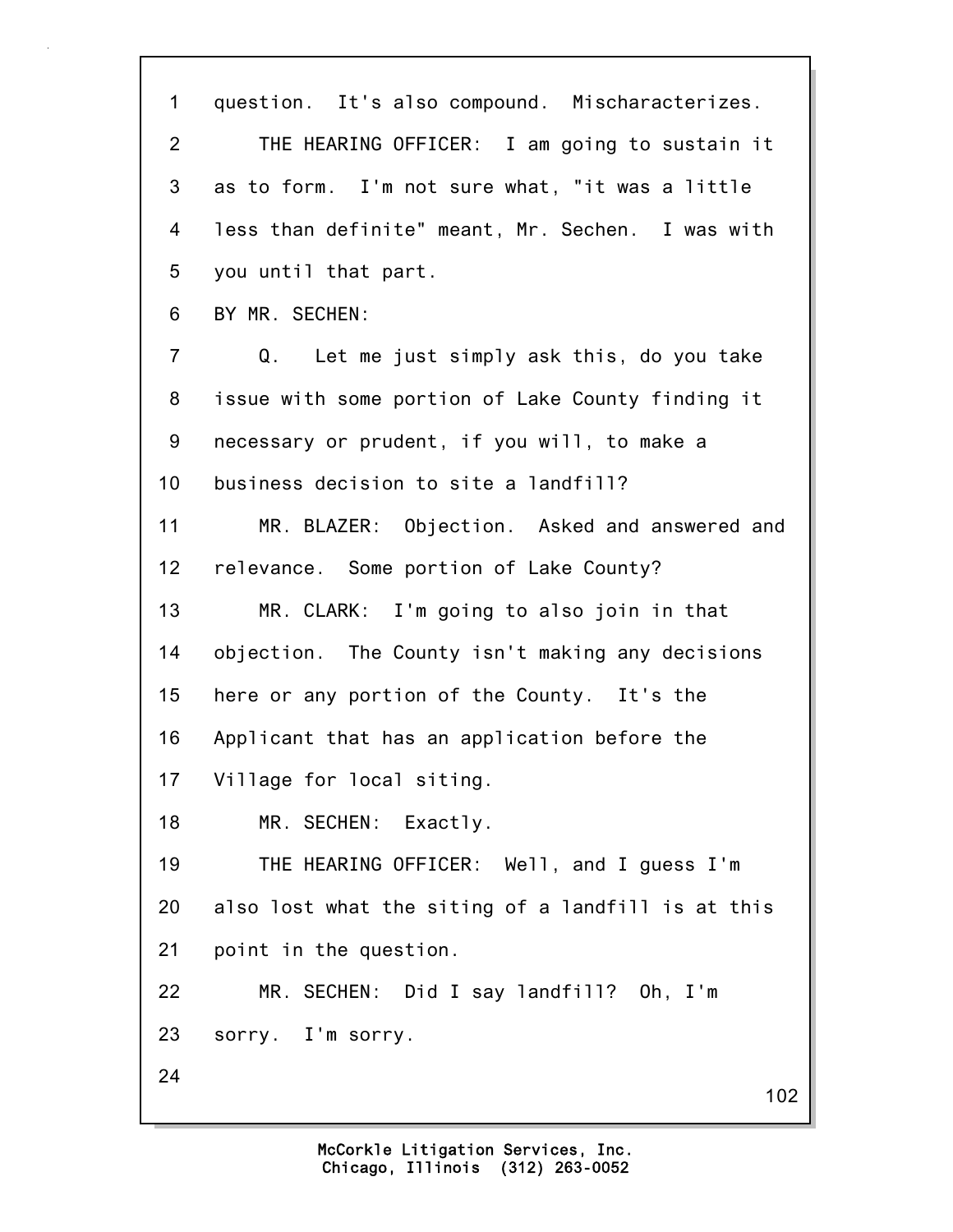1 BY MR. SECHEN:

| $\overline{2}$  | Do you take issue with any portion of Lake<br>Q.             |
|-----------------|--------------------------------------------------------------|
| 3               | County making a business decision to site a                  |
| 4               | transfer station?                                            |
| 5               | MR. BLAZER: Same objections, Mr. Hearing                     |
| 6               | Officer.                                                     |
| $\overline{7}$  | THE HEARING OFFICER: You may answer but --                   |
| 8               | THE WITNESS: No. I do not.                                   |
| 9               | BY MR. SECHEN:                                               |
| 10              | Q.<br>So then you would have no issue with Round             |
| 11              | Lake, the Village of Round Lake, my client -- Round          |
| 12 <sub>2</sub> | Lake Park, I'm sorry, and it's hauler finding it             |
| 13              | prudent, if they do, to site a transfer station?             |
| 14              | MR. BLAZER: Objection. Both relevance. And                   |
| 15              | now it's been asked and answered three times.                |
| 16              | THE HEARING OFFICER: Well, it hasn't been                    |
| 17              | asked and answered, but we are -- we're getting              |
| 18              | away from Criteria 1, which is really where we're            |
| 19              | supposed to be, and I'm giving a pretty far field            |
| 20              | here and I'm trying to tie this in.                          |
| 21              | MR. SECHEN: I don't think we are.                            |
| 22              | THE HEARING OFFICER: I think we are. We have                 |
| 23              | gone from need to prudence, and I'm not really sure          |
| 24              | those are the same thing. And if you could tell<br>me<br>103 |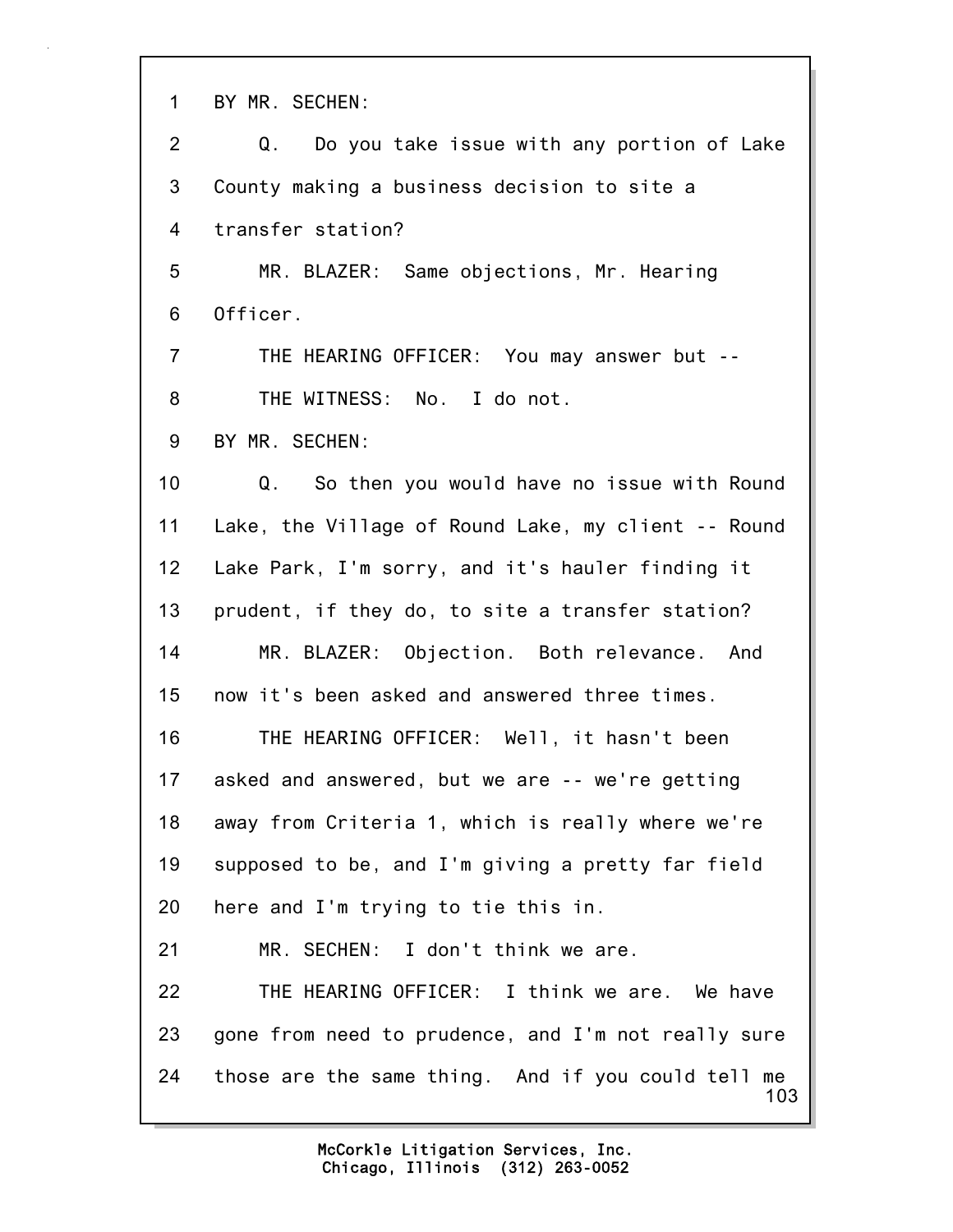104 1 how they are, Mr. Sechen, I'll let you proceed. 2 MR. SECHEN: I think the comment that common 3 dictionary definition would lead you to believe 4 prudent -- you're sustaining the objection because 5 I used the word prudent instead of need? 6 THE HEARING OFFICER: Yes. 7 MR. SECHEN: I think that's completely wrong. 8 THE HEARING OFFICER: That's where we're at. 9 MR. SECHEN: If the objection is sustained, 10 I'll move on. 11 THE HEARING OFFICER: Yes, it is. 12 BY MR. SECHEN: 13 Q. Okay. Not the same question, Mr. Thorsen, 14 do you take issue with the Village of Round Lake 15 Park and its hauler finding it necessary, if they 16 do, to site a transfer station for whatever 17 business reasons they may have? 18 MR. BLAZER: Objection. Relevance. It's not 19 Criteria 1. 20 THE HEARING OFFICER: Objection overruled. 21 MR. CLARK: I'm going to object as well. I 22 didn't know that the Village was an applicant in 23 this case. 24 MR. SECHEN: Village isn't. Village is making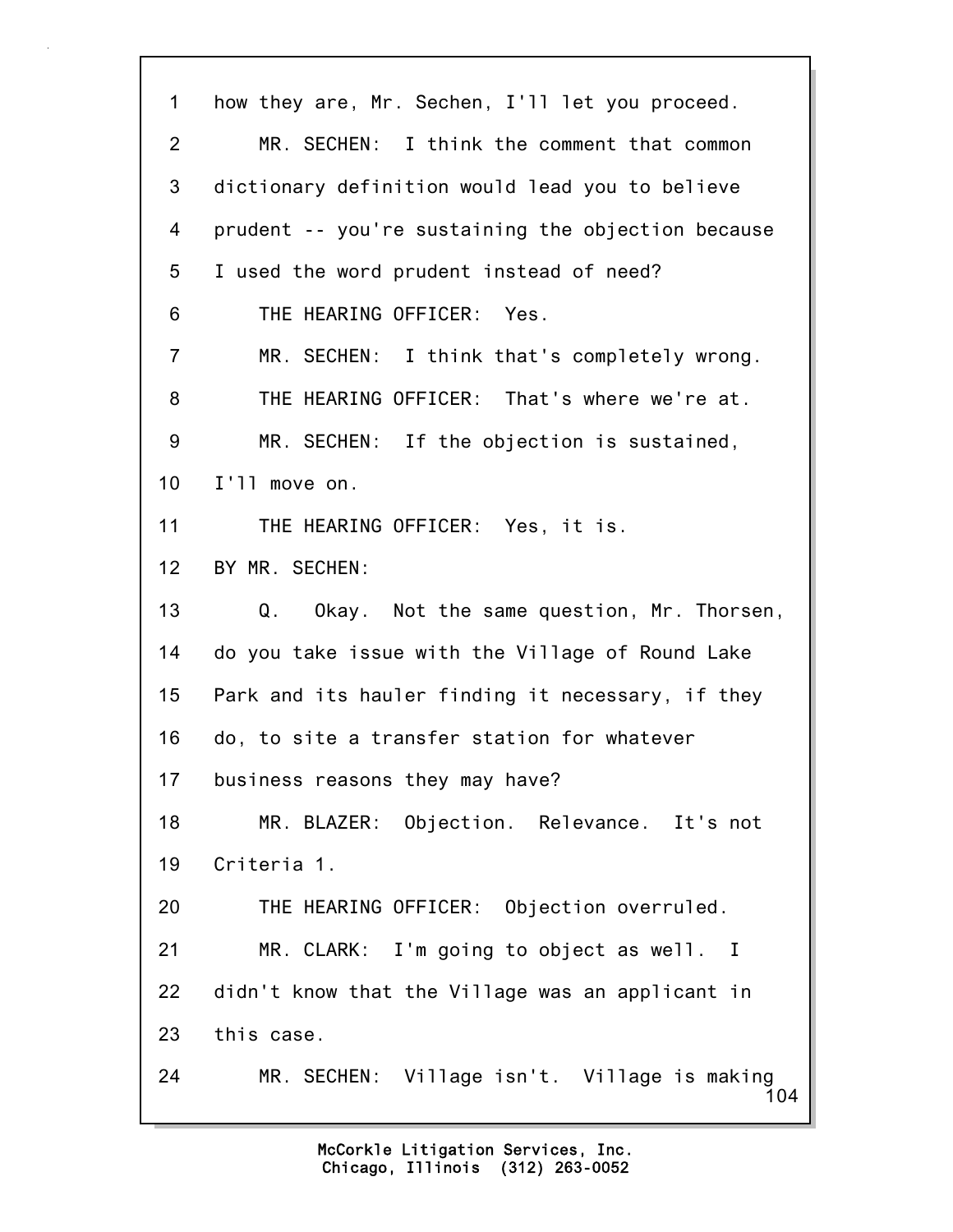105 1 the decisions. 2 MR. CLARK: That was the question. Village and 3 Groot. 4 THE HEARING OFFICER: The objection is 5 overruled. You may answer. 6 MR. BLAZER: Just for the record, Mr. Hearing 7 Officer, I'm sorry. 8 THE HEARING OFFICER: Please. 9 MR. BLAZER: If Mr. Sechen is now saying that 10 the Village and Groot have already decided to site 11 this transfer station, then he had raised a 12 dramatically different issue in this case. 13 MR. SECHEN: That's not what I said. 14 THE HEARING OFFICER: Let me respond, 15 especially, because I heard -- I did not hear that 16 they had decided. I heard "if they decide," that 17 was the statement, that was the question I'm ruling 18 on. And if they decide that it's necessary, the 19 question is, if they decide it's necessary, do you 20 disagree with them? That's what I heard, and 21 that's the question that I think is prudent -- 22 proper. Now, you almost got me saying prudent. 23 That's the proper question. 24 MR. SECHEN: I will keep this up.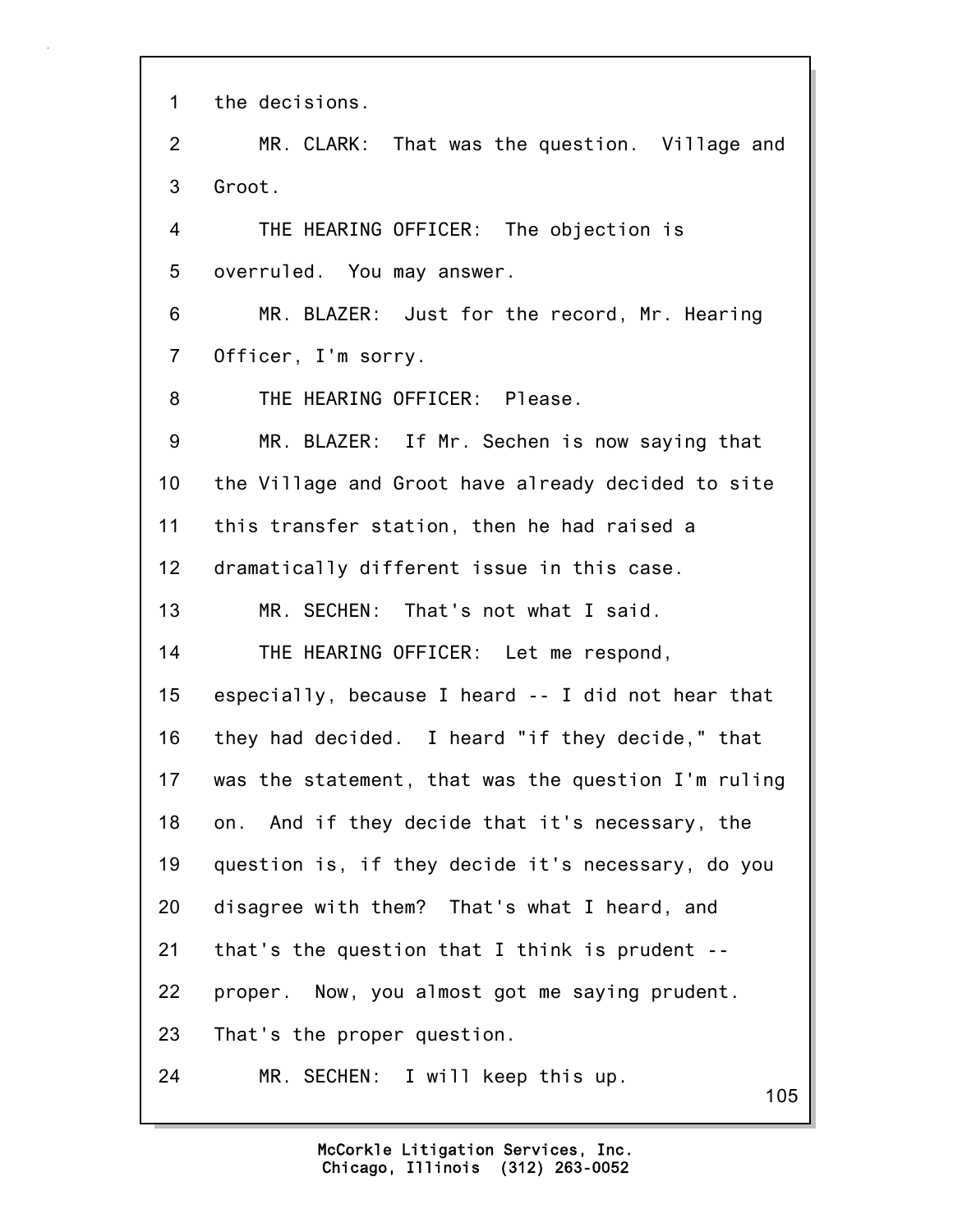106 1 THE HEARING OFFICER: That is the question I 2 think is proper, and would you please answer it, 3 Mr. Thorsen. 4 THE WITNESS: The Village and Groot have the 5 power they see fit. However, I also opine that 6 there is no current need in the service area for a 7 transfer station at this time. 8 BY MR. SECHEN: 9 Q. So you take no issue with the Village 10 doing just that, but you find there is no need 11 because there's sufficient capacity numerically, 12 it's simply a mathematical exercise in the county? 13 MR. BLAZER: Object to the form of the 14 question. "Just that"? I have no idea what he's 15 talking about. I'd be shocked that the witness 16 does. 17 THE HEARING OFFICER: Does the witness 18 understand the question? 19 THE WITNESS: No. 20 THE HEARING OFFICER: Okay. You want to 21 rephrase it, Mr. Sechen? 22 BY MR. SECHEN: 23 Q. Well, you mention that these are all 24 business decisions.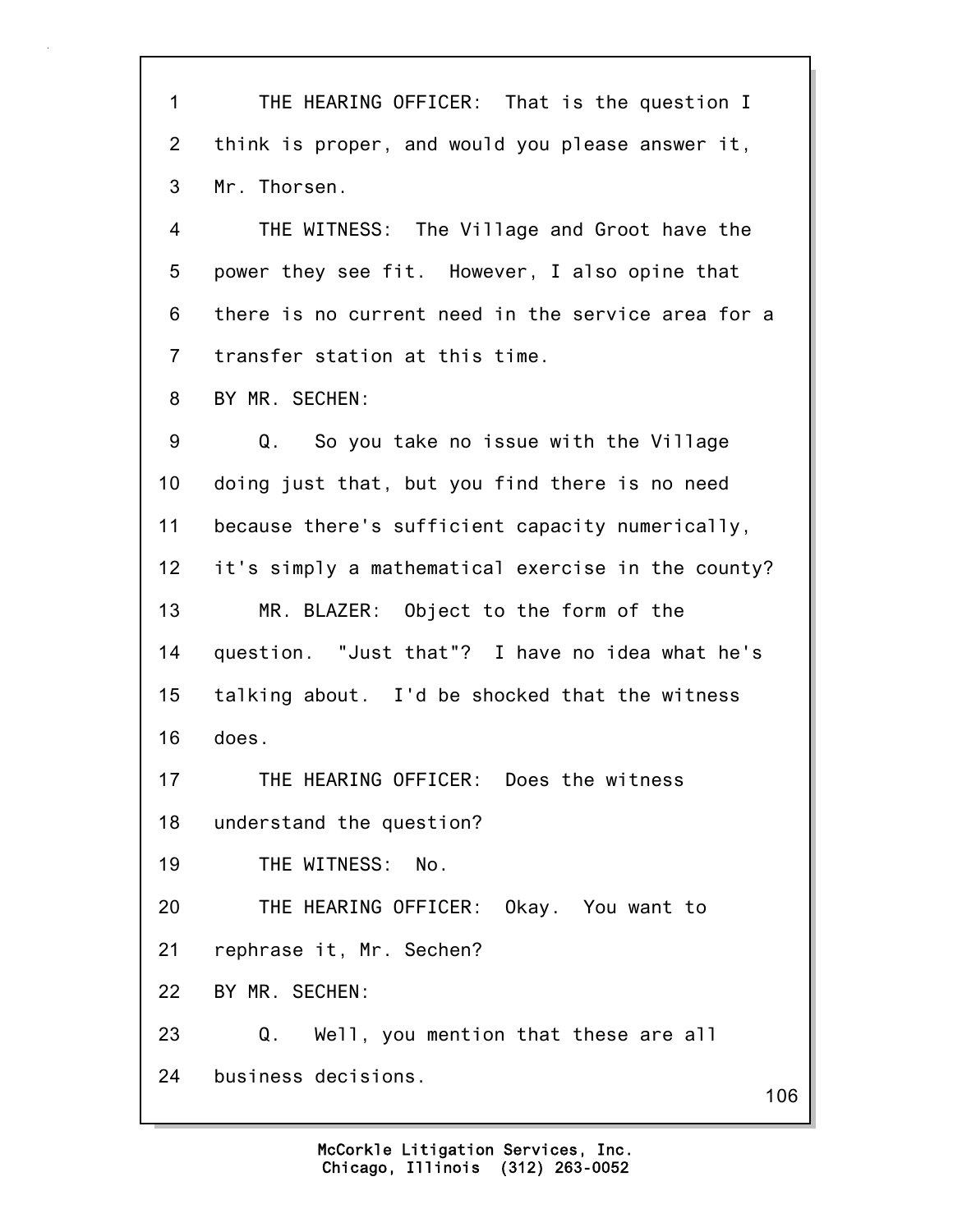107 1 Would you explain how business enters into 2 the picture? 3 A. Policies, costs. Primarily, costs. 4 Q. So if it were determined by a Village that 5 it were necessary to site a transfer station, any 6 village within this community or this county, for 7 costs reasons, would you take issue with that? 8 MR. BLAZER: Mr. Hearing Officer, I know my 9 brother Mr. Clark to the right here suggested that 10 I let Mr. Sechen hang himself, but I can't really 11 do that. Either Mr. Sechen is suggesting the 12 Village has already made that decision or he's 13 asking a completely irrelevant question, now 14 multiple times. Either way, it's objected to. If 15 it's the first, like I said, we have a very 16 different issue in this case. If it's the latter, 17 it's completely irrelevant. 18 THE HEARING OFFICER: Mr. Sechen, I'll let you 19 respond to that. 20 MR. SECHEN: You know, if the witness himself 21 mentioned the fact that this is really a business 22 decision, I think I'm entitled to explore that. 23 THE HEARING OFFICER: Well, I think what is 24 important, first of all, that you answer the first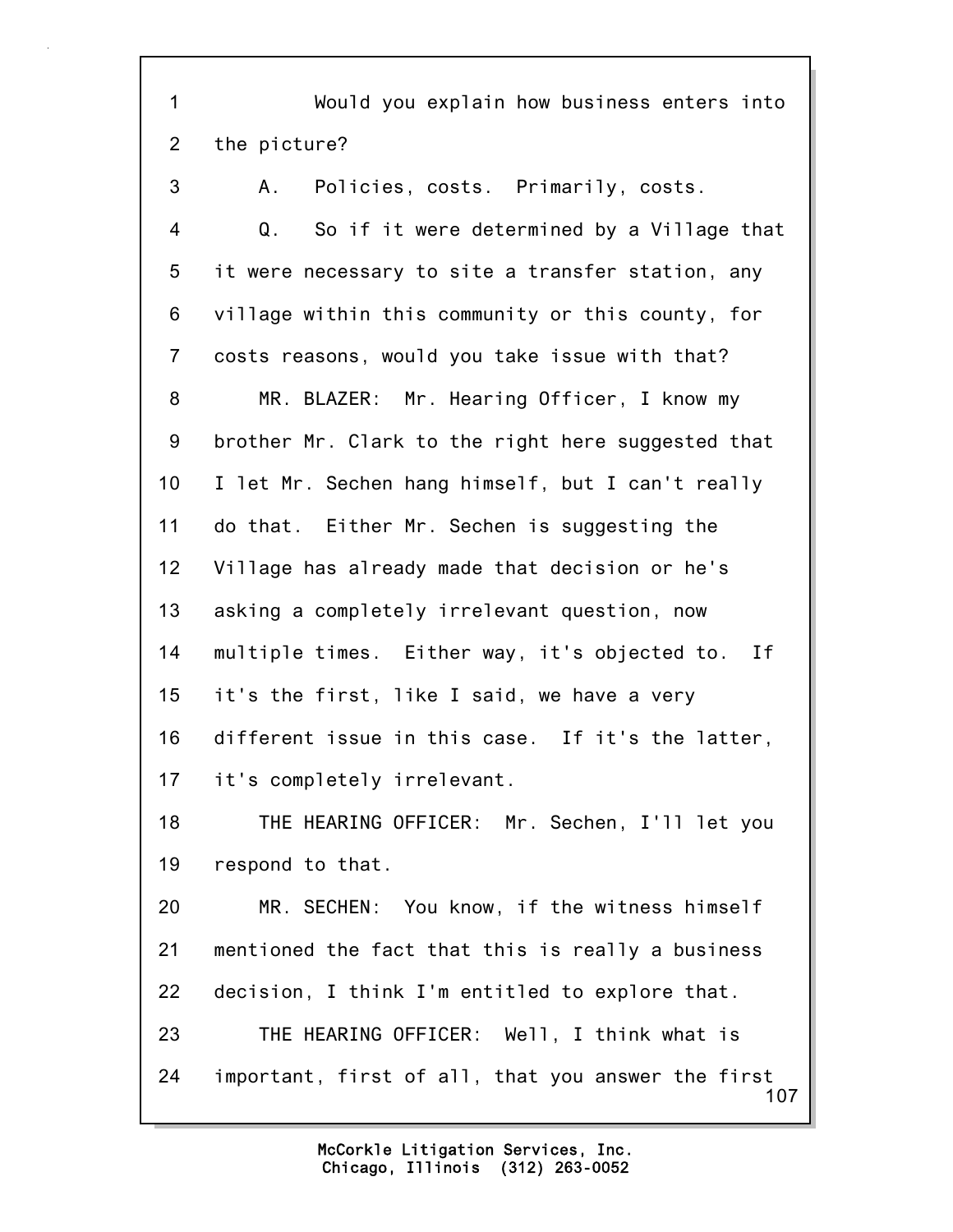| $\mathbf 1$    | part of the two-part objection. That's the        |
|----------------|---------------------------------------------------|
| $\overline{2}$ | objection I want to hear the answer to first. And |
| 3              | then we'll talk about the second part afterwards. |
| 4              | MR. SECHEN: But I -- at this point now, I've      |
| 5              | forgotten what the first part is.                 |
| 6              | THE HEARING OFFICER: Mr. Blazer is making the     |
| $\overline{7}$ | statement or the implication for lack of a better |
| 8              | word, and I'm sure there's a better one, that the |
| 9              | Village has already made the decision to site --  |
| 10             | MR. SECHEN: Oh, that's ridiculous.                |
| 11             | THE HEARING OFFICER: Well, that's I want you      |
| 12             | to respond to first.                              |
| 13             | MR. SECHEN: Neither have they nor have I          |
| 14             | suggested that they have.                         |
| 15             | THE HEARING OFFICER: Now, as to the business      |
| 16             | decision, I will overrule the objection at this   |
| 17             | point. Let's get it done. Move on. Because we     |
| 18             | are, as we keep going, it's getting less and less |
| 19             | relevant in my mind.                              |
| 20             | BY MR. SECHEN:                                    |
| 21             | Do you recall what the question is,<br>Q.         |
| 22             | Mr. Thorsen?                                      |
| 23             | In general. But I'd like you to repeat<br>Α.      |
| 24             | it.<br>108                                        |
|                |                                                   |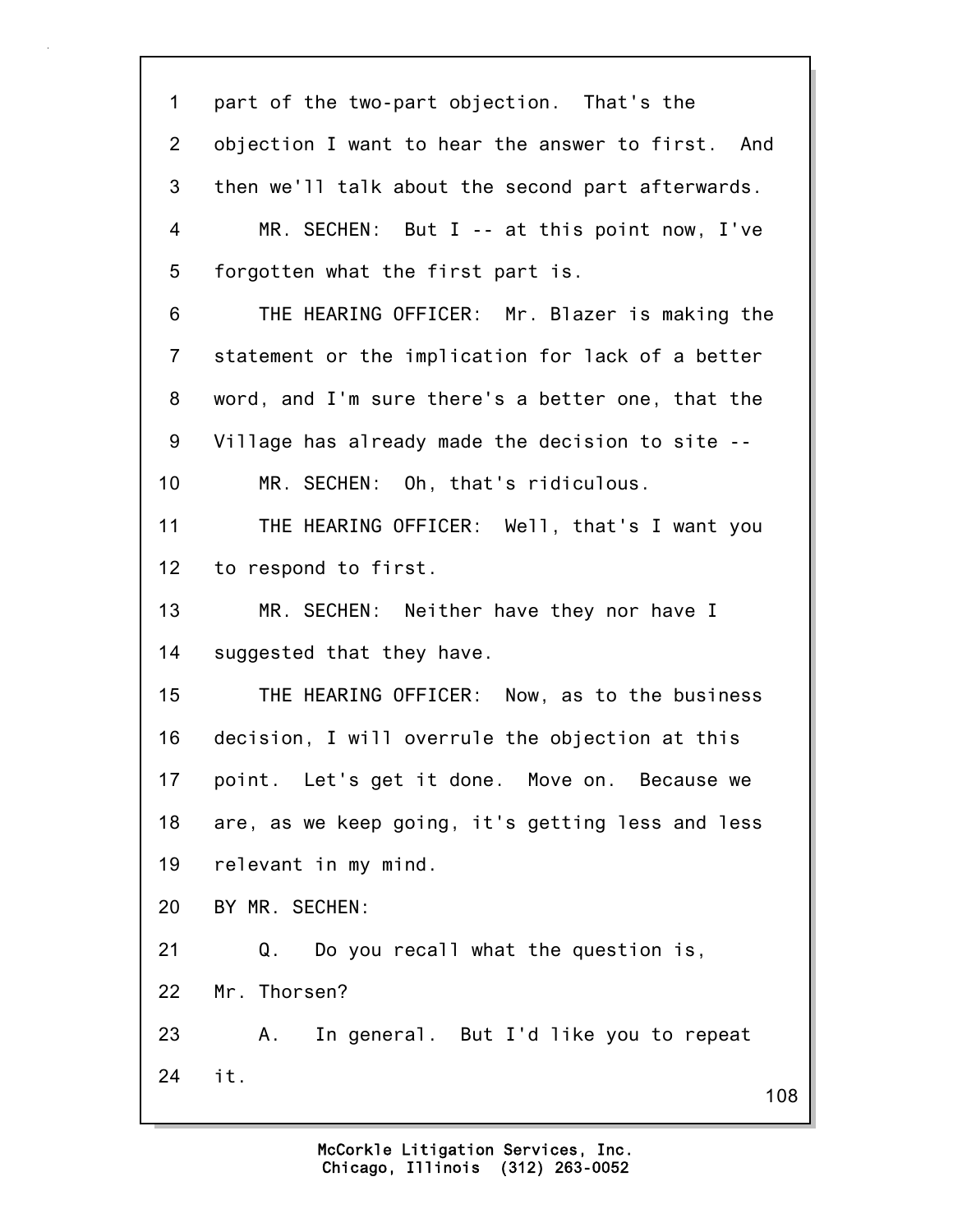| $\mathbf{1}$   | MR. SECHEN: Could you read it back, please?        |
|----------------|----------------------------------------------------|
| $\overline{2}$ | (Record read as requested.)                        |
| 3              | THE HEARING OFFICER: That question stands.         |
| 4              | Please answer the question, Mr. Thorsen.           |
| 5              | THE WITNESS: I personally would not take issue     |
| 6              | with it. However, I have determined there is no    |
| $\overline{7}$ | need at this time.                                 |
| 8              | BY MR. SECHEN:                                     |
| 9              | No need, because mathematically there is<br>Q.     |
| 10             | some capacity in the landfills in this county?     |
| 11             | Both mathematically, and I believe the<br>Α.       |
| 12             | cost would be less going to incoming landfills via |
| 13             | direct haul.                                       |
| 14             | MR. PORTER: Objection. Foundation. He hasn't       |
| 15             | done any analysis or study to justify such an      |
| 16             | opinion. Move to strike.                           |
| 17             | THE HEARING OFFICER: Objection overruled.          |
| 18             | BY MR. SECHEN:                                     |
| 19             | Well, you haven't done any analysis of the<br>Q.   |
| 20             | cost, have you?                                    |
| 21             | I qualified it by saying "I believe." I<br>Α.      |
| 22             | did not say that it would definitely cause --      |
| 23             | So there's a certain amount of conjecture<br>Q.    |
| 24             | involved?<br>109                                   |
|                |                                                    |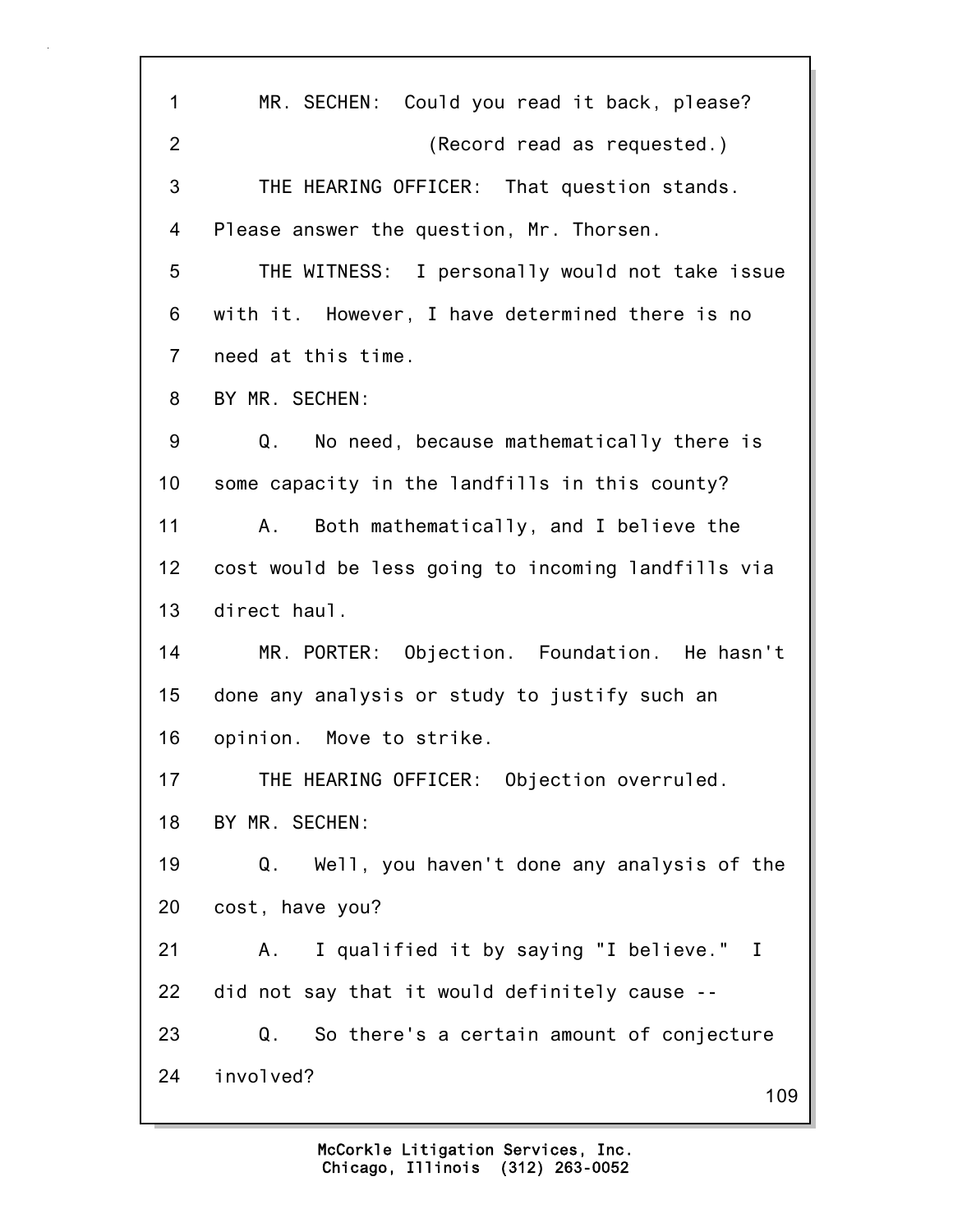110 1 A. Because I haven't done any study on it, 2 that's correct. 3 MR. SECHEN: Fair enough. Then we move to 4 strike it. 5 THE HEARING OFFICER: Motion to strike denied. 6 I'll take it for the proper weight now that you've 7 added on to your cross exam on it. 8 MR. PORTER: May I make a quick record on that? 9 THE HEARING OFFICER: Yes. 10 MR. PORTER: I also move to strike. This has 11 been proffered as an expert witness. He's here to 12 provide opinions beyond the kin of the average 13 individual. Instead he's basing it on nothing and 14 has no basis whatsoever. 15 THE HEARING OFFICER: And I think the weight of 16 that testimony has just been made very clear, and I 17 will give it the weight that it properly deserves. 18 MR. PORTER: Thank you. 19 THE HEARING OFFICER: As I'm sure will the 20 Board. 21 BY MR. SECHEN: 22 Q. You mentioned barring out-of-county waste. 23 Do you believe that's a possibility? 24 A. I did not mention it, sir.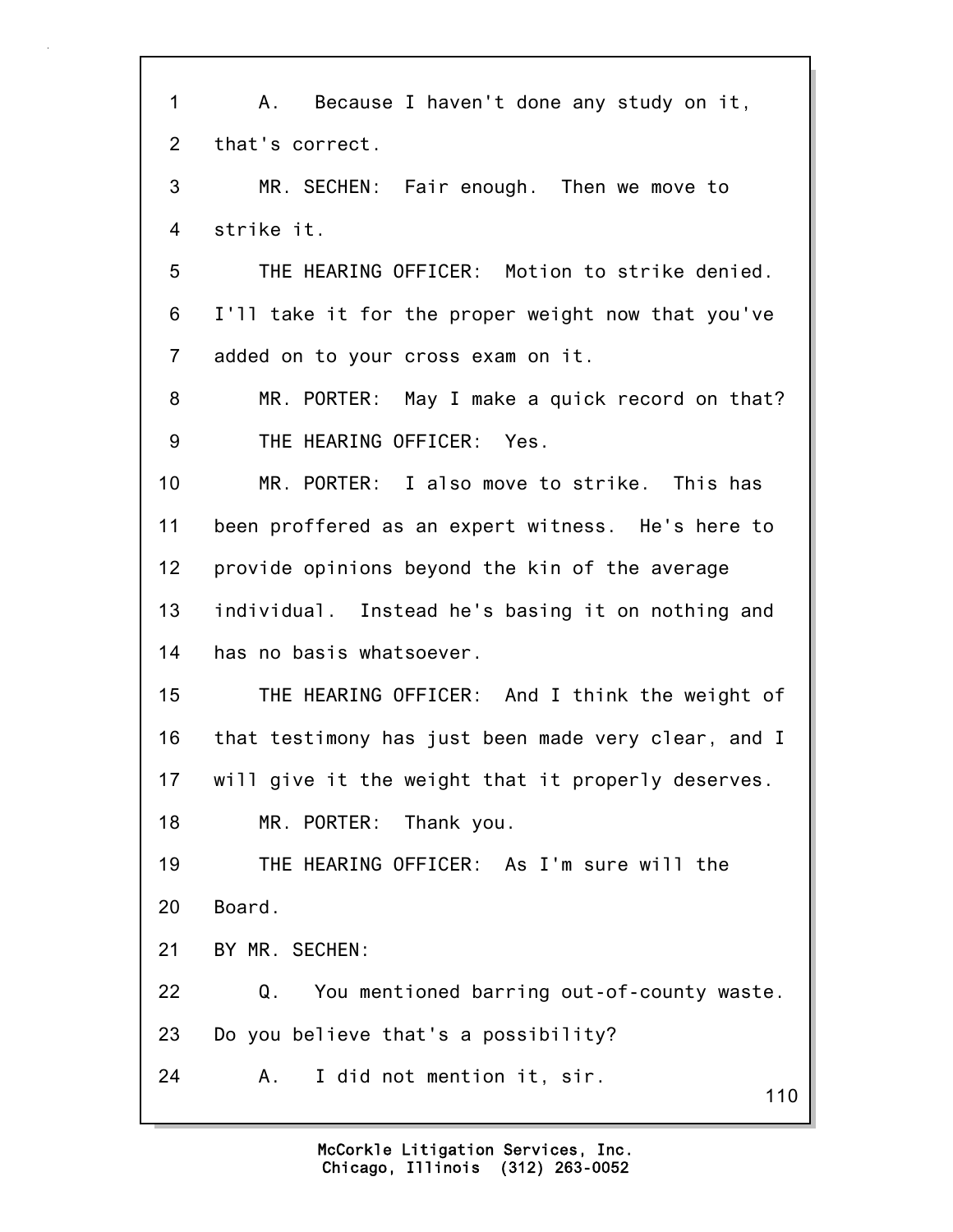111 1 Q. I'm sorry. I must have misheard you. I 2 thought you had. Did you recall anyone mentioning 3 that to you? 4 A. The Applicant asked me a question, I 5 believe, the Applicant or one of the other 6 attorneys about banning out-of-county waste. 7 Q. You don't propose that, though, do you? 8 A. I do not and never have. 9 Q. Do you know what the -- what type of 10 mileage a Packard truck would get? 11 A. No. 12 Q. Do you have any idea what type of mileage 13 a transfer trailer or transfer tractor would get 14 while pulling a trailer? 15 A. No. 16 Q. Do you know how many loads of refuse, of 17 garbage, if you will, waste, a transfer trailer can 18 haul typically to a landfill? 19 A. Are you talking about direct haul? 20 Are you talking about transfer? 21 Q. No. A transfer trailer. 22 A. It depends on how far away the landfill 23 is. 24 Q. Do you know what the capacity of a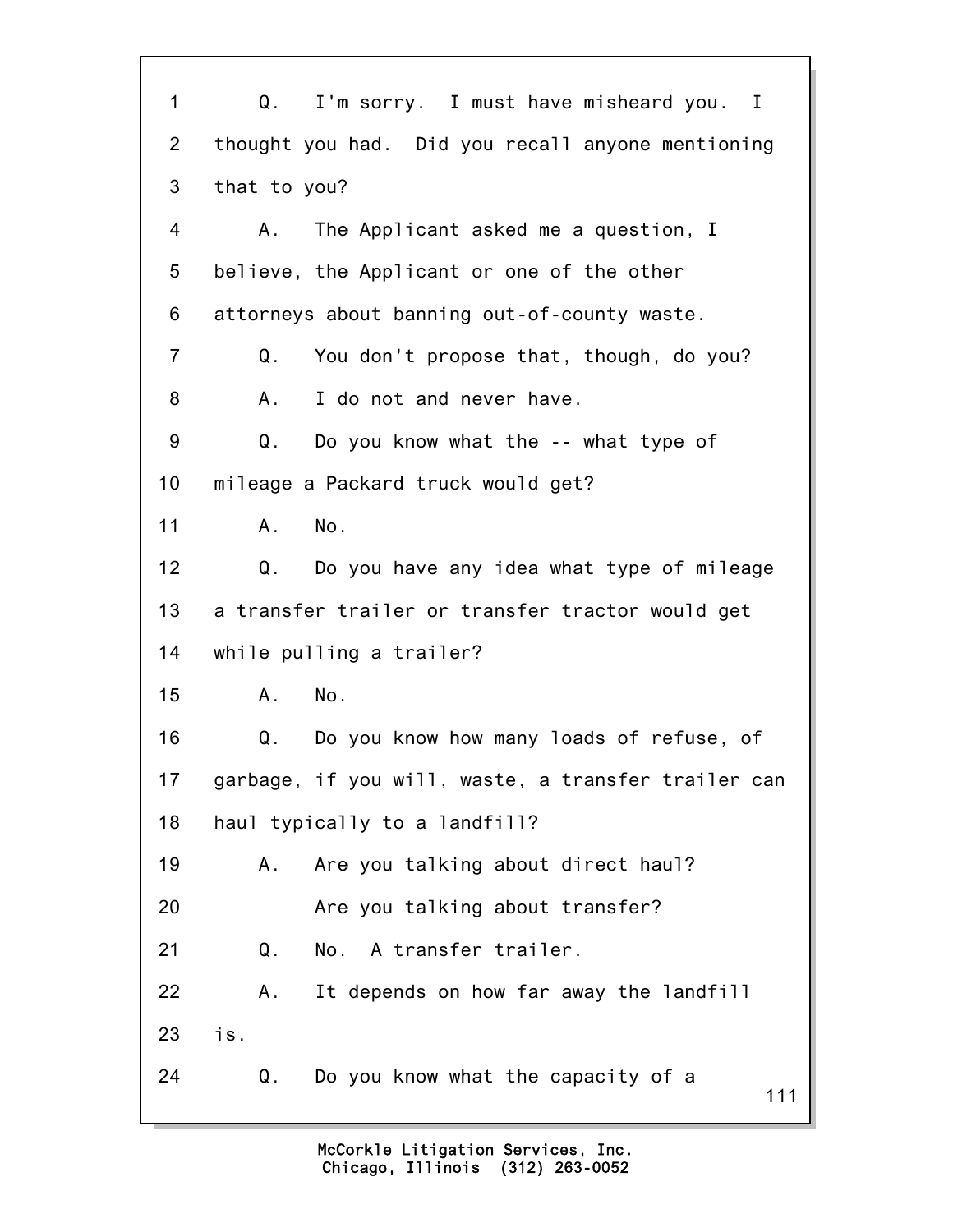112 1 transfer trailer is or what the range is? 2 A. They're usually about a 20-yard truck. 3 Q. And how large is a typical Packard? 4 A. I believe it's six or seven yards. 5 Q. Okay. You want to do the math? 6 A. No. 7 Let me put it this way, the Applicant has 8 suggested that 111 Packard trucks will result in 9 32 transfer trailers per day to move 750 tons of 10 waste from a Lake -- transfer station to a landfill 11 somewhere. 12 Q. Okay. So then you have no quarrel with 13 Lake County and its municipality being held hostage 14 should a -- due to price increases should a -- 15 should the landfills decide to hike their tipping 16 fees? 17 MR. BLAZER: Objection, Mr. Hearing Officer. I 18 could go on for an hour with the objections. 19 THE HEARING OFFICER: Objection sustained as to 20 being held hostage. 21 MR. SECHEN: Perhaps not literally. In these 22 times, you can't be really sure. 23 I have nothing further. 24 THE HEARING OFFICER: Mr. Smith, do you have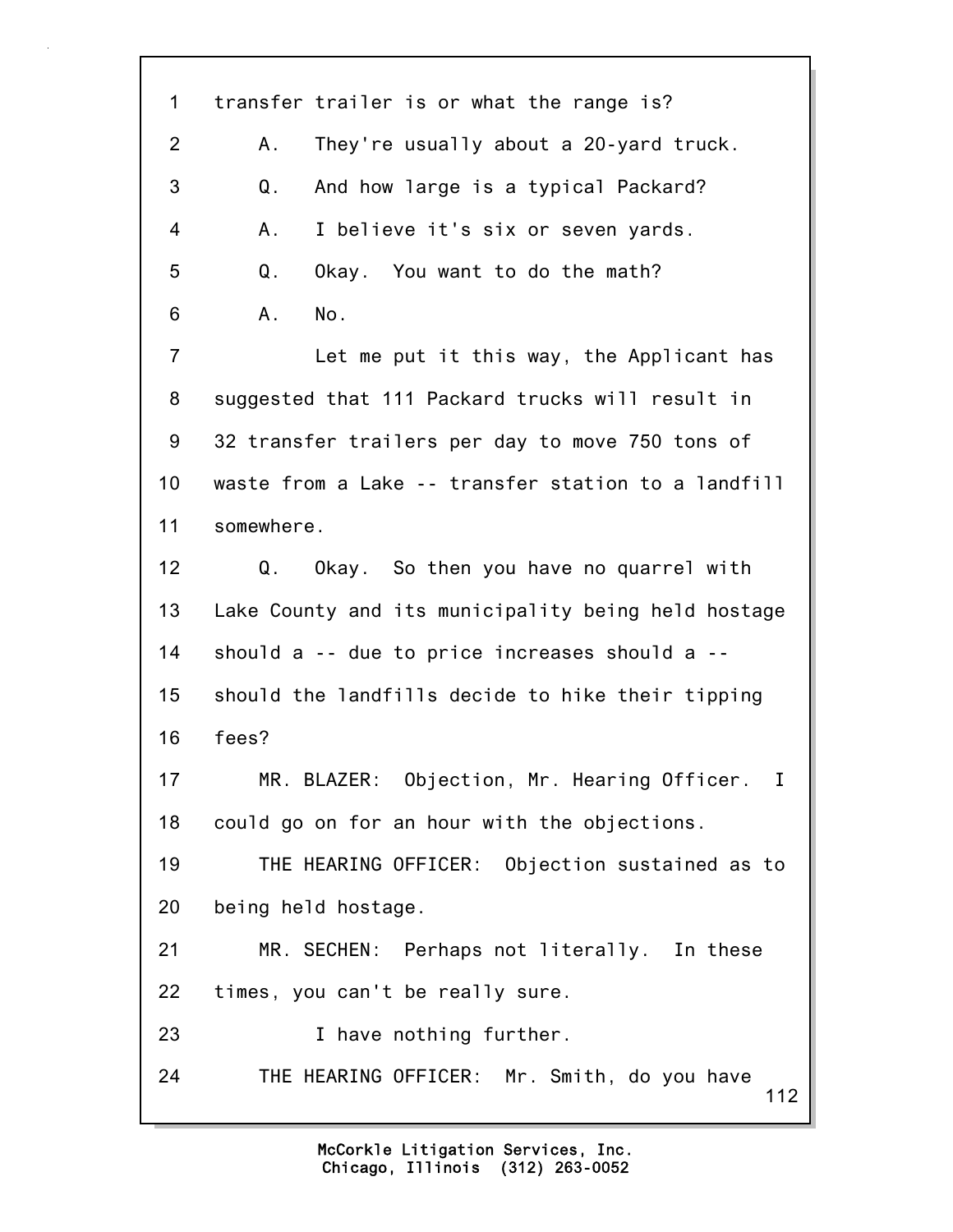| 1               | any questions of this witness?                        |
|-----------------|-------------------------------------------------------|
| 2               | MR. SMITH: No, because I didn't hear his              |
| 3               | testimony.                                            |
| $\overline{4}$  | THE HEARING OFFICER: Okay. Fair enough.               |
| 5               | Mr. Blazer?                                           |
| 6               | MR. BLAZER: No redirect.                              |
| $\overline{7}$  | THE HEARING OFFICER: Does anybody have any            |
| 8               | clarification?                                        |
| 9               | MR. PORTER: I do, with the understanding I'm          |
| 10              | only doing so because it's procedure.                 |
| 11              | THE HEARING OFFICER: All right. You're not            |
| 12 <sub>2</sub> | waiving your prior objection, Mr. Porter, if that's   |
| 13 <sup>7</sup> | what you're asking.                                   |
| 14              | MR. PORTER: Exactly what I was asking.                |
| 15              | FURTHER EXAMINATION                                   |
| 16              | BY MR. PORTER:                                        |
| 17              | Who limited the scope of your work to only<br>Q.      |
| 18              | looking at the need based on today's immediate        |
| 19              | waste generation rates and capacity?                  |
| 20              | MR. BLAZER: Objection. Beyond the scope.              |
| 21              | THE HEARING OFFICER: I do think that that was         |
| 22              | something that came up in your cross-examination,     |
| 23              | if I remember correctly.                              |
| 24              | MR. PORTER: Well, actually, it just came up in<br>113 |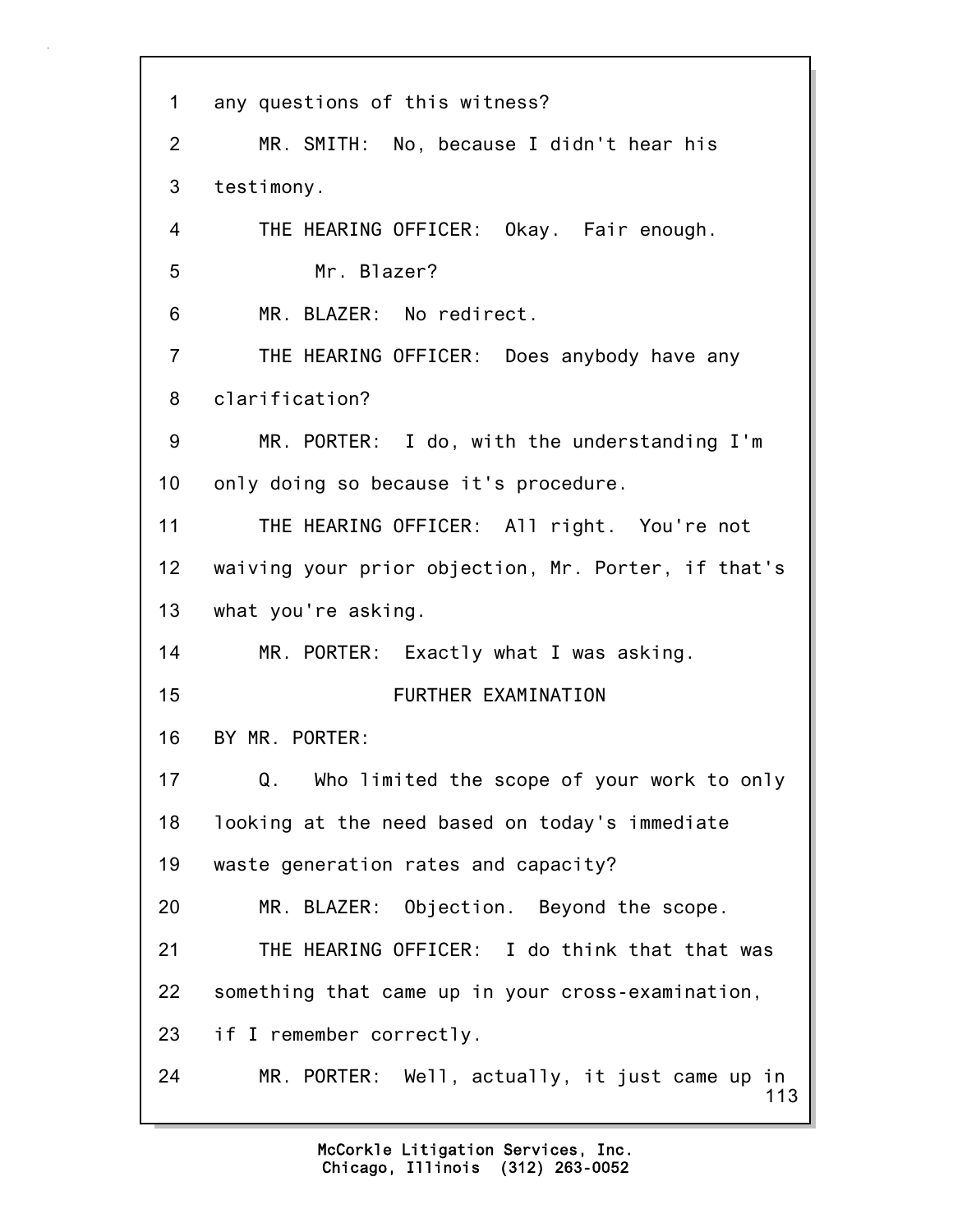| $\mathbf 1$    | Mr. Sechen's when he said that's beyond the --     |
|----------------|----------------------------------------------------|
| 2              | THE HEARING OFFICER: I think he said it a          |
| 3              | number of times during yours as well.              |
| 4              | MR. PORTER: In both, yes.                          |
| 5              | THE HEARING OFFICER: So you've had the             |
| 6              | opportunity. I don't want to -- if you had the     |
| $\overline{7}$ | opportunity, it was raised in yours, I'm not going |
| 8              | to let you redo it is my question. If you have any |
| 9              | question or clarification, something that was said |
| 10             | later that you want to follow up on you feel       |
| 11             | appropriate, that's acceptable.                    |
| 12             | BY MR. PORTER:                                     |
| 13             | You mentioned during Mr. Sechen's<br>Q.            |
| 14             | testimony your degree in planning, do you recall   |
| 15             | that? I'm sorry. You mentioned in Mr. Sechen's     |
| 16             | questioning your degree in planning, do you recall |
| 17             | that?                                              |
| 18             | No. I thought I mentioned it in my<br>Α.           |
| 19             | direct.                                            |
| 20             | Oh, I did mention it in Mr. Sechen's.              |
| 21             | You would agree that reasonable planning<br>Q.     |
| 22             | require that a needs analysis not be limited to    |
| 23             | only the immediate waste generation rates and      |
| 24             | capacity, correct?<br>114                          |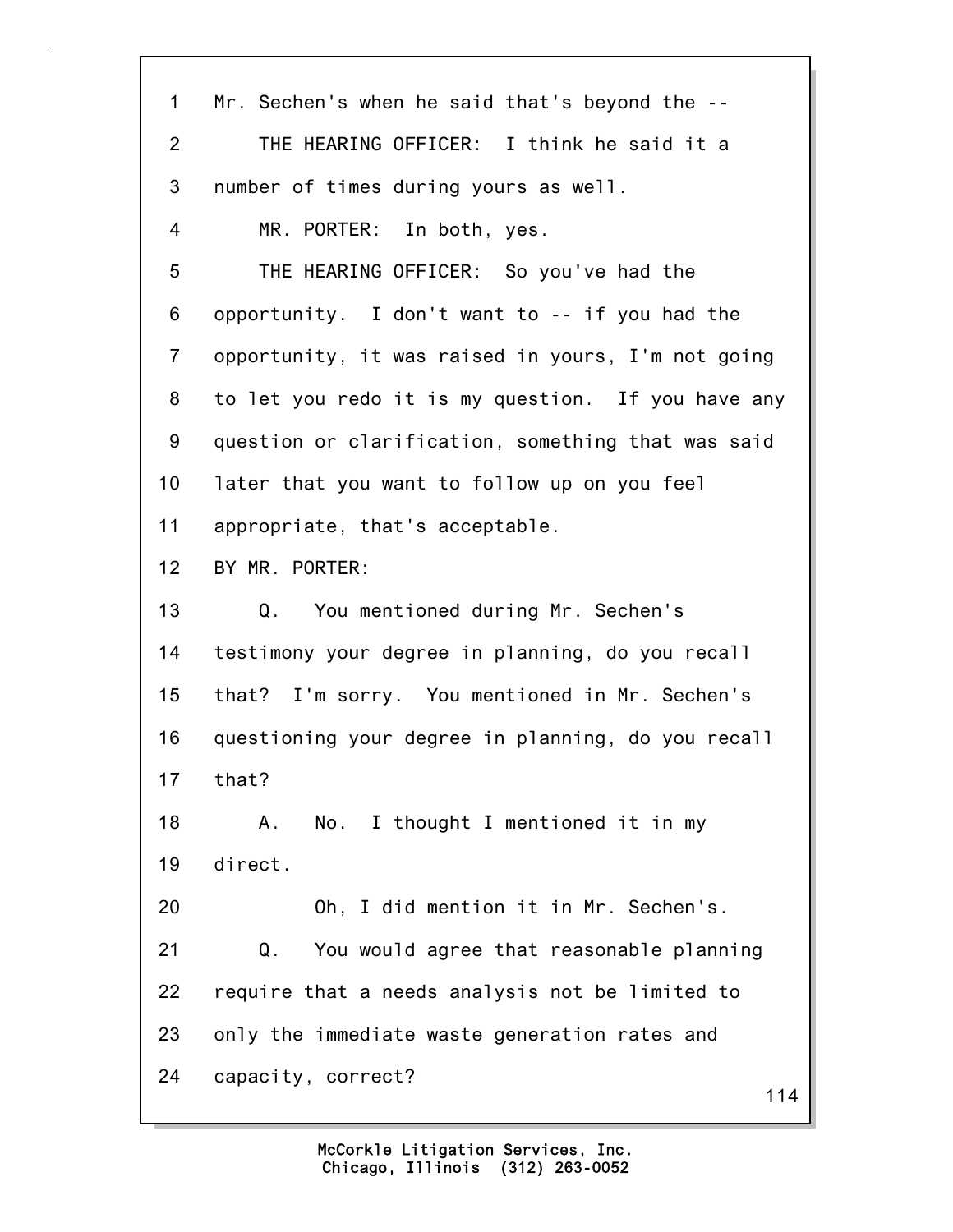115 1 MR. BLAZER: Objection. Beyond the scope. 2 THE HEARING OFFICER: Objection overruled. 3 THE WITNESS: Let me put it this way. I was 4 asked to determine if there was a need for a 5 transfer station at this time. My determination 6 was there was no need for a transfer station at 7 this time. I was not asked to do a full-blown 8 needs analysis in compliance with 39.2. 9 BY MR. PORTER: 10 Q. I understand that, and I appreciate your 11 acknowledging it. But you are degreed in land 12 planning. Wouldn't you agree that it is 13 irresponsible and improper to do a needs analysis 14 based only on immediate capacity and waste 15 generation? 16 MR. BLAZER: Object to the form of the 17 question. Object beyond the scope. And I will 18 also object to the relevance. That's not Criterion 19 1. 20 THE HEARING OFFICER: Objection overruled. 21 THE WITNESS: Good planning and planning is a 22 good thing. As I said earlier, when you choose to 23 implement the plan is where the decision-making 24 comes. And at this point in time, I don't think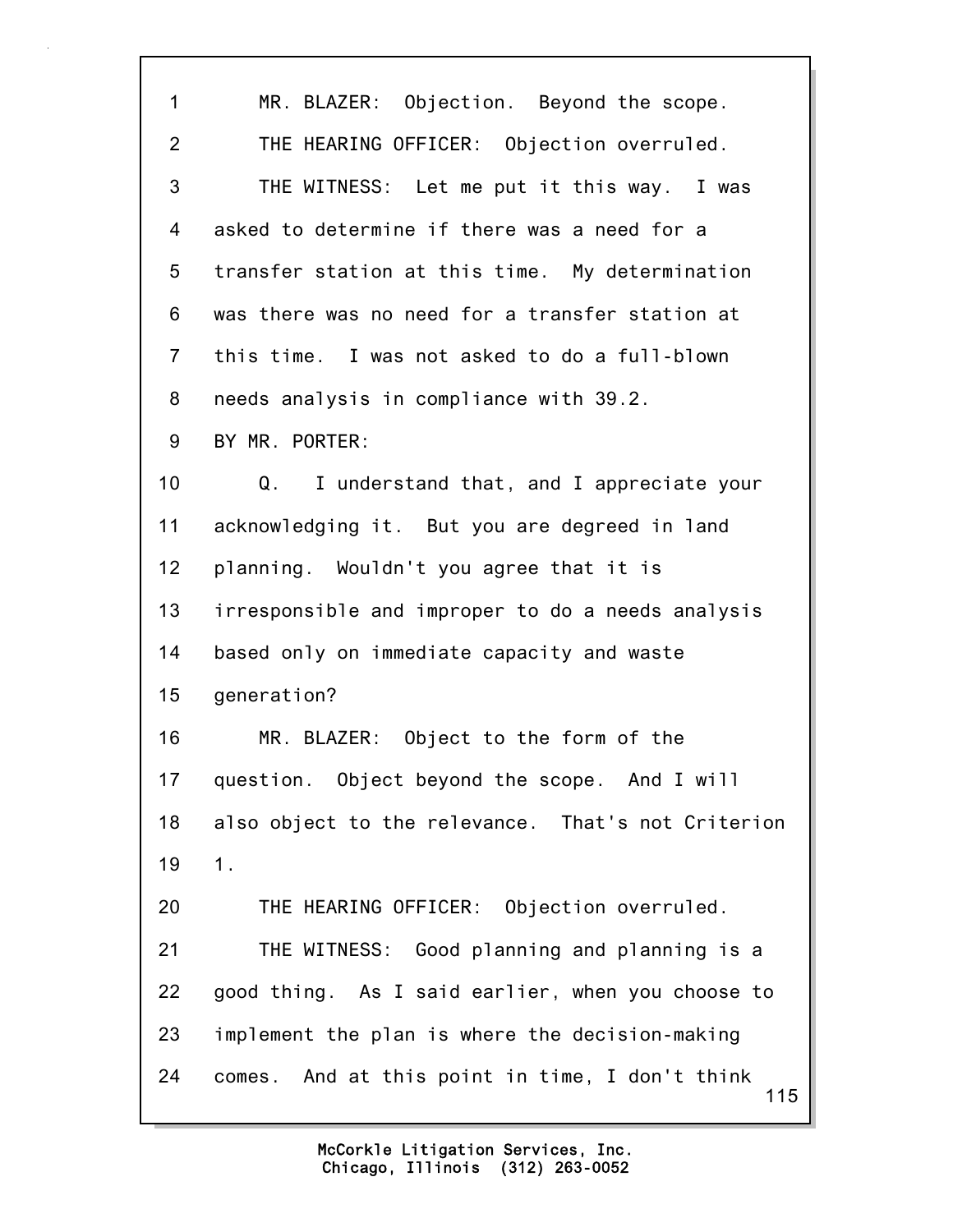| 1               | there is a need for a transfer station in the     |
|-----------------|---------------------------------------------------|
| $\overline{2}$  | service area at this time.                        |
| 3               | MR. PORTER: I have nothing further. Thank         |
| 4               | you.                                              |
| 5               | THE HEARING OFFICER: Mr. Blazer.                  |
| 6               | MR. BLAZER: I have nothing further of the         |
| $\overline{7}$  | witness. Just a couple of --                      |
| 8               | THE HEARING OFFICER: Okay. Well, let's let        |
| 9               | the witness go first.                             |
| 10              | MR. BLAZER: Yes. Absolutely. I apologize. I       |
| 11              | don't want to leave him sitting up there.         |
| 12 <sub>2</sub> | THE HEARING OFFICER: And we are going to take     |
| 13              | a break. Do you want to have this conversation    |
| 14              | before the break or after, Mr. Blazer?            |
| 15              | MR. BLAZER: I'm just going to move admission      |
| 16              | and make one other statement.                     |
| 17              | THE HEARING OFFICER: Okay. What would you         |
| 18              | like to move admission of?                        |
| 19              | MR. BLAZER: We will move the admission of TCH     |
| 20              | Exhibits 1, 2. 1 is Mr. Thorsen's resume. No. 2   |
| 21              | is his report. And TCH 22, which is the data, the |
| 22              | 2012 capacity data from the Illinois EPA.         |
| 23              | THE HEARING OFFICER: Is there any objection       |
| 24              | to, let's start with Exhibit 1?<br>116            |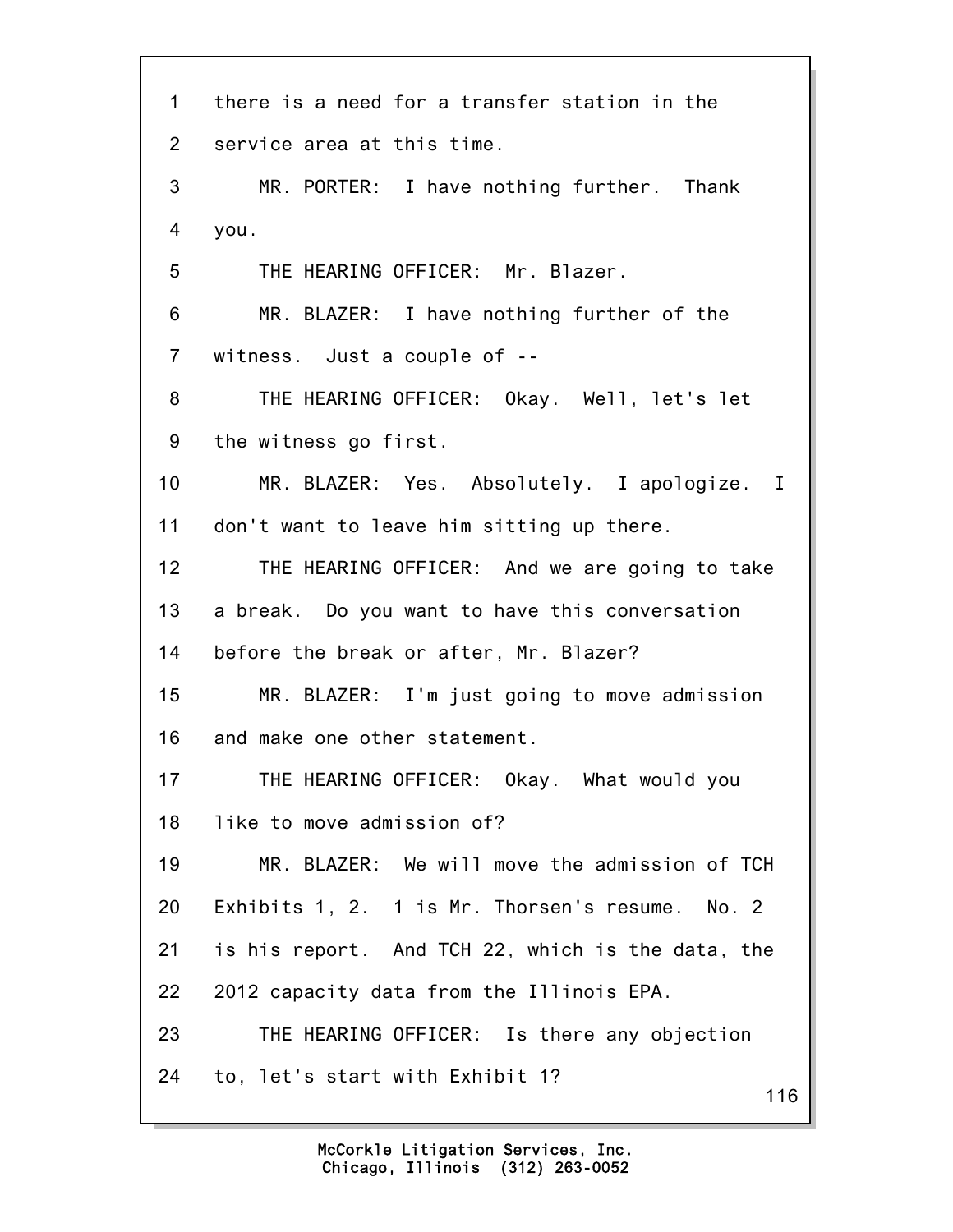117 1 MR. PORTER: Exhibit 1 is the resume? 2 THE HEARING OFFICER: It's the CV. I assume 3 there's no objection. 4 MR. PORTER: I have no objection to that. 5 THE HEARING OFFICER: Okay. TCH Exhibit 1 will 6 be admitted without objection. 7 Exhibit 2, is there any objection to the 8 admission of Exhibit 2? 9 MR. PORTER: Yes. I object. That exhibit 10 purports to be a report concerning Criterion 1, 11 however, ultimately, there is no opinion regarding 12 Criterion 1. And this particular witness did not 13 do an independent study or analysis to come to 14 these conclusions regarding need. The report 15 should not be admitted into evidence. 16 THE HEARING OFFICER: Mr. Blazer. 17 MR. BLAZER: The opinion which when Mr. Porter 18 asked the witness the question, he read to him at 19 the bottom of Page 4 under the section entitled 20 Conclusion, as to what the witness did or did not 21 do, that doesn't go to admissibility. 22 THE HEARING OFFICER: The report will go in 23 over objection. Obviously, it has certain 24 limitations that were brought out on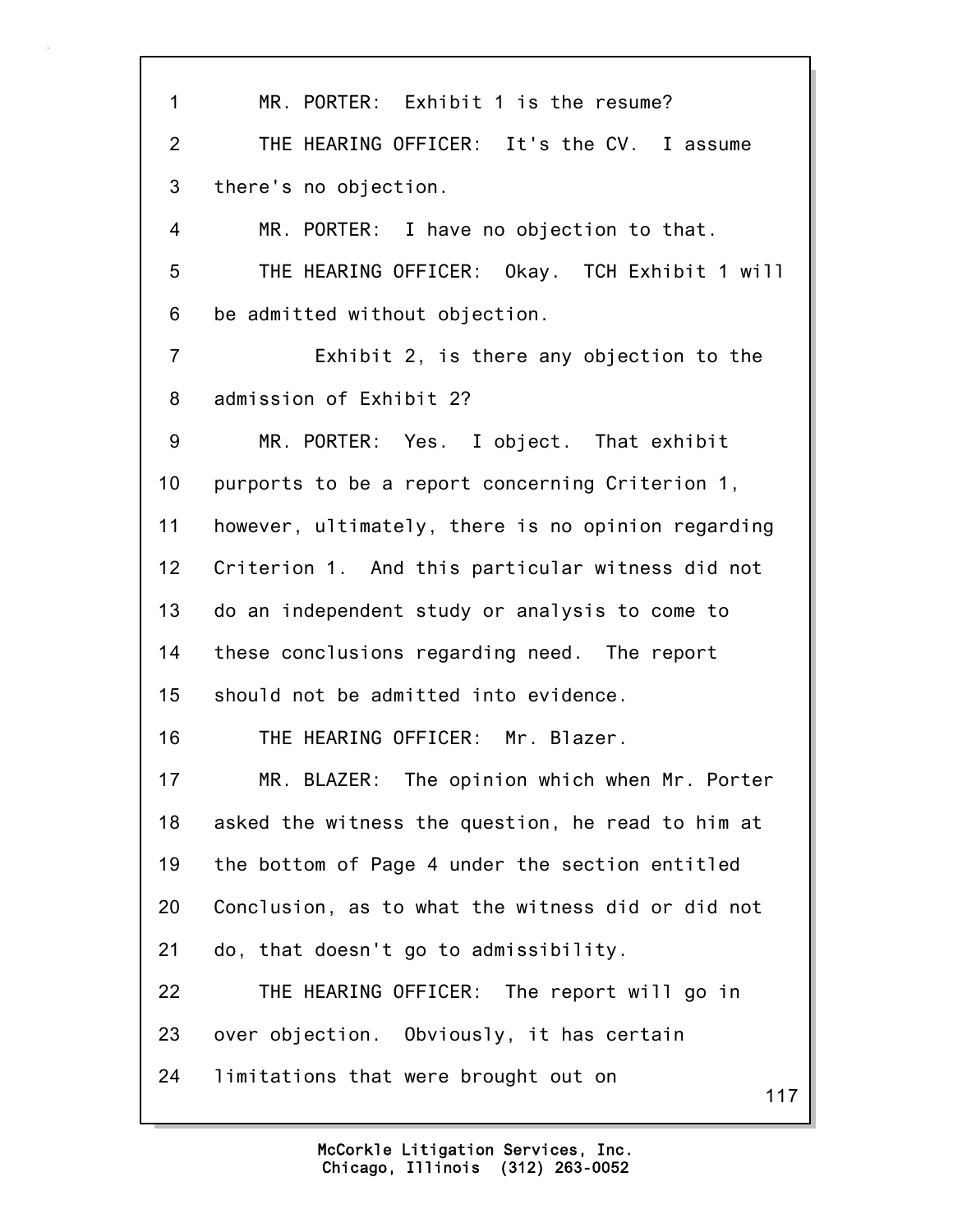118 1 cross-examination, and those are, the report stands 2 for what it is, not for what it may or may not 3 purport to be. How about Exhibit 3, any objection? 4 MR. BLAZER: 22. 5 THE HEARING OFFICER: Sorry. Exhibit 22. The 6 IEPA landfill capacity data from August 2013. 7 Hearing no objection, TCH Exhibit 22 will 8 be admitted without objection. 9 Mr. Blazer, you said you had a statement? 10 I'm not sure what that may be, but I guess we'll 11 let you start. 12 MR. BLAZER: I'm saying this at this point, 13 Mr. Hearing Officer, only because I believe we're 14 required to do so, or I will waive this for appeal. 15 Based on Mr. Sechen's performance today, 16 it is apparent to us that this application -- or I 17 should say not Mr. Sechen, by the attorney for the 18 Village of Round Lake Park, it is apparent to us 19 that there has been a predetermining of this 20 application, the rules of fundamental fairness have 21 been violated. And I want to state that for the 22 record. 23 THE HEARING OFFICER: Okay. And when you say 24 the attorney for the Village of Round Lake Park, I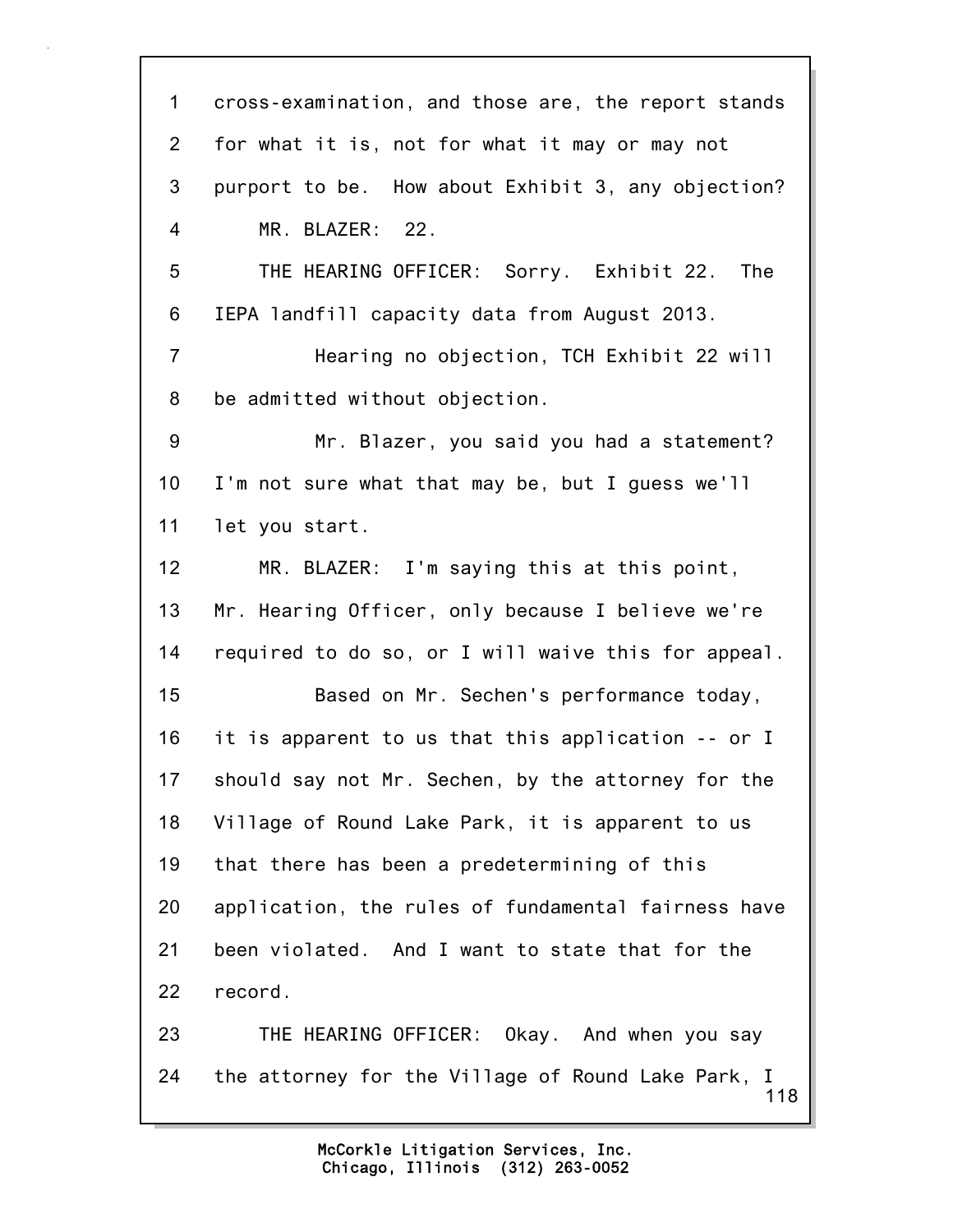| 1               | assume you're not talking about Mr. Karlovics?     |
|-----------------|----------------------------------------------------|
| $\overline{2}$  | MR. BLAZER: I absolutely am not talking about      |
| 3               | Mr. Karlovics.                                     |
| 4               | THE HEARING OFFICER: Let's get that straight       |
| 5               | right now. Because he's done very little, if       |
| 6               | anything, accept help us with the program.         |
| $\overline{7}$  | MR. BLAZER: No. I'm talking --                     |
| 8               | THE HEARING OFFICER: But let me respond to         |
| 9               | that, or I guess let me let Mr. Sechen respond     |
| 10 <sub>1</sub> | first, and then we will --                         |
| 11              | MR. KARLOVICS: I want to respond, too.             |
| 12              | MR. SECHEN: I don't think there's any response     |
| 13              | necessary, because it's ridiculous on its face.    |
| 14              | THE HEARING OFFICER: Mr. Karlovics, if you         |
| 15              | wish to respond, I'll allow you to.                |
| 16              | MR. KARLOVICS: All I want to say very briefly      |
| 17              | is that this Board has been committed to hear. And |
| 18              | there's no evidence whatsoever of any type of      |
| 19              | predetermination whatsoever. What you have is      |
| 20              | board members showing, listening to all evidence.  |
| 21              | They have come here with no preconceived notions,  |
| 22              | so there's no evidence whatsoever that this Board  |
| 23              | has made any type of determination, and so we      |
| 24              | object to Mr. Blazer's motion.<br>119              |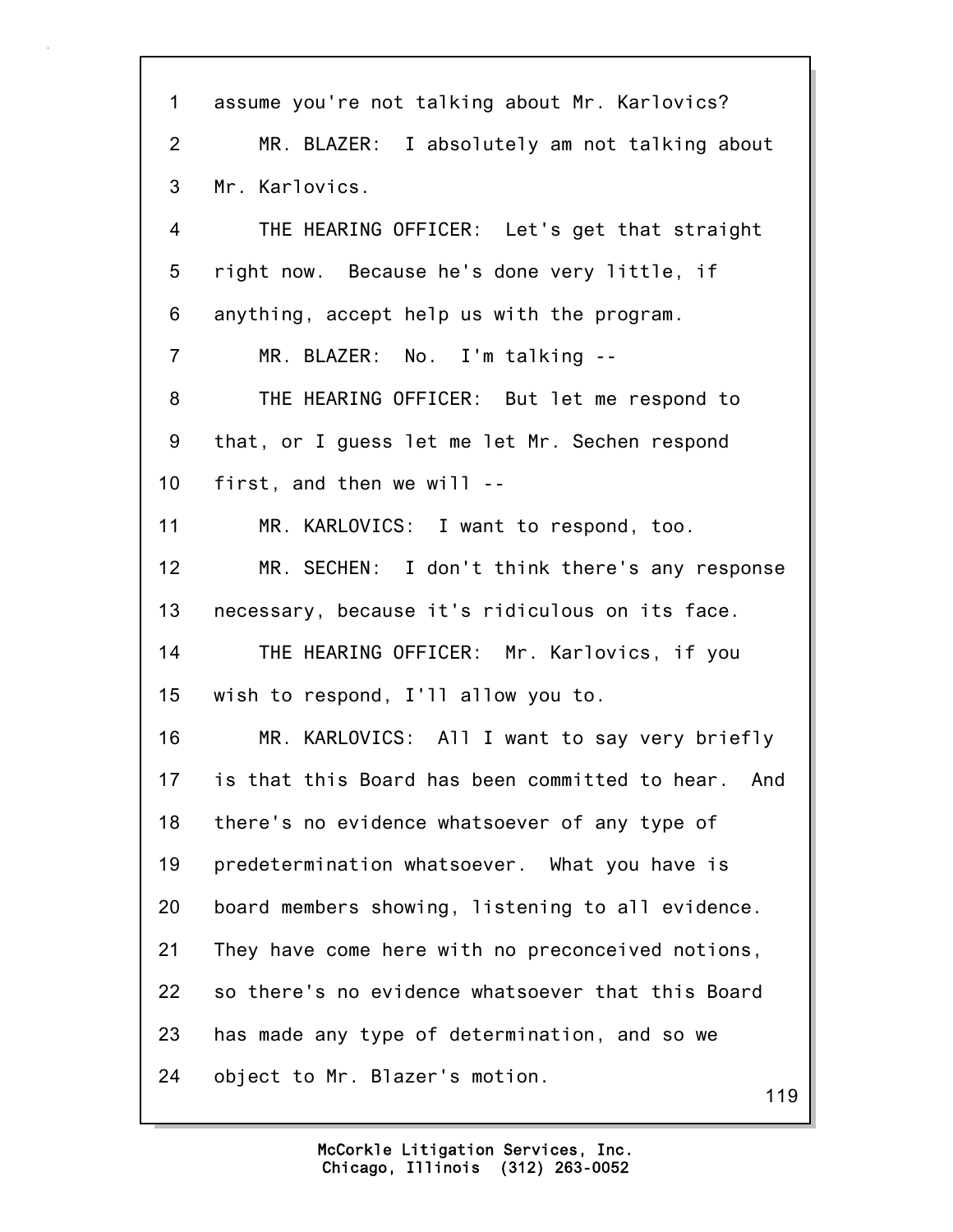120 1 THE HEARING OFFICER: Mr. Blazer, I'll give you 2 a very quick reply to that. 3 MR. PORTER: Before he does so, may I make a 4 comment? 5 THE HEARING OFFICER: Please, you may. I'm 6 sorry, Mr. Porter, I apologize. 7 MR. PORTER: In addition to what Mr. Karlovics 8 has indicated, I'd like to point out Mr. Sechen is 9 not a decisionmaker. He's just an attorney. What 10 he says is not evidence. You have already warned 11 the decisionmaker of that fact. So this is just 12 simply objectors grabbing at straws and trying to 13 create issues which do not exist. 14 THE HEARING OFFICER: Anybody else wish to 15 weigh in on this? 16 Mr. Blazer, I will have to say that Mr. -- 17 or excuse me Mr. Clark, Mr. Blazer has implied that 18 you agree with him. I haven't heard you agree with 19 him on the record, so I will let Mr. Blazer say his 20 reply, and we'll go from there. 21 MR. BLAZER: I'll stand on my prior comments. 22 THE HEARING OFFICER: Okay. I think there was 23 a motion in there somewhere. 24 MR. BLAZER: There actually was not.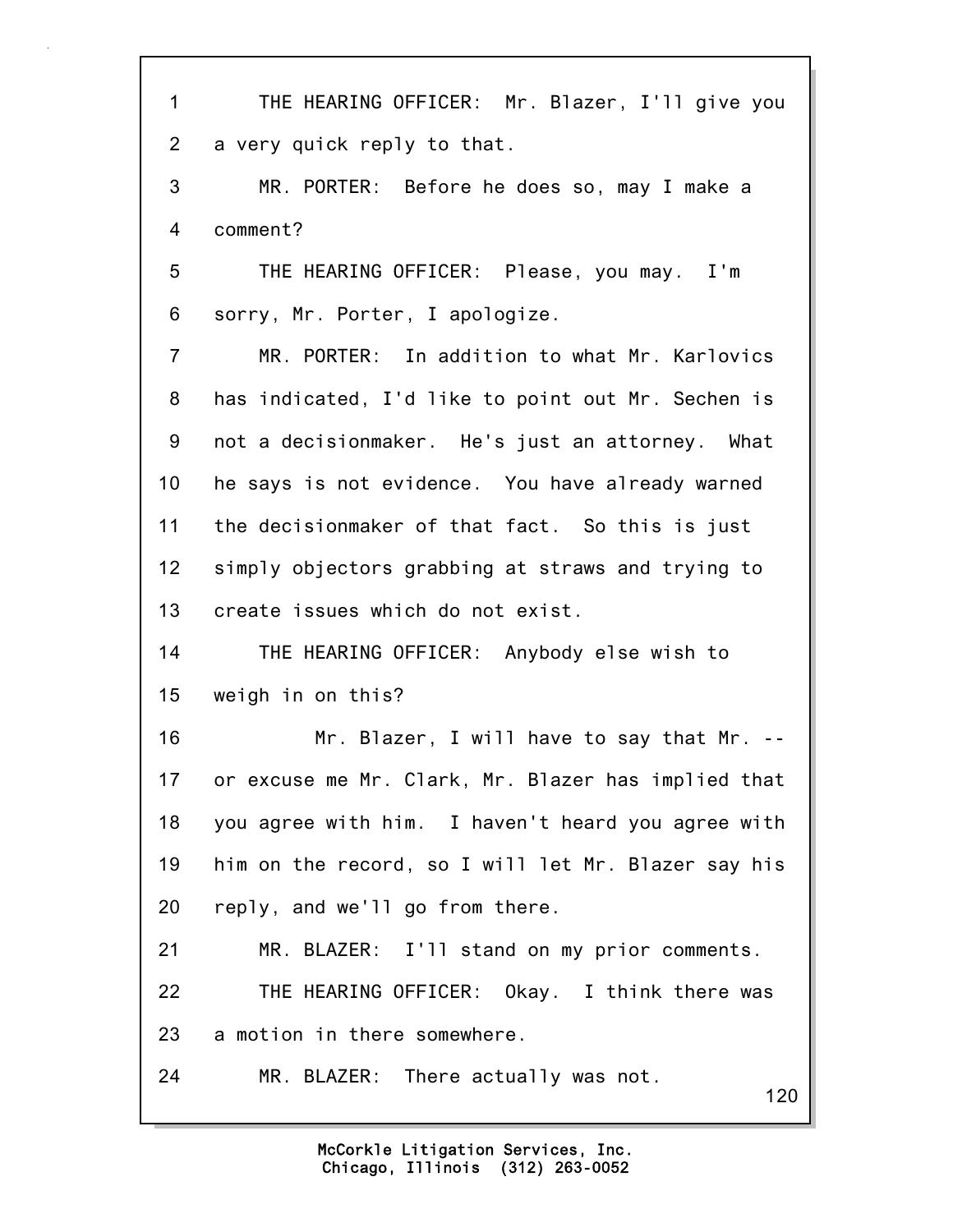121 1 THE HEARING OFFICER: You made the statement -- 2 MR. BLAZER: I don't think you'd be authorized 3 to grant any such motion anyway. 4 THE HEARING OFFICER: I don't think I would. 5 I will say that my observations of what 6 I've seen do not -- I would not agree with your 7 statement based on the observations I have seen. 8 I have seen Mr. Sechen make statements or 9 questions based on ifs, on assumptions, if 10 something were to occur, then what. I haven't 11 heard him say anything that something is a given to 12 occur that this Village Board, whatever decisions 13 they're going to make. And I have -- and I was 14 going to say this later, I may, but I will also say 15 it today, what's been pretty obvious to me is that 16 this Village Board has spent a lot of time here, 17 and we've seen a lot of the members here over the 18 past three days, at some probably inconvenient 19 times for all of them, and they have been paying 20 attention and asking for documents, in fact. So 21 I'm not saying you're disagreeing with that, 22 Mr. Blazer. That's just an observation from me. I 23 don't know that it needs a response, but if you 24 wish to, I'll give you a few seconds for a formal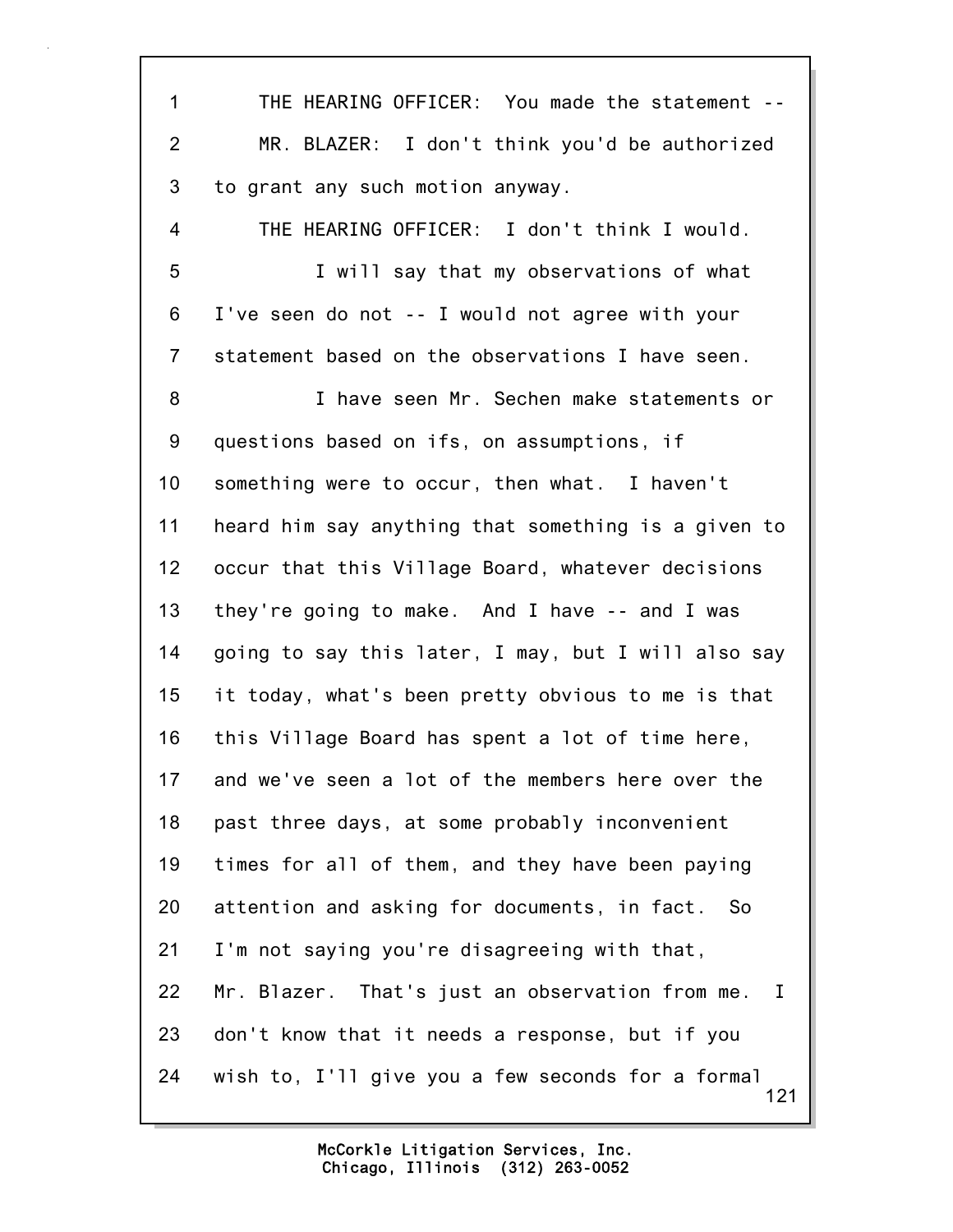1 hearing.

122 2 MR. BLAZER: It's something that needs to be 3 said here, Mr. Hearing Officer. With all due 4 respect to the Village Board, I'm not attempting to 5 cast dispersions, I'm not attempting to insult 6 them. I think you recognize, and I assume even 7 Mr. Porter may recognize, if Mr. Helsten were here, 8 he certainly would, that there are things that a 9 participant needs to do in order to preserve the 10 record. I have done that. I have done that for 11 that purpose. The issue if it needs to be 12 addressed will have to be addressed in another 13 forum. But I certainly do not intend by my 14 comments to in any way cast dispersions on any 15 member of this Board, that's not what I'm trying to 16 do. But Mr. Sechen's conduct today and frankly 17 leading up to today, in our view, goes way beyond 18 that. 19 MR. PORTER: Well, if I may, how do you suggest 20 that the decisionmaker has already reached a 21 decision and the procedure is fundamentally unfair 22 without casting dispersions on that decision? 23 THE HEARING OFFICER: We're going to let that 24 go. We're going to proceed. Mr. Blazer made what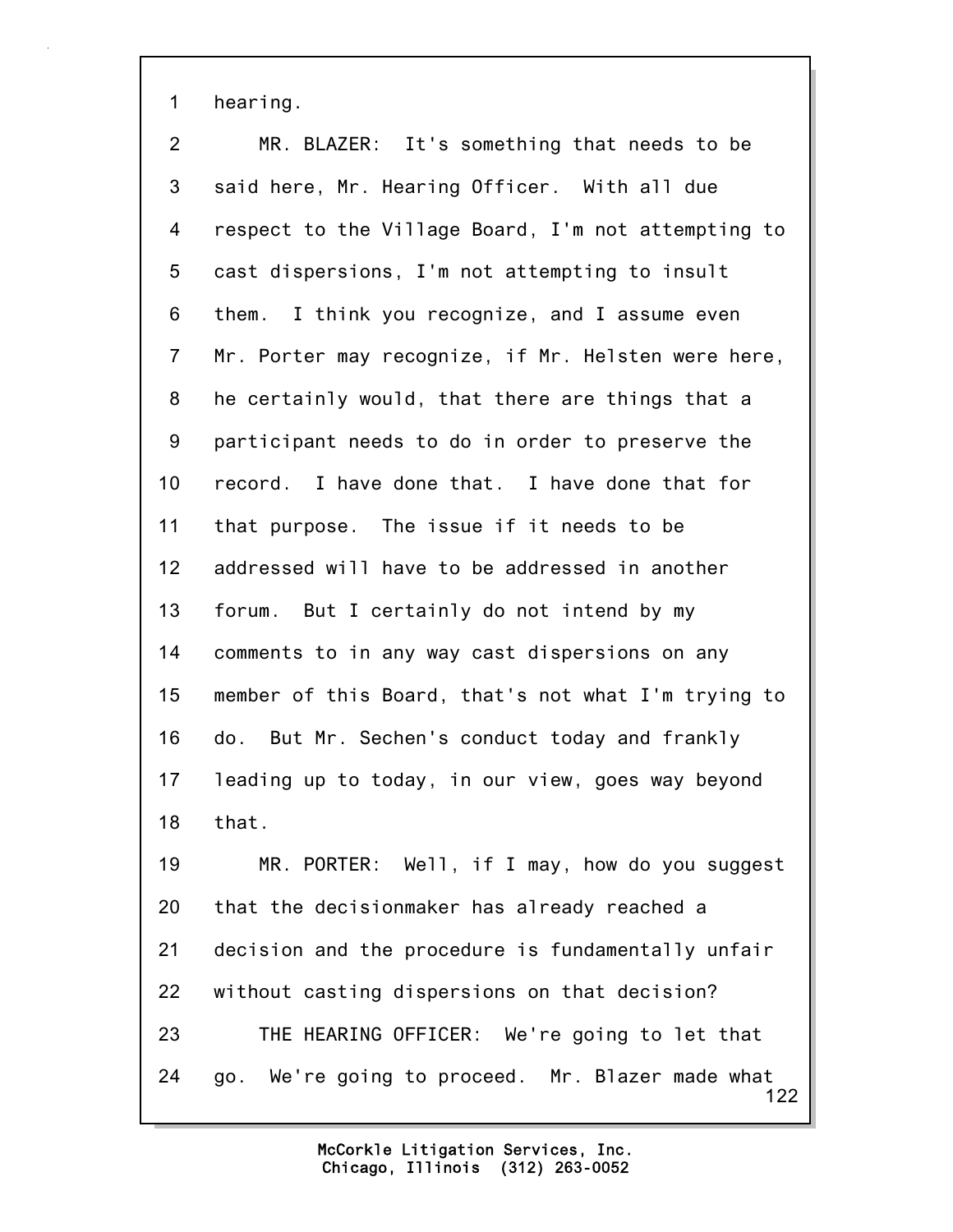123 1 he thought was necessary for his record. And if 2 someone in the future has to rule on it, I'm sure 3 they will. I've made my statements. And you 4 making your record is not -- I'm not taking that 5 personal. I'm assuming the Board will not either. 6 The Board is going to rule based on -- not on 7 personalities but on the evidence that 8 Mr. Karlovics will advise them. And we will -- 9 before we do, I've got one more thing to say. 10 Mr. Smith, I understand you are not going 11 to be able to be here later tonight, right? 12 THE WITNESS: I have a scheduled -- 13 THE HEARING OFFICER: You have a schedule you 14 can't change. We'll leave it at that. We're 15 having public comment tonight at 8:00 o'clock. If 16 you wish to make public community now, I will give 17 you that opportunity because you're here. You're 18 also, as you know, going to have a heck of a lot 19 more opportunities. But if you want to tonight -- 20 MR. SMITH: No. No. 21 THE HEARING OFFICER: Okay. Just for the 22 record, I wanted to give that you opportunity. 23 Let's try and get back here about 10 minutes to 24 7:00 if we can, so we can get some -- we have one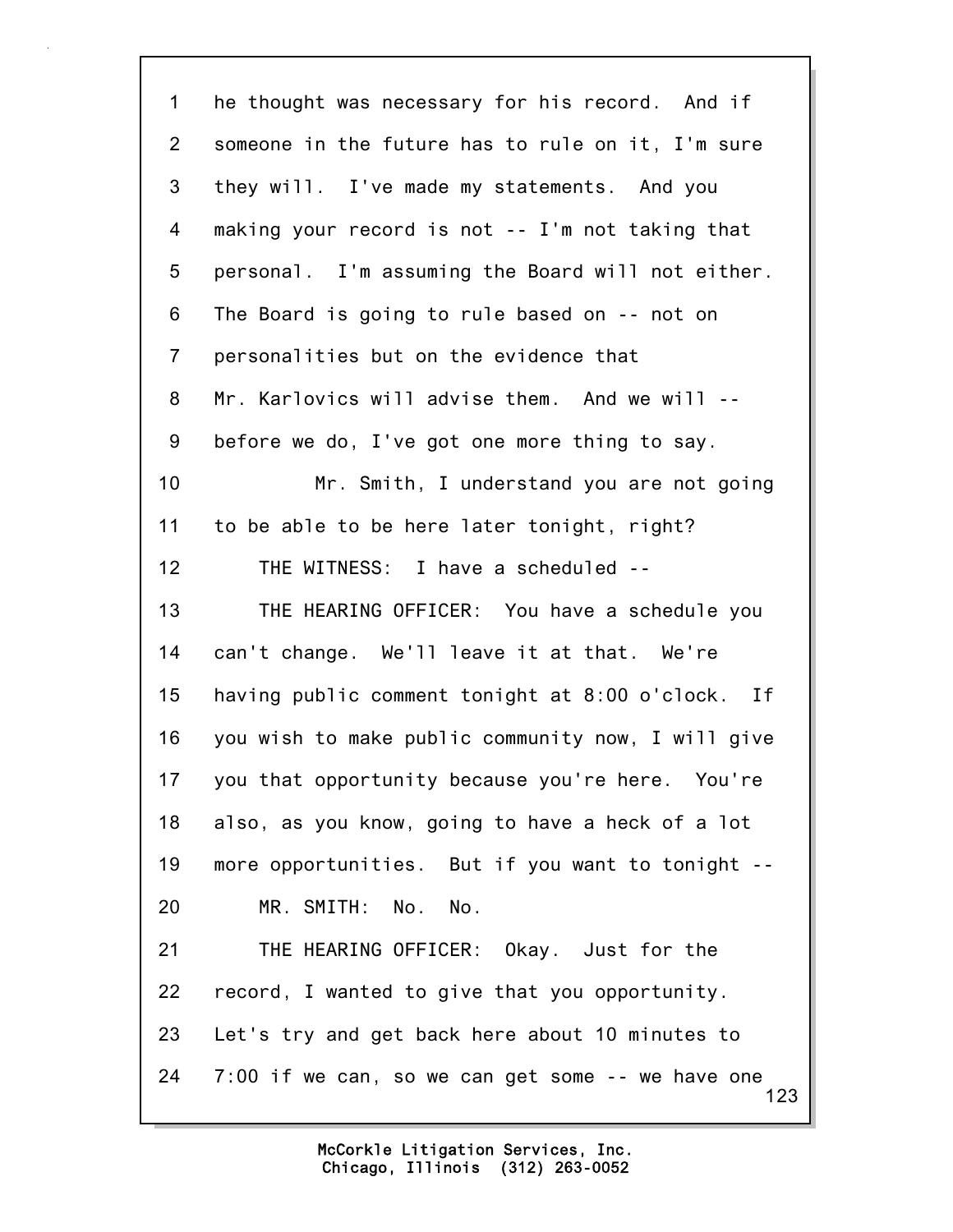| $\mathbf 1$     | more witness tonight, and I'll be honest, I forgot |
|-----------------|----------------------------------------------------|
| $\overline{2}$  | who it is, Mr. Blazer, so --                       |
| 3               | MR. BLAZER: We're done for tonight.                |
| 4               | THE HEARING OFFICER: Oh, we are.                   |
| 5               | MR. BLAZER: Coulter is tomorrow. We just have      |
| 6               | to come back for public comment.                   |
| $\overline{7}$  | THE HEARING OFFICER: Okay. Good. We will           |
| 8               | come back. I guess we're back here at              |
| 9               | 8:00 o'clock. We've got a couple hours. I          |
| 10 <sub>1</sub> | apologize. That's kind of what we scheduled. We    |
| 11              | should be here to give the public the opportunity  |
| 12              | to speak, and if no one is here, we'll be done.    |
| 13              | MR. SECHEN: When do you want us back then?         |
| 14              | THE HEARING OFFICER: Tonight at 8:00 o'clock.      |
| 15 <sub>1</sub> | Off the record.                                    |
| 16              | (Discussion off the record.)                       |
| 17              | (Proceedings concluded at                          |
| 18              | 5:44 p.m.                                          |
| 19              |                                                    |
| 20              |                                                    |
| 21              |                                                    |
| 22              |                                                    |
| 23              |                                                    |
| 24              | 124                                                |
|                 |                                                    |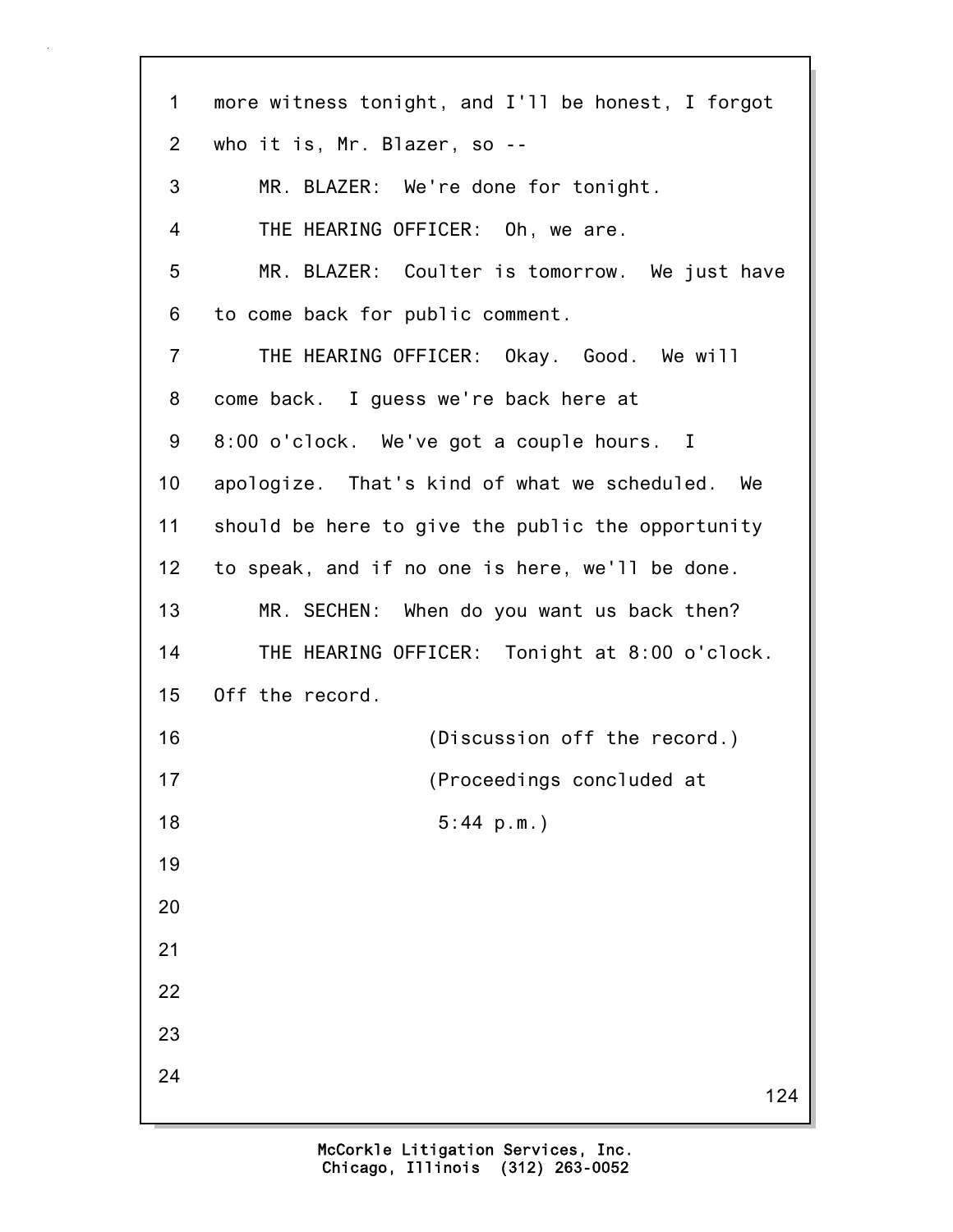125 1 STATE OF ILLINOIS ) 2 ) SS: 3 COUNTY OF C O O K ) 4 5 JENNIFER CAMPBELL, as an Officer of the 6 court, says that she is a shorthand reporter doing 7 business in the State of Illinois; that she 8 reported in shorthand the proceedings of said 9 hearing, and that the foregoing is a true and 10 correct transcript of her shorthand notes so taken 11 as aforesaid, and contains the proceedings given at 12 said hearing. 13 IN TESTIMONY WHEREOF: I have hereunto set 14 my verified digital signature this 26th day of 15 September, 2013. 16 17 18 **Censider an lam** 19 ILLINOIS CERTIFIED SHORTHAND REPORTER 20 21 22 23 24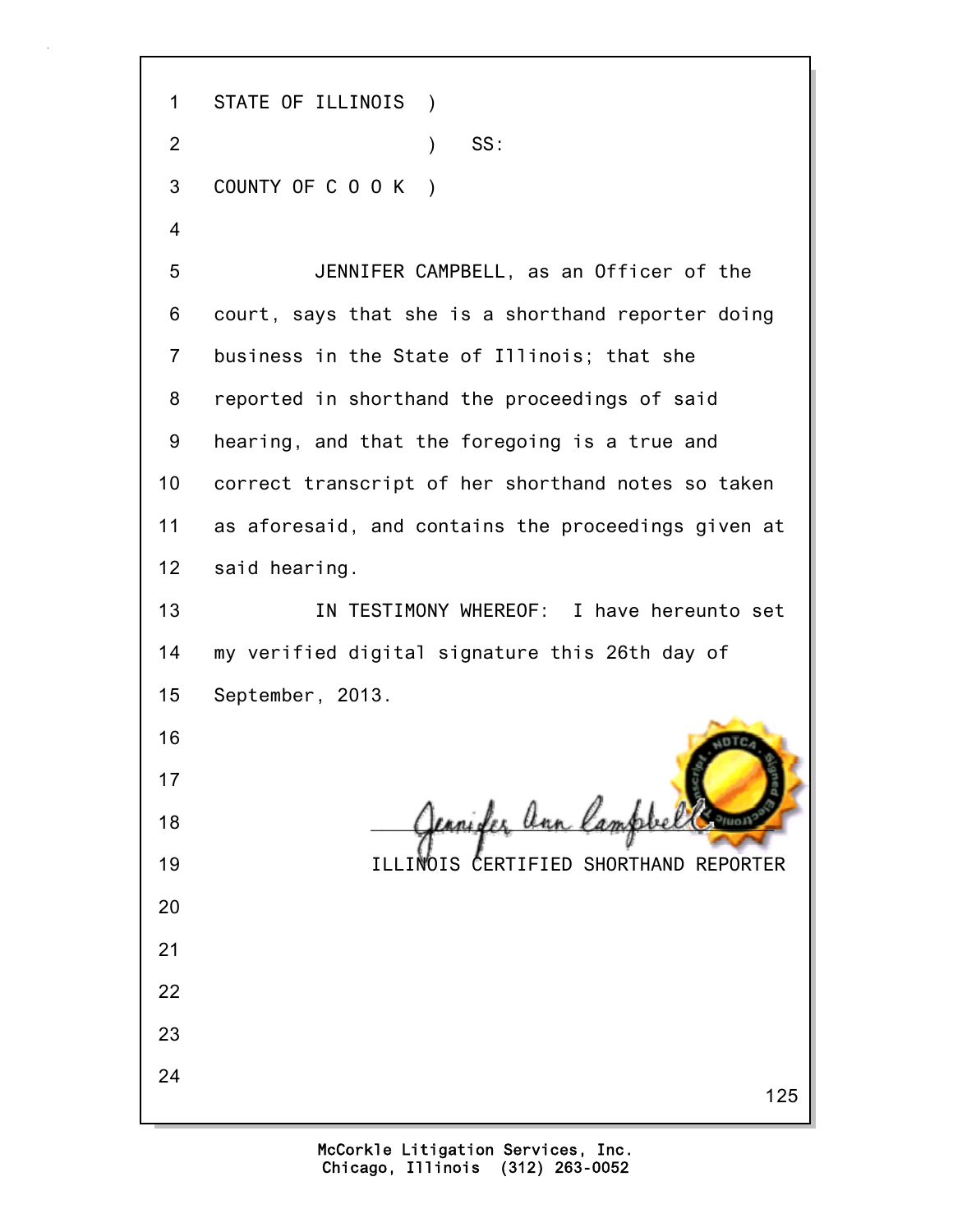$34:18$ afield able  $16:24.36:6$ 64:11 88:24  $123:11$  $125:11$ aboveentitled afternoon  $1:10$  $42:9.11$ absolutely agency  $5:20$  23:20 28:20 29:3  $52.1756.19$ ago 89:8 97:21 116:10 119:2 absorbant  $20:16$ agree academy  $31:13$ accept 24:22 32:8.9  $81:20$  119:6 acceptable  $114:11$ accepted 50:5 accepting  $32:7$  57: accommodate  $34:1$  40:24 accommodates  $71:23$ accurate  $15:23$  42:15  $101:17$ achieved  $82:14$ agreed acknowledge  $86:9$ acknowledging  $82.7$  18  $115.11$ acquire  $49:19$ act  $34:21$   $53:16.21$  $54:6.1855:1$ activities ahead  $34:14$ actual  $90:10$ ad  $31.17$ air add  $65:19$ added allow 37:15 95:14  $110:7$ addition allowed  $120:7$ addressed  $122:12.12$ adeguate allows 55:18 84:22 admissibility  $117:21$ american admission 116:15,18,19 amount  $117:8$ admitted  $3:18$  26:12,24  $117:6.15$  $118:8$ adopting  $94.20$ advantage ample  $99:17$  100:1  $60:16$ advise analyses  $123:8$ advised analysis  $32:22$  43:19 advising  $32:8$ advisorv

46:22 47:1,4  $47:10.15.19$  $75:899:19$  $55:6.17.20$  $101:15$  $56:4$  57:9  $59:18$  67:7 aforesaid  $70:5.15$  $90.11.18$  $91:1.9$  $109:15.19$  $2:20$  49:21 114:22 115:8  $115:13$  $117:13$  $33 \cdot 20$  43.24 announced  $61:1$  62:22  $75.2$  $63:14$ annual 48:14 50:8.24 49:18 50:6.22 answer  $8:23$  9:6 25:2  $52:23$   $59:18$  $61:21$  62:5 45:18 64:20  $62:1763:2,7$ 65:2 71:15 66:6 67:16 72:19 77:6  $69:270:6.16$ 83:1 100:6 70:19 71:22  $100:16,18$ 72:9 73:6.14 103:7 105:5 74:18 75:2 106:2 107:24 75:23 76:5.8  $108:2 109:4$ 76:18 81:8 answered 55:23 64:23  $81:16.19$ 82:1 84:16 79:24 80:12 85:18 87:23 84:2 85:6  $88:6,22$  $90:14$  101:11 92:24 114:21  $101:12$  $115:12$  $102:11$  $120:18,18$  $103:15,17$ answers  $24:8$  $9:19$  19:22 anybody  $9:1$  113:7 agreement  $7:6,7,21$  8:4  $120:14$  $8:17$  9:2 anvmore  $14:13$   $15:4$  $33:22$  $24:20$   $25:6$ anyway  $63:15$  121:3 agreements apologize  $24:13, 15, 16$  $5:8,10$  116:10<br>120:6 124:10  $5:17$  22:1 apparent  $37:11$  56:24  $118:16.18$  $65:475:18$ apparently  $16:12$ appeal  $40:18$  43:8.9  $118:14$  $92:9.21$   $93:2$ appearance  $86:10,16$  $22:20.86:15.17$ appearances  $119:15$ appendix 36:4 37:9 51:9  $29:1$  45:10  $63:10,11$ apples  $86.1$ applicable 15:21 18:1  $9:14$  $73:12$   $74:16$ applicant  $5:9$  27:12,22  $39:5,19$  $31:12.13$ 42:10 65:6 18:21 36:9,11  $102:16$  $37:12,16$ 104:22 111:4 39:14 52:15 111:5 112:7 60:16 71:2 applicants  $76.2377.8$  $3:18$   $26:3,7,10$ 77:12 83:24  $26:23$   $53:10$  $109:23$ application  $1:4$  4:11 5:14  $5:158:3$ 12:21 13:24  $14:2 20:13$ 47:7 56:13.15  $23:8.33:6$ 14:21,22 15:3  $35:14$   $36:2$  $25:4$  40:3,4  $36:16$   $48:7,9$  $40:5$  46:15 48:24 49:10

 $50:9$ 

 $121:6$ 

 $25:15$ 

 $99:9$ 

 $64.20$ 

 $51:23,24$  $52:5$  55:7  $60:6.17$ 64:12 74:18<br>75:24 79:4.9 79:13 80:11  $80.1982.9$  $82:20.83:14$ 84:17 89:10  $89.1991.18$  $91:19.92:3.3$ 92:13 102:16  $118.1620$ applications  $48:15$ appreciate 67:20 79:10  $115 \cdot 10$ appropriate 19:21 21:10  $32:8$  49:18  $50:6,23$ 72:20 73:2  $114:11$ approval  $1:5$  64:13 approved  $4:17$ approximately  $20:2$  70:12 area 13:12 36:13  $39:9,10$ 40:24 49:15  $60:18$  72:13 72:15 78:3,6 80:21 83:20  $84.798.10$ 98:16 100:22  $100:24$  106:6  $116:2$ areas  $83:4$ arf  $31:5.16.19$  $32:17$  33:18  $35:2.8$  42:17  $43:15.17$  $44.945.4$  $46:2.13$  $57:13$   $58:2.5$ arguably  $8:1$ argue  $18:18$ arguing  $66.22$ argument  $26:15$ arm  $61:8$ arms  $61:8.9$ arrive  $21:9$ asked 19:19 55:23 74:9 79:24  $80:12,14$ 84:2 85:6  $90.14$  15  $101:11$  $102:11$  $103:15.17$ 111:4 115:4  $115:7$  117:18 asking  $8:22$  11:23 43:13 45:18 68:7 73:24  $107:13$ 

 $113:13.14$  $121:20$  $asohalt$  $13:9$ assessment 10:12.14 11:10  $36:1$ assisted  $33.5$ association  $31:13$ **ASSUMA**  $56.21$  117.2  $119:1$   $122:6$ assuming  $21:19$   $74:15$  $93:19$  123:5 assumptions  $42:6.121:9$ assure  $5:11,18$ attempt 45:19 58:6,15 attempting  $122:4.5$ attend  $86:12$ attended  $47:9.13$ attention  $121:20$ attorney  $118:17,24$  $120:9$ attorneys  $111:6$ august 47:23,24 48:2  $118:6$ authored  $47:17$ authority authorized  $121:2$ autumnwood  $30:1.2$ available  $43.89$ average  $39:10$  57:10<br>59:5 76:13  $77:20.94:15$  $110.12$ averaged  $36.19$ avoid  $70:24$ aware  $24:19$   $46:17$  21 47:12 53:15 55:6 57:10 60:9,11 70:9  $70:11$   $71:3$ 73:11 75:13 79:4,13 83:3  $85:14$ B  $\mathbf b$  $3:168:14$ bachelors  $30:7.10.14$ back 22:18 40:7,14  $42:18$   $46:8$  $67:23$   $71:11$  $90:20$   $96:19$  $109:1$   $123:23$  $124:6.8.8.13$ background

 $30:6$ **hackwards**  $76:3$ banning  $111:6$ barring  $90:7$  110:22 base  $13:8$ based  $17:22$   $27:23$  $36:9$  37:9  $39:18.53:6$  $63:23.68:8$  $113:18$  $115:14$ 118:15 121:7  $121.9$   $123.6$ basically  $32:6$   $33:22$ basing  $110:13$ basis  $41:9,10$   $45:13$  $53:3$  72:21 78:8 110:14 bated  $75:18$ began 30:22 70:11  $82:4$ behalf  $2:8, 11, 13, 16$  $2:18,20$  $49:12$ belief  $99:10$ believe  $11:20,21$  12:1  $12:12$  22:8  $23:327:2$  $34:19$   $41:7$  $43:16,20$  $58:263:1$  $64:2166:10$ 68:24 76:16  $80:18.20$  $82:23$   $83:15$  $84.19$   $85.20$  $92:14$   $94:17$  $94.23$   $95.23$  $97:698:16$  $98:19.99:2$  $100 \cdot 15$   $104 \cdot 3$  $109:11.21$  $110:23$   $111:5$  $112 \cdot 4 \cdot 118 \cdot 13$ believes  $11:21$ benefits  $92:18$ best  $15.645.19$ better  $108:7,8$ betting  $16:6$ bevond 18:13 66:19  $75:583:6$  $96.323$  $110:12$ 113:20 114:1  $115:1,17$  $122:17$ big  $100:10$ bigger  $19:7$ bit  $50:17$  59:4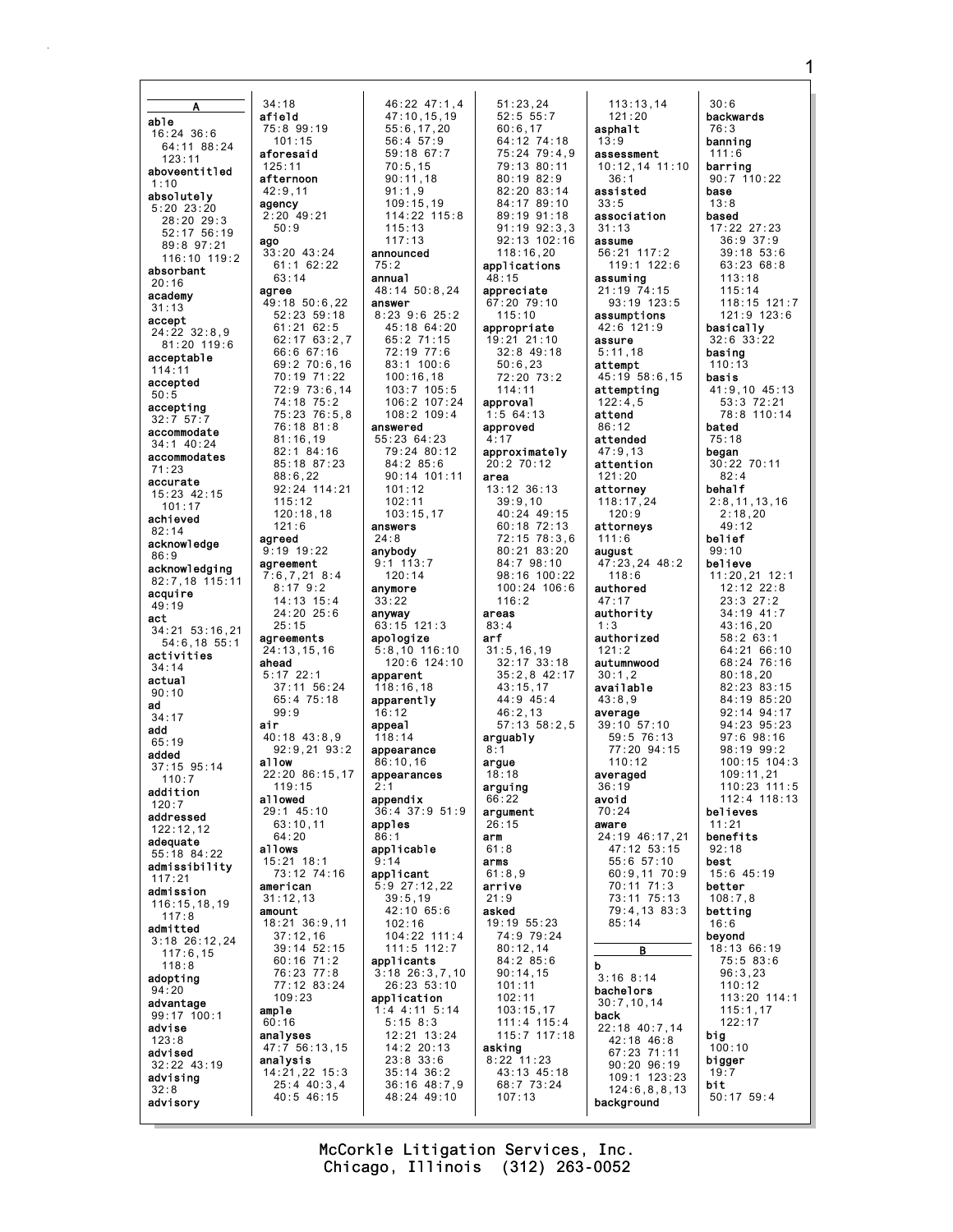83:2 95:12 101:22 blanket 28:14 blazer 2:17,18 3:4,7  $3:10$  4:1,3,9 5:3,7,15,18 5:23 6:15,20 7:14,15 8:8 8:10 9:8,18 10:1,10,18  $11:2$  12:3 14:5 17:16 18:8,11,13 23:18,20,23 24:4,6 25:5 25:9 26:16 27:19,20,21 28:5,10,12 28:18,22 29:8,14,17 29:21 32:16 41:20 42:4,6 44:1,4,11 45:5 47:21 50:14 54:13 55:23 56:7  $61:16,24$ 62:9 64:19 65:15 66:19 68:3 69:17 71:10 72:2 72:11 73:17 73:21 74:2,9 75:5,17 76:2 77:16 79:24 80:12 81:11 82:11 83:6 83:22 84:2 85:6,21 88:2 89:11 90:14 90:16 91:3 96:3,6,15,22 96:23 98:8 98:22 99:19 100:4,15 101:11,24  $102 \cdot 11$   $103 \cdot 5$ 103:14 104:18 105:6 105:9 106:13 107:8 108:6 112:17 113:5 113:6,20 115:1,16 116:5,6,10 116:14,15,19 117:16,17 118:4,9,12 119:2,7 120:1,16,17 120:19,21,24 121:2,22 122:2,24 124:2,3,5 blazers 48:18 96:8 119:24 board 1:1 5:11 6:17 10:21 19:10 31:11 58:13 72:20 75:9 110:20 119:17,20,22 121:12,16 122:4,15 123:5,6 body 20:11 21:18 bog boom break brian bring build built bulb bulk c call calls cant

 $33:2.3$ borders 15:19 bottom 117:19 boundaries 54:1,3,12,22 98:7  $116:13,14$ breath 75:18 19:18 20:7 23:2 86:9 briefly 38:20 119:16 brightest 96:11 15:10 64:12 80:18 84:17 bringing 15:8 brother 107:9 brought 10:22 80:11 117:24 23:9 70:23 building 12:22 13:1,2 17:3 22:17  $93.5$ buildings 96:11 bureau 49:21 business 30:2 82:23 97:11 100:8 100:9 101:4 101:9 102:10 103:3 104:17 106:24 107:1 107:21  $108:15$  125:7 businesses 100:7  $\overline{c}$ 2:12 125:3 calculation 37:12 78:18 33:14 38:15 97:10 called 4:5 29:11 34:17 38:6 48:16 86:12 56:7 96:4,24 campbell 1:23 125:5 campus 11:14 19:6 70:5 89:2 112:22 123:14 capacities 39:7 capacity 7:7 9:12 22:7 68:11,16 80:20,24 81:5,9,17 82:8,18 88:13,21 106:11  $109.10$ 111:24 113:19 114:24 115:14 capita 52:12 53:5 76:9 capital 85:16 carbon 40:18 69:9 70:3 care 17:5 career 34:4,5 carefully 97:14 case 62:1 68:4 104:23 105:12 107:16 cast  $122.5$  14 casting 122:22 cause 1:10 109:22 cbi  $49.11 50.2$ 51:8 59:19 76:10 census 49:20 center 17:5 centroid 40:7,7 67:10 centroids 69:6 certain 109:23 117:23 certainly 56:14 59:7 60:16,20

13:7

65:9

82:5

92:6

17:3

98:1 107:10 22:13 36:10 36:12 37:19 38:3 39:12 40:9 41:12 50:8 55:15 55:18 57:6 59:19 66:11 67:5,24 68:9 69:13 77:10  $77.21$   $79.25$ 84:22 86:24 87:4,7,13,14 87:19 88:7 89:23 97:12 97:15 101:21 116:22 118:6 25:23 27:12,16 84:20 88:20 67:18 68:19 69:22 93:15 71:22 73:14 94:24 122:8 122:13 certifications 31:9 certified 31:12 125:19 cetera 37:9 chance  $11:3$  25:20 change 58:24 59:3 77:14,24 90:7 123:14 changed 37:17 changes 26:15 86:19 characteriz ... 44:1 72:2 82:12 91:3 characterizing  $44:2$ charles 2:7 cheapest 99:11 checked 10:21 chicago 49:21 chief 25:23 27:12,17 choose 100:11 115:22 christina 4:17 14:21 circumstances 58:23 59:1 90:7 cited 88:18 city 46:11 clarification 113:8 114:9 clarify 23:19 73:1 clark 2:20 3:5 12:8 12:9,11 13:14 34:19 72:21,24  $74.20$  95.2,3 102:13 104:21 105:2 107:9 120:17 clarks 39:18 clean 21:10 cleaner 45:21 cleaning 53:17 clear 10:7 110:16 clearly 65:8 client 17:1 103:11 clientele 97:14 clients 34:10 close 27:16 73:20 87:11 88:7 92:16 97:19 closed 69:4 87:23

closer 69:13,16,22 94:12 closes 27:12 closest 67:13 69:4,6 closing 56:22 closure 17:20 collar  $60.12$ collection 43:6,18 92:8 college 30:9 column 37:2 77:9 78:3 78:6 combination 40:16 92:7 come 14:20 36:6,21 59:23 65:23 85:10 93:15 117:13 119:21 124:6  $124.8$ comes 17:3 28:14 115:24 coming 50:16 97:19 comment 22:24 23:1 104:2 120:4 123:15 124:6 comments 120:21 122:14 committed 119:17 committee 34:18 committees 34:14 common 104:2 communities 81:21 community 70:20 72:14 107:6 123:16 company 64:11 competition 97:16 compile 49:3 completely 45:22 77:14,19 88:22 89:12 104:7 107:13 107:17 compliance 11:17 115:8 complies 11:22 comply 7:24 11:20  $12.1$ compound 102:1 computer 46:9 conceptual 65:7 conceptualize 64:12 concerning 43:23 46:3,15

47:15,18 50:2 117:10 concerns 69:8 concluded 1:13 124:17 conclusion 11:9 38:23 56:8,18,20 90:2,4 117:20 concrete 13:8 conditions 95:23 conduct 122:16 28:7 confirm 26:23 conjecture 109:23 conserve 92:22 conserves 92:10 consider 7:2 53:18 55:7 62:1 71:7 construct 41:16 85:15 contained contains 125:11 57:16 content context 44:17 continue continued 3:3 4:8  $24:3$  47: contract 21:8 contractor 21:9 contrary 66:17 92:17 control 58:13 conversation 116:13

59:24 60:21 65:23 76:13 conclusions 35:18 117:14 conducting considered 39:21 54:4,23 considering consistent 12:14 14:3 15:7 93:21 consolidation construction consultants  $30 \cdot 1$ ,  $3$ ,  $32 \cdot 21$ consulting 30:4,19 33:3 21:7,22 51:9 89:24 contemplated 53:22 54:1 10:24 21:2,2 continuing contribute 1:2 20:12,14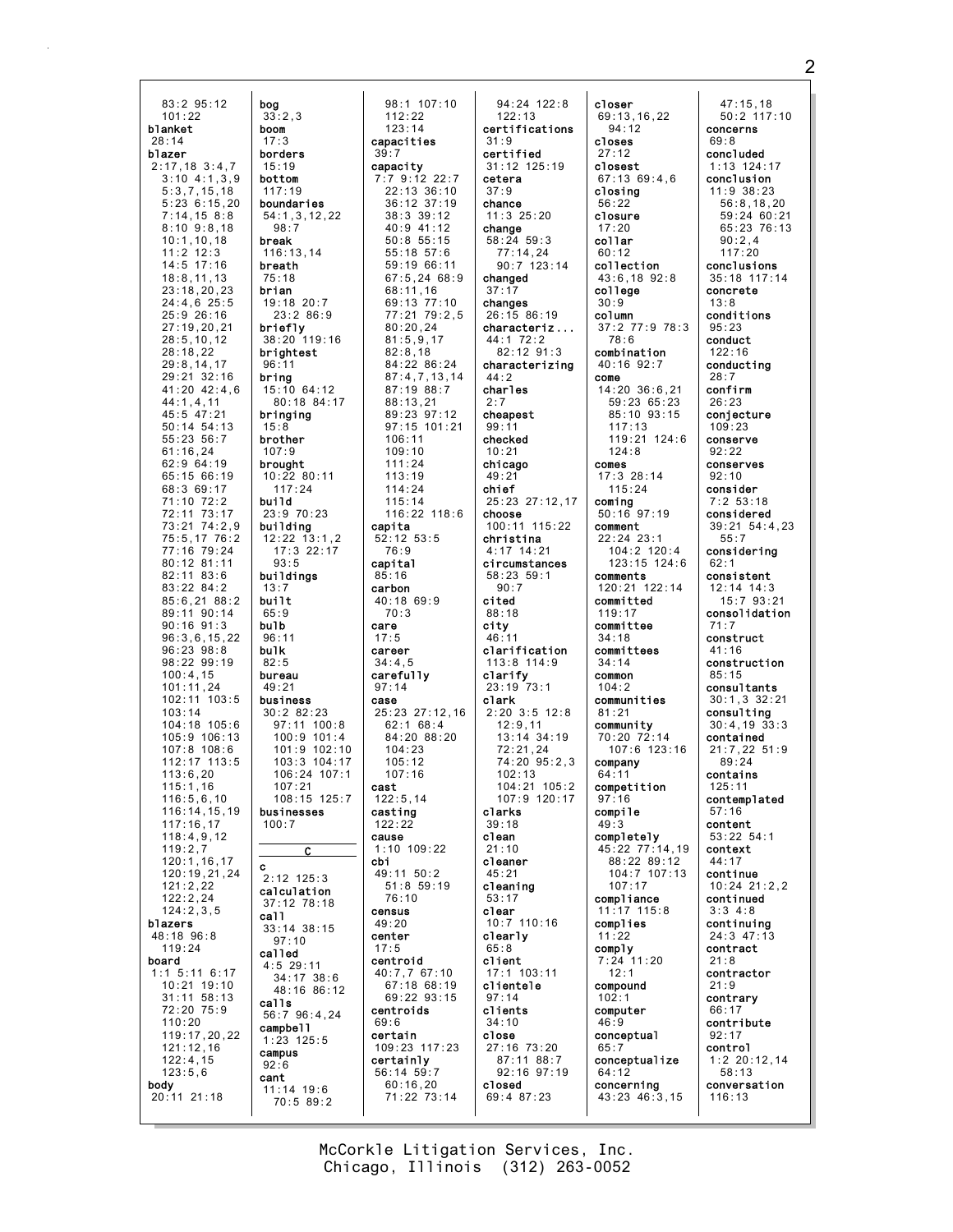| convert<br>16:9<br>cook<br>61:1, 4, 7, 11, 15<br>62:5, 11, 18<br>copies<br>5:11,22 10:23<br>copy<br>4:206:18<br>corporate<br>71:6 72:8<br>correct<br>$6:1, 5$ 10:12,16<br>12:15,16<br>13:21 24:10<br>24:24 27:3,7<br>31 : 17 , 18 , 22<br>31 : 23 , 24<br>34:3 35:21<br>36:23 37:7<br>37:23 38:3,4<br>$39:2,3$ 41:8<br>42:18,19<br>44:10 48:7<br>49:1, 2, 12, 13<br>49:16,17,23<br>51:5,9,13<br>52:4 53:13<br>53:14 54:5<br>55:12,13,22<br>56:1 57:20<br>58:13,17<br>59:2,3,20<br>60:19,22,23<br>62:8,20<br>68:15,20<br>69:7,23,24<br>70:4,24<br>72:1<br>73:7,12<br>74:19 76:10<br>76:11,15,21<br>77:1 78:10<br>78:13,21<br>79:23 80:15<br>81:9,22 84:7<br>85:11 87:6,8<br>87:20,21<br>88:1 89:5,20<br>90:13 92:18<br>95:14 101:23<br>110:2 114:24<br>125:10<br>correcting<br>49:6<br>correctly<br>57:4<br>$7:16$ 43:5<br>88:15 113:23<br>cost<br>71:1,7 109:12<br>109:20<br>costs<br>99:6 107:3,3,7<br>coulter<br>124:5<br>counsel<br>$3:24$ 4:20<br>28:23 66:22<br>91:20 | 12:18 14:13<br>15:17, 19, 24<br>16:8, 11, 16<br>16:20 17:11<br>$17:14$ $23:4$<br>$23:11$ $34:2,6$<br>34:8, 8, 10, 13<br>34:16,20<br>35:3 37:13<br>39:1,6,7,11<br>39:22 40:13<br>41:1 47:1<br>49:7,16<br>$51:16$ $52:1,6$<br>$52:15$ $53:9$<br>55:15,16<br>57:5 61:1,4<br>61:7,11,15<br>62:5,11,18<br>62:22 63:5,9<br>63:10,11,14<br>63:19 64:2,9<br>$66:17$ $67:2,9$<br>70:8 72:13<br>72:22 73:11<br>74:7,15 75:3<br>75:4,22<br>76:23 77:5<br>77:13,20<br>81:17 84:23<br>84:23 85:3<br>85:11 86:24<br>87:4, 15, 22<br>88:6 89:7<br>90:6 92:16<br>93:7,15,20<br>93:21 98:4<br>98:20 101:19<br>101:19,21<br>102:8, 12, 14<br>$102:15$ $103:3$<br>106:12 107:6<br>109:10<br>112:13 125:3<br>countys<br>46:10 67:6<br>couple<br>12:9 66:8<br>116:7 124:9<br>course<br>13:8 15:11<br>27:13 47:3,6<br>47:9<br>court<br>18:9 26:2,8<br>$50:15$ , 19<br>125:6<br>covers<br>20:17<br>crazy<br>45:20<br>create<br>15:1 45:21<br>120:13<br>created<br>34:16<br>creek<br>$2:18$ 69:1 |
|----------------------------------------------------------------------------------------------------------------------------------------------------------------------------------------------------------------------------------------------------------------------------------------------------------------------------------------------------------------------------------------------------------------------------------------------------------------------------------------------------------------------------------------------------------------------------------------------------------------------------------------------------------------------------------------------------------------------------------------------------------------------------------------------------------------------------------------------------------------------------------------------------------------------------------------------------------------------------|--------------------------------------------------------------------------------------------------------------------------------------------------------------------------------------------------------------------------------------------------------------------------------------------------------------------------------------------------------------------------------------------------------------------------------------------------------------------------------------------------------------------------------------------------------------------------------------------------------------------------------------------------------------------------------------------------------------------------------------------------------------------------------------------------------------------------------------------------------------------------------------------------------------------------------------------------------------------------|
| counties<br>16:8 17:23<br>34:23 46:18<br>60:12<br>countryside<br>$31:18,20$ $32:5$<br>58:3,467:12<br>67:23,23<br>68:10,23<br>69:3<br>county<br>2:21<br>7:4,4,8<br>$8:1$ $9:12,20$                                                                                                                                                                                                                                                                                                                                                                                                                                                                                                                                                                                                                                                                                                                                                                                          | criteria<br>23:12 79:15<br>103:18<br>104:19<br>criterion<br>$4:10$ $26:6,6,9$<br>33:23,24<br>59:24 60:2,6<br>72:12 73:23<br>74:1 89:9,17<br>89:20,22<br>$90:12$ $91:2$<br>91:10 115:18                                                                                                                                                                                                                                                                                                                                                                                                                                                                                                                                                                                                                                                                                                                                                                                   |

117:10,12 criticism 49:14 60:20 criticisms 50:1 51:7,11 76:12 cross 3:4,5,6,7,8,11 3:12,13,14 4:2,8 12:10 23:22 25:12 42:7 91:15 95:5 96:15 96:16,16 110:7 crossed 30:18 crossexamin ... 27:14,23 28:8 39:19 48:18 113:22 118:1 csr 1:23 cue 22:15 culbertson 2:6 current 6:12 40:17 50:2 89:23 94:18 95:17 95:20 98:15 99:8,12 106:6 currently 24:20 34:9 53:23 99:10 curriculum 33:11 43:12 cut 65:15 cv 117:2 cycle 10:12,14 11:10 14:21 15:3  $\overline{\mathbf{D}}$ d 3:1 dark 30:18 data 11:8 37:9,19 37:21 38:5 49:3,9,11,19 51:14,15 52:18 53:11 76:17 116:21 116:22 118:6 date 48:1 57:22 86:14 dated 48:2 day 1:10 17:5 19:2 19:19 22:7 37:15 39:17 40:8,16 52:12,12 76:9,14,15 76:19,20 87:24 112:9 125:14 daylighting 12:23 days 13:4 19:6 121:18 december

58:9 decide 105:16,18,19  $112:15$ decided 19:20 33:4 105:10,16 decision 101:4,9 102:10 103:3 107:12 107:22 108:9 108:16 122:21,22 decisionmaker 120:9,11  $122.20$ decisionmaking  $115.23$ decisions 82:23 100:8,9 100:11 102:14 105:1 106:24 121:12 deem 83:9 deemed 7:4 deeply 50:4 defined 49:15 definite 101:23 102:4 definitely 64:22 69:4 109:22 definition 104:3 degree 30:7,8 99:1 114:14,16 degreed 115:11 demand 85:23 demonstrated 40:22 41:5,8 demonstrative 26:13 denial 58:12 denied  $43 \cdot 17$ , 21, 58:6 58:9 110:5 denies 23:7 deny 75:17 denying 78:20 80:17 department 22:4 30:17 49:22 50:10 50:11,13,20 51:2,3,4 dependency 92:11,23 93:3 depends 111:22 deposition 35:9 describe 32:3 35:11 describing 32:19 description 53:22 54:9,19 deserves 110:17 design

31:4 41:15,18 designed 20:14,19 21:1 21:4,5 65:9 designing 43:5 destination 14:24 25:4 detail 38:21 detailed 40:3 determination 91:10 115:5 119:23 determine 35:14,15 43:8 50:7,23 70:21 90:12 91:1 99:6 100:21 115:4 determined 107:4 109:6 develop 17:10 18:5,17 18:22 72:7 98:6,21 developed 16:23,23 41:19 52:11 53:2 developing 8:15 17:20 development 6:8 15:18 71:5 84:14 85:15 94:2,9,17,21 devin 3:3 4:4 dictates 66:17 dictionary 104:3 didnt 5:9 25:6 45:2 66:20 79:10 81:1 85:20 104:22 113:2 different 22:11 27:5,6 35:9 46:8 81:21,21,23 90:2,20 101:2,3  $105 \cdot 12$ 107:16 difficult  $64.8$ digital 125:14 diminishing 97:17 direct 3:10 8:19 17:11 29:13 65:5 109:13 111:19 114:19 directed 14:20 directhaul 40:6 direction 93:16 disagree 27:9 64:16 70:6 105:20 disagreeing 121:21 discretion 86:15 discussed 10:12 disposal dispose 21:11 disposed 24:24 dispute 33:22 distance 20:22 distant 93:20 10:21 document doesnt doing dollar 70:12 donna 2:23 dont 48:1,17 51:22,22 52:10 56:19 57:22 58:2 59:5 62:3 64:13,21 69:10,12 70:19 74:11 76:12 77:6 77:11 80:13 84:19 85:4 85:12 86:3 86:11 94:15 96:10 98:16 98:19 100:15 103:21 111:7 114:6 115:24 116:11 119:12 121:2 121:4,23 dose 38:2 dot 14:24

discussion 29:6 67:8 124:16 dispersions 122:5,14,22 15:4,21 24:15 24:16 39:10 46:15 47:4,7 47:18 50:7 50:23 53:16 53:19 71:8 75:4 76:9,14 77:20 88:8 52:3,9 53:12 59:5 85:4 disputing 57:5 80:9,10 dissertation distribute 11:16 33:10 48:6,16 documents 27:22 48:10,20 48:23 121:20 11:7 48:23 56:20 64:7 73:3 74:20 117:21 33:17 56:4 65:7 94:16 106:10 113:10 125:6  $8.19$  14.18 15:20 22:12 23:10 28:5,8  $33 \cdot 21$  45 $\cdot$ 6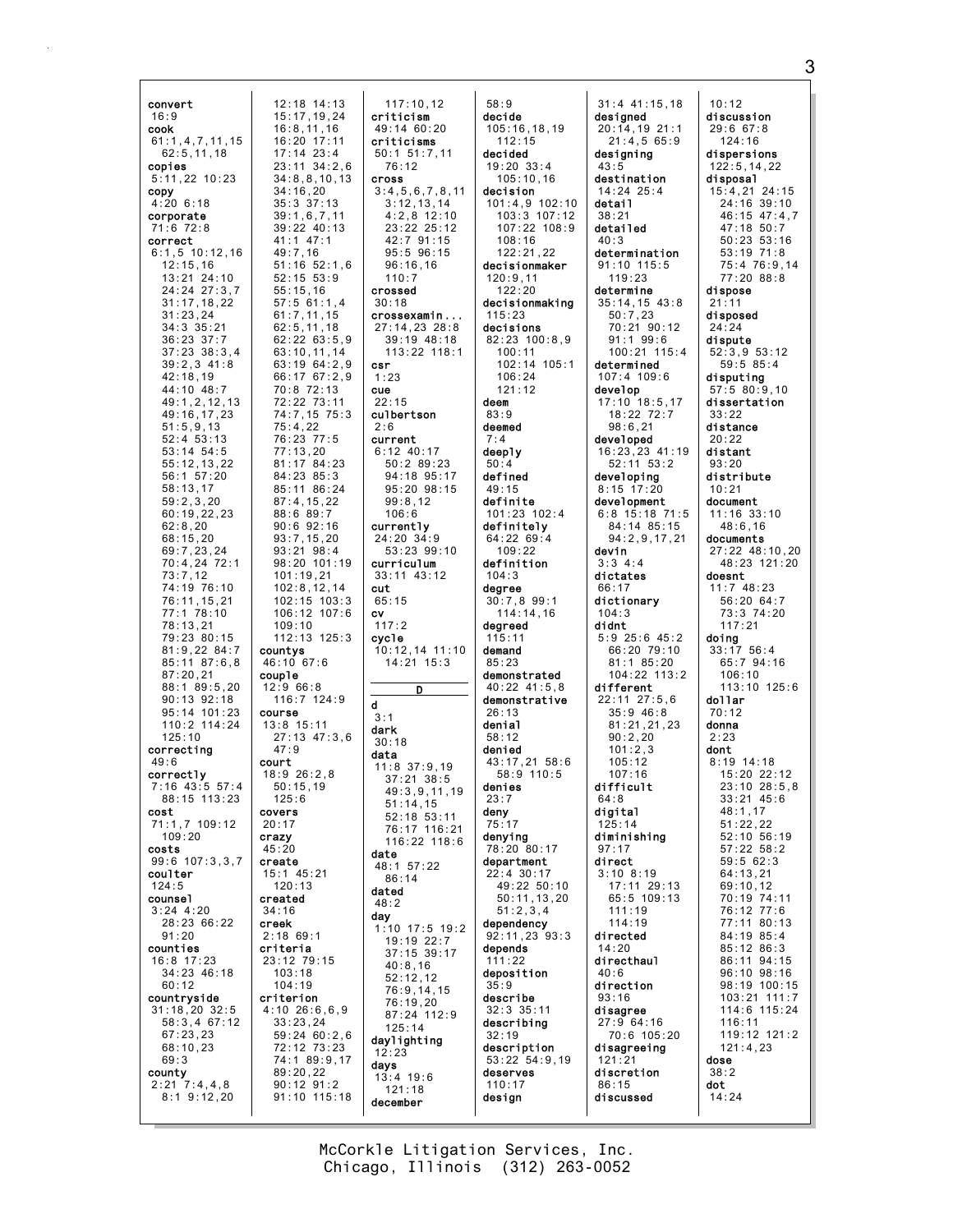doublecheck  $93:2$ employed  $27:3$ doublehandling  $29:22.55:7$  $99:13$ emplovee doubt  $13:10$  $19:11$ employment  $<sub>dr</sub>$ aft</sub>  $46:3$ energy drafting  $48:16$ engaged  $6.12$ drain  $89:6$  $20:10, 15, 16, 18$ engineer  $21:6.7.19$  $31:7,10,12$ engineering drains  $20:17.20.24$  $30:741:13$  $21:5$ dramatically engineers  $31:14.32.7$  $105 \cdot 12$ due enters 96:1 97:15,16  $107:$  $112:14$   $122:3$ entire duly  $98:9$  $4:6$  29:11, 20 entirely dump  $66:6$ entitled  $22:6$ 37:8 107:22 dupage  $63:14,1964:2$  $117:19$ duplicative entity  $46:14$ dwellings environmental  $83:5$ dynamic  $100:10$  $51:2.3$  $4:24 \ 6:4$ Е envisioned  $\ddot{\mathbf{e}}$  $18:22$  $3:1.16$   $94:16$ envisions earlier  $17:15$ 69:11 115:22 epa early<br> $43:182:24$  $116:22$ esh. earned  $30:1.2$  $87:13$ especially eco  $17:22$  105:15  $92:6$ essentially editorial  $44:3$  $22.24$   $23.1$ established education  $37.24$  $47:14$ estimate educational  $54.1$  $30:6$ estimates eek  $50:2$  $97:13$ et effect  $37:9$  $13:24$   $17:13$ evaluate  $24:14$  $79.8$ effective evaluating  $55:14$ efficiency evaluation  $92:8$  $37:8$ eight event 66:4 68:14  $22:20$ either eventually  $10:1$  28:16  $42:24$  73:3 evidence  $97.898.5$  $107:11.14$  $123:5$ elected  $87:11$ evolve ellen  $38:6.15$ exact email  $34:22$  48:1  $19:18$  $57:22$ emergency exactly  $21:8$ 24:10 26:16 emission  $92:10$ emissions 69:10 70:3  $113:14$  $92:10.22$ 

exam  $110:7$ examination  $3:24:2.8$  $12:10$  13:17  $24:5$   $25:12$  $49.20.22.53.8$  $29.13 \ 42.7$  $91:15$   $95:5$  $113:15$ examined  $4:6$  29:12 example  $16:19.32:22$  $47:14$  57:14 excavated 66:11 81:24  $33.3$ excuse  $14:12$  26:6  $120:17$ executive  $92:14$ exercise  $106:12$ exhausted 66:12 67:5 exhibit  $5:10$  10:4,16  $10:18$  11:4  $26:3.7.10$  $33:8.35:21$  $30:4$  31:12,13 38:11 116:24  $50:9,11,12$  $117:1,5,7,8$  $117:9.118:3$ environmentals  $118:5.7$ exhibits  $3:18,24$  26:11 26:23 27:14  $28:9$  116:20 exist 45:3 120:13 existed  $44:20$ existence 45:7 69:7 existing  $17:21$  67:4.9 expand  $33:562:11$ expanding  $7:2$ expansion  $16:5$  31:6.7  $33:6.18.34:1$  $39.14$   $45.8$  $57:8.15.18$  $58.6$ expansions  $16:7$ expected  $30.15$ expenditure  $85:16,19$ expensive  $99:11$ experience 17:23 30:13,15 26:11 27:1,16  $30:20$   $31:15$ 82:13 117:15  $32:4$  33:15 119:18,20,22  $89:4$ experienced 120:10 123:7  $98.2$ expert  $35:6, 10 56:13$ 65:1 110:11 explain 39:4 107:1 explicitly 46:7 47:24  $67:3$ 66:16 74:2 explore 101:9 102:18  $107:22$ extent

 $27:21$ extenuating  $58:23.59:1$ extra  $77:21$ extrapolating  $49.6$  $f$  $2:7.10$ face  $36:12$   $50:5$  $53:3$  119:13 facilities 13:11 17:20 54:9,20 92:7 facility  $1:2$  7:19 12:13 15:12 17:21  $21:1,10$ 40:21 41:16  $64:990:8$  $92:6$ fact  $7:19$  14:18 16:13 25:5  $53:7$   $56:23$ 59:22 60:24 63:23 65:14 65:21 66:16  $71:1$  93:1  $101:20$  $107:21$  $120:11$  $121:20$ facts  $36:362:12$  $68:3$ failed  $89.182021$ fails  $60:6,778:21$ **fair**<br> $61:14$   $110:3$  $113:4$ fairly  $20:19:36:8$ fairness  $118.20$ faith  $49:9$ familiar 73:9 94:1 far 71:21 75:8 83:6 99:19  $101:14$  $103:19$  $111:22$ fashion  $5:1$ fee  $7:89:20$ feel  $114:10$ feeling  $42:3$   $94:7$ fees  $95:14$  96:1  $97:9,13,19$  $112.16$ field  $103:19$ fifth  $55:2$ figure  $19:753:13$ figures 36:4 51:8 53:8 file

 $82:20$ filed  $6:19$  13:24  $82:10.86:10$  $86:13,16,17$ filled  $88:197:20$ filling 67:17 68:10 final 77:9 78:5 finally  $58:16$   $89:8$ find  $23:3$   $98:3.5.5$ 99:16 100:1  $106:10$  $\begin{array}{c}\n\text{finding} \\
102:8 \quad 103:12\n\end{array}$  $104.15$ findings  $56:23$ fine  $10.26$ finish  $32:1$  65:2,17  $74:3$  100:20 finite  $16:5$  18:20 fire first  $4:65:20.24$ 7:5 19:17,19 19:21.24 28:21 29:11  $30:16,20$  $37:4$  57:16  $57:21$   $58:6$ 86:14 107:15  $107:24,24$  $108:2.5.12$  $116:9$  119:10 fit  $106:5$ five  $15:6$  18:7 30:20 41:14  $63.15.22$  $65:22.66:7$  $67.24$   $88.24$ fixtures  $13:10.10$ flat  $20:19$  94:5 flexible  $22.19$ floor 13:12 20:19,21  $20.23$ focused  $34:5$ folks  $79:18$ follow  $22:2 50:19$ 77:11 114:10 follows  $4:7$  29:12 followup 23:24 24:7  $25:10$ foot  $28:24$ foregoing 125:9 foreign  $92:11,23$   $93:3$ forgot  $124:1$ forgotten

 $108:5$ form 44:5,11 61:16  $61:19.23$  $69:17$   $72:3$ 74:22 75:5  $77.16.81.11$  $82:11$   $88:2$  $100:4$  101:24  $102:3$  106:13  $115:16$ formal  $121:24$ format 44:17,23 forth  $8:4$ forum 86:12 122:13 forward  $74:4.94.8$ found 16:21 23:12  $88.1894.10$ foundation  $32:13,14$   $93:8$  $109:14$ four 18:9 88:17 fourpage  $36:5$ fourth  $37:2$ frame  $32:11$ framework 44:23 frankly  $122:16$ front  $11:15$  51:23 fruition  $85:10$ fuel 40:18 92:10,22  $93:3$  $f<sub>0</sub>11$  $45:7$ fullblown  $115:7$ fundamental  $118:20$ fundamentally  $122.21$ further  $3:7.823:17$  $24.5.56.21$  $67:18.68:18$ 91:13 94:12  $112.22$  $113:15$   $116:3$  $116:6$ furthermore  $76:17$ future  $16:1,450:2$ 53:19 66:14  $67.499.18$  $100:2 101:6$ 101:22 123:2 G g  $37:9$  $q1$  $51:9$ gander  $28:19$ 

qarbage

 $111:17$ 

garner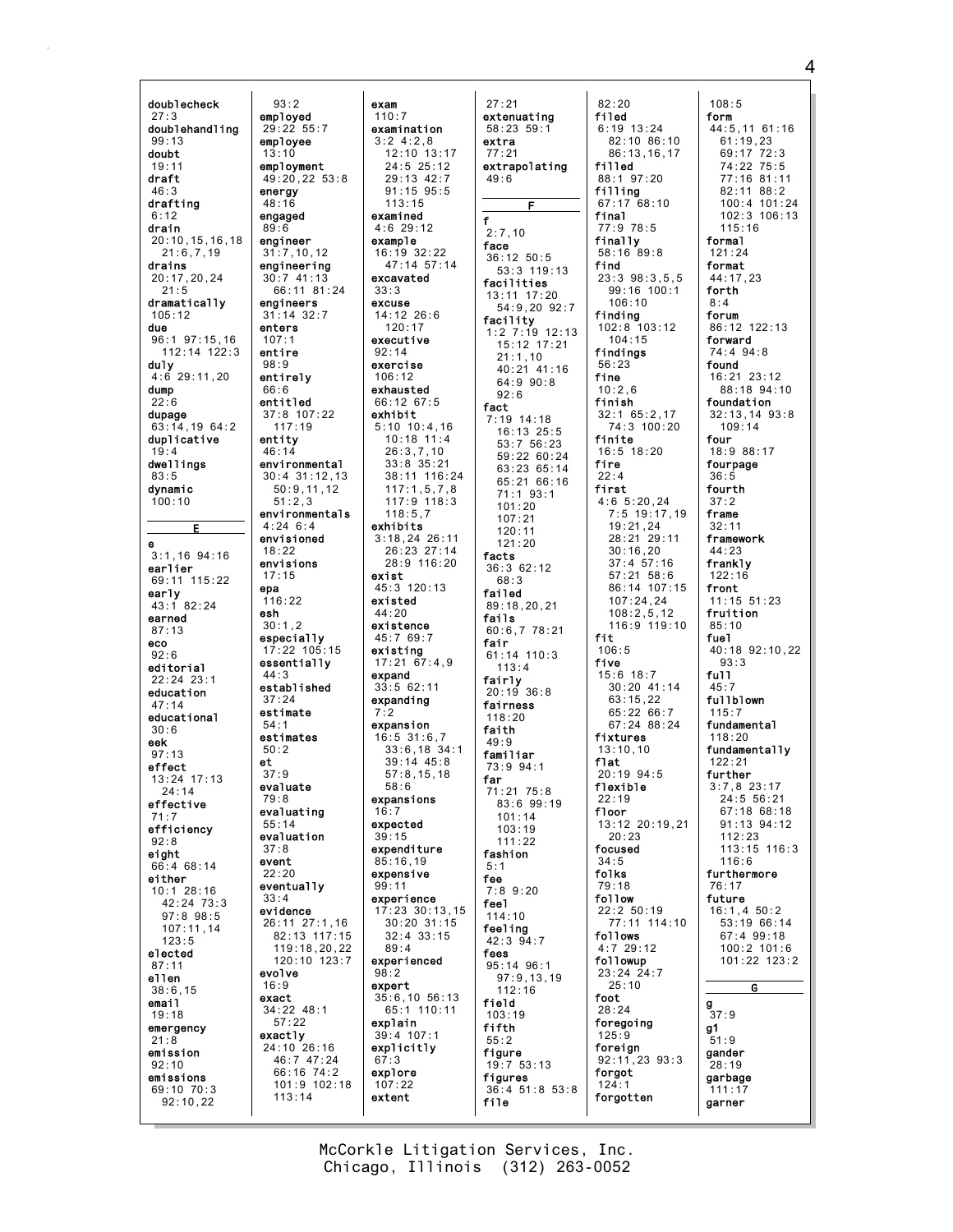$2:2$  $45:6, 16, 17$  $45:20$   $50:19$ gas  $32:24$  43:6  $52:23:56:22$ qate 56:23 67:24  $95:17.20$  $68:1369:49$ deneral  $70:272:18$  $72.18$  75.16  $108.23$  $83:8$   $84:14$ generally  $92.24$ 85:10 86:15  $86.20$   $88.12$ generated  $24:22.36:11$ 88:23 91:17  $39:9, 15, 18$  $91:20$   $93:8$  $53:23.54:2$  $94.716$  $54:11.21$  $98:11,12$ generating  $99:7,7,19$ <br> $100:20$   $102:2$  $38:7$ generation  $102:13$ 36:16 113:19  $101.21$  $114:23$  $108:18$  $115:15$ 109:12 114:7 getting  $116:12.15$  $20:18$  21:7  $121:13,14$ 35:3 56:20  $122:23,24$  $65:775:7$  $123:6, 10, 18$  $103:17$ good  $108:18$ 7:17 23:13  $28:18,18$ give 42:9,11 49:9 4:20 10:23  $27:2$  30:5 59:5 94:14  $32:12$  65:1 95:11 99:2  $72:19.86:3$  $115:21,22$ 110:17 120:1  $124:7$  $121:24$ goose  $123:16,22$  $28:18$  $124:11$ aovernment given .<br>31:2 53:18 10:19 18:21,21  $55:2$ 20:1 75:21 governmental 84:10 87:12 34:14 governments  $121:11$  $125:11$ 53:24 54:3,6 giving  $54:11.22$  $10:24$  103:19 grab alen  $42:2$ arabbing  $95:7$ glenn  $120:12$ grant  $2:13$ go  $121:3$  $5:16$  14:15.16 grayslake  $15:13$  22:1  $31:21$   $32:4.5$ 42:18 95:21  $28:13.17$  $29:4.30:9$  $95:24$  $32:13$   $37:11$ grayslakes  $38.20$  21 46:11 great  $45:11.20$  $21:24$  65:6  $56:2465:4$ green  $67:23$   $74:4$ 75:18 76:18  $12:22$  $77:21,22$ groot  $1:6$  2:8 9:1  $86.503.16$ 93:19 112:18  $10:4$  15:8 116:9 117:21 16:6 24:19  $117:22$  $24:23$  40:22  $120:20$  $48:6,9,24$  $122:24$ 49:12 60:17  $65:21$  67:8 goals 79:11 83:13  $76:1$  $85:18$   $92:5.6$ goes 20:10 21:19  $105:3,10$  $22:8$  53:4  $106:4$ 87:7 122:17 grossmark ,<br>2:15 3:12 12:5 going  $7:19$  8:6, 13, 14 12:7 66:22  $8:20$  10:4  $91:14.16$  $14:19$  15:2  $92:1$   $93:11$ 15:10 16:1,8  $95:1$  $18:8$  19:3,15 group  $20:2,6,14$  $2:12$  34:17 21:12 27:19  $55:7$  $28:6,9,13,13$ arow  $28:17$  42:4  $51:17$ 

arows  $39:16$ growth 39:14 52:1,15  $52:19.20$ guarantee  $7:7$  9:12 15:10  $81:586:24$  $87:4.7$ guaranteed  $87:19$ quarantees  $87.16$ guess 18:24 57:23,23  $102:19$ 118:10 119:9  $124.8$ guessing  $25:20$ н h  $3:16$ halsten  $23:16$ halstens  $24:2$ hand  $6:17$  48:17 handed  $5:10.38:10$ handful  $16:21$ handle 63:12 80:21 hands  $50:16$ hang  $107:10$ happen  $97:22$ happens  $22.5$ hard 23:3 34:7  $45 \cdot 15$  91  $\cdot$  23 hasnt  $5:20$   $38:2$   $93:9$  $103:16$  $109:14$ hau1  $8:19$  17:11  $40:11,16$  $109.13$  $111:18.19$ hauled  $70:1$ hauler  $98:4,5,20$ 100:9 103:12  $104:15$ haulers  $70:20$ hauling  $15:4$  24:13 70:4 92:5 havent 23:12 36:21 40:3 59:12 109:19 110:1  $120.18$  $121:10$ hazardous  $20:10$  31:3 hear  $22:10$  45:2  $56:22.23$ 86:18 105:15<br>108:2 113:2  $119:17$ 

heard  $19:5.12.13$  $69:11.80:23$  $105:15.16.20$  $120:18$  $121:11$ hearing  $1:9$  2:4 4:1  $5:3,13,16$  $6.15$   $7.13$   $14$  $8:6.8.9:5.15$  $9:24$  10:3.6  $10:19$   $12:4.5$  $13:15$   $14:6$  $17:18$  18:11  $18:19.24$  $19:11,15$  $21:12.24$  $23:7.16.18$ 23:21 24:1  $25:2,8,11,18$ 25:24 26:12  $26:18, 20, 21$  $26:22$   $27:2.7$  $27:11, 18, 24$  $28:4,12,20$ 28:23 29:3,7  $29:8.18$  $32:12.15$ 38:1 41:21 41:22 42:3 43:13 44:5 44:13,18,19  $44:22,24$  $45:5.10$ 48:21 50:14 54:15 55:24  $56:9, 11, 17$  $61:18,22$  $62:2.9.13$ 64:19.24  $65:15,17$ 66:21.24 68:5 69:19  $71:11.14$  $72:4.12.16$  $72:24$   $73:19$ 74: 3, 11, 22  $75:7.16.22$  $76:5$  77:18  $80:2,4,7,13$  $81:13.82:15$  $83:8$   $84:3$  $85:7.24$   $86:8$  $86:14.19$ 89:14 90:17  $90:21$   $91:4$  $91:14.23$  $93:10$   $95:2,4$  $96 \cdot 7$  10 17  $96:21$   $97:1$  $98:11,24$  $99:20.21$  $100:6, 16, 17$ 101:13 102:2 102:19 103:5  $103:7, 16, 22$  $104:6.8.11$ 104:20 105:4  $105:6, 8, 14$  $106:1, 17, 20$  $107:8, 18, 23$  $108:6, 11, 15$  $109:3.17$  $110:5,9,15$  $110:19$  $112:17,19,24$  $113:4,7,11$ 113:21 114:2 114:5 115:2 115:20 116:5

 $116:8.12.17$  $116:23 \quad 117:2$  $117:5.16.22$  $118:5.7.13$  $118:23:119:4$  $119:8,14$  $120:1.5.14$  $120:22$   $121:1$  $121:4$  122:1  $122.323$  $123:13.21$  $124:4,7,14$  $125:9.12$ hearings  $59:2$ heck  $123:18$ held 44:23 112:13  $112:20$ help  $119:6$ helped  $25:6$ helsten  $2:77:10,23$  $9:4,13,23$  $10:3,5,9$ 19:22 23:17  $25:1,7,19,22$ 25:24 26:19  $26:21,22$  $27:11,18$  $28:4,5$  122:7 heres  $18:24$ hereunto  $125:13$ hes 43:13 45:18 68:6 89:13  $106:14$  $107:12$  $110:11.13$  $119:5$  120:9 highlighted  $10:20$ highly  $52.23$ hike  $112.15$ hinshaw  $2:6$ hired 46:14,24 47:21  $79:7.8$  $100.21$ historical 76:17 historically  $87:15$ hoc  $34:17$ hold  $31:8$ homes  $2:19$ honest  $124:1$ honestly  $75.8$ honor  $73:17$ hopefully  $6:16$ host  $7:6,6,8,21$  8:4  $8:169::2,20$  $14:13$ hostage  $112:13,20$ 

hour  $1:11$   $112:18$ hours  $22:20$  124:9 household  $52:12,19,20$  $83.24$   $85.5$  9 households 49:20 52:6,22  $53:6$   $84:11$ hows  $19:8$  83:1 human  $45:17$ hundreds  $16:20$ id  $3:178:22$  $50:16$  64:19 67:20 81:19  $106:15$ 108:23 120:8 idea 16:15 25:14  $95:17,20$  $106:14$  $111:12$ identified  $5:8.974:8$ identify  $48.23$ iena  $38:1,7,13$  51:1  $118:6$ ifs  $121:9$ **i11**  $10:24$  23:18  $72 \cdot 11$  19  $73:180:2$ 88:4 94:13  $104:1.10$  $107:18$  110:6 119:15 120:1  $120.21$  $121:24$   $124:1$ illegal  $62:10$ illinois 2:21 30:10  $31:10$   $38:13$ 42:14 46:18  $48.14$   $49.22$  $50:9$   $53:15$ 57:11 59:8  $60:12$  79:5 116:22 125:1  $125:7.19$ im  $5:3,4,16$  6:16  $6:24$  11:23  $14:7$  19:1,3 19:15 20:6  $21:12$   $24:2.9$ 25:20 28:15 28:16 31:11  $32:10$   $34:9$ 34:21 43:15 44:2,2 45:1  $46:7^{6}47:12$  $48:16,19$  $52:8$  56:22  $56:23:57:8$ 68:22 71:12  $72:17.18.20$  $73:8.24$  $75:16.19$ 78:2 79:18  $82:21.86:14$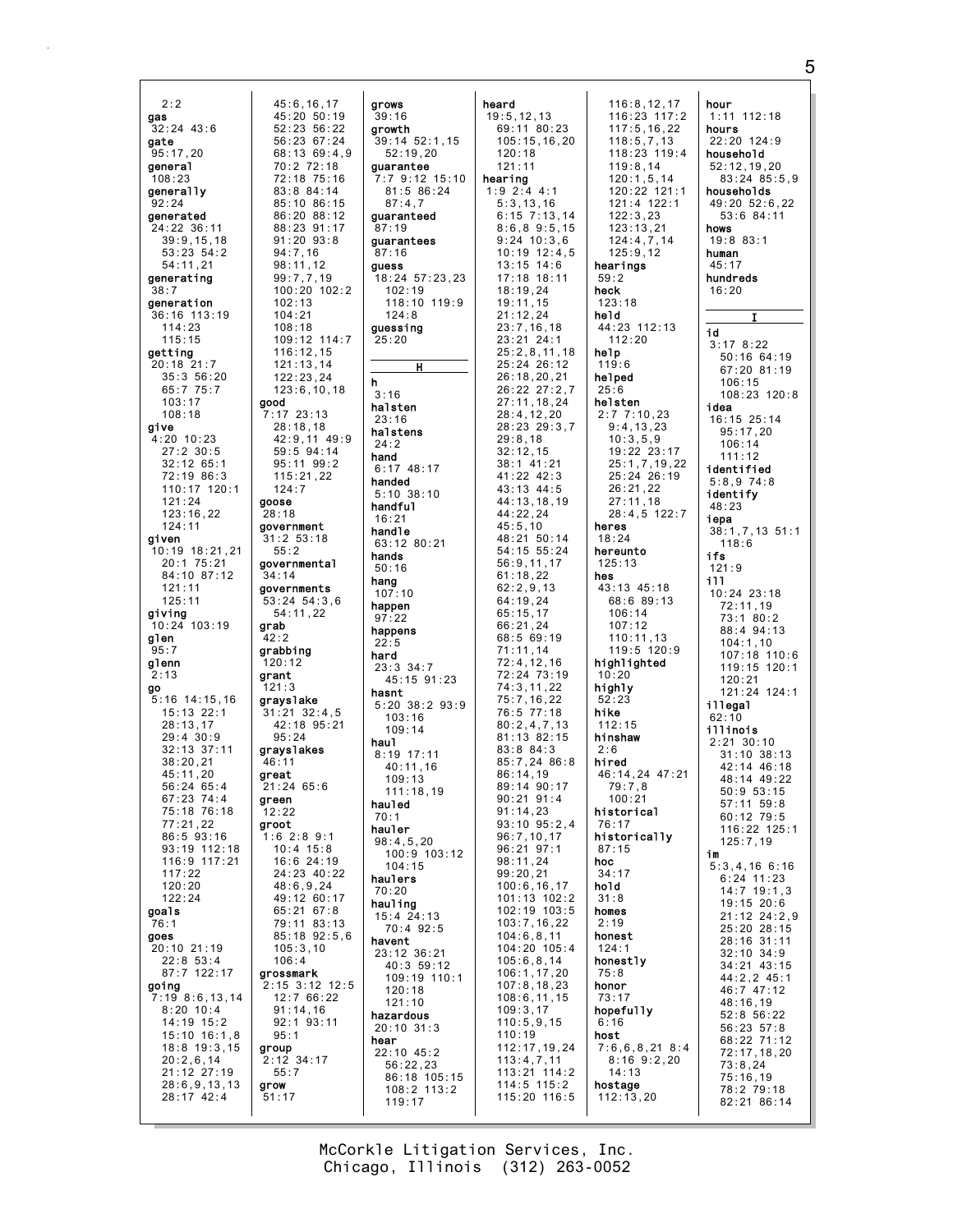91:17,20 93:8 96:7,10 96:11 98:11 102:3,13,19  $102:22.23$ 103:12,19,20 103:23 104:21 105:7 105:17 107:22 108:8 110:19 111:1 113:9 114:7 114:15 116:15 118:10,12 119:7 120:5 121:21 122:4  $122.5, 15$ 123:2,4,5 imagine 23:11 46:10 immediate 113:18 114:23 115:14 immediately 77:9 implement 99:5 115:23 implementing 94:21 implication 108:7 implied 120:17 importance 72:17 important  $107.24$ importation 76:23 77:4 imported 77:8,12 78:11 imports 77:20 imposing 70:12 improper 115:13 include 20:4 54:8 55:3 70:14 included 53:5 includes 46:22 including 57:8 58:24 inclusion 7:5 incoming 36:13,18 99:18 109:12 inconsistent 89:12 inconvenient 121:18 incorporate 13:1 incorrect 43:16 incounty 36:10 40:6 69:14 93:23 97:7 99:8,13 100:3 increase 52:7,8 53:5,8 76:14 83:18 83:24 84:11 93:1,2,2,3 93:17,24 94:21 96:1 97:9,13,18 increases 92:7 99:18 100:3 101:7 112:14 incumbent 28:1 independent 117:13 indiana 31:11 50:10 51:1 indicated 28:22 37:18 39:6 41:12 65:6 120:8 indicates 4:24 39:9 43:10 51:24  $52.5$ indicating 52:14 individual 70:20 72:14 110:13 industries 1:6 2:8 24:23 industry 15:8 31:1,16 information 33:21 36:15 38:8,12,16 94:7 infrastructure 17:24 input 35:4 inquiring 74:6 inside 38:17 76:3 instructed 25:3 insufficient 21:20 insult 122:5 intend 122:13 intended 41:1 92:5 intends  $27.22$ interest 94:8 interested 19:9 35:3 internal 81:23 interrupt 6:16 21:13 introduce 5:9 introduction 91:18 92:3 involved 5:1 42:13,21 43:5 82:23 101:5 109:24 involvement 6:7,10,11 irrelevant 9:4,13,23 25:1 25:7 52:14 52:18,21 107:13,17 irresponsible 115:13 isnt 5:13 12:13 17:5 54:18 56:3 58:5 59:8 64:17 66:16 67:2 67:12,22 71:18 77:4 78:1 86:23 87:3 90:24 91:8 102:14  $104.24$ issue 19:1 22:8 24:3 28:24 98:13 101:8 102:8 103:2,10 104:14 105:12 106:9 107:7,16 109:5 122:11 issues 19:7 33:16 34:6,12 93:9 97:15 120:13 item 99:5 items 35:9 ive 5:19 19:7 30:24 38:10 59:22 97:18 108:4 121:6 123:3,9 J january 68:11 jean 2:23 jeep  $2.17$ jennifer  $1:23$  71:15  $125:5$ job 65:6 joe .<br>94.16 john 3:9 29:10,16 join 102:13 joliet 42:21,23 jurisdiction 74:18 justify 109:15 K k 125:3 kane 62:22 63:5,9 63:10,11 karlovics 2:10 19:16,17 20:1,5,6 21:12 22:1,2 22:5,23 23:15 80:4 91:22 119:1  $119:3$ , 11, 14 119:16 120:7 123:8 keep 18:9 20:17 32:23 105:24 108:18 kept 21:7 kin 110:12 kind  $19:22$  34:17 62:2 83:8 86:1 94:18 124:10 know 7:18 8:19 9:6 9:10,16 14:18,19 17:1,21 18:6 25:22 27:7 28:5,8,12 33:20 38:15 44:20 45:6  $45 \cdot 16$ , 21 48:1 56:14 57:22 59:4 60:24 61:3,6 61:8 62:21 62:24 63:4 63:13,18 64:1 71:21 77:6,7 83:13 83:16,17,21 84:8,13,17 85:12 92:19 94:6 96:10 104:22 107:8 107:20 111:9 111:16,24 121:23 123:18 knowledge 7:20 9:3,7,17  $9:22$ known 16:4 31:20 97:21 knows  $45:7$  62:10 73:3 L  $\mathbf{I}$ 7:1 lack 96:1 97:7,16 108:7 lady 45:20 lake 1:2,6 2:11,14 2:16,21,22 7:3,4,8 9:12 9:20 12:18 13:20 14:13 15:17,19,24 16:11,16 17:14 20:8 23:4,10 34:2 34:6,7,8,10 34:13,16 35:3 39:1,11 39:22 41:1 46:10 49:7 49:16 51:16 52:1,6,15 53:9 54:8 57:5 66:17 67:2,9 70:8 71:3,20,24 72:13 73:9 73:11 74:15 75:3,4,22 76:23 77:5 77:13,20 81:17 84:9 85:11 87:22 88:6 89:7 90:6 92:16 93:6,15,15 95:8 98:4,20 101:19,19,21 102:8,12 103:2,11,11 103:12 104:14  $112 \cdot 10$ , 13 118:18,24 lakes 42:20,22 land 40:20 42:20,22 63:8 67:17 68:10 84:23 85:3 115:11 landfill 7:1,5,9,11,12 7:20,21,24 8:14,15,17 8:18,19,24 9:2,11,19 14:12,16,17 14:19,23 15:9,11,14 24:21,21,24  $25:16^{6}31:4,5$ 31:17,19,20 32:5,6,17,22 33:5,18,24 35:2,8 36:20 37:19,21 38:3 39:7 40:7,13 41:12 42:17  $42:21,22$ 43:2,15,24 44:10 45:4 46:2,13 50:8 55:15 57:6 57:11 58:5 59:8,15 60:8 60:13 62:11 62:19 67:13 68:16,19 69:3 70:7,9 70:18 76:23 78:16 79:1,5 81:5 87:1,5 87:10,22 88:21 93:20 97:18 102:10 102:20,22 111:18,22 112:10 118:6 landfilling 60:22 62:8 landfills 7:3 15:5,24 17:11,12 18:21 36:10 36:13,14,18 55:15 61:1,3 61:15 62:21 63:11,13,24 67:9 68:18 69:14 70:13 71:8 77:13 77:21 81:17 88:7 92:16 93:6,6,17,23 94:22 97:8,8 97:18 99:8 99:13,18 100:3,10 109:10,12 112:15 **language** 75:21 lap 33:7 35:20 large 21:1 63:15 112:3 larry  $2.20$ late 42:24 45:9 83:1 law 2:10,12 56:3 56:15 62:12 lawyers 11: leachate 43:6,18 lead 104:3 leading 17:13 122:17 leak 21:3 learn 61:10 63:21 64:4 66:3 leave 116:11 123:14 leeway 21:14 left 36:10 68:11 86:5 legal 47:13 56:7,17 length 61:9 license 1:24 licenses 31:8 life 10:12,14 11:9 14:21 15:3 15:11 97:17 lighting 13:11 likewise  $52:5.55:1$ limitations 117:24 limited 113:17 114:22 limits 71:6 72:8 linda  $2.22$  80 $·6$ lip 94:14 liquid 20:10,17 list 7:3 42:20 61:9 61:9 listed 38:18 92:18 listening 119:20 literally 112:21 little 19:11 21:14 22:10 50:17 59:4 75:8 83:2 95:12 97:13 101:14 101:22 102:3 119:5 lived 34:7 llc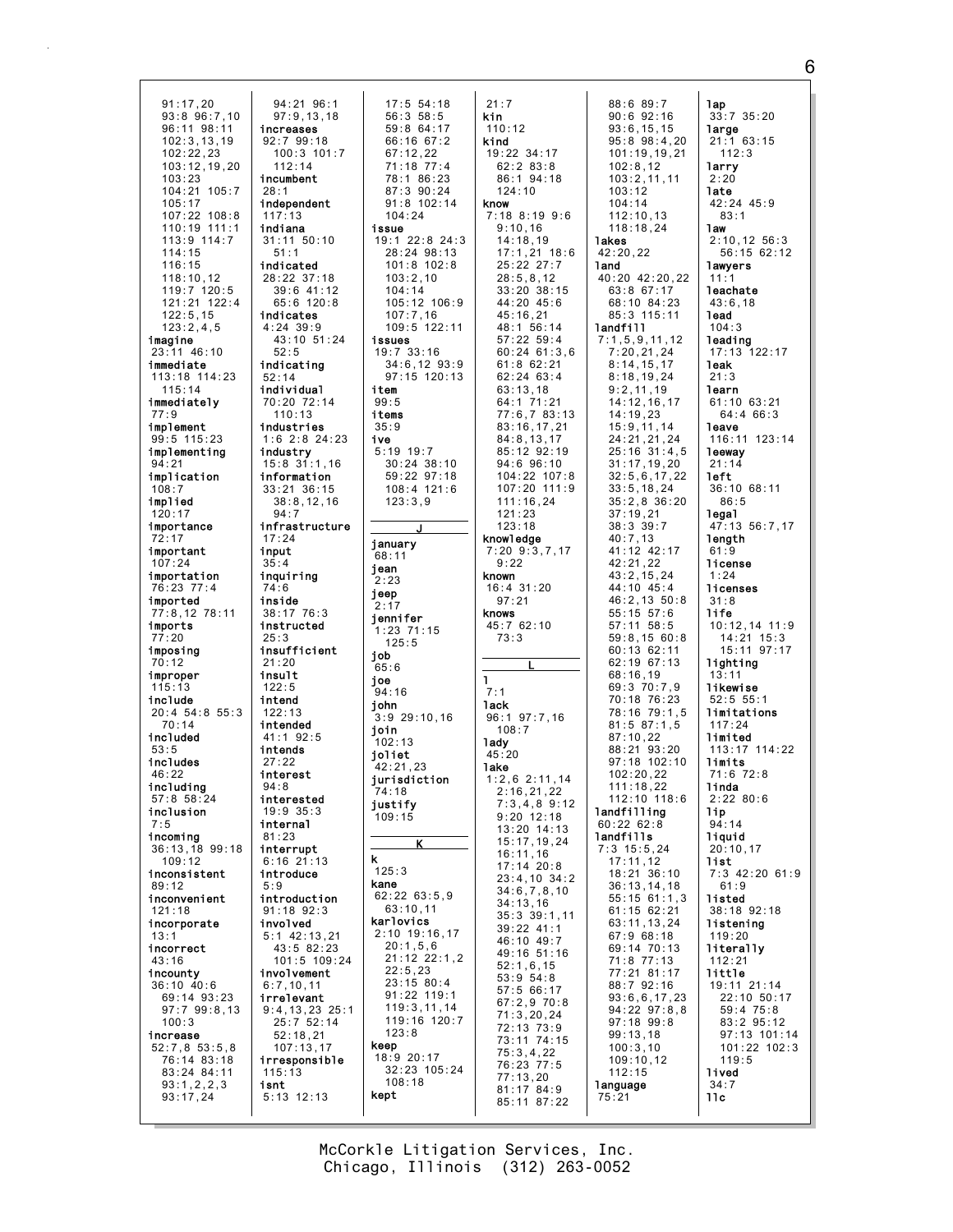2:2,17 llp  $2:6.15$ load 61:8 loaded 22:6,18 loads 111:16 lobbying 34:21 local 1:5 44:18,19 46:18 53:15 53:17,24 54:3,11,13 54:22 55:2  $102.17$ located 7:3 92:5 location 20:19,20 logo 4:24 6:4 long 17:12 18:4,16 20:22,22 33:20 36:5 75:8 longer 59:7 70:18 look 11:3 16:6 50:4 78:21,23 79:6,15,20 98:12 100:7 looked 16:19 79:1 85:2 looking 5:3 6:24 60:2 60:3 68:9 69:5 75:10 78:2 89:6 113:18 looks 88:10 lose  $17:3$ loss 96:11 lost 96:18 102:20 lot 21:16 22:14 23:21 82:22  $85 \cdot 2$   $94 \cdot 14$ 97:22,24 98:2,2 121:16,17 123:18 lowenergy 13:11 lowwateruse 13:10 lucassen 2:22 80:6 lucrative 18:21 **luetkehans** 2:2,3 32:10 M m 1:11,13 2:20 22:7,13 80:6 124:18 magna  $2:10$ making  $32:7$   $75:11$ 102:14 103:3 104:24 108:6 123:4 manage 99:12 management 5:6 8:2 12:14 12:18,24 13:21,23 15:17,22 17:15 30:22 30:23 34:2 34:24 43:6 46:19 50:11 51:2 54:10 54:20 58:4 62:7,18 63:9 64:9 66:14 66:18 67:3 71:4 74:8,16 99:6 manager 31:6 map 14:24 15:3 march 58:7 marked 3:17 26:2,7,10 33:8 38:11 market 95:23 masters  $30:8,11$ material 20:10 21:11,19 94:10 materials 94:11,11,11 math 88:20 112:5 mathematical 106:12 mathematically 109:9,11 matter 25:5 35:12 47:22 59:22 60:24 64:11 66:16 81:24 88:24 maximum 22:7,13 mayor 2:22 80:6,7 mccue  $2.23$ mchenry 34:10 mean 14:16 means 8:18 meant 102:4 medical 28:24 meet 23:12 33:23,24 60:6,7 84:10 84:17 89:20 89:21 meeting 64:14 75:24 meets 72:9 73:6,15 74:19 75:3 83:14 member 122:15 members

10:21 14:20 119:20 121:17 mention 101:4 106:23 110:24  $114.20$ mentioned 15:16 31:15,16  $43:22 \ 44:8$ 44:14 107:21 110:22 114:13,15,18 mentioning 111:2 merely 79:1 97:19 met 59:20,24 74:7 75:23 89:9  $90.13$   $91.2$  2 91:11 method 41:11 62:7,18 metropolitan 49:21 mic 42:2 michael 2:18 26:3 michigan 31:11 50:11 51:3 mileage 40:4,4,6 93:24 111:10,12 miles 16:20 23:4 39:23 40:8 40:15,15 92:9,21 93:1 mind 23:8 86:19 108:19 mindreaders 28:11 minutes 86:3 123:23 mischaracte ... 68:3 89:11  $102.1$ mischaracte ... 62:12 misheard 111:1 money 14:12 70:22,24 71:2 moose 3:3 4:2,4,10 6:22 7:16 8:3,12 11:4 12:12 13:19 15:16 17:8 19:2,21,24 21:15 23:2 23:15,17 24:9 25:14 25:21 48:19 85:1 mooses 26:5,9 morning 5:21 10:24 motion 110:5 119:24 120:23 121:3 move 26:11 45:13 75:14 99:9 104:10

108:17 109:16 110:3 110:10 112:9 116:15,18,19 mud 32:23 mueller 28:6 multiple 107:14 municipal 42:14 53:23 54:2,10,21 municipalities 46:17 municipality 46:24 98:4  $112.13$ N n 3:1 name 4:24 6:4 29:15 34:22 42:9 95:7 named 58:4 natural 30:17 50:13 51:4 nature 16:7 17:17 45:18 near  $42:23$  92:5 nearest 68:17 necessarily 53:1 70:2,19 84:19 necessary 34:1 40:23 102:9 104:15 105:18,19 107:5 119:13  $123:1$ need 16:1 33:16 34:12,15 35:15 36:1,9 36:15 37:9 38:24 39:21 40:17,20 41:4 42:2,5 43:23 44:9 44:15 46:3 55:14,21 59:19 60:3,7 64:14 66:12 75:23 77:10 77:24 78:2,3 78:5,5,9,13 78:24 79:2,5 79:14,16,20 80:10,18 85:20 86:2 88:7,8,16 89:22,23 90:5,8 98:15 98:16 100:21 100:23 103:23 104:5 106:6,10 109:7,9 113:18 115:4 115:6 116:1 117:14 needed 18:15 33:5 87:24

needs 33:17 34:2 35:13 39:10 40:24 46:15 46:22 47:1,4 47:7,10,15  $47.18$   $48.15$ 53:19 55:6 56:4,13  $64.14$   $67.4$  7 71:24 72:10 72:12,14 73:7,15 74:7 74:19,21 75:4 79:7,8 79:10 82:6 90:11,18  $91 \cdot 1, 9, 98 \cdot 7$ 100:8,9 114:22 115:8  $115 \cdot 13$ 121:23 122:2 122:9,11 negative 78:1,4,9 negotiate 25:6 negotiated 7:21 8:4,16 9:2 negotiates 7:6 neither 108:13 never 85:19 90:15 111:8 new 13:2 94:10 nice 18:8 nine 57:11 59:4,5,7 north 92:5 northern 60:11 note  $4.2363$ notes 26:23 90:17 125:10 notice  $21.9$ notification  $21.21$ notified  $22.3$ notify 20:11 21:18 noting 24:2 notion 94:1,20 notions 119:21 nuances  $91.6$ number 3:17 49:19 52:19 53:6 75:13 96:23 114:3 numbers 36:22,22 39:17 76:16 numerically 106:11 O o

125:3,3 object 7:10 27:8 44:1  $44:11$   $45:11$ 45:12 54:13 61:16 62:9 68:3 69:17 71:10 72:2,3 72:11,21 74:20 77:16 81:11 82:11 88:2 91:3 93:8 96:6 100:4 101:24 104:21 106:13 115:16,17,18 117:9 119:24 objected 107:14 objection 7:13,23 9:4,5 9:13,15,23 9:24 14:5 17:16,18 18:12 19:4 24:3,3 25:7 25:8 26:13 32:12,14 44:5,13 54:15 55:23 55:24 56:7,9 57:1 62:13 66:19,22 69:19 71:14 72:4 73:17 74:22 75:5 76:4,6 77:18 79:24 80:3 80:12,14 83:6,10,22 84:2,4 85:6 85:21 86:1,2 86:19 89:11 89:14 90:14 91:4 93:10 96:3,5,8,13 96:21 97:1 98:8,12,22 98:24 99:21 101:11,13 102:11,14 103:14 104:4  $104.9$  18, 20 105:4 108:1 108:2,16 109:14,17 112:17,19 113:12,20  $115:1,2,20$ 116:23 117:3 117:4,6,7,23  $118:3,7,8$ objections 27:10 103:5 112:18 objectors 59:2 120:12 oblige 19:23 observation 121:22 observations 121:5,7 obtain 17:2 obvious 121:15 obviously 27:9 51:11 86:14 96:15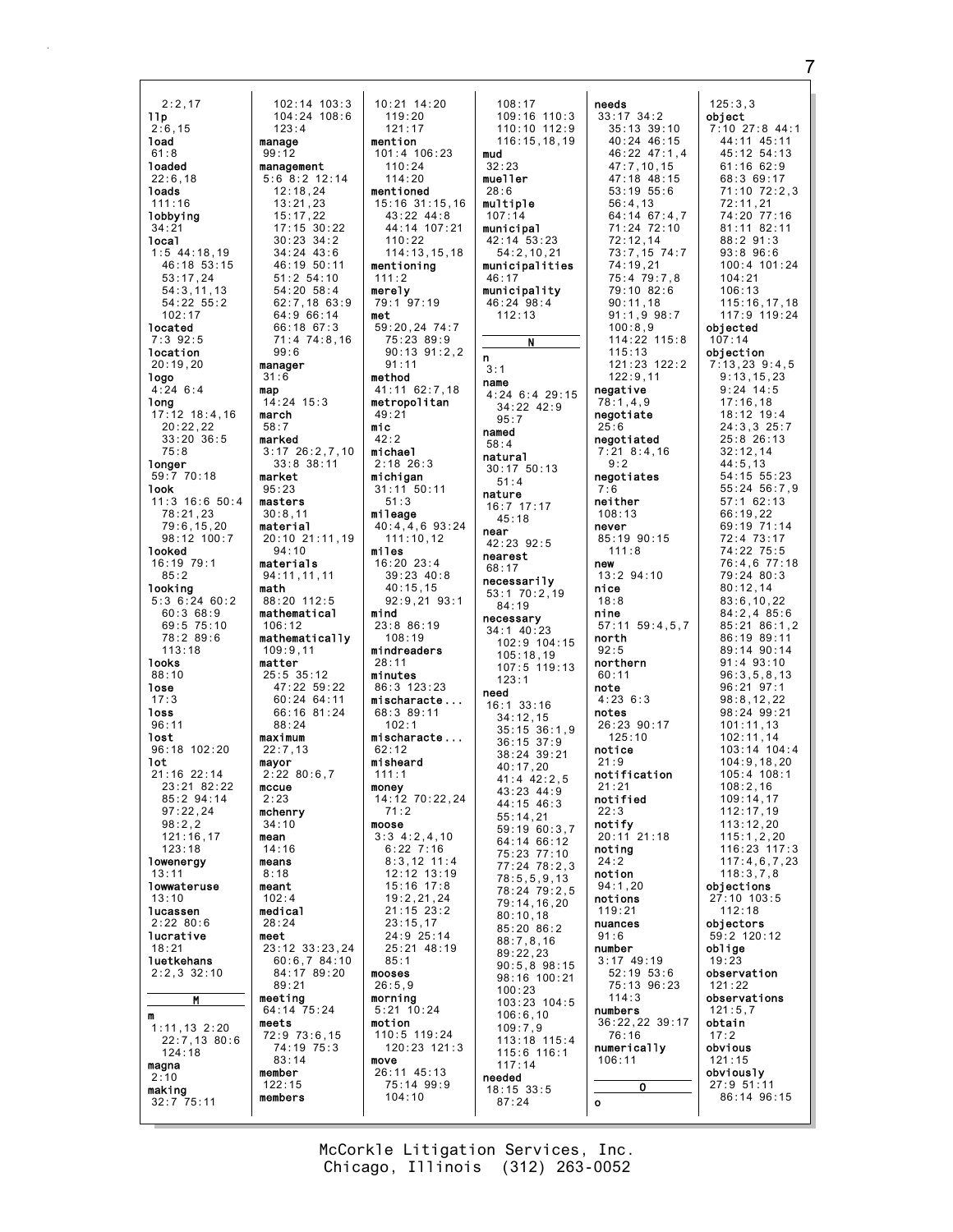| 117:23<br>occur<br>121:10,12<br>occurred<br>45:8<br>oclock<br>$1:11$ $22:21,21$<br>123:15 124:9<br>124:14<br>odors<br>33:1<br>offer<br>27:13,16 28:11<br>94:13<br>offered<br>26:24<br>offering<br>51:20<br>office<br>$5:21$ 13:12<br>officer<br>$2:4$ 4:1 5:3,13<br>5:16 6:15<br>7:13,148:6<br>8:99:5,15<br>$9:24$ 10:3,6<br>$10:19$ $12:4,5$<br>13:15 14:6<br>17:18 18:11<br>18:19,24<br>19:11,15<br>21:12,24<br>23:16,18,21<br>24:1 25:2,8<br>25:11,18,24<br>26:12,18,20<br>26:21,22<br>27:2,11,18<br>$27:24$ 28:4<br>28:12,20,23<br>29:3,7,9,18<br>32:12,15<br>41:21,22<br>42:3 43:13<br>44:5,13 45:5<br>45:10 48:21<br>50:14 54:15<br>55:24 56:9<br>56:11,17<br>61:18,22<br>62:2,10,13<br>64:19,24<br>65:16,17<br>66:21,24<br>68:5 69:19<br>71:11,14<br>72:4,12,16<br>72:24 73:19<br>74:3,11,22<br>75:7, 16, 22 | 107:8, 18, 23<br>108:6,11,15<br>109:3,17<br>110:5,9,15<br>110:19<br>112:17,19,24<br>113:4,7,11<br>113:21 114:2<br>$114:5$ 115:2<br>115:20 116:5<br>116:8, 12, 17<br>116:23 117:2<br>117:5, 16, 22<br>118:5, 13, 23<br>119:4,8,14<br>120:1,5,14<br>120:22 121:1<br>121:4 122:3<br>122:23<br>123:13,21<br>124:4,7,14<br>125:5<br>offices<br>2:10<br>officially<br>86:13<br>oh<br>34:7 43:15<br>63:15 102:22<br>108:10<br>114:20 124:4<br>oi 1<br>92:11,23 93:3<br>okay<br>$4:23$ 5:16 6:23<br>10:20 13:14<br>15:16 17:7<br>19:15 22:23<br>24:1 26:18<br>29:2 32:19<br>$33:10$ $35:1$<br>43:22 45:1<br>46:13 51:24<br>83:2 88:12<br>96:17 97:5<br>104:13<br>106:20 112:5<br>112:12 113:4<br>116:8,17<br>117:5 118:23<br>120:22<br>123:21 124:7<br>once<br>21:4,669:3<br>ones<br>56:24 63:15<br>onsite<br>21:9 22:15<br>58:18<br>open |
|---------------------------------------------------------------------------------------------------------------------------------------------------------------------------------------------------------------------------------------------------------------------------------------------------------------------------------------------------------------------------------------------------------------------------------------------------------------------------------------------------------------------------------------------------------------------------------------------------------------------------------------------------------------------------------------------------------------------------------------------------------------------------------------------------------------------|-----------------------------------------------------------------------------------------------------------------------------------------------------------------------------------------------------------------------------------------------------------------------------------------------------------------------------------------------------------------------------------------------------------------------------------------------------------------------------------------------------------------------------------------------------------------------------------------------------------------------------------------------------------------------------------------------------------------------------------------------------------------------------------------------------------------------------------|
| 76:5 77:18                                                                                                                                                                                                                                                                                                                                                                                                                                                                                                                                                                                                                                                                                                                                                                                                          | 18:8 23:6                                                                                                                                                                                                                                                                                                                                                                                                                                                                                                                                                                                                                                                                                                                                                                                                                         |
| 80:2,5,7,13                                                                                                                                                                                                                                                                                                                                                                                                                                                                                                                                                                                                                                                                                                                                                                                                         | 84:23 85:2                                                                                                                                                                                                                                                                                                                                                                                                                                                                                                                                                                                                                                                                                                                                                                                                                        |
| 81:13 82:15                                                                                                                                                                                                                                                                                                                                                                                                                                                                                                                                                                                                                                                                                                                                                                                                         | 85:11,13                                                                                                                                                                                                                                                                                                                                                                                                                                                                                                                                                                                                                                                                                                                                                                                                                          |
| 83:8 84:3                                                                                                                                                                                                                                                                                                                                                                                                                                                                                                                                                                                                                                                                                                                                                                                                           | 93:7                                                                                                                                                                                                                                                                                                                                                                                                                                                                                                                                                                                                                                                                                                                                                                                                                              |
| 85:7,24 86:8                                                                                                                                                                                                                                                                                                                                                                                                                                                                                                                                                                                                                                                                                                                                                                                                        | operated                                                                                                                                                                                                                                                                                                                                                                                                                                                                                                                                                                                                                                                                                                                                                                                                                          |
| 89:14 90:17                                                                                                                                                                                                                                                                                                                                                                                                                                                                                                                                                                                                                                                                                                                                                                                                         | 24:23                                                                                                                                                                                                                                                                                                                                                                                                                                                                                                                                                                                                                                                                                                                                                                                                                             |
| 90:21 91:4                                                                                                                                                                                                                                                                                                                                                                                                                                                                                                                                                                                                                                                                                                                                                                                                          | operating                                                                                                                                                                                                                                                                                                                                                                                                                                                                                                                                                                                                                                                                                                                                                                                                                         |
| 91:14,23                                                                                                                                                                                                                                                                                                                                                                                                                                                                                                                                                                                                                                                                                                                                                                                                            | 22:19 61:4,11                                                                                                                                                                                                                                                                                                                                                                                                                                                                                                                                                                                                                                                                                                                                                                                                                     |
| $93:10$ $95:2,4$                                                                                                                                                                                                                                                                                                                                                                                                                                                                                                                                                                                                                                                                                                                                                                                                    | 63:16                                                                                                                                                                                                                                                                                                                                                                                                                                                                                                                                                                                                                                                                                                                                                                                                                             |
| 96:7,10,17                                                                                                                                                                                                                                                                                                                                                                                                                                                                                                                                                                                                                                                                                                                                                                                                          | operations                                                                                                                                                                                                                                                                                                                                                                                                                                                                                                                                                                                                                                                                                                                                                                                                                        |
| 96:21 97:1                                                                                                                                                                                                                                                                                                                                                                                                                                                                                                                                                                                                                                                                                                                                                                                                          | 21:2 31:5                                                                                                                                                                                                                                                                                                                                                                                                                                                                                                                                                                                                                                                                                                                                                                                                                         |
| 98:11,24                                                                                                                                                                                                                                                                                                                                                                                                                                                                                                                                                                                                                                                                                                                                                                                                            | 32:21                                                                                                                                                                                                                                                                                                                                                                                                                                                                                                                                                                                                                                                                                                                                                                                                                             |
| 99:20,21                                                                                                                                                                                                                                                                                                                                                                                                                                                                                                                                                                                                                                                                                                                                                                                                            | opine                                                                                                                                                                                                                                                                                                                                                                                                                                                                                                                                                                                                                                                                                                                                                                                                                             |
| 100:6,16,17                                                                                                                                                                                                                                                                                                                                                                                                                                                                                                                                                                                                                                                                                                                                                                                                         | 106:5                                                                                                                                                                                                                                                                                                                                                                                                                                                                                                                                                                                                                                                                                                                                                                                                                             |
| 101:13 102:2                                                                                                                                                                                                                                                                                                                                                                                                                                                                                                                                                                                                                                                                                                                                                                                                        | opinion                                                                                                                                                                                                                                                                                                                                                                                                                                                                                                                                                                                                                                                                                                                                                                                                                           |
| 102:19 103:6                                                                                                                                                                                                                                                                                                                                                                                                                                                                                                                                                                                                                                                                                                                                                                                                        | 12:13 14:2                                                                                                                                                                                                                                                                                                                                                                                                                                                                                                                                                                                                                                                                                                                                                                                                                        |
| 103:7,16,22                                                                                                                                                                                                                                                                                                                                                                                                                                                                                                                                                                                                                                                                                                                                                                                                         | 40:1, 19, 20                                                                                                                                                                                                                                                                                                                                                                                                                                                                                                                                                                                                                                                                                                                                                                                                                      |
| 104:6, 8, 11                                                                                                                                                                                                                                                                                                                                                                                                                                                                                                                                                                                                                                                                                                                                                                                                        | 40:21 41:3,9                                                                                                                                                                                                                                                                                                                                                                                                                                                                                                                                                                                                                                                                                                                                                                                                                      |
| 104:20 105:4                                                                                                                                                                                                                                                                                                                                                                                                                                                                                                                                                                                                                                                                                                                                                                                                        | 41:10 51:20                                                                                                                                                                                                                                                                                                                                                                                                                                                                                                                                                                                                                                                                                                                                                                                                                       |
| 105:7,8,14                                                                                                                                                                                                                                                                                                                                                                                                                                                                                                                                                                                                                                                                                                                                                                                                          | 57:4 60:5                                                                                                                                                                                                                                                                                                                                                                                                                                                                                                                                                                                                                                                                                                                                                                                                                         |
| 106:1,17,20                                                                                                                                                                                                                                                                                                                                                                                                                                                                                                                                                                                                                                                                                                                                                                                                         | 64:17 78:8                                                                                                                                                                                                                                                                                                                                                                                                                                                                                                                                                                                                                                                                                                                                                                                                                        |

| 88:16 89:9                               |
|------------------------------------------|
| 89 : 13 , 17 , 19<br>89 : 21 , 24        |
|                                          |
|                                          |
| 90:5 94:13                               |
| 100:23                                   |
|                                          |
| 109:16                                   |
| 117:11,17                                |
| opinions                                 |
|                                          |
| 36:6 49:4                                |
| 110:12                                   |
|                                          |
| opportunities                            |
| 123:19                                   |
|                                          |
| opportunity<br>31:7 65:2                 |
|                                          |
|                                          |
| <br>75:17 86:4<br>114:6,7                |
|                                          |
| 123:17<br>, 22                           |
| 124:11                                   |
|                                          |
| opposed                                  |
| 62:8,19                                  |
| option                                   |
|                                          |
| 16:14 63:9                               |
| 69:5 70:18                               |
| options                                  |
|                                          |
| 15:21,22 67:17                           |
| 68:17 96:1                               |
|                                          |
| 97:7                                     |
| oranges                                  |
| 86:1                                     |
|                                          |
| order                                    |
| 14:23 15:1<br>18:3 46:5                  |
|                                          |
|                                          |
| 122:9                                    |
| orderly                                  |
|                                          |
| 18:1                                     |
| orders                                   |
| 27:24                                    |
|                                          |
| origin                                   |
| 53:22 54:1                               |
|                                          |
| originally                               |
|                                          |
|                                          |
| 33:2                                     |
| outlining                                |
| 35:17                                    |
|                                          |
| outofcounty                              |
| 110:22 111:6                             |
| outside                                  |
|                                          |
| 7:3                                      |
| overage                                  |
|                                          |
| 39:12                                    |
| overall                                  |
| 38:23 40:20                              |
|                                          |
| $92:7$ 101:18                            |
| overcapacity                             |
| 78:17                                    |
|                                          |
| overrepetitive                           |
| 19:5                                     |
| overrule                                 |
|                                          |
| 98:12 108:16                             |
| overruled                                |
|                                          |
|                                          |
| 7:13 9:5,15,24<br>14:6 17:18             |
|                                          |
|                                          |
|                                          |
|                                          |
| 44:13 54:15<br>55:24 62:13<br>66:21,24   |
|                                          |
| 68:5 71:14<br>72:4 77:18                 |
| 80:14 83:10                              |
|                                          |
|                                          |
|                                          |
| 84:4 89:14<br>91:4 93:10<br>97:1 98:24   |
|                                          |
|                                          |
|                                          |
|                                          |
| 99:21 104:20<br>105:5 109:17<br>115:2,20 |
| overwhelming                             |
| 62:7,17                                  |
|                                          |
| owned                                    |
| 24:23 58:3                               |
| owner                                    |
|                                          |
| 7:5                                      |
| ownership<br>58:24 59:3                  |

| P                                                    |  |
|------------------------------------------------------|--|
| р<br>13 2:12<br>1:11                                 |  |
| 22:7,13 80:6<br>124:18                               |  |
| packard<br>22:9 111:10                               |  |
| 112:3,8<br>page                                      |  |
| 5:56:3<br>4:23<br>$6:22$ 37:5,6<br>40:5,5            |  |
| 117:19<br>pages                                      |  |
| 36:2,3<br>paragraph                                  |  |
| 7:1,2<br>paraphrase                                  |  |
| 91:20<br>paraphrasing                                |  |
| 92:2<br>parcels                                      |  |
| 16:15,18,22<br>pardon                                |  |
| 97:23<br>park                                        |  |
| 2:11, 14, 16<br>1:2<br>2:22<br>13:20<br>54:8<br>20:8 |  |
| 71:4,20,24<br>84:9<br>93:16                          |  |
| 104:15                                               |  |
| 118:18,24<br>parks                                   |  |
| 73:9<br>parse                                        |  |
| 52:13<br>part                                        |  |
| 11:18 22:23<br>46:21 57:9                            |  |
| 65:5 91:19<br>92:2,12,14                             |  |
| $102:5$ $108:1$<br>108:3,5<br>partially              |  |
| 73:8<br>participant                                  |  |
| 86:11<br>122:9<br>participants                       |  |
| 27:15<br>28:10<br>participate                        |  |
| 34:13 86:17<br>participated                          |  |
| 31<br>: 5<br>participation                           |  |
| 86:11<br>particular<br>92:20 117:12                  |  |
| particularly<br>41:16 60:12                          |  |
| 70:17<br>passed                                      |  |
| 71:4<br>pay                                          |  |
| $9:19$ 70:21<br>paying                               |  |
| 14:12 70:24<br>121:19                                |  |
| payment<br>7:8                                       |  |
| peat<br>33:2,3<br>people                             |  |
| 100:11<br>percent                                    |  |
| 31:1,2 34:11<br>51:17 52:2                           |  |
| 51:17 52:2,8<br>52:20 53:9<br>77:5 83:18             |  |
| perfect                                              |  |

| 11:24 32:15                | 99:2,2                     |
|----------------------------|----------------------------|
|                            | 114:14, 16, 21             |
| perform                    |                            |
| 14:23 15:3                 | 115:12,21,21               |
| 46:14 47:1                 | plans                      |
| 55:20 90:10                | 46:19,21 74:8              |
|                            |                            |
| 90:18,24                   | plant                      |
| 91:8                       | 54:14                      |
| performance                |                            |
|                            | please                     |
| 118:15                     | 6:21 20:5 24:4             |
| performing                 | 24:10 27:6                 |
|                            |                            |
| 46:22 47:4,7               | 29:15,18                   |
| 47:10,18                   | 45:12,18,23                |
| 53:17<br>56:13             | $47:5$ 54:16               |
|                            | 56:24 59:14                |
| period                     |                            |
| 18:20 88:18                | 62:16 72:5                 |
| permit                     | 74:5 75:14                 |
|                            |                            |
| 41:15 66:9                 | 82:16 86:21                |
| 95:24                      | 91:22<br>96:17             |
| permitted                  | 96:19 105:8                |
|                            |                            |
| 58:16,22 88:21             | 106:2 109:1                |
| permitting                 | 109:4 120:5                |
| 65:10                      | plenty                     |
|                            |                            |
| person                     | 36:19 84:23                |
| 38:19 97:11                | plumbing                   |
| personal                   | 13:9                       |
|                            |                            |
| 123:5                      | plus                       |
| personalities              | 36:3                       |
| 123:7                      | point                      |
|                            |                            |
| personally                 | 13:19 15:15                |
| 98:1 109:5                 | 16:1,4,23                  |
| peter                      |                            |
|                            | 35:16 36:24                |
| 10:22                      | 55:17 56:19                |
| peters                     | 58:3,18                    |
|                            | 75:11.14                   |
| 2:10                       |                            |
| pheasant                   | 80:4,21                    |
| 70:9,17                    | 95:24 96:14                |
|                            |                            |
| phillip                    | 97:6 100:12                |
| 2:3                        | 100:12,14                  |
| picture                    | 102:21<br>108:4            |
|                            |                            |
| 101:19 107:2               | 108:17                     |
| piece                      | 115:24                     |
|                            |                            |
|                            |                            |
| 17:24                      | 118:12 120:8               |
| pieces                     | policies                   |
|                            |                            |
| 41:18                      | 107:3                      |
| place                      | pollution                  |
| 17:24 20:9,23              | 1:2 58:12                  |
|                            |                            |
| 20:23 21:18                | population                 |
| 84:14 87:16                | 39:16 49:19                |
| places                     | 51:8,16                    |
|                            |                            |
| 37:15 84:24                | 63:23 83:17                |
| 85:2                       | 84:11 85:5,9               |
| plan                       | porter                     |
| 4:21 5:6 6:1,8             |                            |
|                            | 2:7 3:11,14                |
| 6:13,22 8:2                | 23:4 28:7                  |
| 10:16 11:17                | 32:10,14                   |
|                            |                            |
| 11:18 12:14                | 41:24 42:1,5               |
| 12:18 13:21                | 42:8,10                    |
| 13:23 14:3                 | 43:14 44:2,7               |
| 15:17 16:11                |                            |
|                            |                            |
| $17:15$ 18:23              | 44:16 45:6<br>45:17,22,23  |
| 20:9,13,14                 | 46:1 48:22                 |
|                            |                            |
| 21:18,21,23                | 50:16, 18, 21              |
| 34:23 54:8                 | 54:17 56:2                 |
| 55:3 57:13                 | 56:10, 12, 18              |
|                            |                            |
| 66:18,20                   | 57:1,3 61:20               |
| 67:3 71:4                  | 62:4, 10, 14               |
| 72:7, 10, 22               | 64:22 65:12                |
|                            | 65:18 67:1                 |
|                            |                            |
| 72:22 73:7<br>73:10,12,15  | 68:12 69:20                |
| 74:16,19,20                | 71:17 72:6                 |
|                            |                            |
| 75:3,22 76:1               |                            |
| $90:5$ 99:5                | 73:5,24 74:4<br>74:6,12,14 |
| 115:23                     | 75:1, 15, 20               |
| planned                    |                            |
|                            | 76:6,7 77:23               |
| 67:4 88:17                 | 80:8,16                    |
| planning                   | 81:15 82:17                |
|                            | 83:12,23                   |
|                            |                            |
| 30:8,21 31:4<br>34:16,21   | 84:5 85:8,22               |
| 49:21 59:2                 | 86:5, 21, 22               |
|                            | 88:4,5 89:16               |
| 65:7 66:12<br>82:2,4 85:14 | 90:15, 19, 23              |

8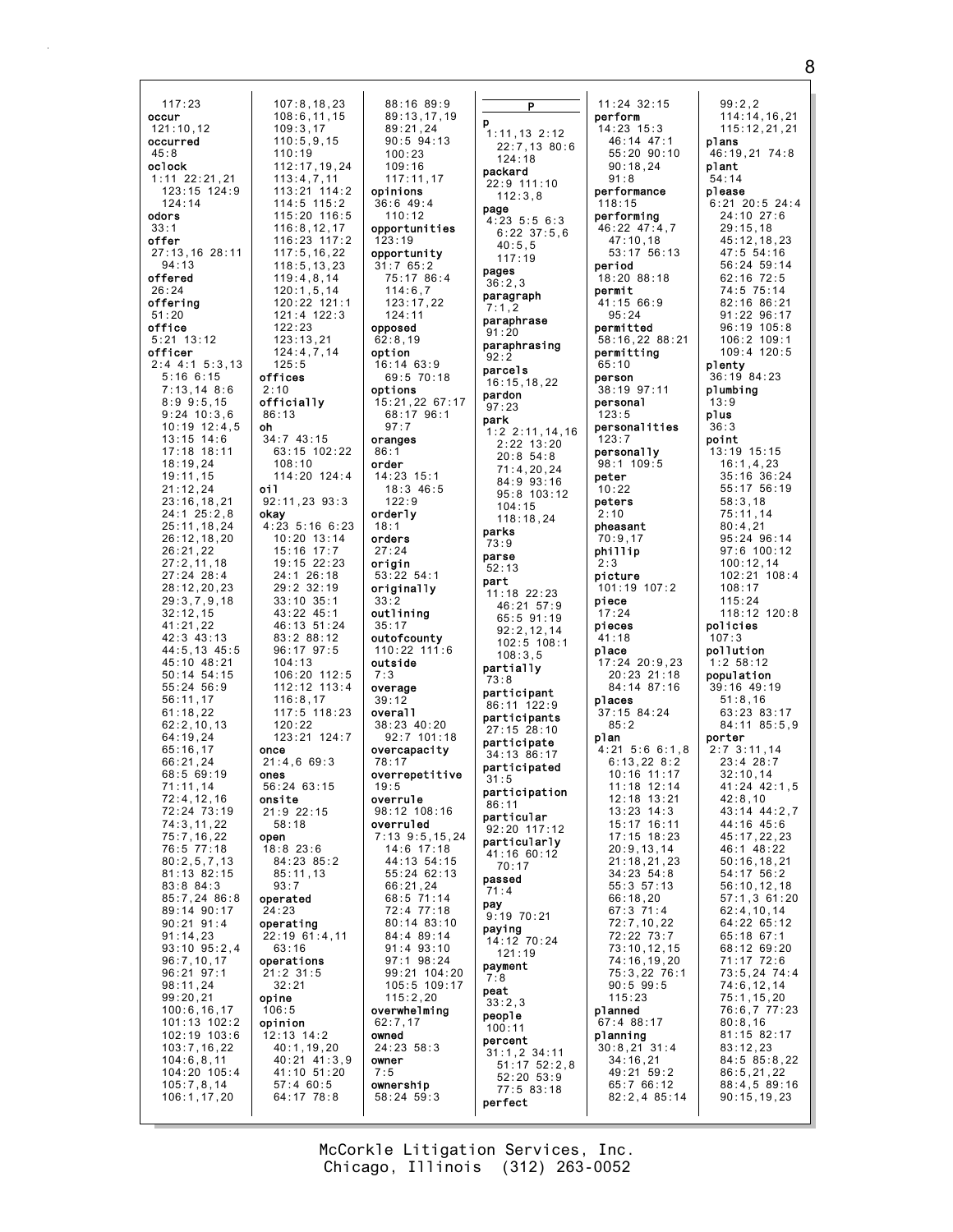91:7,13 93:8 96:13 109:14 110:8,10,18 113:9,12,14 113:16,24 114:4,12  $115.9$   $116.3$ 117:1,4,9,17 120:3,6,7  $122.7$  19 portion 11:9 102:8,12 102:15 103:2 position 27:6 101:20 positive 78:1,2,12 possibility 110:23 possible 13:13 20:4 81:10 possibly 46:10 97:9 potential 97:12 99:17 100:2 101:5 101:6 potentially 12:24 pounds 52:11,12 53:5 76:9,19 poundsperca ... 53:2 power 106:5 powerpoint 10:4 26:4,5,9 precludes 25:15 precomputers 33:21 preconceived 119:21 predetermin ... 119:19 predetermining 118:19 preferred  $62.6$ preliminary 41:13 84:3 preparation 6:12 48:10 prepare 4:10,13 35:17 prepared 10:15 11:16,24 35:23 presence 80:6 present 2:22 26:8 28:6 presentation 26:9 presently  $.19$ preserve 122:9 presumably 16:22 presumes 64:10 pretty 13:4 15:7,14 24:14,16 103:19 121:15 prevent 20:14 21:5 26:1 price 107:3 primary 43:21 prior 62:3 33:1 74:16 35:7 65:10  $28.2$  $28:1$ 13:12 119:6 15:20

previous previously 4:5 26:2 99:18 100:2  $112.14$ primarily principles  $12.23$  13.2 26:13 27:10,23 65:4 113:12 120:21 private 30:19,24 31:1  $35 \cdot 4$ , 9 probably 16:19 18:15 19:21 30:24 41:17 48:2 57:17 65:4 73:2 121:18 problem problems procedure 113:10 122:21 procedures proceed 4:2 8:7 27:19 29:7 41:24 45:23 86:21 104:1 122:24 proceeding proceedings 1:9,13 35:8 124:17 125:8 125:11 process produce produced products professional 30:13 33:13  $42.12$ proffered 110:11 profile 33:13 42:12 program programs 54:9,20 94:14 project 31:6,7 45:8 58:20 65:22 projected 36:11 51:17 52:1 53:18 projecting 52:6 53:8 projection 51:8 83:18 projections 55:8 85:5,9 projects 31:3,3 42:14 59:12,16 promote promotes 15:17 proper  $105:22.23$ properties 84:9 property  $17:2.4$ proposal 7:24 43:17 75:3 propose 90:5 111:7 proposed proposing 7:12 8:18 protecting 101:6 protection 50:9 proves 59:19 provide 7:7 71:5,6 provided 9:11 34:22 provides 74:16 providing 24:21 proximity 67:8 prudence 103:23 prudent public 20:4 35:4 47:17 published 38:2 pu<sub>11</sub> 10:1 99:4 pulling 111:14 purdue  $30:10$ purport 118:3 purportedly 56:12 purports 117:10 purpose

 $106:2 110:6$ properly 21:11 110:17 72:9 73:6,15 7:5 31:6 33:18 40:23 42:14  $49.15$  54.10 54:20 55:11 56:24 57:18 63:19,22 67:13 68:19 68:22 69:21 92:4,17 99:17 100:2 88:13 110:12 38:8 42:12 53:16,21 54:6 54:19 55:1 98:23 101:5 17:22 84:16 98:3,6,19 102:9 103:13  $104:4.5$ 105:21,22 86:11,11  $123:15,16$ 124:6,11 publications 122:11 purposes 26:14 put 15:2 16:24 19:2 20:17 115:3 putting 14:24 19:24  $\overline{0}$ qualified 109:21 quality 30:21 50:12 51:3 quantities 50:3,7,24 76:13 quantity 39:15 quarrel 112:12 question 8:11,21 17:17 20:9 21:15 21:17,21 45:11,23 64:20,23 65:4 69:18 71:12 72:3 72:16,19 76:4 77:17 82:15 83:9 84:4 88:3 89:15 90:3 96:19 97:3 99:5 100:5 102:21 106:14,18 107:13 114:8,9 115:17 117:18 questioning 114:16 questions 12:7 18:15 95:3 113:1  $121.9$ quick 110:8 120:2 quickly 25:11 36:7 quite 46:8 quote 54:8

20:21 32:23 32:24 43:18 47:14 49:11 93:14 112:7 22:5,23 23:1 23:2,7 29:4 39:17 44:12 61:17 62:15 74:9,12 76:2 79:12,13,19 81:11 82:11 90:15,19,22 90:22 96:18 101:3 102:1 104:13 105:2 105:17,19,21 105:23 106:1 108:21 109:3 109:4 111:4 19:19 20:2,3 20:7 24:8,13 73:24 86:10 raise 49:14 raised range 112:1 rate 95:18,21 rates 81:21 94:18 113:19  $114.23$ rationale 78:14 reach reached 80:24 81:2 82:8,19 122:20 reaches 68:16 reaching 14:13 69:13 reaction 20:12,13,22 21:23 read 7:16 20:6  $109:1.2$ 117:18 reader 7:17 reads 7:2 really 34:15 37:16 112:22 reask 74:12 reason reasonable 114:21 82:1 89:2 reasons 107:7 rebuttal 27:16 recall 8:13 13:2  $114.16$ receipts 36:18 37:21 received 19:18 20:3 receiving 20:11 21:18 30:13 recess

R 105:11 114:7 76:9,14 77:4 22:6 81:8,17 59:22 71:11 71:13,16 75:9,12 90:4 90:20 91:17 96:19,20 ready 29:7 42:1 65:7 56:21 75:11 94:16 99:19 103:18,23 107:10,21 21:20 52:3,9 53:12 85:4 reasonableness 23:14 43:17,21 81:23 104:17 19:17 92:12 95:15 108:21 111:2 114:14 38:12 78:16 86:7 16:12 43:23 17:1 record 73:1 94:18 redo 114:8 reduce 97:12 12:20 80:5 73:15 refuse 43:18 regard 44:9 31:10  $45:16$ 30:17

recognize 11:7,8 19:16 122:6,7 recognizes recollection recommendation 10:7 24:2 29:4 29:6 45:21 71:13,16 80:5 82:13 96:20 105:6 109:2 110:8  $118.22$ 120:19 122:10 123:1  $123 \cdot 4$ , 22 124:15,16 records  $27:5$  46.9 11 recross recycle recycled 13:8,9,12 recycling 94:5,11,16 redirect 73:1 113:6 92:20,21,23 reduced reduces 92:8,9,10 reference referenced 5:19 11:11 referred 39:8 48:18 75:21 referring 5:12 10:8,9 28:9 37:5 38:12 reflect reflected 111:16 refused 12:22 43:24 regarding 40:20 89:4 98:14 117:11 117:14 regional 30:8 71:8 99:2 registered regularly regulator rejected 5:20 57:19,21 57:24 relation 44:9 45:4 46:2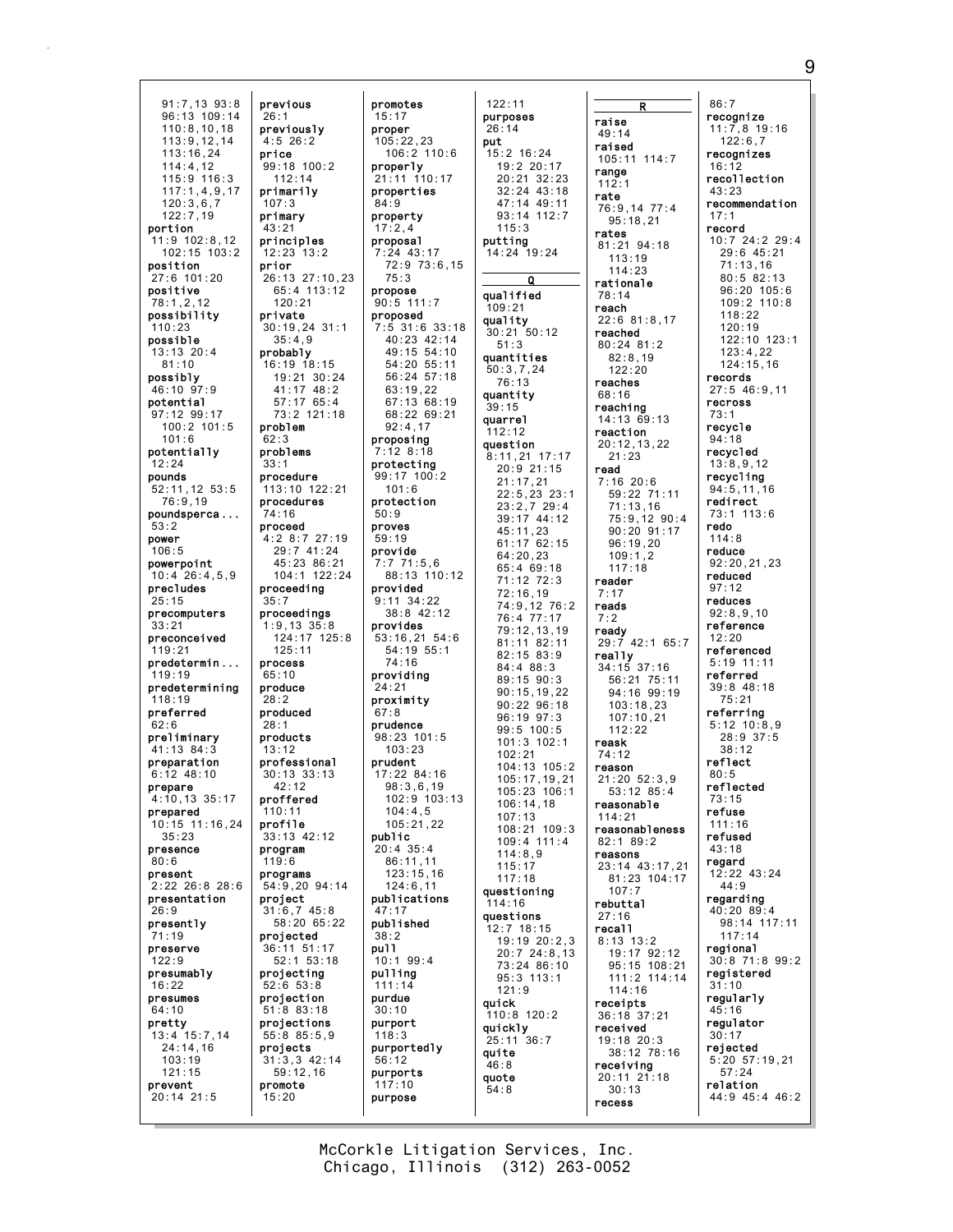$47:22$   $49:4$  $114:22$  $75:24$ reauired relative  $12:17$  15:1 34:23 87:15<br>90:11 91:1,9  $20:20$ relatively  $15:6$  21:3<br>52:20  $118:14$ requirement relevance  $83:3.14$ requirements  $7:10$  14:5  $52 \cdot 10$   $54 \cdot 13$  $16:17$ 71:10 72:11 requires 96:4,24 98:8 56:3,15 67:3 98:22 102:12  $79.17$  $103 \cdot 14$ reserves  $27:13,15$  $104:18$  $115.18$ resident relevant  $20:8$ 83:10 108:19 residential relief  $83:4$ resources relying  $30:17$   $50:10,13$  $65:13.21$  $51:1.4$ remaining respect  $33:16$  40:1 86:23 87:3 100:3 101:21 73:22 122:4 remember respond 56:10 105:14 19:12 62:15 86:12 91:19  $107:19$  $113.23$ 108:12 119:8 119:9,11,15 remove response  $77:19$ repeat  $21:8$  24:12  $8:11$  47:5  $61:18$  74:4 54:16 59:14 119:12  $62:1667:20$  $121:23$  $72:5$  73:4 responsibility 89:15 91:5  $67:6$  $97:3$   $99:24$ responsible 38:7,19 66:10  $108:23$ repeating rest  $44:3$  $86:4$ rephrase restate 90:22 96:17 62:3 82:15  $90:21$   $106:21$ result replaced  $112:8$  $61:15.24$ results reply  $77:14$  $120:2,20$ resume  $33 \cdot 12$  13 report  $35:17.23$  36:4  $116:20$   $117:1$ retained  $37:6$   $38:3.7$  $38:21$   $43:10$  $3:24$   $35:11$  13  $46:3$   $48:1.23$ reuse  $49.14.50.24$  $94.19$  $59:23.64:10$ reusina  $64:1767:8$  $Q_{\mathcal{A}}\cdot Q$ reutilized  $R \cdot 9$   $R \cdot 8$  $90:1$  116:21  $13:8$ 117:10.14.22 revenues  $118.1$  $87.12$ reported review  $1:23$  125:8 35:13 48:10 reporter  $55:3$  $26:2,850:15$ reviewed  $50:19$  125:6 4:16,17 48:6  $125:19$ 48:20 49:1 reports richard 38:18.18 48:15  $50:8$ rick represent  $42:10$  $42:10$   $95:8$ ridiculous 108:10 119:13 represented right  $35:2$  $5:24$  6:7.9 request  $7:189:9$  $28:2$  29:1 requested  $11:16$  12:3 71:13,16 96:20  $17:624:10$  $109:2$ 24:19 27:4,7 requests  $27:13.15$  $31:19$  37:10  $57:8$  $37:22$   $38:10$ require

 $38:20$  41:22  $43:4.10$  $45:20$   $48:17$  $49:5$  50:13  $50:22$   $51:12$  $51:18$   $52:3$  $54.455.48$  $57:6.19.58:8$ 58:10,11,14  $58.19.22$  $59:9.13$ 60:18 61:15  $64.10$  15  $66:1, 5, 9$  $68:269:5.16$  $71:20$  73:16  $76:8,20,24$  $78.1979.12$  $80:11.19$ 81:18 83:13  $83:14.19$ 84:1,6 85:5 85:16 87:11 87:17 88:9 88:18 89:1 89:10 90:1  $90:10$  107:9 113:11 119:5  $123:11$ road  $23:4$   $32:23$  $56:21$  70:3  $92:9.21$   $93:2$ robinson  $38:6.15$ romeoville  $43:2$ room 22:15,16 96:12 round  $1:1, 2:11, 13, 16$  $2:22$  13:20  $20:8$  54:7  $71:3.20.24$  $73:984:8$  $93:15$   $95:8$  $103:10.11.11$  $104:14$  $118.1824$ routine  $13.4$ rpr  $1:23$ rubber  $20:16$ rudolph  $2.10$ rule  $123:2.6$ rules  $118:20$ ruling  $28:14$  105:17 run  $70:9,17$ running 55:12 65:24  $66:568:2$ s.  $2:7, 10, 18$  3:16  $49:20$ sake  $50:15$ satisfies  $14:3$ satisfy  $16:16$ saw  $55:18$  60:16

saying  $6:4$  28:16 78:19 105:9  $105:22$  $109:21$  $118:12$  $121.21$ says 75:9 92:4  $120:10$  125:6 schedule  $123:13$ scheduled 123:12 124:10 schirott  $2:2$ scope  $18:14$  66:19 75:6 78:22 83:6 84:12 88:19 91:12  $96:3,5,7,23$  $113:17,20$  $115:1,17$ se  $60:3$ seat  $29:1$ sechen  $2:12,13$  3:6,8  $3:13$  13:15  $13:16.18$  $14:7,9,10$  $18:2,14,18$  $18:20$  19:9  $19:13$  24:8 25:10,11,13  $95:4.6.7$  $96:5,9,14,19$  $97:2.4.98:18$  $99:15,22$  $100:13$   $101:1$  $101:15.16$  $102:4.6.18$  $102:22$   $103:1$  $103:9.21$  $104:1.2.7.9$  $104:12,24$  $105:9, 13.24$  $106:8.21.22$ 107:10,11,18<br>107:20 108:4  $108:10.13.20$  $109:1.8.18$  $110:3.21$  $112:21$  $118.17$   $119.9$  $119:12$   $120:8$ 121:8 124:13 sechens 24:12 114:1.13  $114:15,20$  $118.15$  $122:16$ second  $4:23$  5:5 6:3 17:7 21:13<br>27:2 29:5 41:22 48:21  $108:3$ seconds 74:13 121:24 section 4:11 6:24 7:11  $7:12$  35:13 44:20 54:19 91:17 117:19 sector  $30:24$   $35:4,5,9$ security  $49:22$ 

see  $11:14$  28:10  $33:8$  50:15  $52:10.16$  $67:786:4$  $93:13.97:12$  $106.5$ seeina  $97:11$ **SAAK**  $98:20$ seen  $97.18$  22 24  $98:2$  121:6.7  $121:8.17$ seibert  $4:17$  19:3<br>80:23 select  $14:23$ seminar  $47:14$ sending  $17:970:8$ sense 78:19 sentence  $75:9.13$ sentences  $36:5$ september  $1:11$  125:15 serial  $96:16$ series  $20:15$ seriously  $18:13$ serve 41:1 98:7,15  $100:24$ service  $36:13$   $39:9,10$  $49:15$   $72:13$  $72:14$   $78:3.6$  $80:21$   $83:20$  $84:7.24$  $94:14$   $98:9$ 98:16 100:22  $100:24$   $106:6$  $116.2$ serving  $7:4$  32:21 set  $125:13$ setback 16:17 83:4.14  $84 \cdot 10$ setbacks  $84.18$ sets  $8:3$ seven  $10:22$   $18:9$  $30:1666:4$ 68:14 112:4 shaw  $4:24$  5:1 6:4,7  $9:1$  36:2,7 shaws  $36.22$ shes  $91:23$ shipping  $70:16$ shocked  $106:15$ short  $21:9$ shorthand  $125:6, 8, 10, 19$ 

shortterm  $15:6$   $24:14.17$ show  $22:14$   $26:23$  $39:13.88:20$ showing 15:1 119:20 shows  $39:11$  42:13  $51:14.15$ side  $30:18$ signature  $125:14$ significant  $37:16$   $85:16$ simple  $36:8$ simplistic  $41:$ simply 87:11 97:16 102:7 106:12  $120:12$ sir  $4:3$  29:15 53:10 79:7  $110:24$ site  $7:12$   $23:5,8,10$  $23:11, 13, 13$  $57:11$  62:11  $67:14,19$  $69:10,12$ 88:24 101:9  $102:10$   $103:3$  $103:13$  $104.16$ 105:10 107:5  $108:9$ sited 59:8 64:2.9  $siting$ <br> $1:3,5,4:11$  $36:2$  44:18 44:19 59:16  $71:23$  74:17  $102:17.20$ sitting  $1:2$   $116:11$ situation  $34:15$  93:13 six  $19:6.12$  63:15  $87:8.20$  $112 \cdot A$ sixth  $87:10$ slide  $10.11111111$ slightly  $90:2,19$  101:2  $101:3$ slow  $50:17$ small  $21:3$ smith  $19:18$   $20:3,8$  $22:24$   $23:3$ 86:9 112:24 113:2 123:10  $123:20$ smiths  $86:16$ smoke  $50:15$ sock  $20:16,16$ solid  $2:20$  4:21 5:5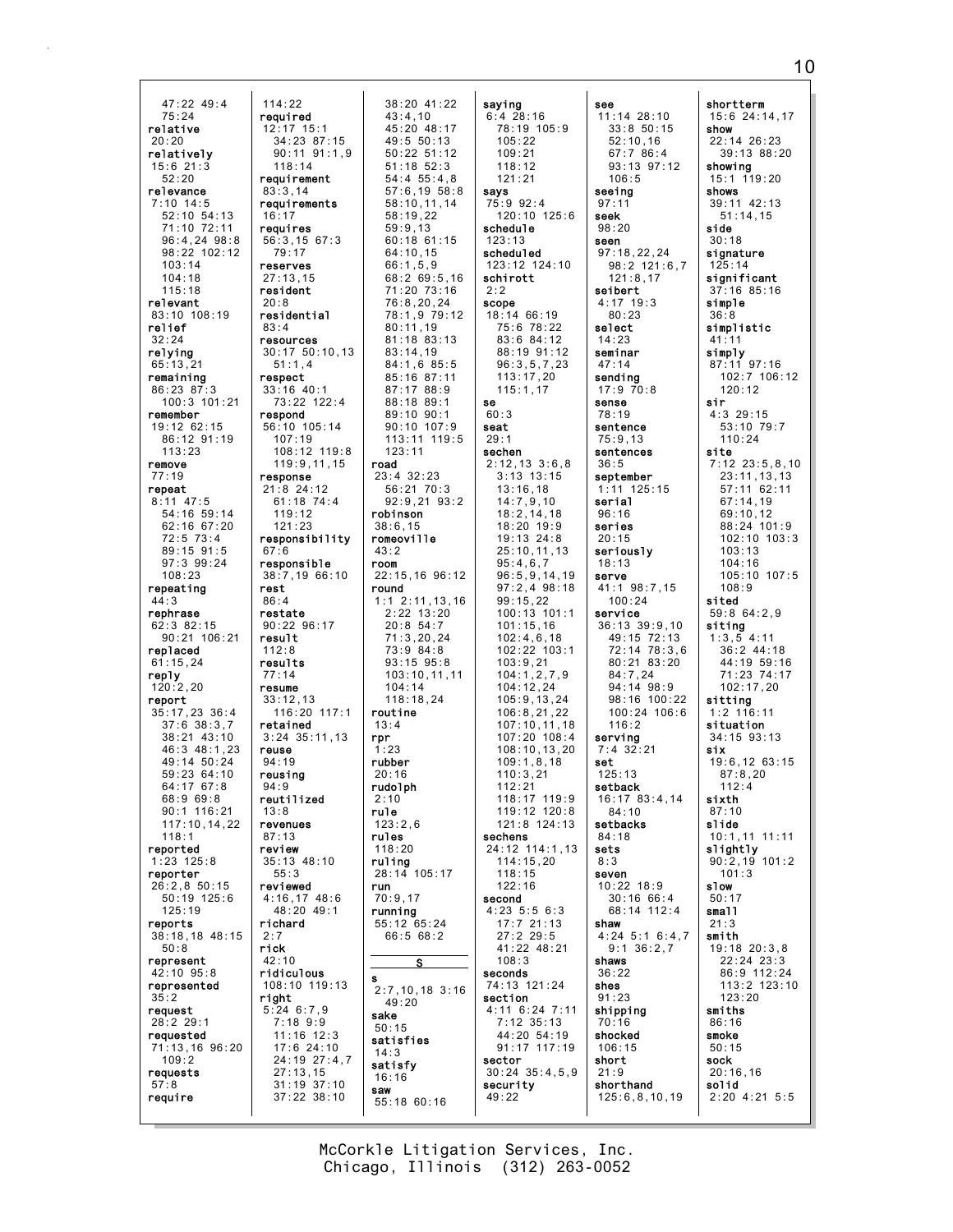$6:8,13.8:1$  $94:18$  $10:15$  11:17 stainable  $11:18$  12:14  $94:20$  $12:18$  13:20 stand  $13:23$   $15:17$  $120:21$  $17:14$   $31:2.3$ standards  $31 \cdot 4 \cdot 33 \cdot 16$  $21:10$ 34:12.17.21 standing  $34:23$   $42:14$  $75:18$  $46.18.50.7$ stands  $50:23:53:16$  $109:3$  118:1 53:18 54:14 start  $32.2$  116.24  $55:366:17$ 66:20 67:2  $118:11$  $71:474:8,15$ started  $101 \cdot 19$  $30:19$   $32:6$ somewhat  $41:11$  $57.23$ starting  $101:14$ sooner  $81:9, 12, 14, 18$ state  $82:19$  $29:15$   $95:13$ sorry 118:21 125:1  $5:16$  14:7  $125:7$ 32:10 41:23 stated 43:15 45:1  $89:13$ 52:8 68:22 statement 71:12 75:19 105:17 108:7 96:7 102:23 116:16 118:9  $102.23$  $121:1.7$ 103:12 105:7 statements 111:1 114:15 56:22 121:8  $118:5$   $120:6$  $123.3$ sort station 34:14 101:18  $1:7$  7:11 8:2,5  $8:15$  16:17 sounds  $58:8, 11, 14, 19$  $16:24$  17:10 sourced  $18:5.17$  $22:17$  23:6  $94:10$ sourcina  $35:16$  39:1 39:22 40:10  $94:11$ 40:11,12,23 space  $15:24$  16:3  $55:1160:8$ 18:22 23:7  $65:8,2466:5$  $36:20$  43:8.9  $67:14.19$  $85:11.13$ 68:1 69:1.10  $69:12, 15, 22$ spare  $70:2.23.71:6$  $38:9$  $71:23$   $79:2$ speak  $82:22$   $89:2$  $82:385:23$  $88:12$  90:6  $91:22$   $124:12$ specific  $92:4.17$   $93:5$  $93:14.98:21$  $26:14$  33:15 specifically  $99:7 100:22$  $100:24$  $21.16$  17 53 21 specification  $101:10$   $103:4$  $41:18$  $103.13$ speculation  $104.16$  $105:11$   $106:7$ 96:4.24.97:10 speculative 107:5 112:10  $16.7$  17.16  $115:5.6$ spent  $116:1$ 41:14 65:22 stations 66:7 121:16 15:5,18 16:2 spill 16:14 17:10  $20:11, 12, 13$ 18:22 20:18  $21:23$ 24:23 37:14 spoke 41:17 49:8  $60:13.22$  $61:6, 11, 14$ square  $62:6, 19 63:4$  $16:20$  23:4 **ss**  $63:7,18$  64:1  $125:2$  $67:1768:17$ stab 71:19 72:8  $75:15$ 73:12 74:17 stack 75:10 85:15  $88:17,24$  $22:15$ 89:7 98:15 stacking  $22:9$ statute 12:17 79:17 staff  $34:16$ stephen stagnated  $2:15$  95:9

stepped  $64:22$ steps  $21:20$ stopped  $79:21$ store  $22:17$ stormwater  $12.24$ straight  $119:4$ straws  $120:12$ street  $22:19$ strenuous  $86.18$ strike  $4:19$   $48:4$  $51:14$  59:11  $60:10$   $63:2$ 67:22 77:2  $83.16$   $89.18$ 109:16 110:4  $110:5.10$ strongly  $43:19$ study  $46:660:17$  $79:7,8,11$  $93:9,109:15$  $110:1$   $117:13$ subject 26:13 27:9  $85:19$ submitted 19:20 39:20  $93:22$ substantial 70:12 71:1 substantially 70:24 85:10.12 subtract 76:22 77:2.7  $77:12$  78:11 successfully  $64:2$ sudden  $78:13$ sufficient  $55:21$  79:14  $80:20$  106:11 suggest  $17:8$  50:16  $82:19$  122:19 suggested  $10:23$  107:9 108:14 112:8 suggesting  $107 \cdot 1$ suitable  $23:5.5$ summarize  $30:12$ summarized  $40:5$ summary  $30:5$   $92:15$ supervision  $4:12.14$ support  $94:14.15$ supportive  $94:24$ suppose  $14:17$ supposed 86:13 103:19 surcharge  $70:13$ 

sure  $5:4$  10:7 24:10  $32:7$   $34:22$  $46:7$  48:16  $48:19$  72:20 79:19 82:21  $91.21$   $92.2$  $100:1$  102:3 103:23 108:8  $110.19$  $112:22$  $118:10$   $123:2$ surprise  $61:10$   $63:21$  $64:4.766:3$ surprising  $58:20$ surrounding  $16:8$  17:23 surveying  $43.7$ sustain 19:3 76:6 80:2  $85:24$  102:2 sustainable  $12:22$  13:1  $94:2,9,17$ sustained  $25:8$  44:6 56:9 57:2 69:19 74:23 85:7 86:2 101:13  $104:9$  112:19 sustaining  $104:4$ swalco  $7:2,6,22$  9:3  $9:12,20$  $11:21$ swancc  $47:15$ swan  $35 \cdot 4$ swear  $29:18$ sworn  $4:6$  29:12,17  $29:20$ svstem  $16:10$   $43:6.7.7$ 43:18 92:8  $2:15$  3:16 table  $37:3,3,8$  39:8 76:22 77:14  $78:21$ take  $8:18$  18:4 28:13 29:1  $40:8,10$  $41:14$  59:7 65:11 66:4.8 75:15 81:13 84:14 86:3 86:16 101:8  $102:7$   $103:2$  $104:14$  106:9 107:7 109:5<br>110:6 116:12 taken  $7:963:8$  $125:10$ takes  $9:21$  18:16  $57:10$  65:23 talk 14:11 57:13  $83:2$  108:3

talked  $11:10$  18:16  $13:14$  15:7  $16:4$  21:22  $95:12$ talking  $5:4,5$  13:5  $25:9.22$  $17:19$  23:14  $68:21$  106:15  $27:7$  29:2  $111:19.20$  $34:7.22$  $119:1,2,7$ taught  $47:3.6$  $63:11.68:6$ tch 69:24 70:14  $3:195:10.24$  $73:2.1974:2$  $10:16.18$ 75:11 78:8  $11:3$  33:8  $79:17,18$  $35:21$   $38:11$ 81:20 86:20 116:19.21  $88:22996:14$  $117.5$   $118.7$  $100:10.14$ 101:22 104:7 team  $14:21$ 104:8 105:13  $tel1$  $105:20.21.23$ 16:18 34:7  $108:1, 10, 11$  $103:24$  $110:2,23$ temporarily  $113:12$   $114:1$  $114:11$  $22:17$ ten  $115:18$ 58:21 68:11  $121:22$ tend  $122:15$  $94:21$  $124:10$ tender theoretically  $26:19$ 14:16 15:13 tendered theres 14:11 20:15,22  $73:18,21$ terminated 22:24 23:6  $23:21$   $25:20$  $55:17$ terms  $61:8$  64:5 34:12 52:11 78:9,15,16 terribly  $80:17$   $83:16$  $84:22,23$  $73:8$ testified  $85:2.10$  $4:68:329:12$  $101:21$  $35:6$  48:5  $106:11$   $108:8$ 73:22 85:1 109:23 117:3 98:14 101:18 119:12.18.22 they11 testify 29:2 44:14  $6:18$  $48:8$  66:20 theyre  $15:10$  16:5,23  $80:23$  $17.19 28.9$ testifying  $63:10.68:13$  $6:1$  43:23  $44.21$   $45.3$  $97:19$  112:2  $121:13$ testimony  $12:21$   $18:14$ theyve  $19:22$  33:18 41:7 68:11  $39:18$  48:11 thing  $5:20$  17:22  $62:165:5$  $19:17$  20:1  $75.683.7$  $37:17$  99:3  $89:12.13$  $93:22$   $94:4$  $103:24$  $115.22 123.0$  $110 \cdot 16$   $113 \cdot 3$  $114:14$ things  $125:13$  $13:5$  46:8<br>58:24 93:17 text  $11:9.36:3$  $122:8$ texts think  $60:16$ 15:20 16:4,13 thank 17:21 19:1,5  $4:3$  7:14 8:8  $21:14.15$  $11:6$  13:16 25:22 27:19 14:9 19:14  $28:8,20$  $21:24$   $23:15$  $35:20$  37:24 25:18 26:16 43:13 44:8  $26:21$   $27:11$ 48:5 56:17  $27:18$  29:8 56:18 58:3 62:23 64:13 32:15 91:13  $95:1,9,11$  $64:23,24$ 110:18 116:3 65:3 72:17 thats 73:2 74:2  $6:18$   $8:22$   $10:6$  $75:7,8,10,12$  $10:7,9,14$  $80:13.82:5.9$  $11:10,24$ 83:8 84:3

 $12:3,17$   $13:4$  $23:2.19$   $25:3$  $26:16$   $27:3.4$ 41:20 43:10  $56.1760.19$ 

 $11$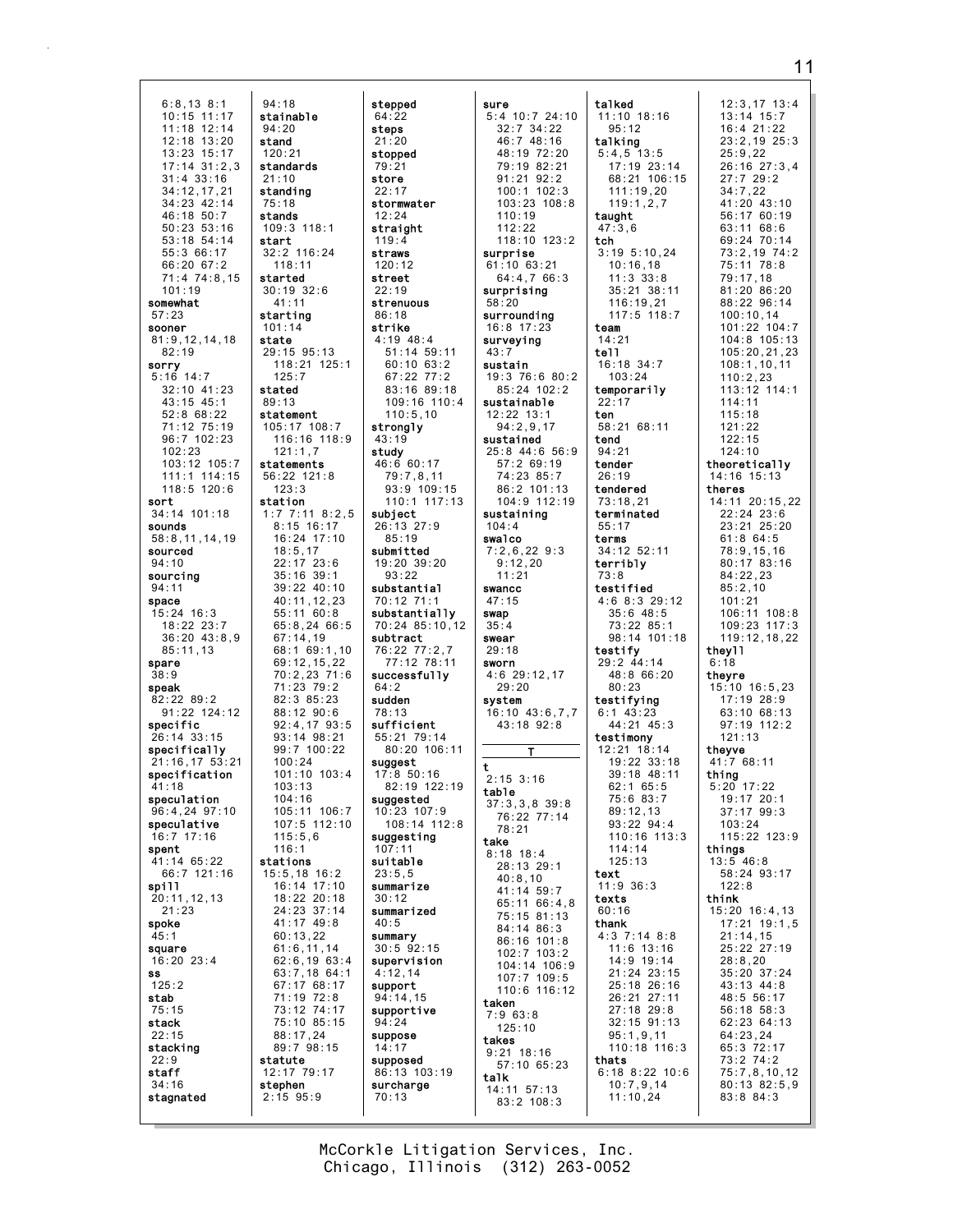19:24 31:20 88:23 94:13  $94:15$  101:14 48:11 49:4  $61:4.7.12$  $103:21.22$ 78:13 86:10  $104:2.7$  $105:21 106:2$ 86:16 95:10  $107:22.23$  $118:15$  $110.15$  $121.15$  $113:21$   $114:2$  $122:16.17$  $115.24$ todavs  $119.12$  $113:18$  $120:22$   $121:2$ toilet 121:4 122:6  $13:9$ thinking told 53:10 78:23  $78:18$ third tomorrow  $5:21$  10:24  $58:15$ thorsen  $11:1$  124:5  $3:9$  28:21,23 ton 7:8 9:20 70:13 29:10,16,22  $36:1$   $38:10$  $95:13$ 42:9 45:14 tonight  $91:17$   $95:7$ 123:11, 15, 19 97:2 99:23  $124:1,3,14$ 100:17 101:2 tons  $101:17$ 37:15 39:17 104:13 106:3  $40:9,10$  $108:22$   $109:4$  $76:14, 15, 18$  $87:24$   $88:8$ thorsens 88:10 112:9  $116:20$ thought topic 100:18 111:2  $47:14$ 114:18 123:1 total thousandfoot  $51:15$   $92:8,9$  $92:21$  $84:10$ three town  $20:2,3$  36:17  $98:20$ 37:19 62:23 tractor  $65:11,24$  $111:13$ 67:18 68:10 traffic 68:18 88:16  $14:22$  15:1  $70:3$  $103:15$  $121:18$ trailer 111:13.14.17 tie  $103:20$  $111:21$   $112:1$ timber trailers  $2:18$  $14:15$  40:14  $112:9$ time  $6:16$  13:19 transcript  $15:14$  19:20  $1.9125.10$  $20:22.23.24$ transfer 1:7 7:11 8:2,5<br>8:15 14:15  $32:11$   $35:16$  $39:3$  41:4.20 43:20 44:21  $15:5.18$  16:1  $16:13, 17.24$  $58.16$  19  $60:868:1$  $17:9,10$  18:5 79:3 80:21  $18:17,22$  $20.18$   $22.16$  $82:8.13.14$ 86:18 88:18  $23:6$  24:22 90:7,9 91:24 35:16 37:13  $98.1721$  $39.122$  $100:12,12,22$ 40:10,11,11 100:23 106:7  $40:12,12,13$ 40:23 41:17 109:7 115:5  $115:7,24$ 49:8 55:11 116:2 121:16  $60:8,13,22$  $61:6, 11, 14$ times 19:6,12 67:18  $62:6, 1963:2$ 68:18 75:13  $63:4,7,18$ 90:16 103:15  $64:1$  65:8,24  $107:14$ 66:4 67:14  $112:22$   $114:3$  $67:17,19$  $121:19$ 68:1, 17 69:1 timing 69:10,12,15  $80:10$   $83:9$ 69:21 70:1 70:23 71:6,7 tip  $20:20$  $71:19,23$ 72:8 73:12 tipping  $13:11$  95:14 74:17 75:10 97:19 112:15 79:2 82:2 today  $85:15,23$  $10:22$  11:1 88:12,17,24

 $89:790:6$  $92:4.17$   $93:5$  $93:14$   $98:15$ 98:21 99:7  $100:22,24$  $101:10$   $103:4$  $103.13$  $104:16$ 105:11 106:7  $107:5$  111:13  $111:13.17.20$ 111:21 112:1  $112:9.10$  $115:5.6$  $116:1$ transferred  $49:7$ transfersta...  $16:10$ transition  $18:1,3$ transport 16:2 39:23 transportation  $69:5.98:6$ trend 16:6 60:11,21  $94:9$ trends  $60:17$ tressler  $2:15$ tried  $24:9$ trigger  $99:4$ truck  $111:10$   $112:2$ trucks  $22:6,9,14,15$  $112:8$ true  $54:18$  56:3  $58:567:2.12$  $67:22$   $71:18$  $77:486:23$  $87:390:24$  $91:8$  125:9 trust  $73:19$ trustee  $2:23.23$  $try$ <br>8:21 45:19  $97:5$  123:23 trying 75:12 90:12  $103:20$  $120:12$  $122.15$ tuesday  $20:1$ turn  $6:21$ turned  $76:2$ turns 36:19 78:12 twice 40:15 80:1 two  $10:11$   $15:6$ 26:11 36:18  $37:14.19$ 41:15 42:13  $62:2363:6$ 64:11 65:11 65:23 67:9 67:18 68:18 89:1 93:6 96:23 97:7,8

| , | twopart<br>108:1<br>type                  |
|---|-------------------------------------------|
| ļ | 111:9,12<br>119:18,23<br>typed<br>4:16,16 |
|   | types<br>13:5                             |
| ļ | typical<br>112:3                          |
|   | typically<br>111:18                       |
|   | . U                                       |
|   | u<br>49:20                                |
|   | ultimately<br>57:18<br>17:13,15<br>117:11 |
|   | understand<br>23:23 28:16                 |
|   | $43:4$ $45:15$<br>57:1,4 65:13            |
|   | 69:15,21<br>79:11<br>85:1                 |
|   | $.5$ $.5$ $.5$ $.18$<br>115:10            |
|   | 123:10                                    |
|   | understanding<br>27:4,6 68:6,8<br>113:9   |
|   | unfair<br>122:21                          |
|   | unit<br>53:24 54:11,21                    |
|   | 55:2<br>units                             |
|   | 53:17<br>university                       |
|   | 53:24<br>unreasonab1e                     |
|   | 82:2 88:23<br>update                      |
|   | 4:21<br>upheld                            |
|   | 58:12<br>urban                            |
|   | 99:1<br>urgent                            |
|   | 38:24<br>usa                              |
|   | 58:15<br>use                              |
|   | 4, 15 53:7<br>25:                         |
|   | $61:24$ 70:3<br>82:12 86:15<br>93:2       |
|   | usuallv<br>38:1 112:2                     |
|   | utilize<br>27:23 99:12                    |
|   | utilizing<br>50:24                        |
|   | ٧                                         |
|   | vague<br>43:22                            |
|   | value<br>36:12 49:9                       |
|   | 50:5<br>53:3<br>78:4                      |
|   | vehicle<br>$92:9,20$ $93:1$               |
|   | veolia<br>48:15                           |
|   | verified<br>125:14                        |
| ì | version<br>6:12                           |

versus  $79:2$ view  $122:17$ village  $1:1,1$  2:11,13  $2.16$  22 6.17  $13:20$  19:10 46:11 54:7.7  $71:3.5.19.24$  $72:22.22$  $73:995:8$ 100:8 102:17  $103:11$ 104:14,22,24  $104:24$   $105:2$  $105:10$   $106:4$  $106:9$  107:4  $107:6.12$ 108:9 118:18  $118.24$  $121:12,16$  $122:4$ violated  $118:21$ vitae  $33:11$   $43:12$ void  $15:24$ voided  $16:3$ volume 53:23 54:2  $\overline{M}$ w  $3:9$ wagner  $2:23$ wait  $32:1$  45:19.22  $66:7,11$ waiting  $22.6$   $75.18$ waive  $118:14$ waiving  $113:12$ want  $6:17$  10:6  $15:14$   $26:22$ 33:14 41:24 42:4 50:17 68:24 80:5 86:8 106:20  $108:2,11$ 112:5 114:6  $114:10$  $116:11,13$  $118:21$ 119:11,16  $123:19$  $124:13$ wanted 18:14 65:19  $123:22$ wants  $25:20$ warned  $120:10$ wash  $32:23$  43:7 wasnt  $8:21$  28:14 34:15 57:24  $74:9$ waste  $2:20$  4:21 5:5  $6:8,13$  7:9  $7:19$  8:1  $9:12.21$ 

 $10:15$  11:17  $11:18$  12:14  $12:18$   $13:20$  $13:23$   $15:9$  $15:17$   $16:2$  $17:9, 14$ <br> $20:21.21.23$  $22:18.22$ 24:22 30:22  $30.23$   $31.2$  3  $31:3.4.16$  $32:8$   $33:16$  $34:1.5.12.17$  $34:21,23$  $36:11, 16, 17$  $37:13$  39:9  $39:14, 16, 23$  $40:16, 18, 18$ 40:24 42:14 46:15,18<br>47:4,7,10,18 49:7 50:3,7 50:23 52:24  $53:16, 17, 18$  $53:23.54:2$  $54:10, 14, 21$  $55:3, 8$   $58:4$  $58:1562:7$ 62:18 63:8  $64:8, 11, 14$  $66:14, 18, 20$  $67:3,10,18$ 68:19 70:1,8 70:20 71:4,7  $71:24$   $74:6.8$ 74:15 75:4 75:10 76:9  $76:18,24$  $77:8,13$  $78:12.15.16$  $80:21$   $81:20$ 88:8 92:7  $93:14.19$  $98:799:6.12$  $99:14$  101:20  $110:22$  111:6  $111:17$  $112:10$  $113.19$  $114:23$  $115:14$ wastewater  $30:21$ water  $30:21$ way  $28:6$  63:12 76:19.22 84:13 99:11  $107.14$   $112.7$ 115:3 122:14  $122:17$ ways  $28:17$ weigh  $120:15$ weight  $53:22$   $54:2$  $72:16,20$ 98:13 110:6  $110:15.17$ welcome  $80:7$ wells  $32:24$ went  $30:18$  37:13  $46:10.93:23$ werthmann  $14:22$ werthmanns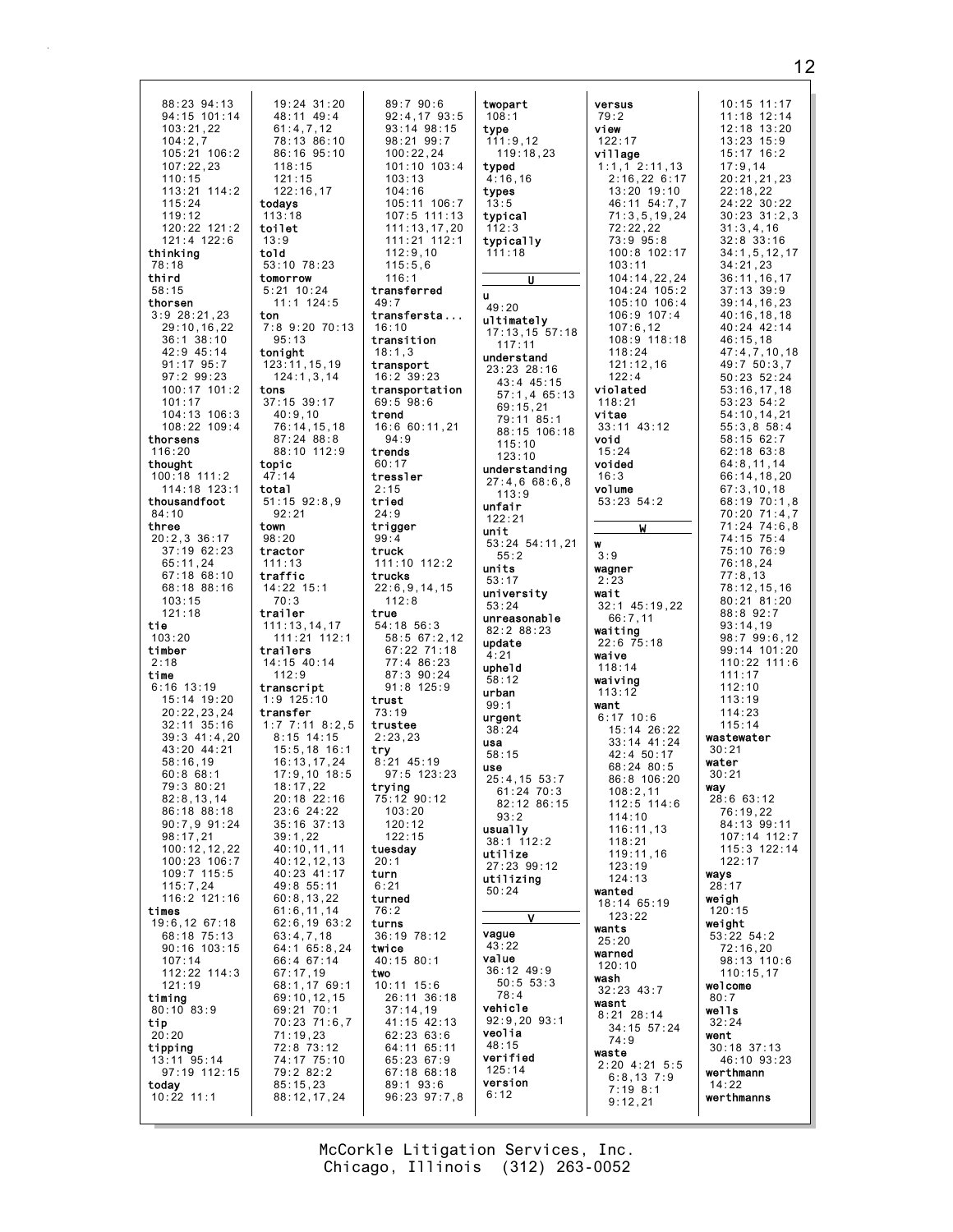$26:3.7$  $42:5$ west word  $15:20$  20:6.7  $15:2$  $61:24$  62:3 weve  $5:8,9$  23:14  $81:13$   $85:12$  $37:24$  39:8  $86:2 104:5$  $66:6$  121:17  $108.8$  $124:9$ mords whathaveite 70:4 82:12  $21.17$ work 29:24 31:1 whats 32:17 34:17<br>78:22 82:5 12:17 28:18 38:11 121:15 whatsoever 84:12 88:19 110:14 119:18 91:12 113:17  $119:19.22$ worked wheel 34:8 57:15  $32.23$  $58.21$   $59.12$ wheelhouse  $59:15$ working  $82:22$  $30:16, 22, 23$ whereof  $125:13$  $58:18$ willing wouldnt 28:14, 15 70:21  $52:22$  61:10  $81:4$ 66:3 67:16 willow 72:9 75:23 68:24 69:1  $81:482:1$ winnebago 84:16 85:18  $7:20,21$  8:14  $115:12$  $8:24$  9:2,11 write  $9:19$  14:12  $24:9$ 14:19 15:9 wrong 24:20,21,24 24:11 56:20 40:13 93:20  $61:19,22$  $93:21$  $104:7$ wisconsin wrote  $30:16$  31:11  $4:15$  $34:9$   $50:12$  $51:470:11$ 70:17 95:13 wish  $3:1.16$ 90:22 119:15  $120:14$  $121:24$ yards  $123:16$ withdraw  $112:4$ veah  $88:4$ 11:18 17:19 witness  $3:2$  4:5 9:7.17  $75:16$ year  $14:8$  17:19 47:23 51:18 20:12 21:22  $55:2$  57:5  $22:4.10$  $59:4,19$ 23:10 25:3<br>28:21 29:11  $64:15$  79:23  $87:10$  $29:19.20$ years  $35:7.10$ 15:6,12 18:4,7  $44:14$  54:16  $18:10$  30:15  $56:1.12$  $30:16,20$ 64:20 65:5  $34:8.9.36:17$  $66.23.68.8$  $37:20$  41:14  $72:5 73:3,4$  $41:15$   $43:24$ 73:22 77:19 48:14 52:16 80:15 83:11 53:19 54:4 89:15 91:5  $54:12,23$ 97:3 98:14  $55:10,22$ 99:1 100:7 56:5,16<br>57:11 58:21 100:20 103:8  $106:4, 15, 17$  $59:5.860:4$  $106:19$  $61:1$  62:22 107:20 109:5 63:14 64:11 110:11 113:1  $115:3,21$  $65:11.22$  $116:7,9$ 66:4,7,8,9  $67.24$   $68.10$  $117:12,18,20$  $123:12$   $124:1$  $68:11.14$ 79:6 87:8,20 witnesses 89:1 90:18 25:23 27:15  $94:5$ witnesss 75:6 83:7 yesterday 18:16 19:3.16 wont 39:19 94:4 16:24 38:21

voud  $37:15,22$ 49:18 97:14 111  $112:8$  $121:2$ vou11 113  $5:19$  11:1  $3:14$ 117 youre  $5:4$  6:1 7:17  $3:22$  $16:1$   $25:21$  $12<sup>2</sup>$  $3:5$  37:22  $28:13$  37:4  $55:10.60:4$  $51 \cdot 20$   $57 \cdot 5$  $60:9.11$ 127  $65:13,21$  $3:18$ 69:13 73:11 13  $3:6$ 78:15.18.20  $80:9,10,17$  $14$ 81:4 82:7.18  $10:1$ 85:14 104:4 15  $113 \cdot 11$  13  $10:2.2.1161:2$ 119:1 121:21  $15th$  $123:17,17$  $48:3$ 1978 youve  $30:22$  $11:3$  18:6 32:1 40:19 42:13 1980  $56:1982:5$  $30:19$ 95:12 97:22 1980s 101:18 110:6  $32:18$  45:9  $114:5$ 1981  $45:8$ 1984  $57:17$ zero 1987 63:17  $58:7$ zion 1988 68:23,24 69:16  $58:10$  $69:2270:4$ 1989  $86:24$   $87:4$ 57:23 58:13  $95:18.24$ 1995 zions  $58:16$  $71:5$  $\mathbf{c}$  $\Omega$  $\overline{2}$ 00  $3:21$  6:24 8:1  $1:11$   $22:7.13$  $22:5.35:21$  $22:21,21,21$  $37:5,6$  38:11 22:21 123:15  $40:8.844:20$ 123:24 124:9 45:3,7 76:14  $124:14$ 78:3 115:8 000  $116:20,20$  $51:16$  $117:7,8$ 000foot 20  $83:4$  $15:12$   $34:8,9$ 0301 34:11 43:24  $1:6$ 53:19 54:4 084003282  $54:12,23$  $1:24$  $55.22.56.5$ 56:16 59:19  $61:1$  62:22 63:14 74:13  $3:18.207:1$ 79:6 82:24  $20:9$  23:4  $90:18$   $94:5$  $26:23:33:8$ 2008  $33:23.24$  $82:5$  $37:3.839:8$ 2009  $59:24$  60:2.6  $4:21$ 68:11 76:9 201 76:22 78:21  $23:4$  $79:15.83:4$ 2010  $89:9,17,20$ 37:22 39:11  $89.22990.12$  $51:14.15$  $91:2.10$  $52:7$  $103:18$ 2011  $104:19$  $76.8$  $115:19$ 2012 116:20,20,24  $38:2$  39:11  $117:1,5,10$ 68:9 116:22  $117:12$ 2013  $10$  $1:11$   $118:6$  $10:18$  11:4  $125:15$ 54:19 70:12  $2015$  $95:13$   $123:23$ 68:13 76:15,19

 $18:8$ 2025  $64:15$  82:3 368  $84:9.15$  $88:16$  90:6 39 2027  $36:14.20.39:7$  $41:12.55:9$ 3902  $55:10,16$  $57.579.23$  $80:22.81:1.6$ 81:18 82:9  $\overline{\mathbf{4}}$  $82:19.24$  $89:23$ 2035  $55:876:20$  $78:21$ 2036 40  $76:15$ 2040  $51:18$   $52:2,7$  $83:19$ 42 20yard  $3:11$  $112:2$ 422 20vear 55:3 78:23 44  $79:15,20$  $80:18$ 45 22  $3:22$  116:21 49  $118:4,5,7$ 2214 491  $16:17$  $24$  $3:7$ 241 5  $52:7$  $24th$  $58:7$ 50  $25$  $3:8$  34:11 550  $52:16$  $25<sub>th</sub>$ 5600  $1:10$  $26th$  $125:14$ 27  $5:10, 24$  10:16 6  $28$  $36:2$ 60  $2R<sub>th</sub>$  $58:9$ 674 29  $3.10$ 694 3  $1:11$  22:23  $\overline{7}$  $23:2$  40:5  $54:19,19$ 703  $76:15,18$  $118:3$ 712 30  $15:12$ 750 30th  $48:2$ 32 763  $112:9$  $52:7$ 326  $52:7$ 331 8  $40.8R$  $4:10.22:21$ 34 73:23 74:1  $3:20$  77:5 123:15 124:9 3450  $124:14$  $88:10$ 80s  $35$ 34:20 42:18,24  $51:17$   $52:8$ 85 3500  $57:17$  $87:24$   $88:8$ 899 36

 $3:21$   $52:2$  $83:18$  $23:4$ 44:20 45:3.7  $115.8$  $33:23$  $3:46:24,24$  $8:1,1$  22:7  $22:13,21$  $40:5$  76:19 80:6 117:19  $30.15.52.8$ 40plusyear  $34:4$  $76:18$ 61:11 124:18  $1:13$  53:9 80:6  $6:22$ 76:19  $1:13$  40:15 86:3 124:18  $11:11$   $31:1,2$  $76:15$  $40:14$ 6  $26:676:9$  $36:3$  39:23  $51:17$  $40:15$  $22.21$   $123.24$  $51:16$  $52:7$ 40:9,10 88:14  $112:9$ 8

McCorkle Litigation Services, Inc. Chicago, Illinois (312) 263-0052

2016

 $11$